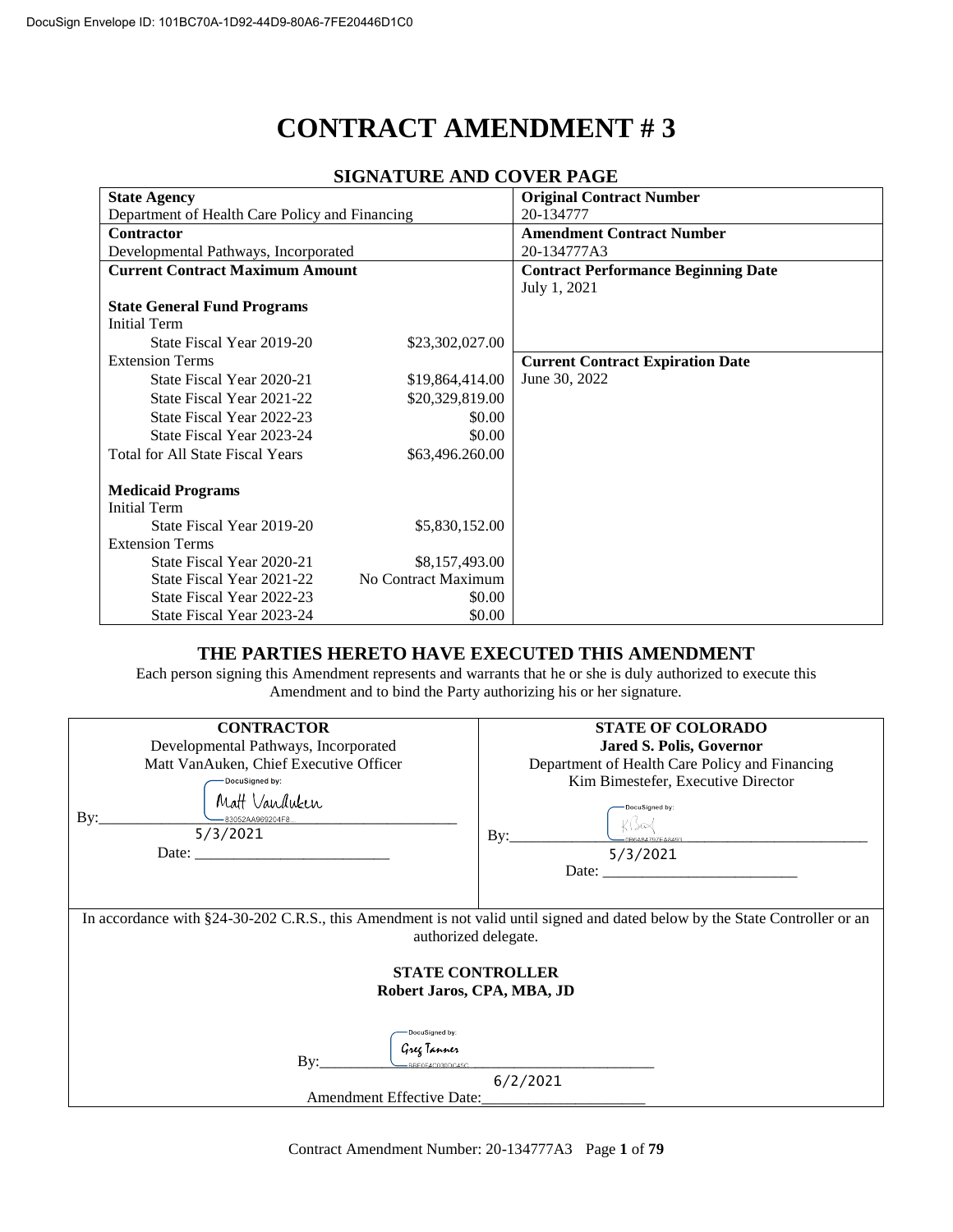# **1. PARTIES**

This Amendment (the "Amendment") to the Original Contract shown on the Signature and Cover Page for this Amendment (the "Contract") is entered into by and between the Contractor and the State.

# **2. TERMINOLOGY**

Except as specifically modified by this Amendment, all terms used in this Amendment that are defined in the Contract shall be construed and interpreted in accordance with the Contract.

# **3. AMENDMENT EFFECTIVE DATE AND TERM**

A. Amendment Effective Date

This Amendment shall not be valid or enforceable until the Amendment Effective Date shown on the Signature and Cover Page for this Amendment. The State shall not be bound by any provision of this Amendment before that Amendment Effective Date, and shall have no obligation to pay Contractor for any Work performed or expense incurred under this Amendment either before or after of the Amendment term shown in **§3.B** of this Amendment.

B. Amendment Term

The Parties' respective performances under this Amendment and the changes to the Contract contained herein shall commence on the Amendment Effective Date shown on the Signature and Cover Page for this Amendment and shall terminate on the termination of the Contract.

# **4. PURPOSE**

The purpose of this Contract is to provide administrative activities for specific Home and Community Based Service Waivers and operate the three State General Funded programs. The purpose of this Amendment is to renew the Contract for SFY2021-22, expand Fee for Service and deliverable reimbursement and compensation, and clarify contractual requirements.

# **5. MODIFICATIONS**

The Contract and all prior amendments thereto, if any, are modified as follows:

- A. The Contract Initial Contract Expiration Date on the Contract's Signature and Cover Page is hereby deleted and replaced with the Current Contract Expiration Date shown on the Signature and Cover Page for this Amendment.
- B. The Contract Maximum Amount table on the Contract's Signature and Cover Page is hereby deleted and replaced with the Current Contract Maximum Amount table shown on the Signature and Cover Page for this Amendment.
- C. Exhibit A, Statement of Work, is hereby deleted in its entirety and replaced with Exhibit A-3, Statement of Work, attached hereto and incorporated by reference in the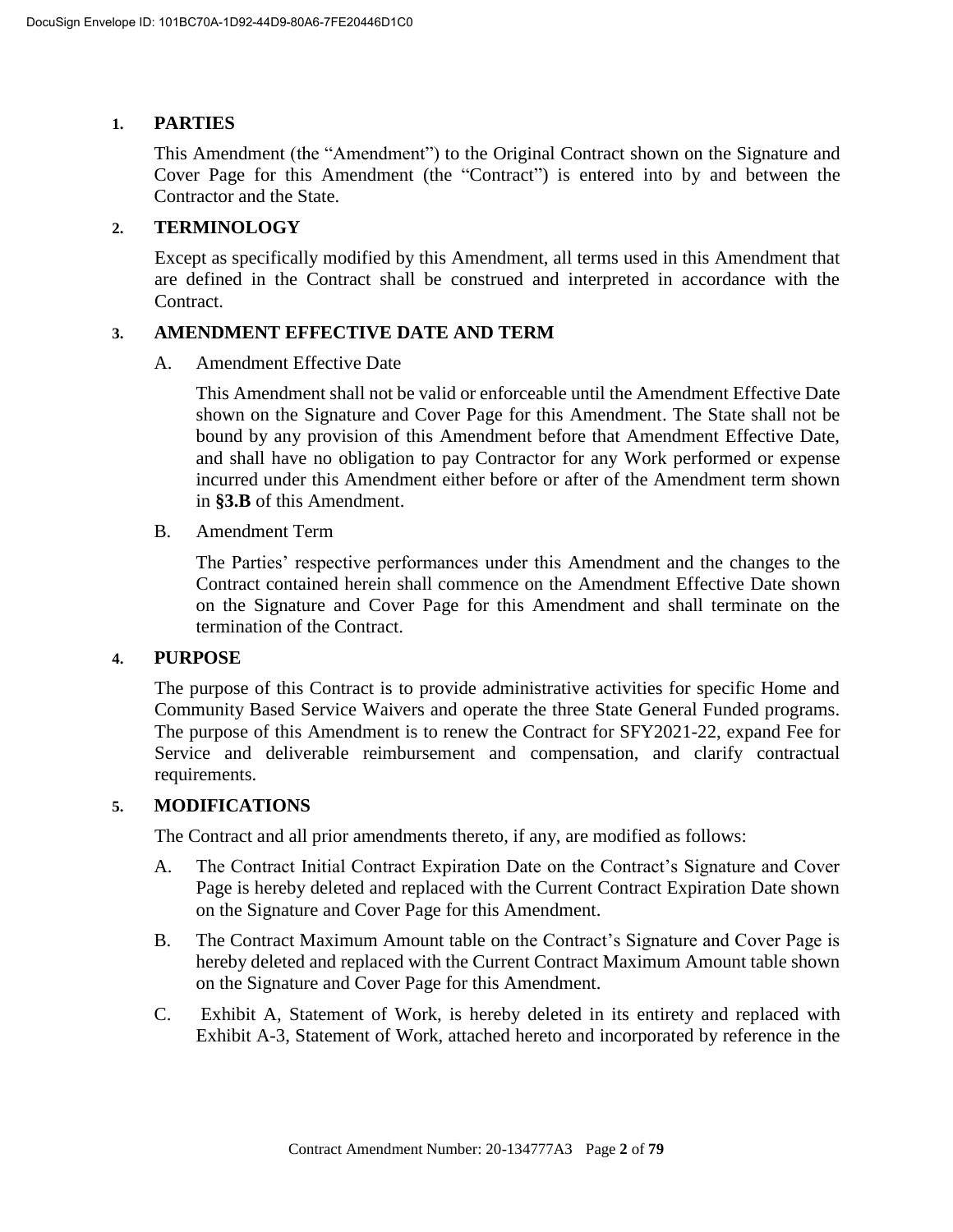Contract. All references within this Contract to Exhibit A shall now be deemed to reference Exhibit A-2.

# **6. LIMITS OF EFFECT AND ORDER OF PRECEDENCE**

This Amendment is incorporated by reference into the Contract, and the Contract and all prior amendments or other modifications to the Contract, if any, remain in full force and effect except as specifically modified in this Amendment. Except for the Special Provisions contained in the Contract, in the event of any conflict, inconsistency, variance, or contradiction between the provisions of this Amendment and any of the provisions of the Contract or any prior modification to the Contract, the provisions of this Amendment shall in all respects supersede, govern, and control. The provisions of this Amendment shall only supersede, govern, and control over the Special Provisions contained in the Contract to the extent that this Amendment specifically modifies those Special Provisions.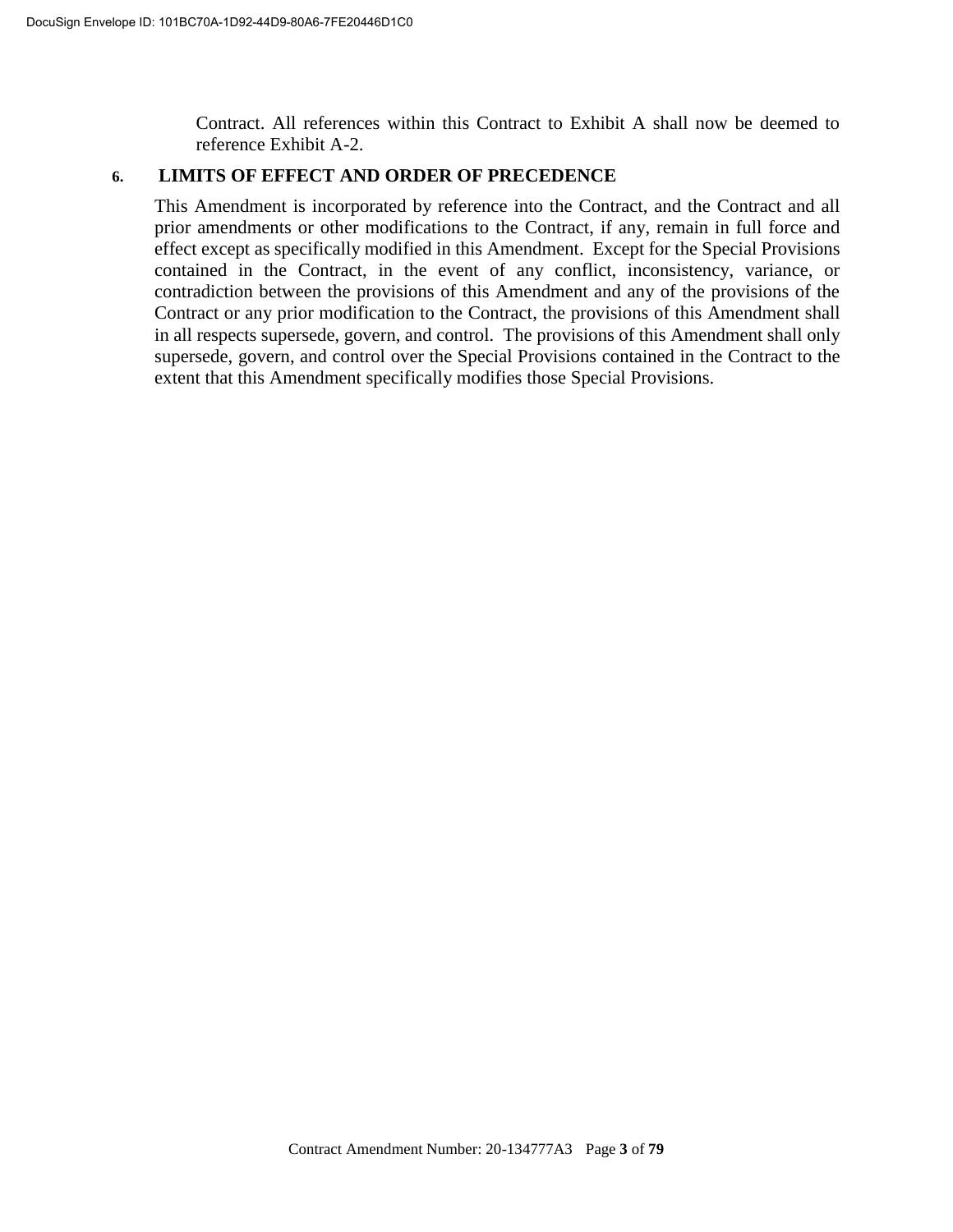# **EXHIBIT A-3, STATEMENT OF WORK**

# **1 GENERAL BUSINESS FUNCTIONS**

# **1.1 Business Functions**

- 1.1.1 The general Business Functions of the Contractor shall include, but not be limited to, the following for the State General Fund programs and administrative functions outlined in this Contract:
	- 1.1.1.1 Providing access to its facilities for Clients and Members, service providers and others. Regular business office hours of operation shall be posted and made available to the public and accommodations shall be made available for clients who need assistance or consultation outside regular business office hours. The Contractor shall provide emergency contact information to the Department for Key Personnel, when posted hours of operation do not follow a standard Monday through Friday schedule.
	- 1.1.1.2 The Contractor shall notify and obtain approval from the Department within 10 (ten) Business Days of the effective date in writing if regular business hours do not follow a standard Monday through Friday schedule, or have planned closures outside of federal, state or local legal holidays. The Contractor must have documented policies or procedures that demonstrate to the Department that all required Contract activities and timelines are being met, client and member needs are being fulfilled, and the schedule does not negatively impact clients and members. The Contractor shall make the policies and procedures available to the Department upon request.
	- 1.1.1.3 Providing access to a telephone system and trained staff to ensure a response to messages, and telephone calls received after hours.
	- 1.1.1.4 Providing access to telecommunication devices and/or interpreters for the hearing and vocally impaired and access to foreign language interpreters as needed.
	- 1.1.1.5 Protecting Clients' and Members' rights as they relate to the responsibilities of the Contractor as described in this Contract.
	- 1.1.1.6 Providing a person-centered business approach seeking to accommodate Client requests.
	- 1.1.1.7 Following communication direction set by the Department. The application of these standards includes but is not limited to Memo Series, technical assistance documents, Provider Bulletins, training documents, and email correspondence.
	- 1.1.1.8 The Contractor shall support the Department's National Core Indicator (NCI) efforts.
	- 1.1.1.9 The Contractor shall support the Department's Equity, Diversity and Inclusion (EDI) efforts to include participation in Department led EDI assessment and survey.

# **1.2 Collaboration with Other Care Coordination Entities or Entry Point and Case Management Agencies**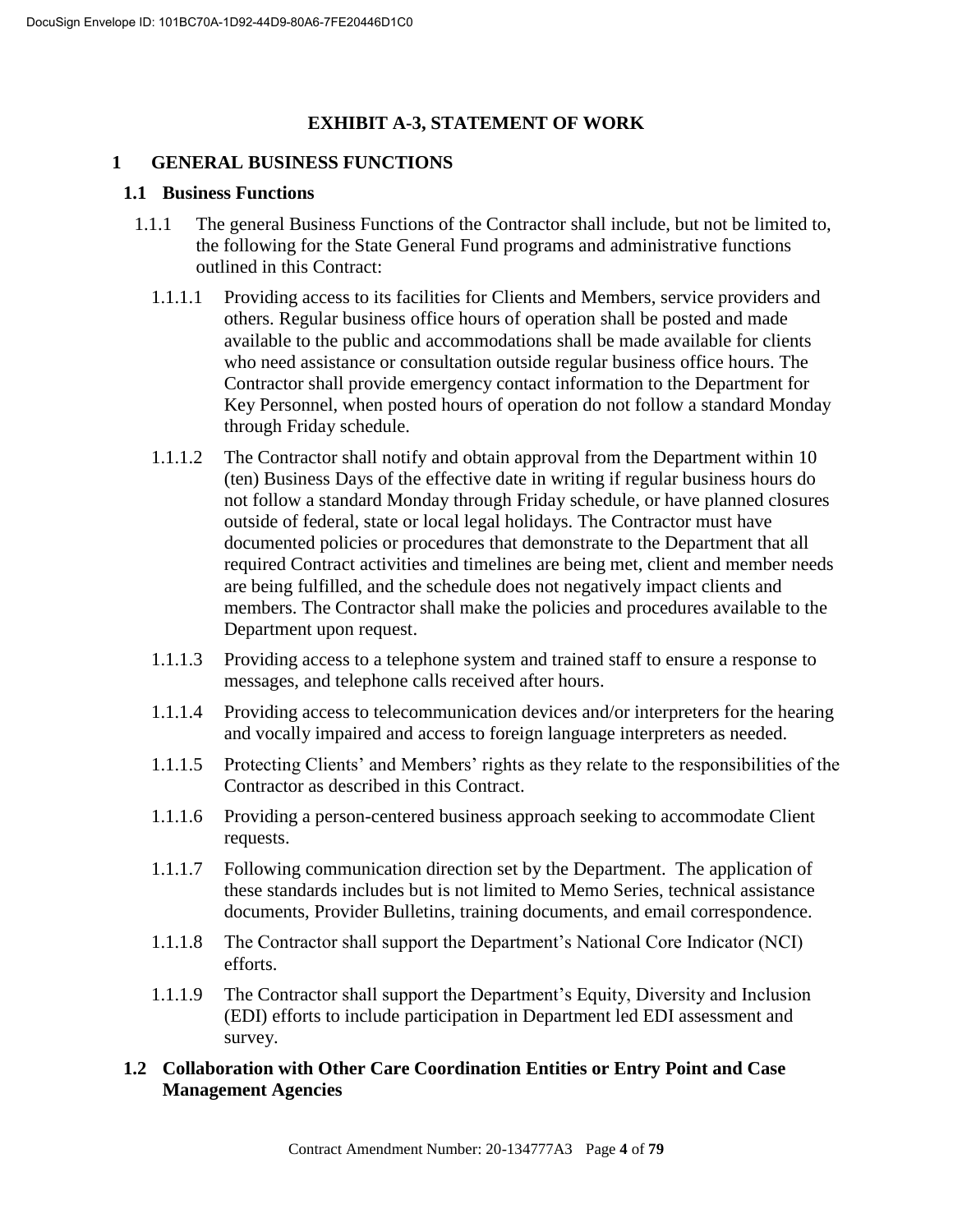1.2.1 The Contractor shall comply with written communication from the Department, provided by the Department, between the Contractor and community partners and service providers that outline how the Contractor will work together with these partners to coordinate care and better serve Department enrollees. As applicable, the communications shall address partnerships with:

# 1.2.1.1 **Regional Accountable Entities (RAE)**

- 1.2.1.1.1 The RAE is responsible for promoting physical and behavioral health. The RAE promotes the population's health and functioning, coordinates care across disparate providers, interfaces with LTSS providers, and collaborates social, educational, justice, recreational, and housing agencies to foster healthy communities and address complex needs that span multiple agencies and jurisdictions. The RAE manages a network of primary care physical health providers and behavioral health providers to ensure access to appropriate care for Medicaid Clients.
- 1.2.1.1.2 The Contractor shall support the Department's RAE efforts and ensure collaboration occurs for all shared Clients and Members.
- 1.2.1.1.3 The Contractor shall collaborate with the RAE when a Client or Member needs assistance in accessing or coordinating the Client's or Member's physical, behavioral, or mental health needs. This shall include, but is not limited to:
	- 1.2.1.1.3.1 Coordinating with the RAE for shared Clients or Members who admit to a hospital, to include, but not limited to, communicating reasons for admission, Client's or Member's hospital status, and plans for discharge.
	- 1.2.1.1.3.2 Collaborating with the RAE for shared Clients or Members discharging from the hospital to ensure all support needs are reflected in the Support Plan and the Client or Member is connected to the necessary services to support a successful discharge.
	- 1.2.1.1.3.3 Coordination with RAEs for members who require complex care coordination including but not limited to members with high utilization, disparity to healthcare access and co-occurring disabilities and behavioral health.
	- 1.2.1.1.3.4 Sharing of all information necessary for the RAE to assist Clients or Members in accessing and coordinating physical and behavioral health needs.
	- 1.2.1.1.3.5 The Contractor shall honor Clients' or Members' preferences for case management and care coordination, when applicable, while ensuring collaboration with the RAE occurs.
	- 1.2.1.1.3.6 The Contractor shall work with the Department to identify a Key Performance Indicator (KPI) to measure the effectiveness of coordination between Contractor and RAE.

# 1.2.1.2 **Entry Point Agencies and Case Management Agencies**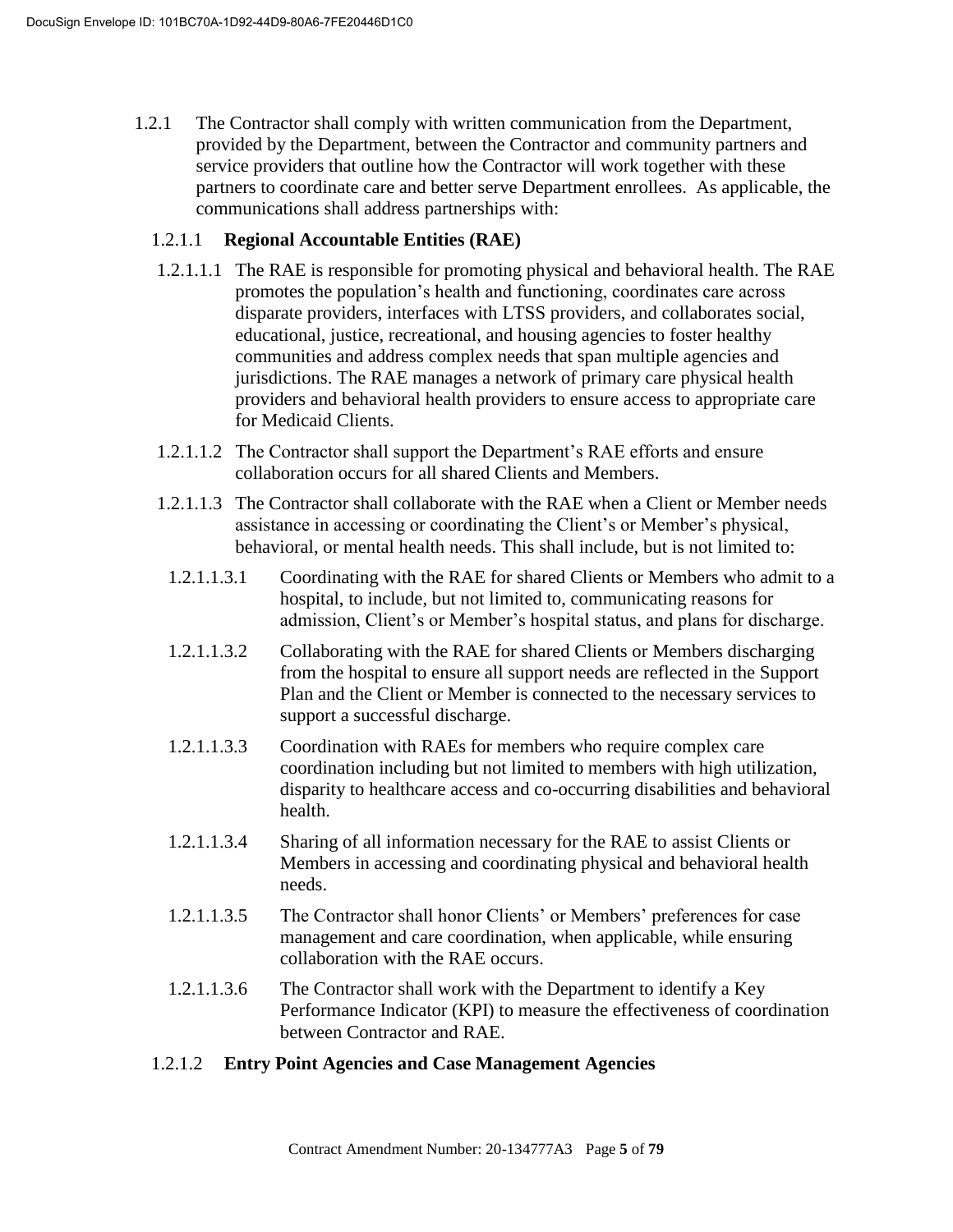- 1.2.1.2.1Single Entry Points (SEPs) are the agencies selected to provide intake, screening, referral, Functional Eligibility Assessment, and case management functions for persons in need of or receiving LTSS within a Single Entry Point District. Case Management Agencies (CMAs) are public or private not-for-profit or for-profit agency that meets all applicable state and federal requirements and is certified by the Department to provide case management services for specific Home and Community Based Services waivers pursuant to section 25.5-10-209.5, C.R.S. and pursuant to a provider participation agreement with the state department.
- 1.2.1.2.2 The Contractor shall collaborate with SEPs and CMAs, this may include, but is not limited to:
	- 1.2.1.2.2.1 Coordinating the transfer of Members switching to or from an HCBS waiver.
	- 1.2.1.2.2.2 Connecting Clients or Members to the appropriate SEP or CMA, determined by the Client's or Member's needs and preferences.
	- 1.2.1.2.2.3 Sharing information necessary for the SEP and/or CMA to assist Clients in accessing LTSS programs targeted for Clients with I/DD.
	- 1.2.1.2.2.4 Coordinating the receipt of LTSS when a Member is enrolled in an HCBS waiver not targeted for members with I/DD.

# **1.3 Transparency**

# 1.3.1 **Board of Director Changes**

1.3.1.1 The Contractor shall notify the Department in writing of any changes to the Board of Directors within ten (10) Business Days.

# 1.3.2 **Annual Financial Statements and Independent Auditor's Report**

- 1.3.2.1 The Contractor shall submit a copy of the Contractor's annual Financial Statements and Independent Auditor's Report to the Department.
- 1.3.2.1.1 **DELIVERABLE**: Financial Statements and Independent Auditor's Report
- 1.3.2.1.2 **DUE**: No later than thirty (30) calendar days following the acceptance of the audit by the Contractor's Board of Directors.

# 1.3.3 **IRS Form 990**

1.3.3.1 The Contractor shall submit a copy of the Form 990 the Contractor filed with the Federal Internal Revenue Service to the Department, if applicable.

# 1.3.3.1.1 **DELIVERABLE**: IRS Form 990

1.3.3.1.2 **DUE**: No later than thirty (30) calendar days following the Contractor's filing of the form with the Internal Revenue Service.

# **1.4 Complaints and Grievances**

1.4.1 The Contractor shall receive, document and track any complaint received by the Contractor as it relates to the services provided through this Contract to include, but not limited to, general business functions, administration, transparency, State SLS, OBRA-SS, and administrative case management functions. Complaints received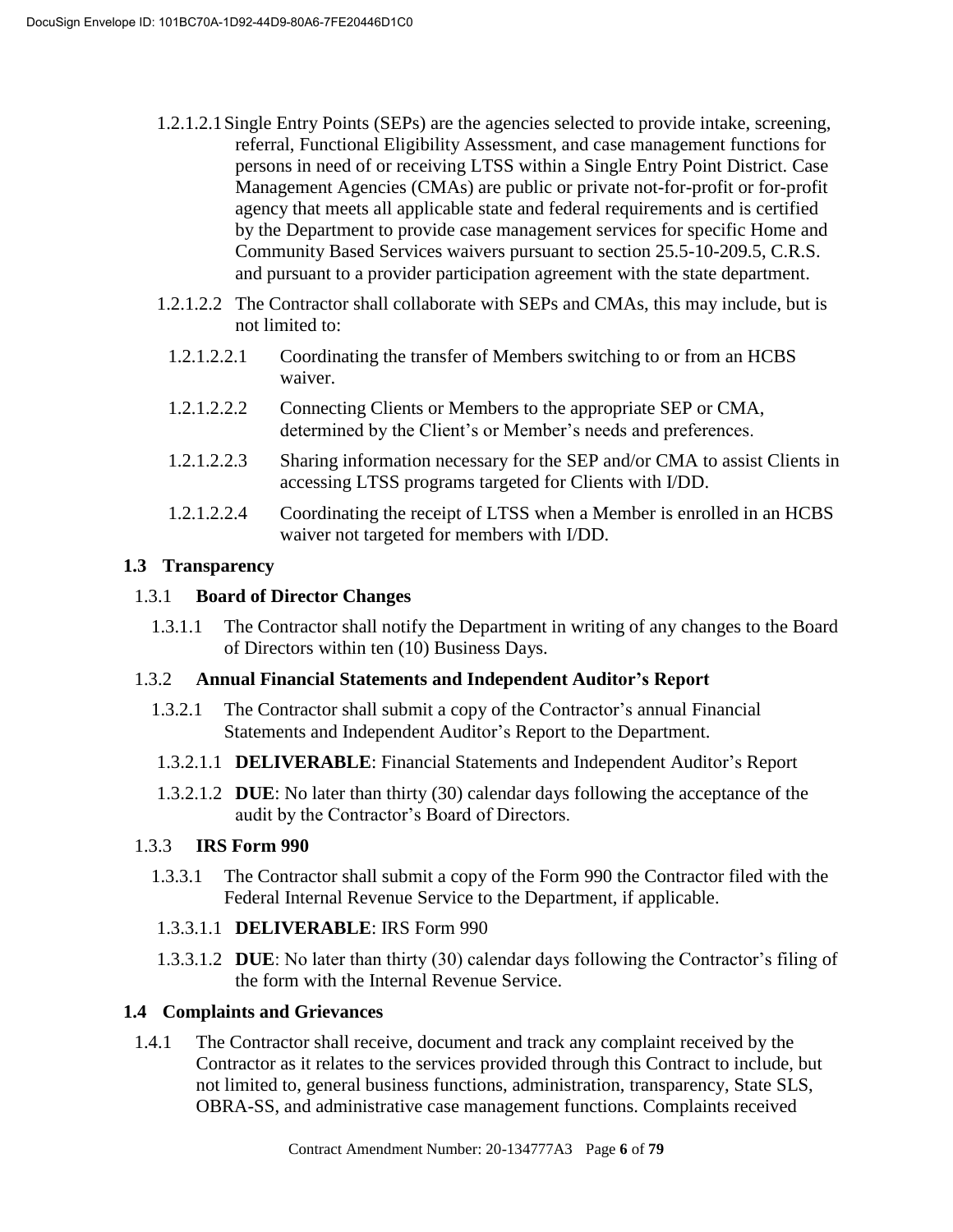outside of the scope of this Contract shall not be included. Documentation shall consist of a complaint log that includes the date of complaint, name of the complainant, the nature of the complaint, and the date and description of the resolution.

- 1.4.2 The Contractor shall analyze complaints for trends and shall submit all trends observed throughout the Fiscal Year and the remedial actions taken to address them to the Department.
- 1.4.3 Trend analysis may include an examination of information including but not limited to:
	- 1.4.3.1 A comparison of complaint types and number of complaints over a period of time.
	- 1.4.3.2 Number of type of complaint against the Contractor, time, location, individual involved, staff involved, and/or any additional relevant information.
	- 1.4.3.3 An examination of potential reasons for the increase or decrease in complaints by total number, provider or subcontractor, individual, or staff.
	- 1.4.3.4 An examination of preventative measures that can be implemented to reduce the number or frequency of future complaints.
	- 1.4.3.5 Implementation of a plan of action or any future actions to take place.
	- 1.4.3.6 An analysis of whether the plan of action and changes made were effective or if additional changes need to occur.
- 1.4.4 As part of the complaint process the Contractor shall:
	- 1.4.4.1 Document complaints received.
	- 1.4.4.2 Address substantiated complaints.
	- 1.4.4.3 Respond to complaints received and document actions taken to resolve and/or mitigate complaints.
	- 1.4.4.4 Conduct quarterly trend analyses of all complaints received for the full period of the contract.
	- 1.4.4.5 The Contractor shall maintain all supporting documentation related to the collection and follow-up to complaints and make it available to the Department upon request.
	- 1.4.4.6 If the Contractor received no complaints during the quarter, the Contractor may submit the Complaint Trends Analysis to the Department identifying no complaints were reported during the quarter.
	- 1.4.4.7 If Contractor received less than five (5) complaints during the quarter and cannot establish a complaint trend, the Contractor may submit the Complaint Trends Analysis to the Department with the complaint log that includes the date of complaint, name of the complainant, the nature of the complaint and the date and description of the resolution.
	- 1.4.4.7.1 The Contractor shall submit the Complaint Trends Analysis to the Department for review, approval, and payment.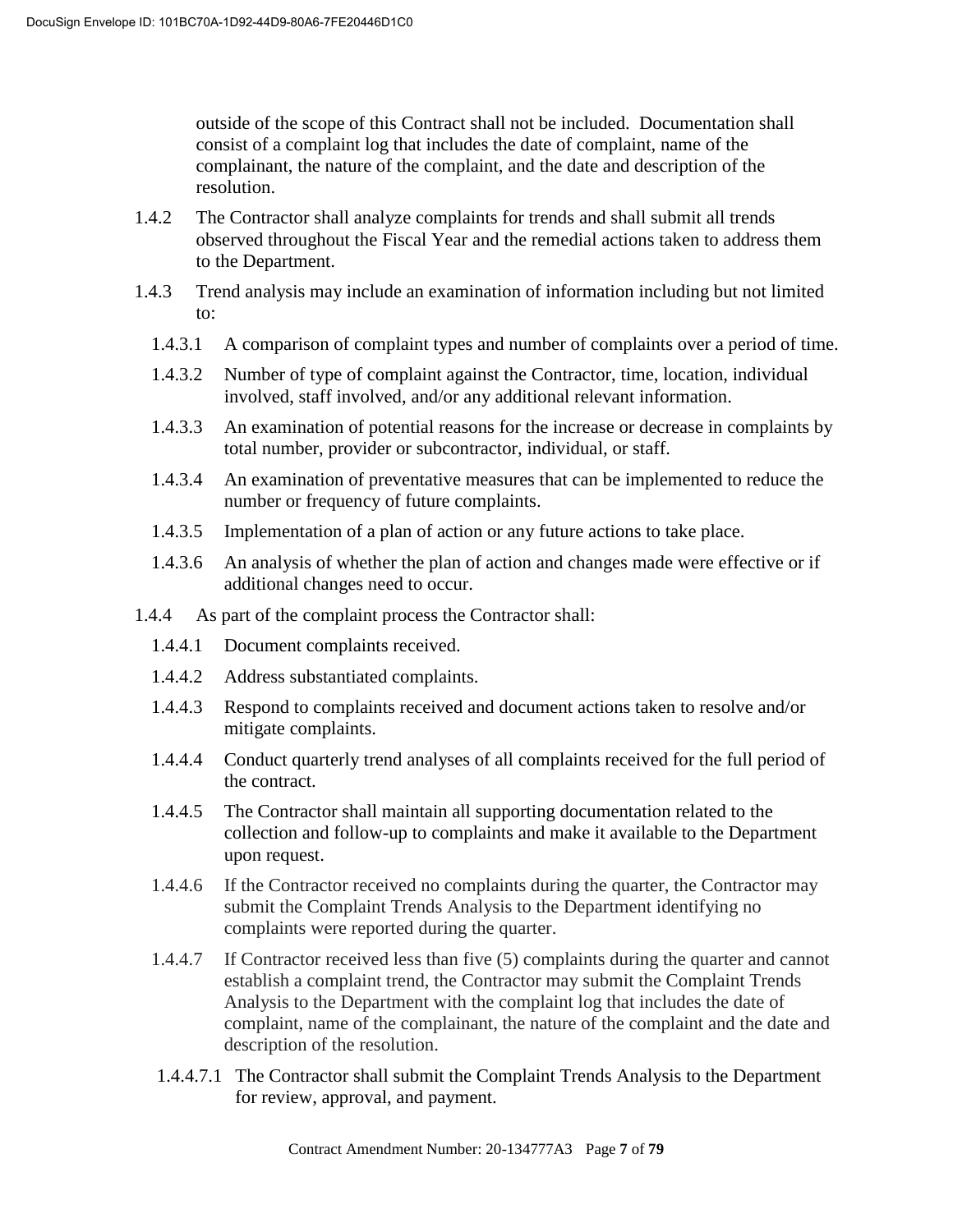- 1.4.4.7.1.1 **DELIVERABLE**: Complaint Trends Analysis
- 1.4.4.7.1.2 **DUE**: Quarterly, by October 31st, January 31st, April 30th and June 30th of each year or the Fiscal Year end close date determined by the Department

# **1.5 Critical Incident Reporting**

1.5.1 The Contractor shall:

- 1.5.1.1 Report critical incidents in the Department prescribed system as soon as possible, but no later than twenty-four (24) hours (one business day) following notification.
- 1.5.1.2 Ensure all suspected incidents of mistreatment, abuse, neglect, and exploitation are immediately reported consistent with statute; §19-10-103, C.R.S. Colorado Children's Code, §18-8-115 C.R.S. (Colorado Criminal Code- Duty to Report a Crime), §18-6.5-108 C.R.S. (Colorado Criminal Code- Wrongs to At-Risk Adults) and §26-3.1-102, C.R.S. (Social Services Code-Protective Services).
- 1.5.1.3 The Contractor shall enter all CIR follow-up information in accordance with Department direction in the Department prescribed system and maintain detailed documentation.
- 1.5.1.4 **PERFORMANCE STANDARD:** One hundred percent (100%) of CIRs (CIRs-MANE and CIRs-Other) are added to the Department prescribed system within one (1) Business day.

# 1.5.2 **HCBS Critical Incident Follow-Up Completion and Entry**

- 1.5.2.1 The Contractor shall ensure all CIRs follow-up is completed and entered into the Department's prescribed system within the timelines established by the Department and/or the Department's Quality Improvement Organization.
- 1.5.2.1.1Timelines for follow up are determined by the Department and depend on the type and severity of the CIR. The following are general timelines assigned to remediation and CIR follow up.
- 1.5.2.1.1.1 High Priority Follow Up- CIRs which require immediate attention and must be addressed to ensure the immediate health and safety of a waiver participant must be remediated within and responded to in the Department prescribed system within twenty-four to forty-eight (24-48) hours.
- 1.5.2.1.1.2 Medium Priority Follow Up CIRs which require additional information or follow up to ensure appropriate actions are taken and there is no immediate risk to the health and safety of the waiver participant must be completed in the Department prescribed system within three to four (3-4) Business Days.
- 1.5.2.1.1.3 Low Priority Follow Up CIRs that have been remediated by CMAs, have addressed immediate and long-term needs, have implemented services or supports to ensure health and safety and those that have protocols in place to prevent a recurrence of a similar CIR but may require an edit to the CIR or additional information entered into the Department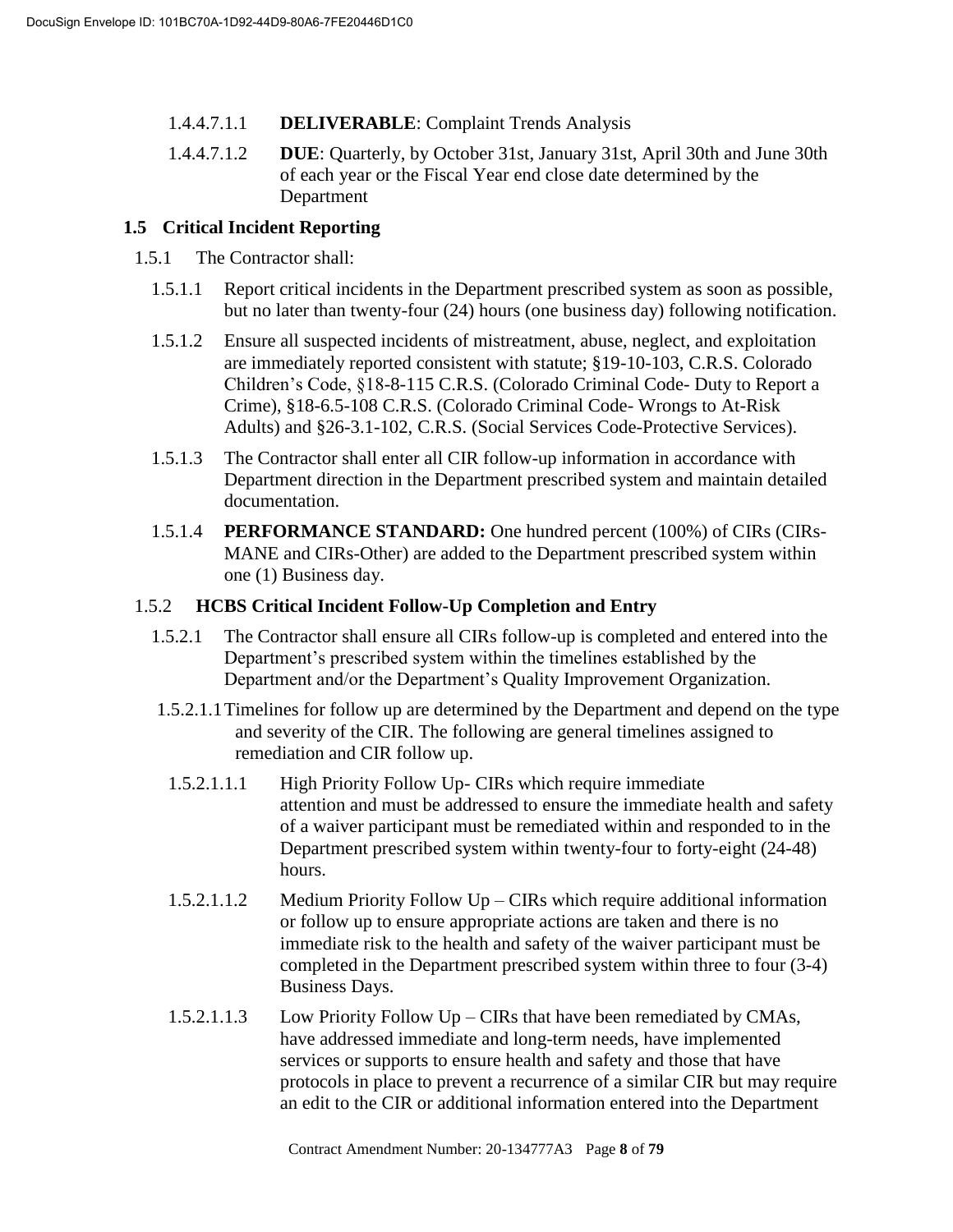prescribed system. The follow up for CIRs in this category must be completed and entered within five (5) Business Days.

1.5.2.1.2**PERFORMANCE STANDARD**: Ninety percent (90%) of all CIRs assigned follow-up is completed and entered into the Department's prescribed system within the timelines established by the Department and/or the Department's Quality Improvement Organization each quarter.

# **1.6 State SLS and OBRA-SS Critical Incident Trend Analysis**

- 1.6.1 The Contractor shall review and analyze all critical incidents for State SLS and OBRA-SS to identify trends and problematic practices and documenting appropriate action.
- 1.6.2 The Critical Incident Trend Analysis shall include an examination of information including but not limited to:
	- 1.6.2.1 Incident Date, Incident Time, Case Management (CM) Notification Date, CM Notification Time, Entry Date, Entry Time, Incident Type, Case Manager, Program Type, Incident Location Description, Percent of Timely Reporting.
	- 1.6.2.2 An examination of potential reasons for the increase or decrease in incidents.
	- 1.6.2.3 An examination of preventative measures that can be implemented to reduce the number or frequency of future incidents.
	- 1.6.2.4 Identify the root cause of the critical incident and analyze to determine if intervention is needed to prevent similar critical incidents in the future.
	- 1.6.2.5 Implementation of a plan of action or any future actions to take place.
	- 1.6.2.6 An analysis of whether the plan of action and changes made were effective or if additional changes need to occur.
- 1.6.3 The Contractor shall submit the Critical Incident Trend Analysis on the Department's prescribed template.
	- 1.6.3.1 DELIVERABLE: SGF Critical Incident Trend Analysis
	- 1.6.3.2 DUE: Quarterly, by October 31st, January 31st, April 30th and June 30th or the Fiscal Year end close date determined by the Department

# **1.7 Investigations**

- 1.7.1 The Contractor shall insure all allegations of abuse, neglect, and exploitation are investigated and documented within the Department's prescribed system.
- 1.7.2 Investigations may include but is not limited to: examination of Critical Incident Reports, log notes, and medical documentation related to the member; documented interviews with the waiver participant, guardian, and support staff as appropriate; documentation regarding any questions not resolved by a law enforcement or county investigation (e.g., provider training, program management supervision, etc.); documentation of follow-up, preventative strategies and outcomes of reviews and assessments regarding the allegations and incident; the examination incident report and preliminary results of the investigation, a summary of the investigative procedures utilized, the full investigative finding, the actions taken, and Human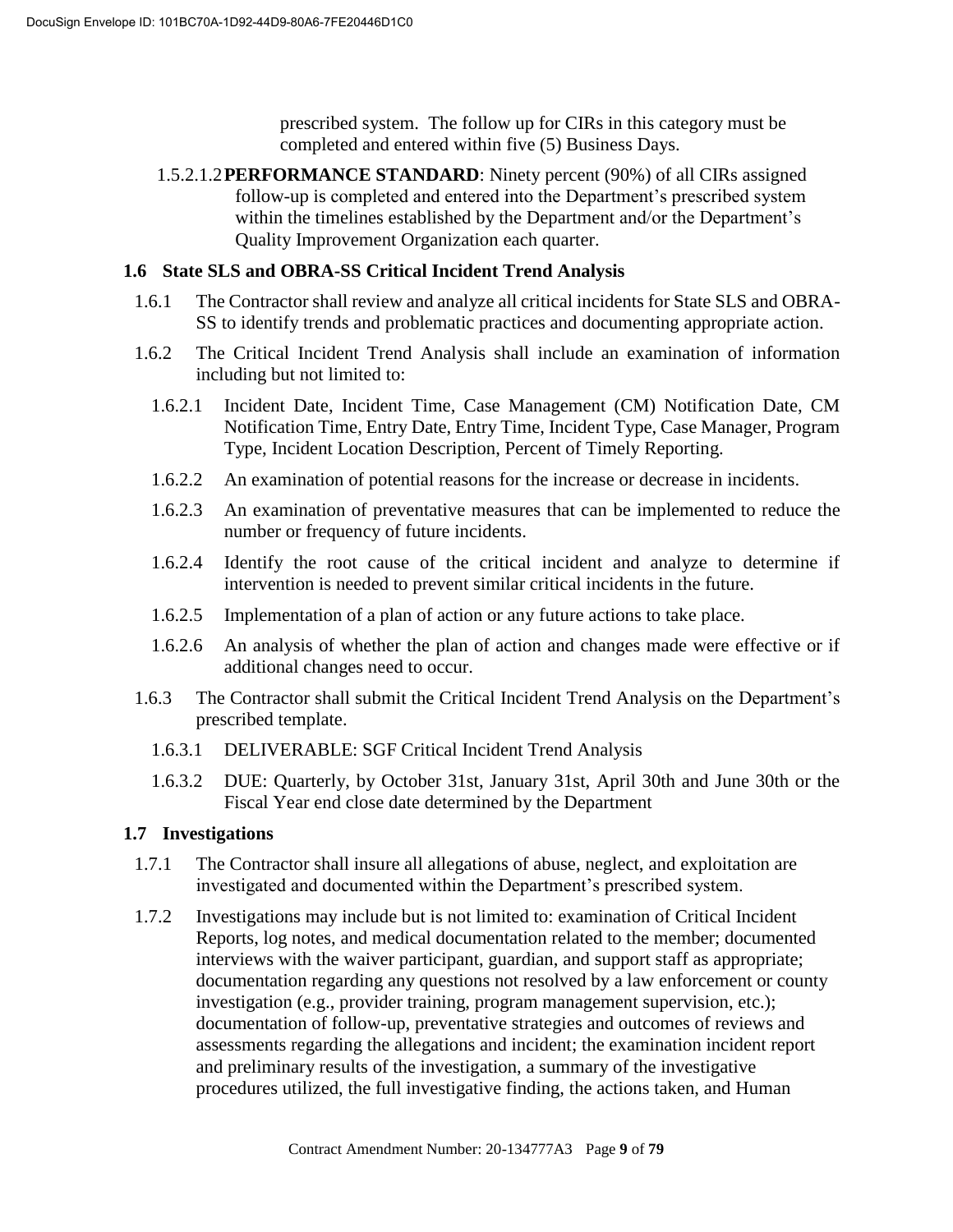Rights Committee review of the investigative report and the action taken on recommendations made by the committee.

# **1.8 Human Rights Committee (HRC)**

- 1.8.1 The Contractor shall establish and facilitate a Human Rights Committee (HRC) pursuant to §25.5-10-209(h), C.R.S. and 10 C.C.R. 2505-10 Section 8.608.5. The Contractor shall maintain qualifications for each member of the HRC and make it available to the Department upon request.
- 1.8.2 The Contractor shall establish at least one HRC as a third-party mechanism to safeguard the rights of persons receiving services. The HRC is an advisory and review body to the administration of the Contractor.
- 1.8.3 The Contractor shall develop policies and procedures to assure that all potential conflicts of interest are addressed.
- 1.8.4 The Contractor shall orient members regarding the duties and responsibilities of the Human Rights Committee and make this information available to the Department upon request.
- 1.8.5 The Contractor shall provide the HRC with the necessary staff support to facilitate its functions.
- 1.8.6 The Contractor shall keep proper documentation and record of all HRC recommendations and assure that all documentation is a part of the individual's master record.
- 1.8.7 The Contractor shall maintain and submit HRC meeting minutes, attendance logs, and supporting documentation related to an HRC meeting to the Department within ten (10) Business Days of receiving the request.
- 1.8.8 The Contractor shall notify the Department in writing of any changes to the HRC membership within ten (10) Business Days.
- 1.8.9 The Contractor shall submit a list of all reviews completed for members enrolled in State SLS, OBRA-SS, and FSSP during each HRC meeting a template prescribed by the Department or a template approved by the Department.
	- 1.8.9.1 **DELIVERABLE**: State SLS, OBRA-SS, and FSSP Human Rights Committee Meeting List
	- 1.8.9.2 **DUE**: Monthly, the 15th of each month

# **1.9 Corrective Action Plan**

- 1.9.1 When the Department determines that the Contractor is not in compliance with any term of this Contract, the Contractor, upon written notification by the Department, shall develop a Corrective Action Plan. Corrective Action Plans shall include, but not be limited to:
	- 1.9.1.1 A detailed description of actions to be taken including any supporting documentation.
	- 1.9.1.2 A detailed time frame specifying the actions to be taken.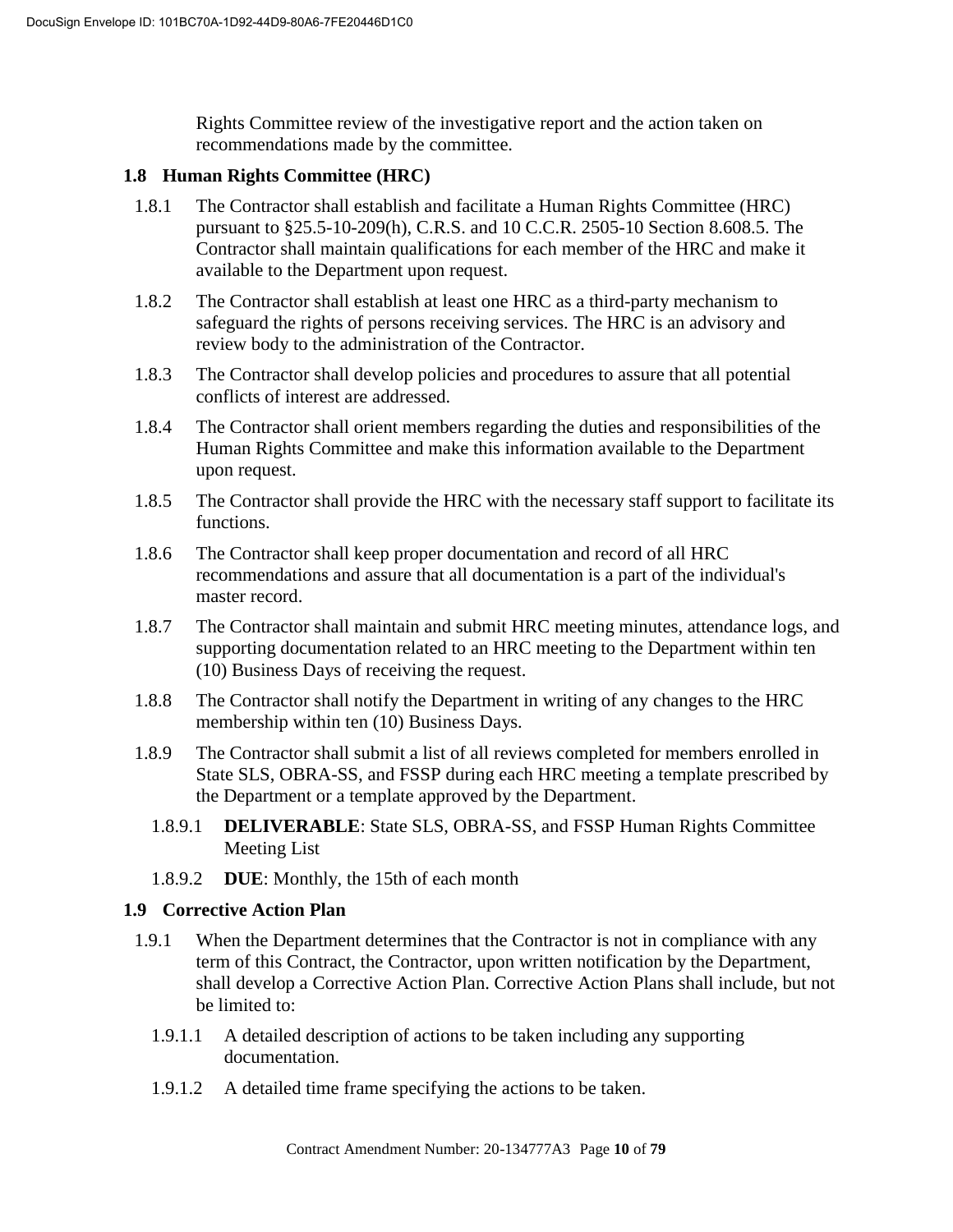- 1.9.1.3 Contractor's employee(s) responsible for implementing the actions.
- 1.9.1.4 The implementation time frames and a date for completion.
- 1.9.1.5 The Contractor shall submit the Corrective Action Plan to the Department within ten (10) Business Days of the receipt of a written request from the Department.
- 1.9.1.5.1 **DELIVERABLE**: Corrective Action Plan
- 1.9.1.5.2 **DUE**: Within ten (10) Business Days of receipt of a written request from the Department.
- 1.9.2 The Contractor shall notify the Department in writing, within three (3) Business Days if it will not be able to present the Corrective Action Plan by the due date. The Contractor shall explain the rationale for the delay and the Department may grant an extension, in writing, of the deadline for the Contractor's compliance.
- 1.9.3 Upon receipt of the Contractor's Corrective Action Plan, the Department will accept, modify or reject the proposed Corrective Action Plan. Modifications and rejections shall be accompanied by a written explanation.
- 1.9.4 In the event of a rejection of Contractor's Corrective Action Plan the Contractor shall re-write the Corrective Action Plan and resubmit it along with requested documentation to the Department for review.
	- 1.9.4.1 **DELIVERABLE**: Revised Corrective Action Plan.
	- 1.9.4.2 **DUE**: Within five (5) Business Day of the Department's rejection.
- 1.9.5 Upon acceptance by the Department the Contractor shall implement the Corrective Action Plan.
- 1.9.6 If corrections are not made within the requested timeline and/or quality specified by the Department then funds may be suspended or withheld from this Contract.
- 1.9.7 As part of the Corrective Action Plan, supporting documentation demonstrating that deficiencies have been remediated may be required. The Contractor shall ensure all supporting documentation is submitted within the timeframes established in the Corrective Action Plan.
- 1.9.8 Upon receipt of the Contractor's supporting documentation, the Department will accept, request modifications, or reject the documentation. Modifications and rejections shall be accompanied by a written explanation.
- 1.9.9 In the event of a rejection of the Contractor's supporting documentation to the Corrective Action Plan, the Contractor shall correct and resubmit the supporting documentation to the Department for review.
- 1.9.10 If a Corrective Action Plan or any supporting activities or documentation required to correct a deficiency are not submitted within the requested timeline and/or quality specified by the Department, funds may be suspended or withheld from this Contract.
	- 1.9.10.1 **DELIVERABLE**: Revised Supporting Documentation
	- 1.9.10.2 **DUE**: Within five (5) Business Day of the Department's rejection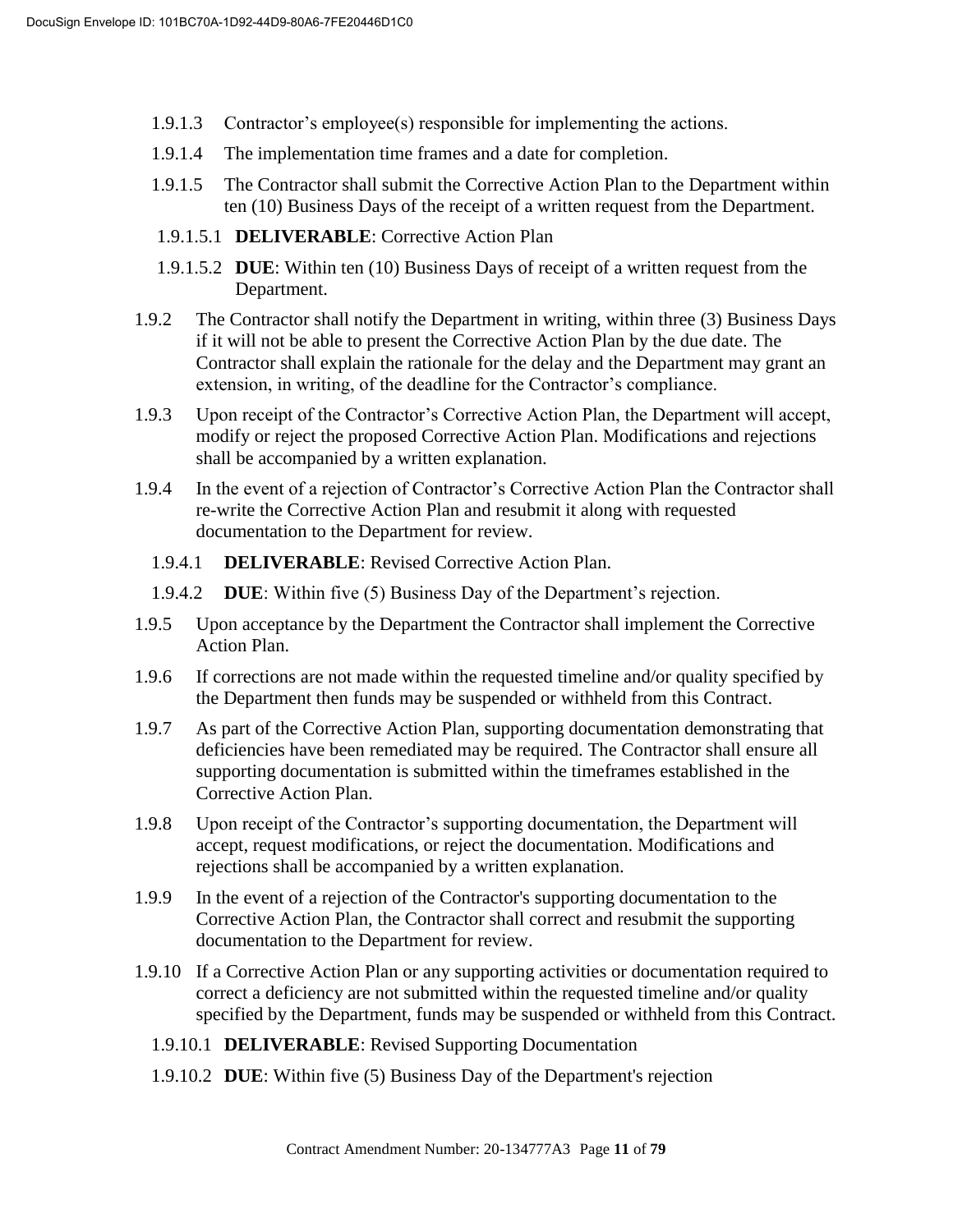1.9.11 If corrections are not made by the timeline and quality specified by the Department then funds may be withheld from this Contract. Payments of funds from this Contract will resume beginning the month that the correction is made and accepted by the Department.

# **2 DISABILITY DETERMINATION, WAITING LIST MANAGEMENT, AND PROGRAM ENROLLMENT**

# **2.1 Developmental Disability and Delay Determinations**

- 2.1.1 The Contractor shall determine whether an applicant meets the definition of an Individual with Developmental Disabilities or Delay as defined under 10 CCR 2505- 10, section 8.600.4, in accordance with 10 C.C.R. 2505-10 Section 8.607.2.
- 2.1.2 The Contractor may expedite psychological or adaptive behavior testing for Developmental Disability Determinations requested to complete PASRR Level II assessments for individuals residing in skilled nursing facilities when there are delays due to issues identifying a provider or scheduling testing with a provider.
	- 2.1.2.1 The Contractor shall maintain all supporting documentation related to the expedited testing for DD Determination and make it available to the Department upon request.
- 2.1.3 The Contractor shall complete the individual's determination record and assessment record in the Department prescribed system with all applicable dates and information within ten (10) Business Days after a determination is complete.
- 2.1.4 The Contractor shall maintain the individual's determination, documents, and request forms and make them available to the Department upon request or to another CCB upon transfer.
- 2.1.5 The Contractor shall ensure that all determinations are complete, in accordance with Department regulations, and the individual has been determined to have a disability or delay prior to enrollment into HCBS-DD, HCBS-SLS, HCBS-CHRP, HCBS-CES, State SLS, FSSP, and OBRA-SS.

# **2.2 Waiting List Management**

- 2.2.1 The Contractor shall maintain a program specific waiting list within the Department's prescribed system for all eligible clients for whom funding is not available. Waiting lists may be applicable for State SLS, FSSP, HCBS-DD, HCBS-SLS, HCBS-CHRP, and HCBS-CES dependent on available funding. The Contractor shall not maintain a waiting list for OBRA-SS. When funding has been made available for an individual the contractor will remove the person from the ASAA waiting list within ten (10) business days.
- 2.2.2 The name of a person eligible for the program shall be placed on the waiting list by the Contractor making the eligibility determination.
- 2.2.3 When an eligible person is placed on the waiting list for Waiver services, a written notice of action including information regarding client rights and appeals shall be sent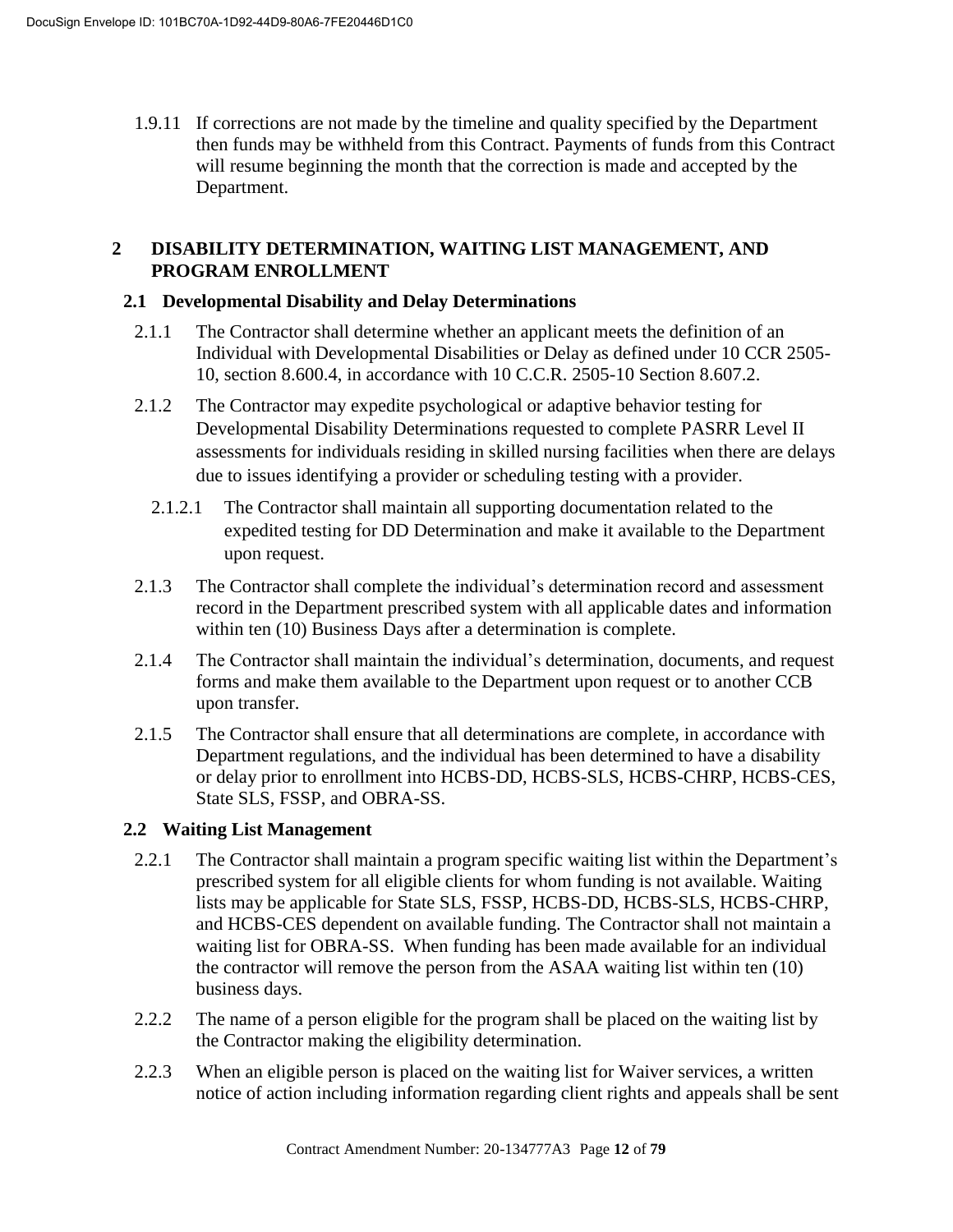to the person or the person's legal guardian in accordance with the provisions of 10 C.C.R. 2505-10 Section 8.057 et seq.

- 2.2.4 The placement date used to establish a person's order on an HCBS waiver waiting list shall be:
	- 2.2.4.1 The date on which the person was initially determined to have a developmental disability by the Contractor; or
	- 2.2.4.2 The fourteenth  $(14<sup>th</sup>)$  birth date if a child is determined to have a developmental disability by the Contractor prior to the age of fourteen.
- 2.2.5 When a client is eligible for a program and funding is not available, the Contractor shall:
	- 2.2.5.1 Verify demographic information.
	- 2.2.5.2 Compile and correct data.
- 2.2.6 The Contractor shall complete data entry of Waiting List record into the Department prescribed system within ten (10) Business Days of any addition or change to the Waiting List.
- 2.2.7 The Contractor shall conduct and document, in the Department prescribed case management system, an annual follow-up with individuals eighteen (18) and older for all HCBS waivers with a Waiting List timeline of "As Soon As Available" (ASAA), Safety Net (SN), or "see date" to update changes in demographic information and ensure the individual is appropriately identified on waiting lists for the program and services the individual is eligible to receive.
	- 2.2.7.1 **PERFORMANCE STANDARD**: One hundred percent (100%) of HCBS individuals eighteen (18) and older with an ASAA, SN, or "see date" timeline on the Waiting List contacted annually.
- 2.2.8 The Contractor shall conduct and document, in the Department prescribed case management system, an annual follow-up with individuals and families waiting for the Family Support Services Program (FSSP) or individuals waiting for State SLS services to update changes in demographic information and ensure that the individual is appropriately identified on waiting lists for the program and services the individual is eligible to receive.
- 2.2.9 The Contractor shall update the Department prescribed system with changes in demographic or other information within ten (10) Business Days of any change.

# **2.3 Program Enrollment from the Waiting List**

- 2.3.1 When an enrollment becomes available from the HCBS-DD Waiting List, the Department will notify the Contractor of the person that will be offered an enrollment by the order of selection date.
- 2.3.2 The Contractor shall notify the individual of the enrollment offer within five (5) Business Days. The Contractor shall make three (3) attempts to contact the individual within a thirty (30) calendar day period. The Contractor shall document in the Departments prescribed system all attempts to contact the individual for enrollment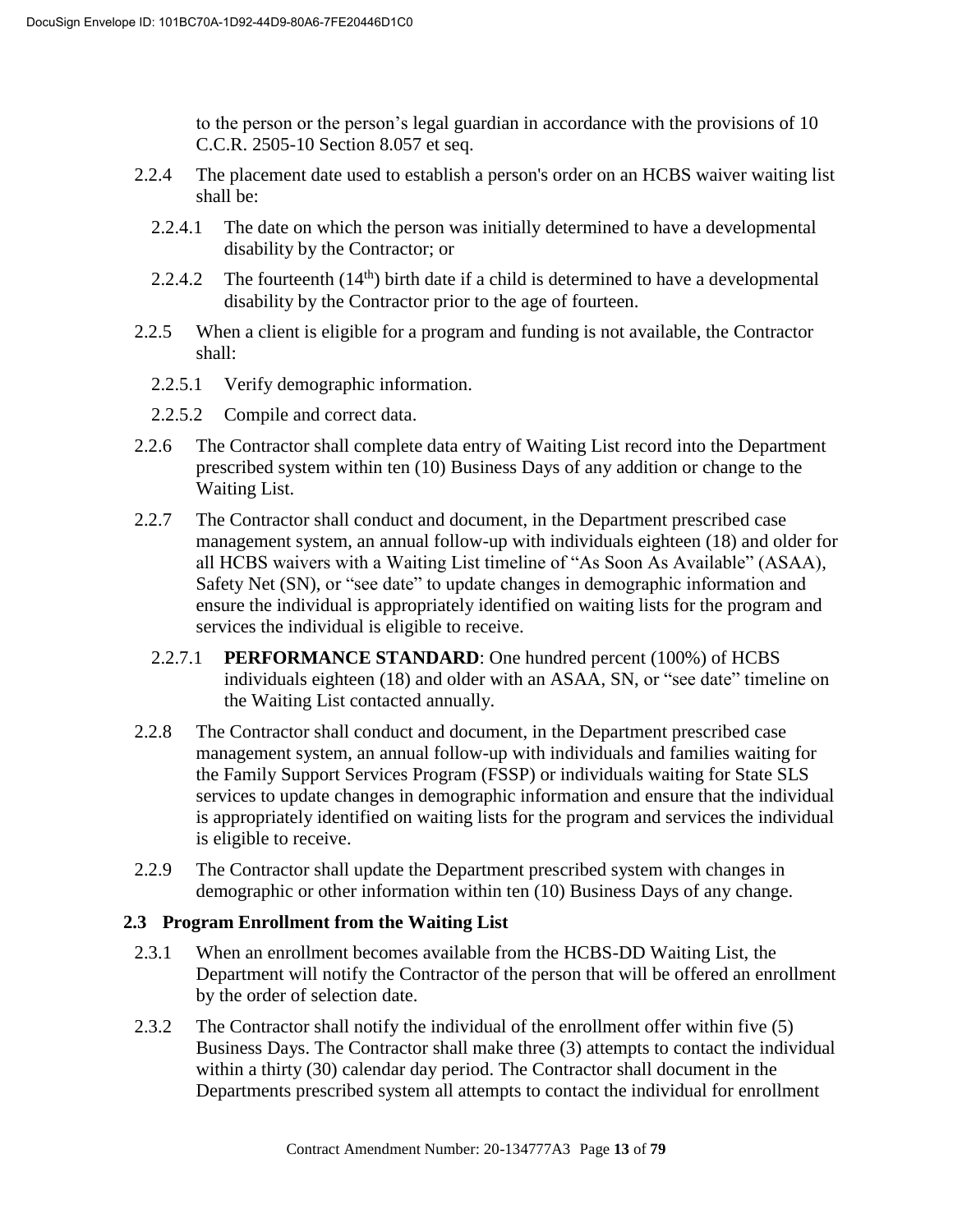offer. If the individual does not respond to the offer of enrollment the Contractor shall change the individuals waiting list timeline to Safety Net.

- 2.3.3 In cooperation with the local Family Support Council, the Contractor shall develop procedures for determining how and which individuals on the Waiting List will be enrolled into FSSP. These procedures must comply with Department regulations on waiting list and prioritization of funding.
- 2.3.4 The Contractor shall select individuals from the waiting list to enroll into FSSP in accordance with 10 CCR 2505-10 8.613(D).
- 2.3.5 The Contractor shall develop procedures for determining how and which individuals on the waiting list will be enrolled into the State SLS program in accordance with 10 C.C.R. 2505-10 Section 8.501.7. These procedures shall be made available to the Department upon request and used to select individuals from the waiting list to enroll into State SLS.
- 2.3.6 The Contractor shall remove individuals from the Waiting List or change an individual's Waiting List status to "Internal Management" when an enrollment is authorized to the individual and the individual or guardian refuses enrollment within ten (10) Business Days of the individual or guardian's response or the last attempt.
- 2.3.7 If an individual or guardian declines an enrollment, the Contractor shall enter the reason for declining an enrollment into the Department prescribed system Waiting List record within ten (10) Business Days of the enrollment being declined.
- 2.3.8 The Contractor shall provide information and referrals to Clients, families and/or guardians at the time of the annual follow-up.
- 2.3.9 The Contractor shall continue to refer Clients on the Waiting List to other community resources that may be available and inform Clients of their choice of providers, waivers, and services.
- 2.3.10 The Contractor shall provide assistance completing Medicaid financial applications or other public assistance program applications at the time assistance is requested by the individual, family, or guardian.

# **2.4 Compilation and Correction of Waiting List Data**

- 2.4.1 The Contractor shall correct one hundred percent (100%) of Waiting List data errors, discovered by the Department within ten (10) Business Days of notification from the Department of an error.
- 2.4.2 **PERFORMANCE STANDARD**: One hundred percent (100%) of Waiting List data corrected within ten (10) Business Days of notification.

# **2.5 Authorization and Reporting of HCBS-DD Enrollments**

- 2.5.1 The Contractor shall obtain prior authorization from the Department for all enrollments into the HCBS-DD waiver.
- 2.5.2 In accordance with 10 CCR 2505 Section 8.500.7.E, the Contractor shall inform the Department of all vacancies in the HCBS-DD waiver. Vacancies shall be submitted to the Department monthly on the date and template prescribed by the Department.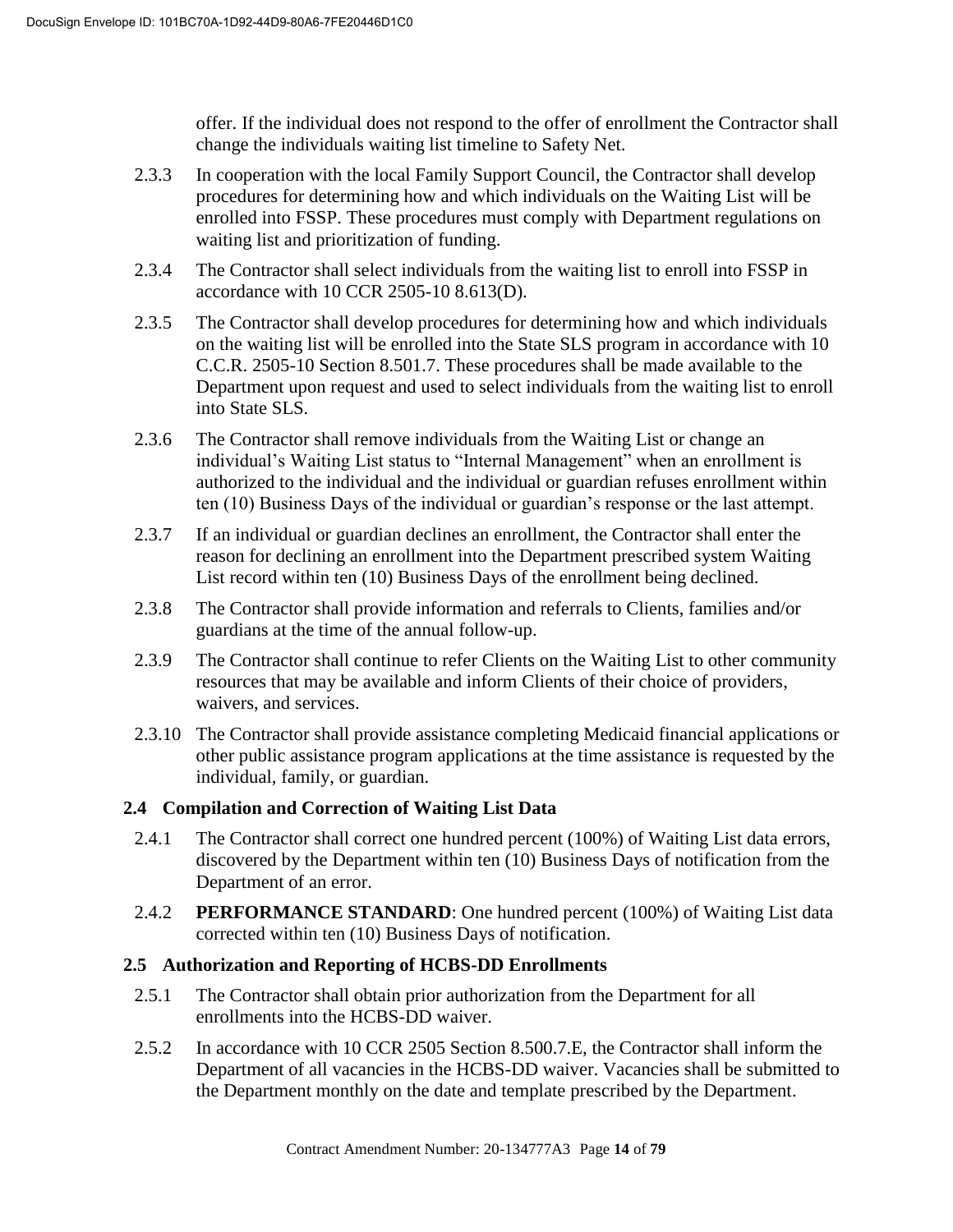- 2.5.2.1 **DELIVERABLE**: HCBS-DD Vacancy Reporting
- 2.5.2.2 **DUE**: Monthly on the template prescribed by the Department
- 2.5.3 The Contractor shall report all enrollment dates or changes to enrollment status for the HCBS-DD waiver to the Department monthly on the date and template prescribed by the Department.
	- 2.5.3.1 **DELIVERABLE**: HCBS-DD Enrollment Date and Enrollment Change Reporting
	- 2.5.3.2 **DUE**: Monthly on the template prescribed by the Department

# **3 STATE GENERAL FUND PROGRAMS**

- 3.1 The Contractor shall abide by and perform its duties and obligations in conformity with relevant federal law, all pertinent federal regulations, state law, rules and regulations of the Department of Health Care Policy and Financing at 10 C.C.R. 2505-10 and the Colorado Department of Public Health and Environment at 6 C.C.R. 1011 which include, but are not limited to:
	- 3.1.1 Colorado Revised Statute, Title 25.5, Article 10.
	- 3.1.2 Colorado Department of Health Care Policy and Financing Regulation at 10 C.C.R. 2505-10.
	- 3.1.3 Colorado Department of Health Care Policy and Financing, Office of Community Living written communications.
	- 3.1.4 Colorado Department of Public Health and Environment at 6 C.C.R. 1011-1.
- 3.2 The Contractor shall comply with existing policies, procedures and guidelines issued by state agencies.
- 3.3 For any policies, procedures, and guidelines issued during the Contract term, the Contractor shall comply with the policy, procedure or guideline as of its effective date, unless otherwise specified by the Department or another regulatory agency.
- 3.4 The Contractor's agency policies, procedures, and practices shall comply with 10 C.C.R. 2505-10, and shall be reviewed by its Board of Directors to remain in compliance.

# **3.5 Single Point of Entry**

3.5.1 The Contractor shall be the single point of entry for persons residing in its designated service area for state funded services and supports authorized pursuant to C.R.S. Title 25.5, Article 10, to individuals with intellectual and developmental disabilities.

# **3.6 Service Support Requirements**

3.6.1 The Contractor shall administer and purchase or provide services and supports for persons determined to be eligible under this Contract. The Contractor shall not be responsible for guaranteeing services to eligible persons under this Contract in the event that there are no Providers available to provide services.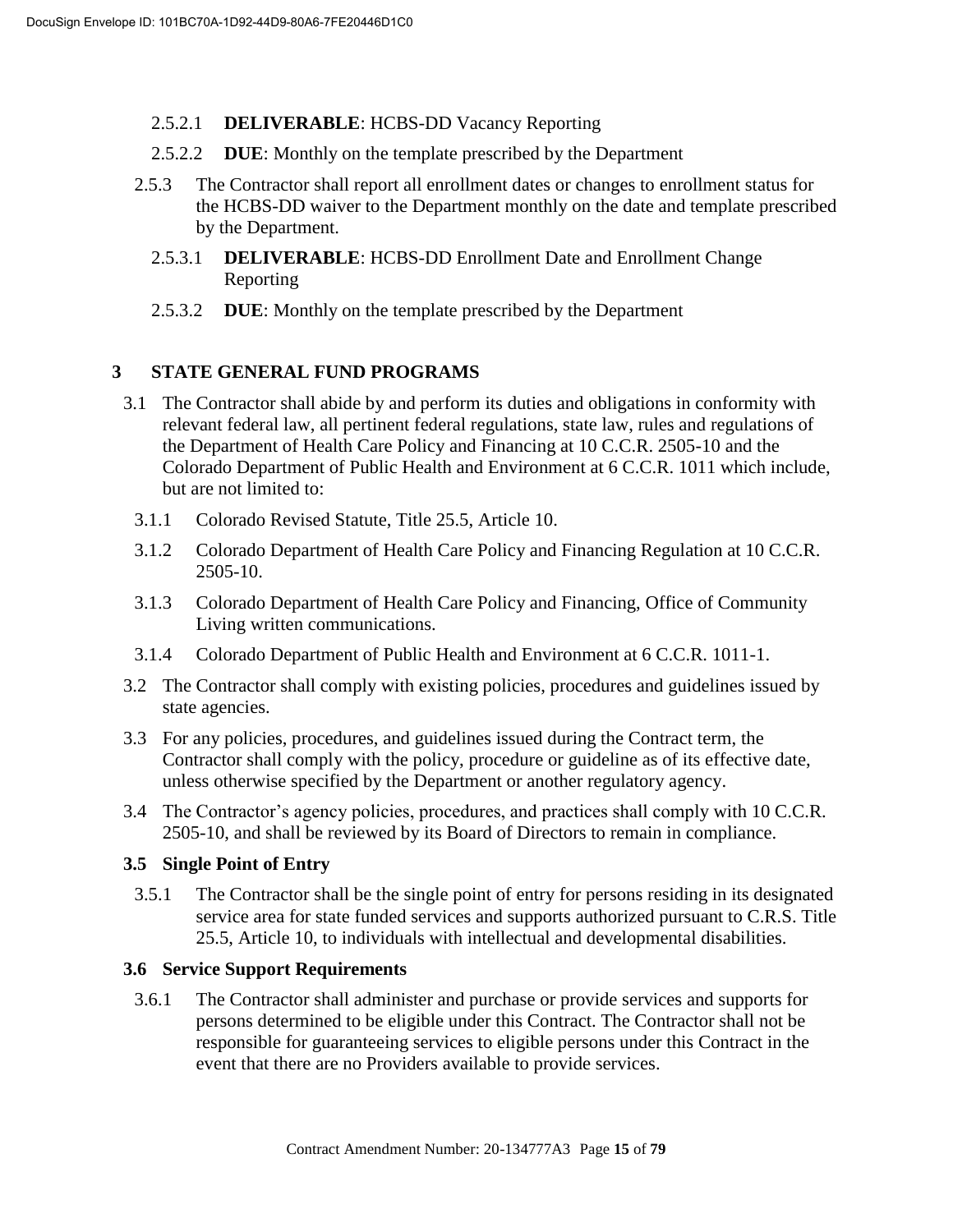- 3.6.2 The Contractor shall ensure that written notifications are provided to Clients and Members informing them of their rights and the potential influence the Contractor has on the Service Planning process, such as exercising free choice of providers.
- 3.6.3 The Contractor shall provide the Client/Members and/or guardian with written information about how to file a provider agency complaint as well as how to make a complaint against the Contractor.
- 3.6.4 The Contractor shall have procedures for a dispute resolution process, as described in 10 C.C.R. 2505-10, Section 8.605.2, when an action to terminate, change, reduce or deny services is initiated by the provider service agency.

# **3.7 Client/Member Records**

- 3.7.1 The Contractor shall comply with reporting and billing policies and procedures established by the Department, participate in the State's management information systems and adhere to the information system requirements provided by the Department for these systems. These systems include but are not limited to: the DDD Web Application Portal/Community Contract and Management System (CCMS).
- 3.7.2 The Contractor shall:
	- 3.7.2.1 Maintain Client/Member records within the Department prescribed system for the purposes of Client information management.
	- 3.7.2.2 Maintain accurate and detailed documentation of State General Fund ongoing case management and monitoring activities required under this Contract. All documentation must be made available to the Department upon request within ten (10) Business Days.
	- 3.7.2.3 Ensure all enrollments into the State General Funded programs comply with all requirements in Section 5.2 of this Contract and are entered into the Department prescribed system with ten (10) Business Days of the enrollment.
	- 3.7.2.4 Enter all Member terminations from the State General Fund programs into the Department prescribed system within ten (10) Business Days of the termination.
	- 3.7.2.5 The Contractor shall maintain internal documentation of all Case Management activities to substantiate any billing and make all documentation available to the Department upon request.

# **3.8 Compilation and Correction of Data**

- 3.8.1 The Contractor shall correct one hundred percent (100%) of data errors, discovered by the Department, and confirm the accuracy of the data it enters into the Department prescribed system within ten (10) Business Days of notification from the Department of an error.
- 3.8.2 **PERFORMANCE STANDARD**: One hundred percent (100%) of data corrected within ten (10) Business Days of notification.

# **3.9 Program and Case Management Training**

3.9.1 The Contractor shall ensure all Case Management staff receive the trainings listed below within one-hundred twenty (120) calendar days after the staff member's hire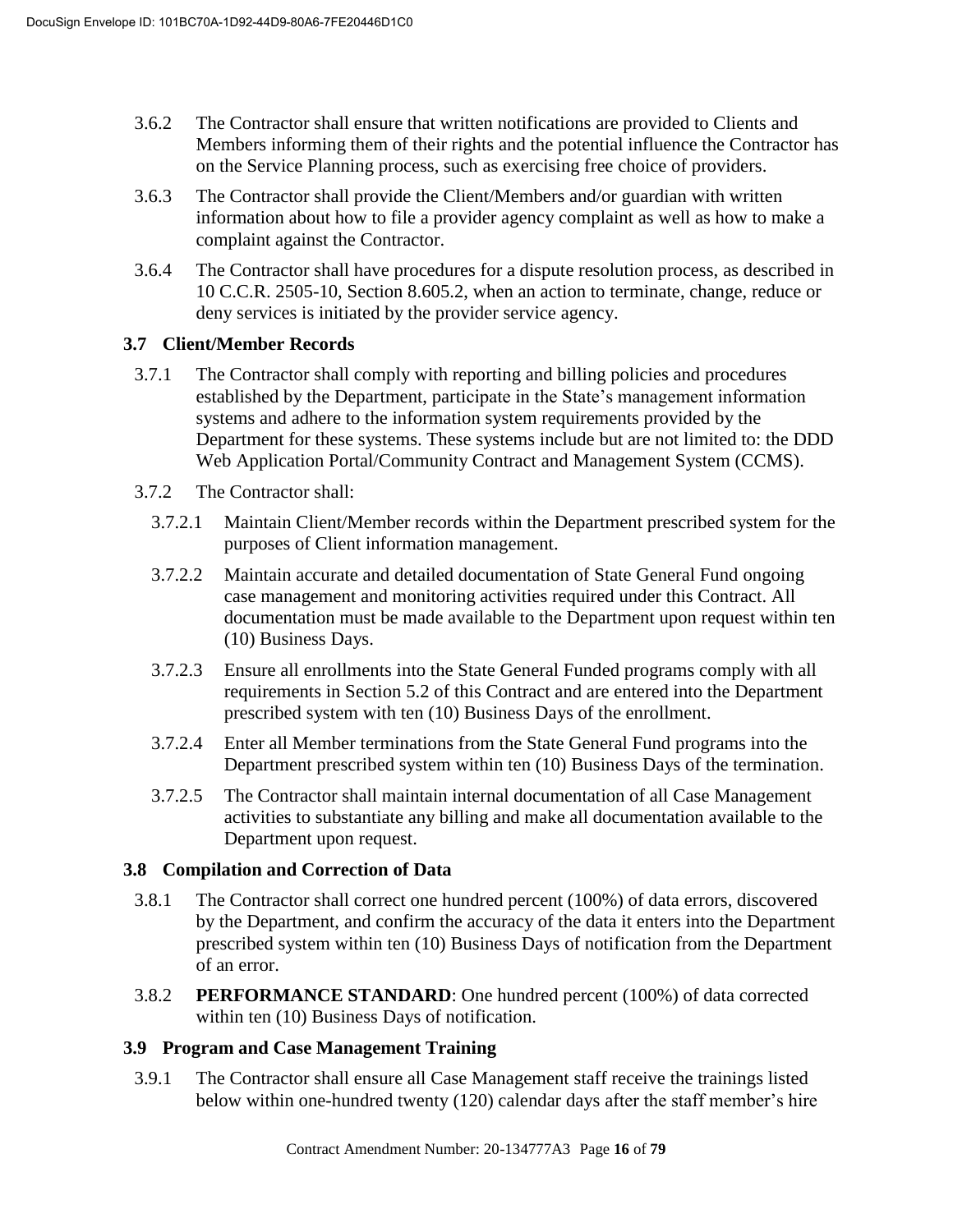date and prior to being assigned independent case management duties. Case management staff must receive a refresher training as required by the Department or the Contractor. Training must include the following areas:

- 3.9.1.1 State General Fund program requirements, services, and ongoing case management
- 3.9.1.2 Determinations of Developmental Disability or Delay
- 3.9.1.3 Department Information Management Systems Documentation
- 3.9.1.4 Critical Incident Reporting
- 3.9.1.5 Mandatory Reporting
- 3.9.1.6 Disability and Cultural Competency
- 3.9.2 There will be no exemptions to the above list of required trainings as all case managers should have a basic knowledge of all case management activities regardless of ongoing duties.
- 3.9.3 The Contractor shall utilize training materials provided by the Department where applicable related to Section 6.9.1 of this Contract.
- 3.9.4 The Contractor shall participate in Department trainings. Participation can be at the time of the presented training or following the training using the materials available on the Department Website.
- 3.9.5 Case Management staff hired by the Contractor with a minimum of one-year immediate prior experience working for a Colorado CCB, may perform case management activities prior to completion of the training requirements. All outlined training at Section 3.11.1 must be completed within one-hundred twenty (120) calendar days after the staff member's hire date, unless the Contractor can provide documentation that the required training has occurred.
- 3.9.6 The Contractor may elect to perform additional training not outlined in the Contract, but applicable to the Scope of Work.
- 3.9.7 The Contractor shall maintain supporting documentation demonstrating case managers attended the required trainings and make the information available to the Department upon request within ten (10) Business Days. Supporting documentation must at a minimum include the name and description of the training, date the training was held, case managers in attendance, and trainer sign off showing the case manager completed the training.

# **3.10 Program Expenditure Reporting**

- 3.10.1 The Contractor shall report all State SLS, FSSP, and OBRA-SS expenditures on a template created by the Department. Expenditure reports will be submitted to the Department monthly for review, approval and payment.
	- 3.10.1.1 **DELIVERABLE**: State General Fund Expenditure Reports
	- 3.10.1.2 **DUE**: Monthly, within thirty (30) days of the end of each month; except for the June expenditure report, which shall be due June 30th or the Fiscal Year end close date determined by the Department.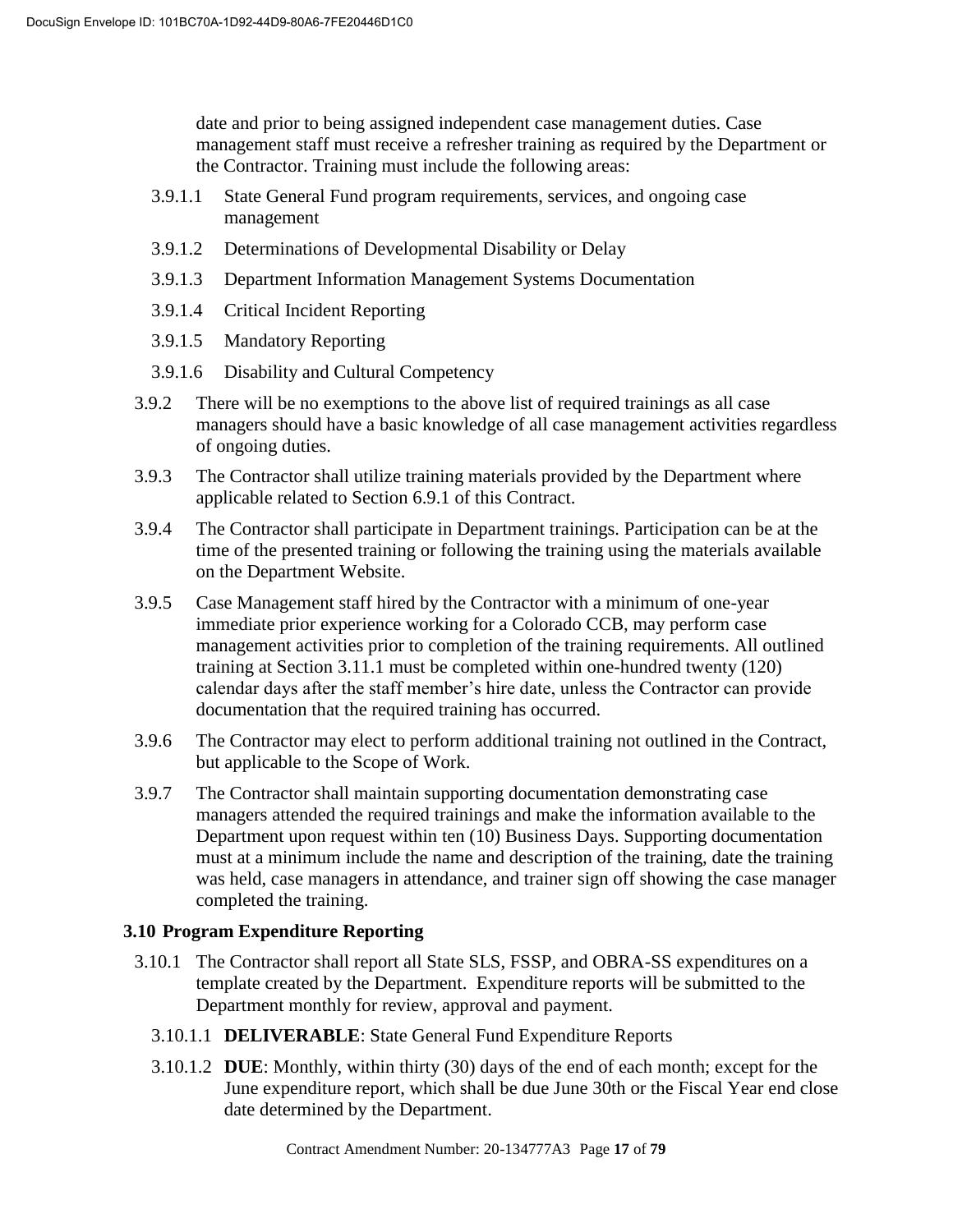3.10.2 The Contractor shall verify all expenditures are supported with required documentation as required in 10 C.C.R. 2505-10 Section 8.613.J.2 and 10 C.C.R. 2505-10 Section 8.501.3.

## **3.11 State Supported Living Services (State SLS)**

#### 3.11.1 **General Requirements**

- 3.11.1.1 The Contractor shall operate the State SLS program pursuant to 10 C.C.R. 2505- 10 Section 8.501.
- 3.11.1.2 The Contractor shall not add surcharges to the purchase of covered services for State SLS.
- 3.11.1.3 The Contractor shall provide a list of qualified providers for all services to Members and families, during the State SLS Individual Support Plan process, and to other interested parties upon request.
- 3.11.1.4 The Contractor shall provide or subcontract to provide community services to individuals enrolled in State SLS who meet the intellectual and developmental disabilities criteria and the eligibility requirements for the specific program required in 10 C.C.R. 2505-10 Section 8.501.
- 3.11.1.5 The Department will notify the Contractor of the minimum number of individuals that shall be served through State SLS prior to the start of each State Fiscal Year (SFY). The Contractor may choose to enroll more individuals in State SLS than authorized, ensuring all individuals can be served within the funding allocated. Minimum caseload is calculated using the unique number of members that receive direct services during the contract period.
- 3.11.1.6 The Contractor shall serve one hundred percent (100%) of the number of State SLS enrollments authorized by the Department.
- 3.11.1.6.1 **PERFORMANCE STANDARD:** One hundred percent (100%) of persons specified by the Department.

# 3.11.2 **State SLS Eligibility**

- 3.11.2.1 The Contractor shall determine eligibility for the State SLS program pursuant to 10 C.R.S. 2505-10 Section 8.501.2(2)(a).
- 3.11.2.2 Eligibility for the State SLS program does not guarantee the availability of services and supports.

#### 3.11.3 **State SLS Individual Support Plans**

- 3.11.3.1 Pursuant to 10 C.R.S. 2505-10 Section 8.501.4.E.6 all State SLS Members must have a State SLS ISP.
- 3.11.3.2 The Contractor shall develop a State SLS Individual Support Plan (State SLS ISP) within ten (10) business days after an initial Individual Support Plan (ISP) meeting for those individuals not established with the Contractor and with a Developmental Disability determination at time of referral. The Contractor shall have up to ten (10) business days to complete additional meetings and/or assessments that allow for the creation of the State SLS ISP during this time. The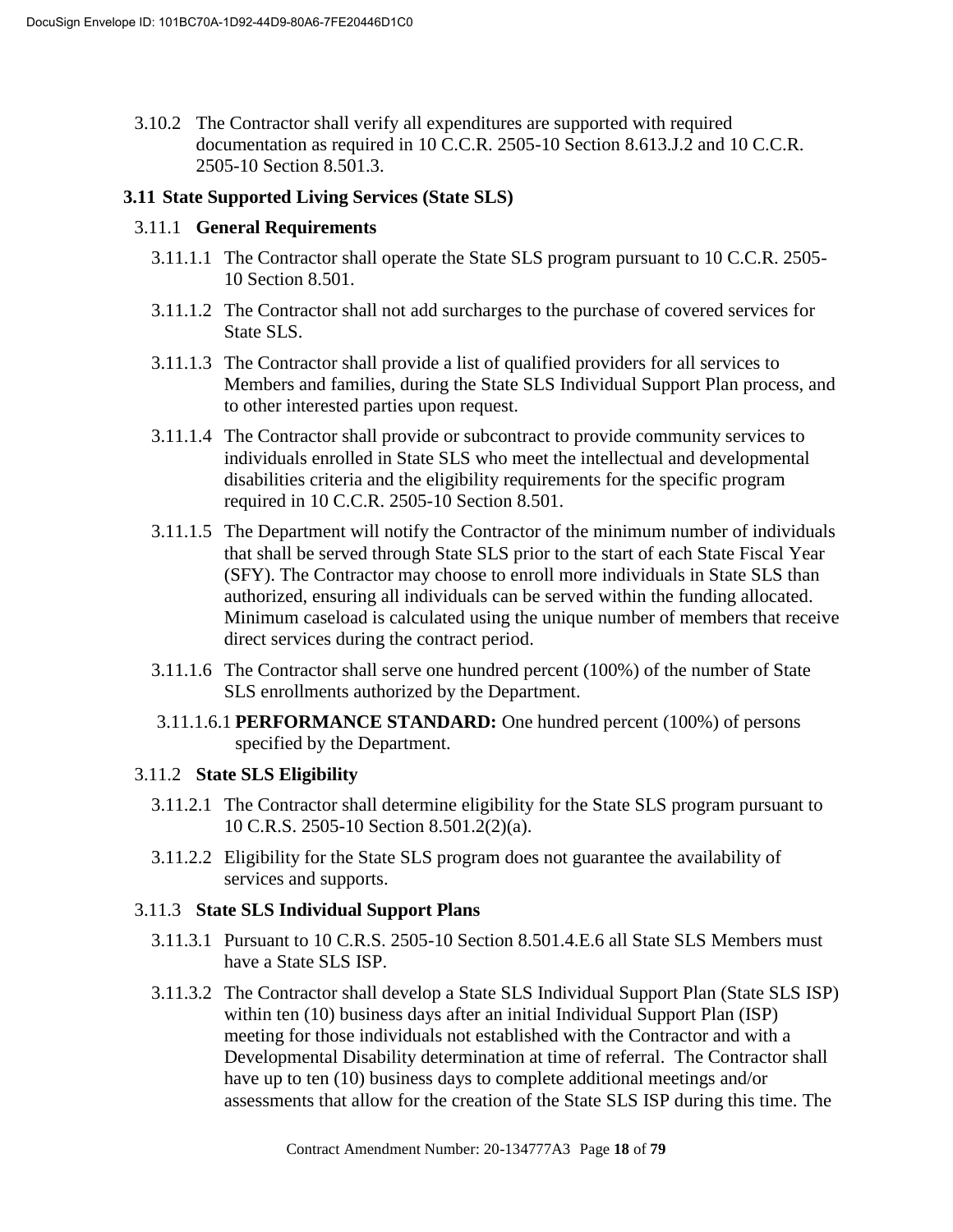Contractor shall ensure the State SLS ISP is signed by all required parties prior to implementation.

- 3.11.3.3 The State SLS ISP shall be developed through an in-person meeting that includes, at a minimum, the individual seeking services and the Contractor.
- 3.11.3.4 The Contractor shall utilize the ISP template prescribed by the Department.
- 3.11.3.5 The Contractor shall ensure that one hundred percent (100%) of the State SLS ISPs are developed within ten (10) business days of the individual's referral to a State General Fund program or after the initial ISP meeting.
- 3.11.3.5.1 **PERFORMANCE STANDARD:** One hundred percent (100%) of the State SLS ISPs are developed within ten (10) business days of the individual's referral to a State General Fund program or after the initial ISP meeting.
- 3.11.3.6 The State SLS ISP shall be effective for no more than one year and reviewed by the Contractor at least every six (6) months in a face to face meeting.
- 3.11.3.7 If a client seeks additional supports or alleges a change in need, the Contractor shall review and update the ISP prior to changing the authorized services and supports.
- 3.11.3.8 The Contractor shall maintain all State SLS ISPs and supporting documentation and make them available to the Department upon request.

# 3.11.4 **State SLS Ongoing Case Management**

- 3.11.4.1 The Contractor shall utilize appropriated funds to perform Case Management duties in accordance with 10 C.C.R. 2505-10 Section 8.501.5(B) to include:
- 3.11.4.1.1 Intake and referral
- 3.11.4.1.2 Determining program eligibility
- 3.11.4.1.3 Supporting individuals with learning and accessing other community resources
- 3.11.4.1.4 Developing a State SLS Individual Support Plan and monitoring services
- 3.11.4.1.5 Maintaining the determination of eligibility for services and supports
- 3.11.4.1.6 Providing service and support authorization and coordination
- 3.11.4.1.7 Program change management
- 3.11.4.1.8 Case Management, policy and regulation training
- 3.11.4.1.9 Service records maintenance
- 3.11.4.1.10 Utilization review

# 3.11.4.2 **Monitoring**

- 3.11.4.2.1 Monitoring shall include at least one in person or telephone contact with the Client per quarter, based on the preference of the individual. The Contractor shall maintain internal documentation of all monitoring activities and make these records available to the Department upon request.
- 3.11.4.2.2 Monitoring activities shall include but not be limited to: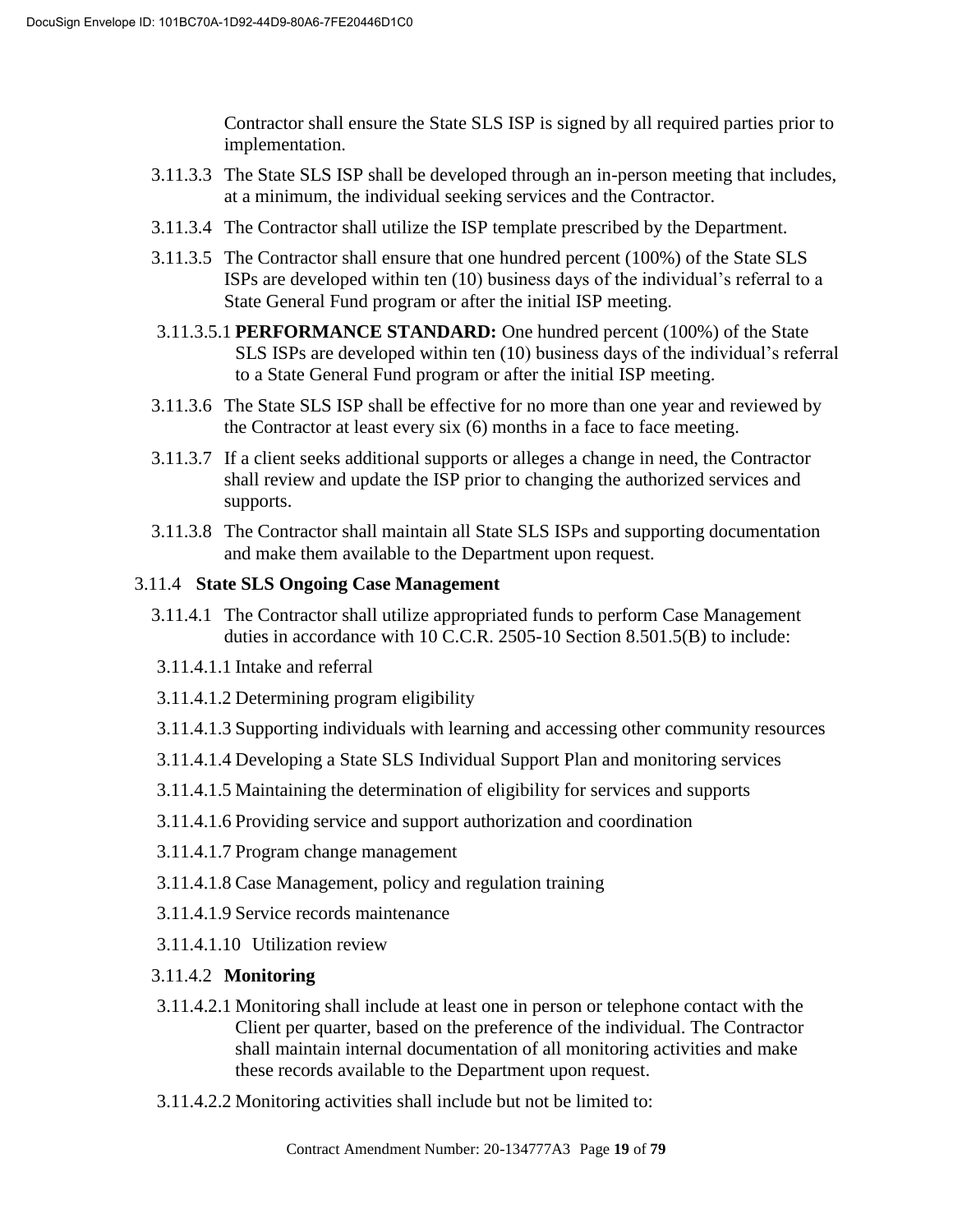- 3.11.4.2.2.1 Monitoring all services and supports delivered pursuant to the State SLS Individual Support Plan
- 3.11.4.2.2.2 Assessing the effectiveness of the State SLS supports and services
- 3.11.4.2.2.3 Assessing if additional State SLS supports and services are needed
- 3.11.4.2.2.4 Support in assessing if the individual has become eligible for any other resources including community resources and other Medicaid resources
- 3.11.4.3 The Contractor shall submit a list of all ongoing case management and monitoring activities on a template prescribed by the Department.
- 3.11.4.3.1 **DELIVERABLE**: State General Fund Case Management Log
- 3.11.4.3.2 DUE: Monthly, the  $15<sup>th</sup>$  of each month

#### 3.11.5 **Transfers**

3.11.5.1 The Contractor shall manage State SLS transfers in accordance with 10 C.R.S 2505-10 Section 8.501.6.

#### 3.11.6 **State SLS Direct Services**

3.11.6.1 The Contractor shall utilize appropriated funds to provide services to support individuals with an intellectual and developmental disability living in the community in accordance with 10 C.C.R. 2505-10 Section 8.501.4(A-D).

#### 3.11.6.2 **State SLS Records Maintenance**

- 3.11.6.2.1 When the Contractor acts as the service provider, it shall:
	- 3.11.6.2.1.1 Maintain supporting documentation capable of substantiating all expenditures and shall make them available to the Department upon request as required in 10 C.C.R. 2505-10 Section 8.130.2.
	- 3.11.6.2.1.1.1 Receipts, invoices, and service logs must contain, at a minimum: Member name, service description, provider name, first and/or last date of service, service rate, and amount due or paid.
	- 3.11.6.2.1.2 If the Contractor does not maintain supporting documentation in the required format for all services rendered, the Department may recover these funds pursuant to 10 C.C.R. 2505-10 Section 8.076.
- 3.11.6.2.2 When the Contractor purchases services through a service provider not affiliated with the Contractor, the Contractor shall:
	- 3.11.6.2.2.1 Maintain receipts or invoices from the service provider and documentation demonstrating that the provider was paid by the Contractor.
	- 3.11.6.2.2.1.1 Receipts or invoices must contain, at a minimum: Member name, service description, provider name, first and/or last date of service, service rate, and amount due or paid.
	- 3.11.6.2.2.2 Through ongoing monitoring, the Contractor shall ensure all services reimbursed by the Contractor are rendered by service providers in accordance with the State SLS Individual Support Plan.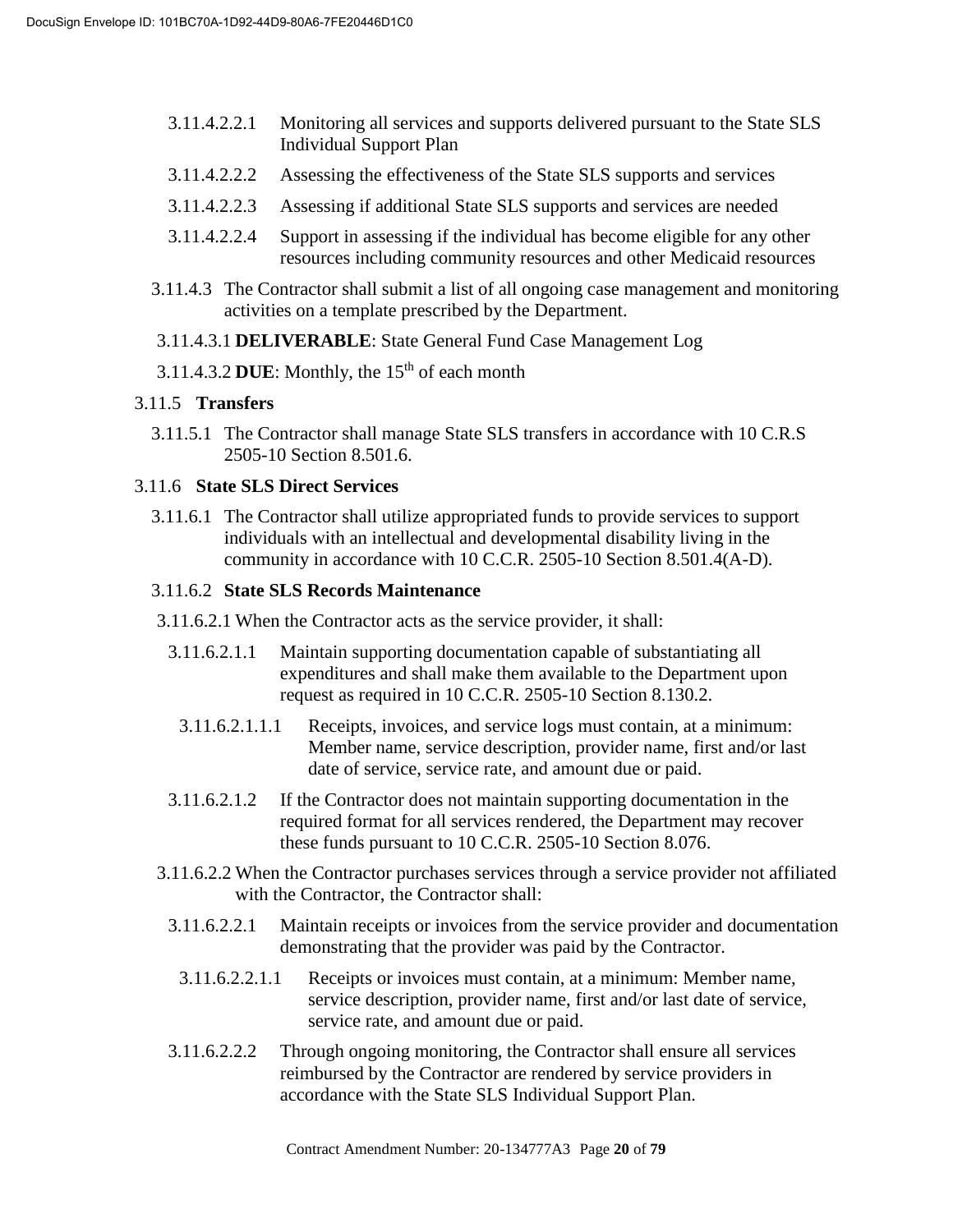- 3.11.6.2.2.3 The Contractor shall attempt to resolve any discrepancies with the service provider directly.
- 3.11.6.2.2.4 The Contractor shall notify the Department of any instances of suspected fraud or waste, and any supporting documentation at the time of discovery.
- 3.11.6.2.2.5 The Contractor shall notify all service providers that all records and supporting documentation related to services rendered through State SLS are subject to inspection and recovery by the Department pursuant to 10 C.C.R. 2505-10 Section 8.076.

# **3.12 Omnibus Budget Reconciliation Act of 1987 Specialized Services (OBRA-SS)**

3.12.1 The Contractor shall provide or arrange for the provision of OBRA-SS to any individual where the Pre-Admission Screening and Resident Review (PASRR) Level II Evaluation identified the need for placement into a nursing facility and need for additional specialized services. The Contractor shall ensure that OBRA-SS are related to the individual's intellectual or developmental disability or related condition and individualized to the resident's needs.

# 3.12.2 **PASRR Level II Evaluation**

3.12.2.1 The contractor will review the PASRR Level II Evaluations received from the Skilled Nursing Facility or State appointed vendor prior to developing an OBRA-SS Individual Support Plan or providing services.

# 3.12.3 **Maintaining Eligibility and Enrollment**

- 3.12.3.1 The Contractor shall enroll individuals into OBRA-SS, as long as the individual resides in a nursing facility, demonstrates a need, and agrees to receive services.
- 3.12.3.2 Upon approval of the nursing facility admission by the SIDA and receipt of the Final Notice of Determination, the Contractor shall send referrals to subcontractors for OBRA-SS within ten (10) Business Days from the date the PASRR Notice of Determination is issued and/or received from the Skilled Nursing Facility or State appointed vendor.
- 3.12.3.3 The Contractor shall maintain Member records within the Department prescribed system. All changes to OBRA-SS enrollments, shall be entered into the Department prescribed system within ten (10) Business Days of the change. The Department may adjust the number of authorized enrollments based on fluctuating enrollments. If the individual does not receive OBRA-SS within one (1) calendar month the contractor shall inactivate the client's record in the Department prescribed system.

# 3.12.4 **OBRA-SS Individual Support Plans**

3.12.4.1 The Contractor shall develop an OBRA-SS Individual Support Plan (ISP) within ten (10) Business Days after an initial ISP meeting for those individuals not established with the contractor and with a Developmental Disability determination at time of referral. The Contractor shall have up to ten (10) Business Days to complete additional meetings and/or assessments that allow for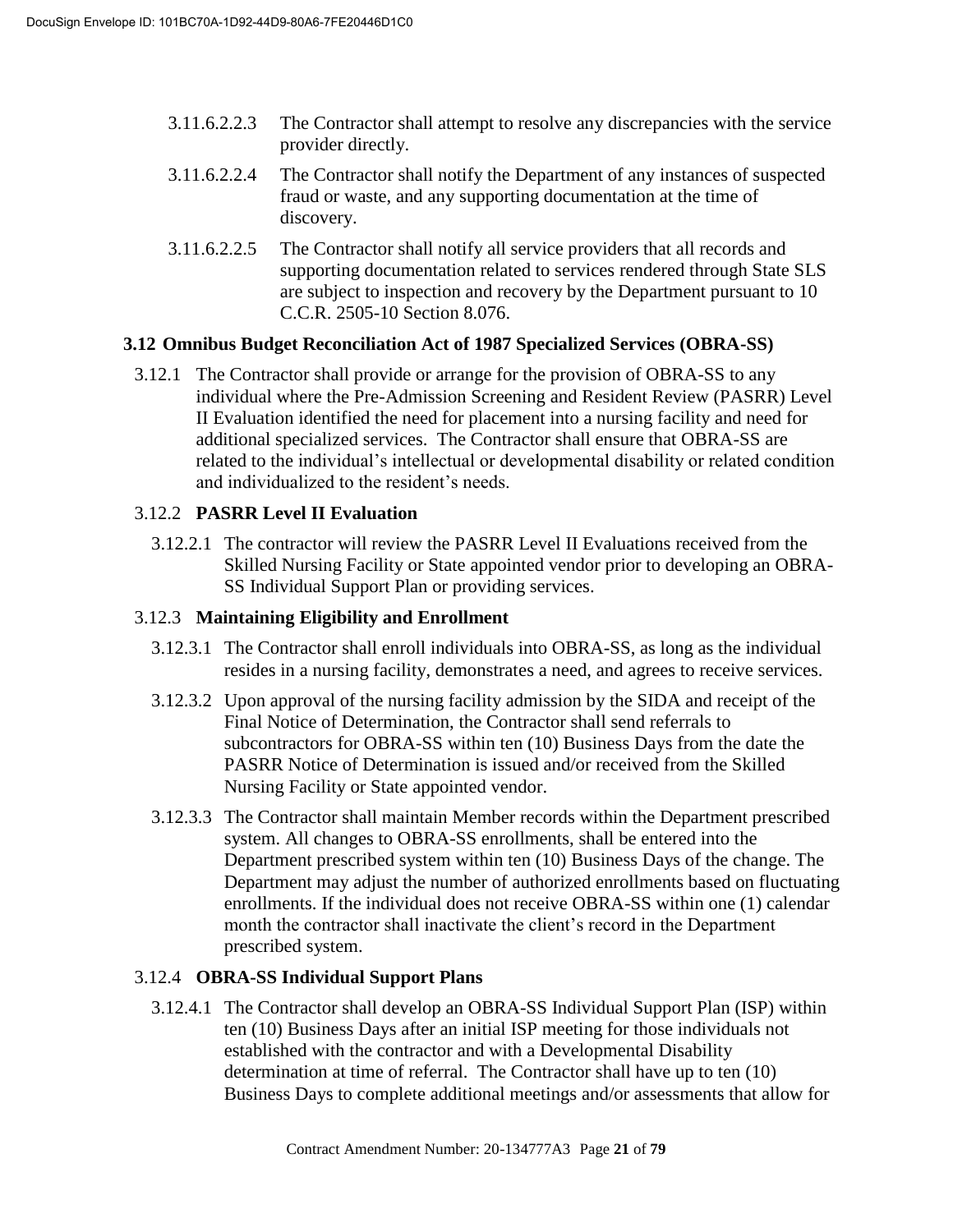the creation of the OBRA-SS ISP during this time. The Contractor shall ensure the OBRA-SS ISP is signed by all required parties prior to implementation.

- 3.12.4.2 The OBRA-SS ISP shall be developed through an in-person meeting that includes, at a minimum, the individual seeking services and the Contractor.
- 3.12.4.3 The Contractor shall utilize the ISP template prescribed by the Department.
- 3.12.4.4 The Contractor shall ensure that one hundred percent (100%) of the OBRA-SS Individual Support Plans are developed within ten (10) business days of the individual's referral to a State General Fund program or after the initial ISP meeting.
- 3.12.4.5 **PERFORMANCE STANDARD**: One hundred percent (100%) of the OBRA-SS ISPs are developed within ten (10) business days of the individual's referral to a State General Fund program or after the initial ISP meeting.
- 3.12.4.6 The OBRA ISP shall be effective for no more than one year and reviewed by the Contractor at least every six (6) months in a face to face meeting.
- 3.12.4.7 If a client seeks additional supports or alleges a change in need, the Contractor shall review and update the ISP prior to changing the authorized services and supports.
- 3.12.4.8 The Contractor shall maintain all OBRA-SS ISPs and supporting documentation and make them available to the Department upon request.

# 3.12.5 **OBRA-SS Ongoing Case Management**

- 3.12.5.1 The Contractor shall utilize appropriated funds to perform Case Management duties to include:
- 3.12.5.1.1 Intake and referral
- 3.12.5.1.2 Verifying a PASRR Level II Evaluation and Skilled Nursing Facility residency
- 3.12.5.1.3 Developing an OBRA-SS Individual Support Plan and monitoring services
- 3.12.5.1.4 Maintaining the determination of eligibility for services and supports
- 3.12.5.1.5 Providing service and support authorization and coordination.
- 3.12.5.1.6 Ensuring there is not a duplication of authorized services with the services provided in the nursing facility.
- 3.12.5.1.7 Program change management
- 3.12.5.1.8 Service records maintenance
- 3.12.5.1.9 Case Management, policy and regulation training
- 3.12.5.1.10 Utilization review
- 3.12.5.2 **Monitoring**
- 3.12.5.2.1 Monitoring shall include at least one in person or telephone contact with the client per quarter, based on the preference of the individual. The Contractor shall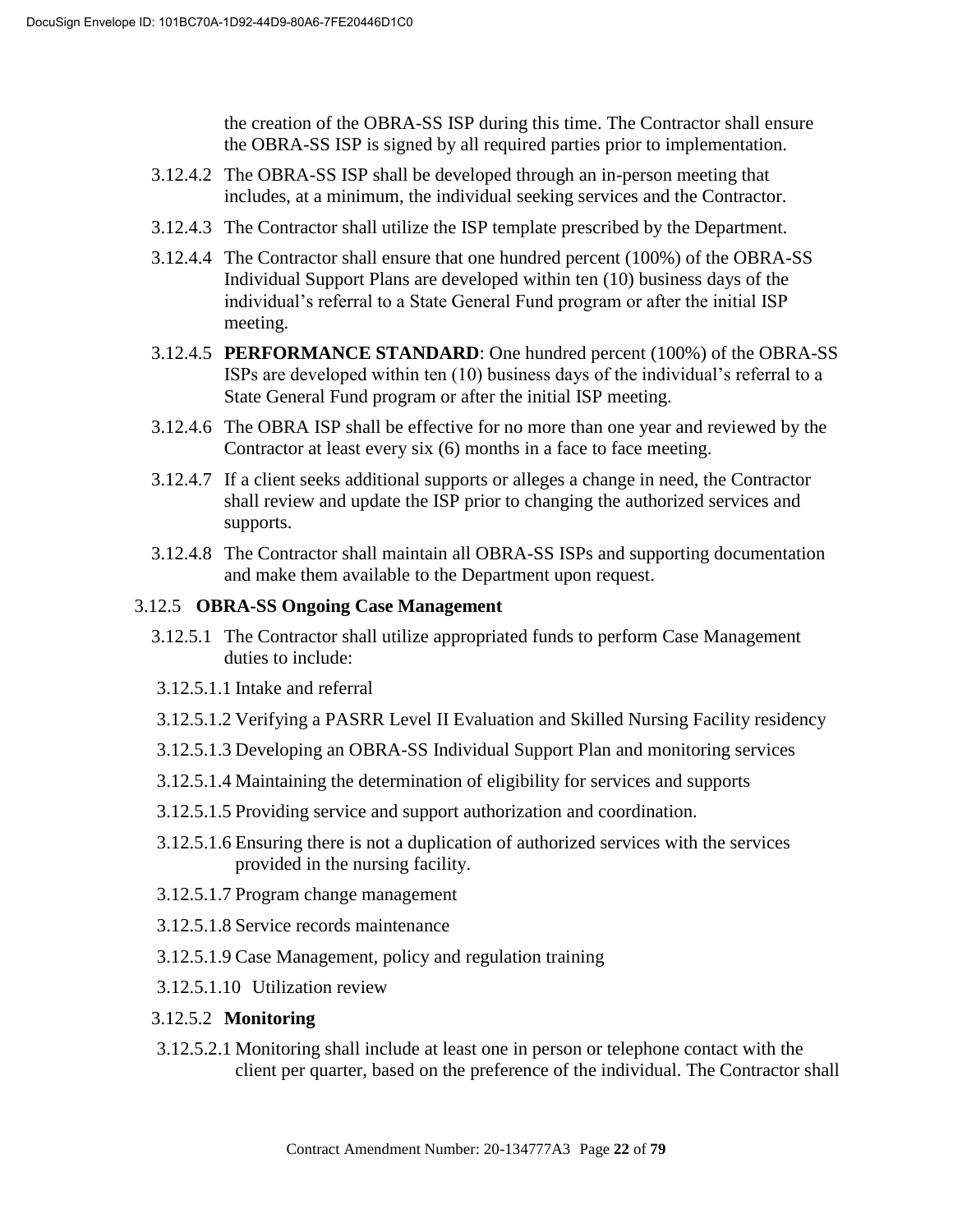maintain internal documentation of all monitoring activities and make these records available to the Department upon request.

- 3.12.5.2.2 Monitoring activities shall include but not be limited to:
	- 3.12.5.2.2.1 Monitoring all services and supports delivered pursuant to the OBRA-SS ISP
	- 3.12.5.2.2.2 Assessing the effectiveness of the supports and services
	- 3.12.5.2.2.3 Assessing if additional supports and services are needed
	- 3.12.5.2.2.4 Support in assessing if the individual has become eligible for any other resources including community resources or other Medicaid resources
- 3.12.5.3 The Contractor shall submit a State General Fund Case Management Log of all ongoing case management and monitoring activities on a template prescribed by the Department.
- 3.12.5.3.1 **DELIVERABLE**: State General Fund Case Management Log
- 3.12.5.3.2 DUE: Monthly, the  $15<sup>th</sup>$  of each month

# 3.12.6 **OBRA-SS Direct Services**

- 3.12.6.1 The Contractor shall not utilize OBRA-SS funds to purchase mental health related services. The Contractor shall seek provision of, or payment for, mental health services for those individuals through the Medicaid-funded mental health system or other local sources of funding.
- 3.12.6.2 The Contractor shall not utilize or authorize OBRA-SS funds to provide or purchase services and supports that are covered and provided by the nursing facility
- 3.12.6.3 The Contractor shall utilize appropriated funds to provide services to support individuals with intellectual and developmental disabilities living in a nursing facility. The Contractor shall not utilize funding for services that are provided by the Nursing Facility through Medicaid reimbursement. Services eligible through OBRA include:
- 3.12.6.4 Assistive Technology
- 3.12.6.5 Behavioral Consultation
- 3.12.6.6 Behavioral Line Services
- 3.12.6.7 Behavioral Counseling
- 3.12.6.8 Behavioral Counseling Group
- 3.12.6.9 Behavioral Plan Assessment
- 3.12.6.10 Day Habilitation Specialized Habilitation
- 3.12.6.11 Day Habilitation Supported Community Connections
- 3.12.6.12 Dental Basic
- 3.12.6.13 Dental Major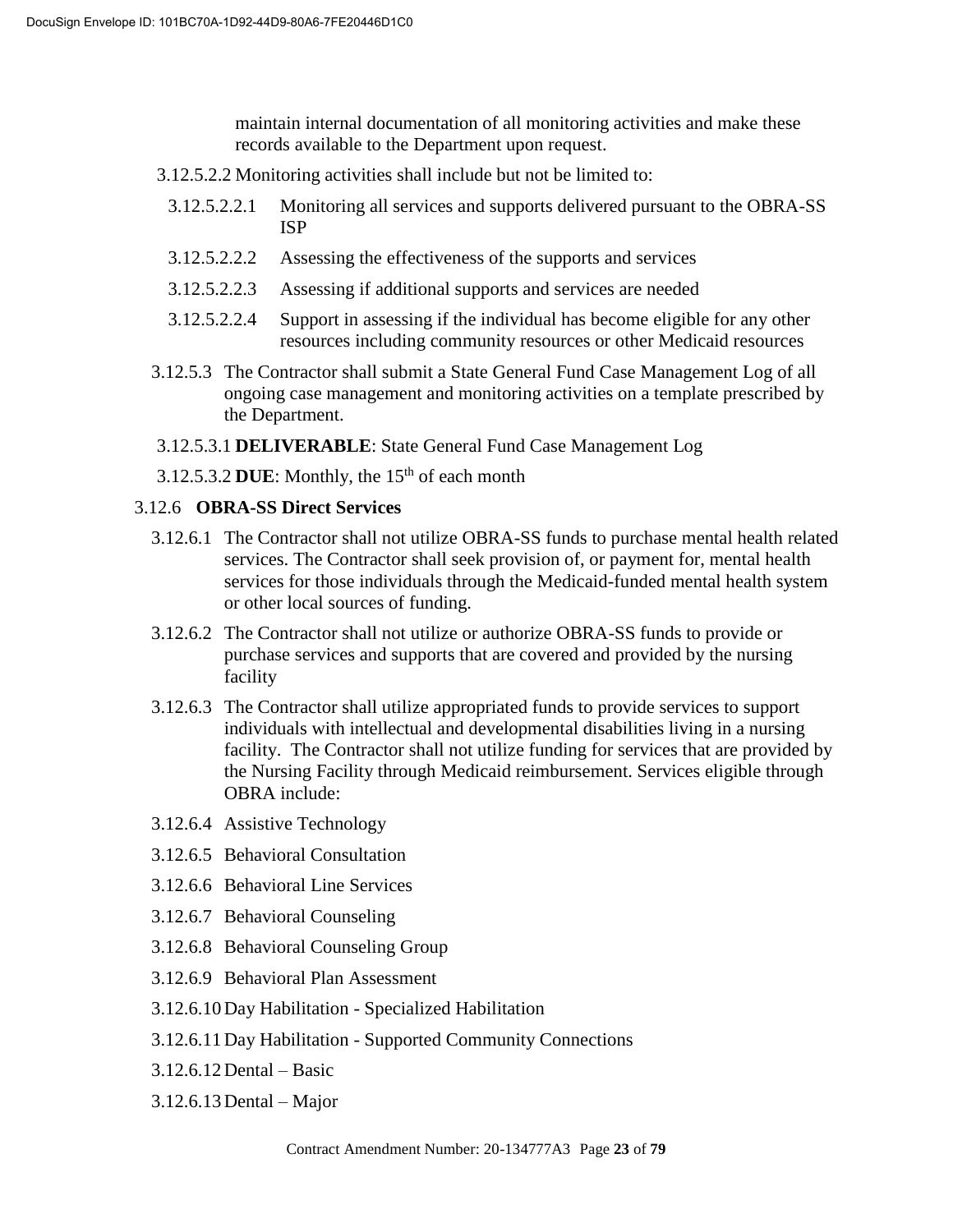- 3.12.6.14 Mileage
- 3.12.6.15 Other Public Conveyance
- 3.12.6.16 Prevocational Services
- 3.12.6.17Recreational Facility Fees/Passes
- 3.12.6.18 Job Coaching Individual
- 3.12.6.19 Job Coaching Group
- 3.12.6.20 Job Development Individual
- 3.12.6.21 Job Development Group
- 3.12.6.22 Job Placement
- 3.12.6.23 Vision
- 3.12.6.24 Services must be provided in accordance with the service definitions found in 10 C.C.R. 2505-10 Section 8.500.94.B.

# 3.12.7 **OBRA-SS Records Maintenance**

- 3.12.7.1 When the Contractor acts as the service provider, it shall:
- 3.12.7.1.1 Maintain supporting documentation capable of substantiating all expenditures and shall make them available to the Department upon request as required in 10 C.C.R. 2505-10 Section 8.130.2.
	- 3.12.7.1.1.1 Receipts or invoices must contain, at a minimum: Member name, service description, provider name, first and/or last date of service, service rate, and amount due or paid.
- 3.12.7.1.2 If the Contractor does not maintain supporting documentation in the required format for all services rendered, the Department may recover these funds pursuant to 10 C.C.R. 2505-10 Section 8.076.
- 3.12.7.2 When the Contractor purchases services through a service provider not affiliated with the Contractor, the Contractor shall:
- 3.12.7.2.1 Maintain receipts or invoices from the service provider and documentation demonstrating that the provider was paid by the Contractor.
	- 3.12.7.2.1.1 Receipts or invoices must contain, at a minimum, Member name, service description, provider name, first and/or last date of service, service rate, and amount due or paid.
- 3.12.7.2.2 Through ongoing monitoring, the Contractor shall ensure all services reimbursed by the Contractor are rendered by service providers in accordance with the OBRA-SS Individual Support Plan.
- 3.12.7.2.3 The Contractor shall attempt to resolve any discrepancies with the service provider directly.
- 3.12.7.2.4 The Contractor shall notify the Department of any instances of suspected fraud and any supporting documentation at the time of discovery.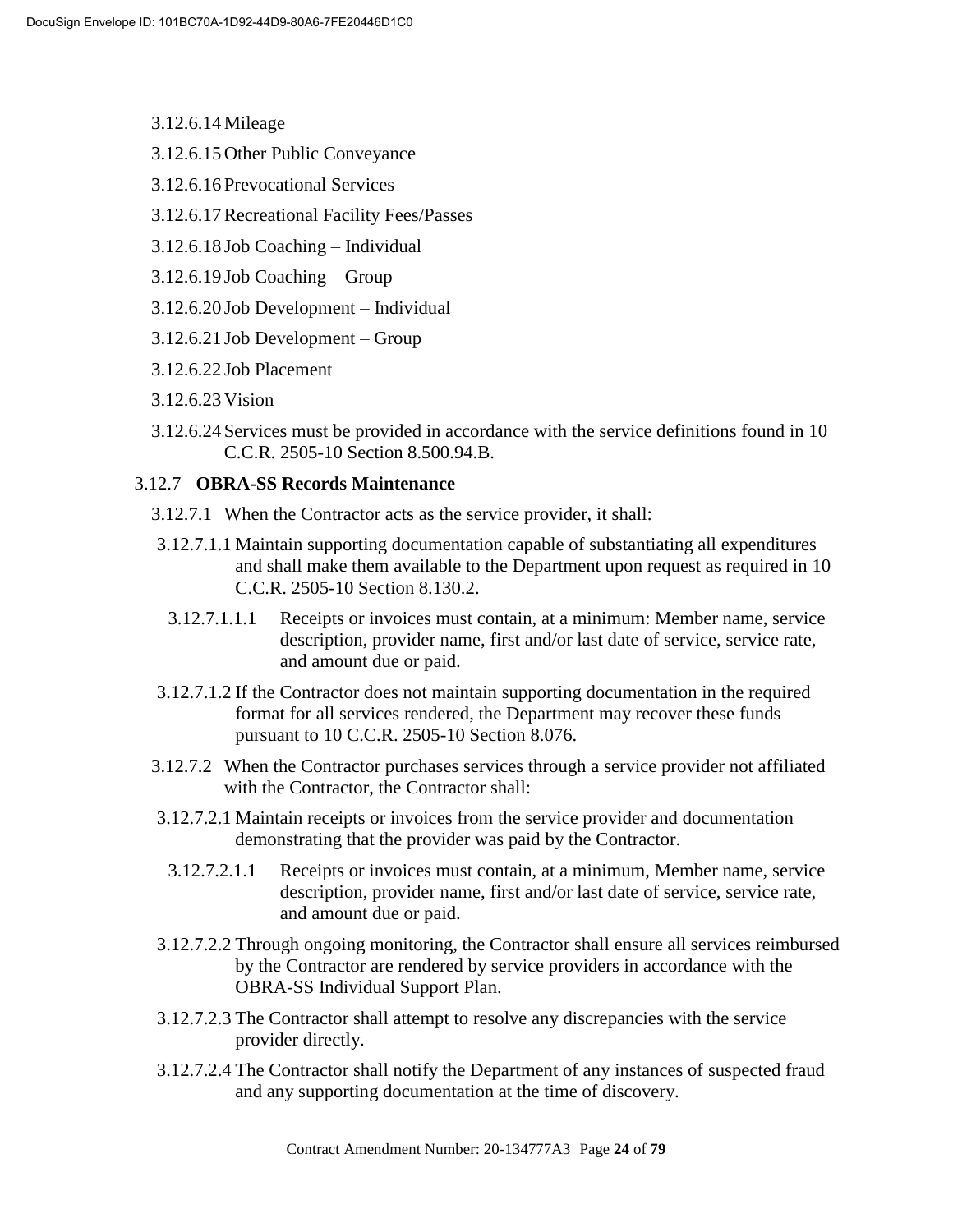3.12.7.2.5 The Contractor shall notify all service providers that all records and supporting documentation related to services rendered through OBRA-SS are subject to inspection and recovery by the Department pursuant to 10 C.C.R. 2505-10 Section 8.076.

# 3.12.8 **Mental Health Services Prohibited**

- 3.12.8.1 The Contractor shall not utilize state funds to purchase mental health related services for individuals with intellectual disabilities who are Medicaid eligible and who also have a Medicaid covered mental health diagnosis.
- 3.12.8.2 The Contractor shall seek provision of, or payment for, mental health services for those individuals through the Medicaid funded mental health system or other local sources of funding.

# **3.13 Family Support Services Program (FSSP)**

3.13.1 The Contractor shall provide or purchase Family Support Services pursuant to §25.5- 10-305, C.R.S. and 10 C.C.R. 2505-10 Section 8.613.

# 3.13.2 **Eligibility, Needs Assessment, and Prioritization of Families**

- 3.13.2.1 The Contractor shall determine individual eligibility for the FSSP pursuant to 10 C.R.S 2505-10 Section 8.613.C.(1-4).
- 3.13.2.2 After FSSP eligibility has been determined, the Contractor shall conduct an FSSP Needs Assessment prior to authorizing services. The Contractor shall develop a Needs Assessment Tool that is, at a minimum, inclusive of all requirements outlined in 10 C.C.R 2505-10 Section 8.613.E.7(a-e). The tool shall be included in the Contractor's Policies and Procedures for the FSSP and be made available to the Department upon request.
- 3.13.2.3 The Contractor shall assess all families, both on the waiting list as As Soon As Available and currently receiving FSSP services, for level of need on an annual basis in accordance with 10 CCR 2505 Section 8.613.E.
- 3.13.2.4 The Contractor shall submit a list of all completed FSSP Needs Assessments on a template prescribed by the Department.
- 3.13.2.4.1 **DELIVERABLE**: Needs Assessment List
- 3.13.2.4.2 DUE: Monthly, the  $15<sup>th</sup>$  of each month
- 3.13.2.5 The Contractor shall maintain all Needs Assessment documentation and make them available to the Department upon request.
- 3.13.2.6 The Department will notify the Contractor of the minimum number of individuals that shall be served through FSSP prior to the start of each State Fiscal Year (SFY). The Contractor may choose to enroll more individuals in FSSP than authorized, ensuring all individuals can be served within the funding allocated. Minimum caseload is calculated using the unique number of members that receive direct services during the contract period.
- 3.13.2.6.1 The Contractor shall serve one hundred percent (100%) of the number of FSSP enrollments authorized by the Department.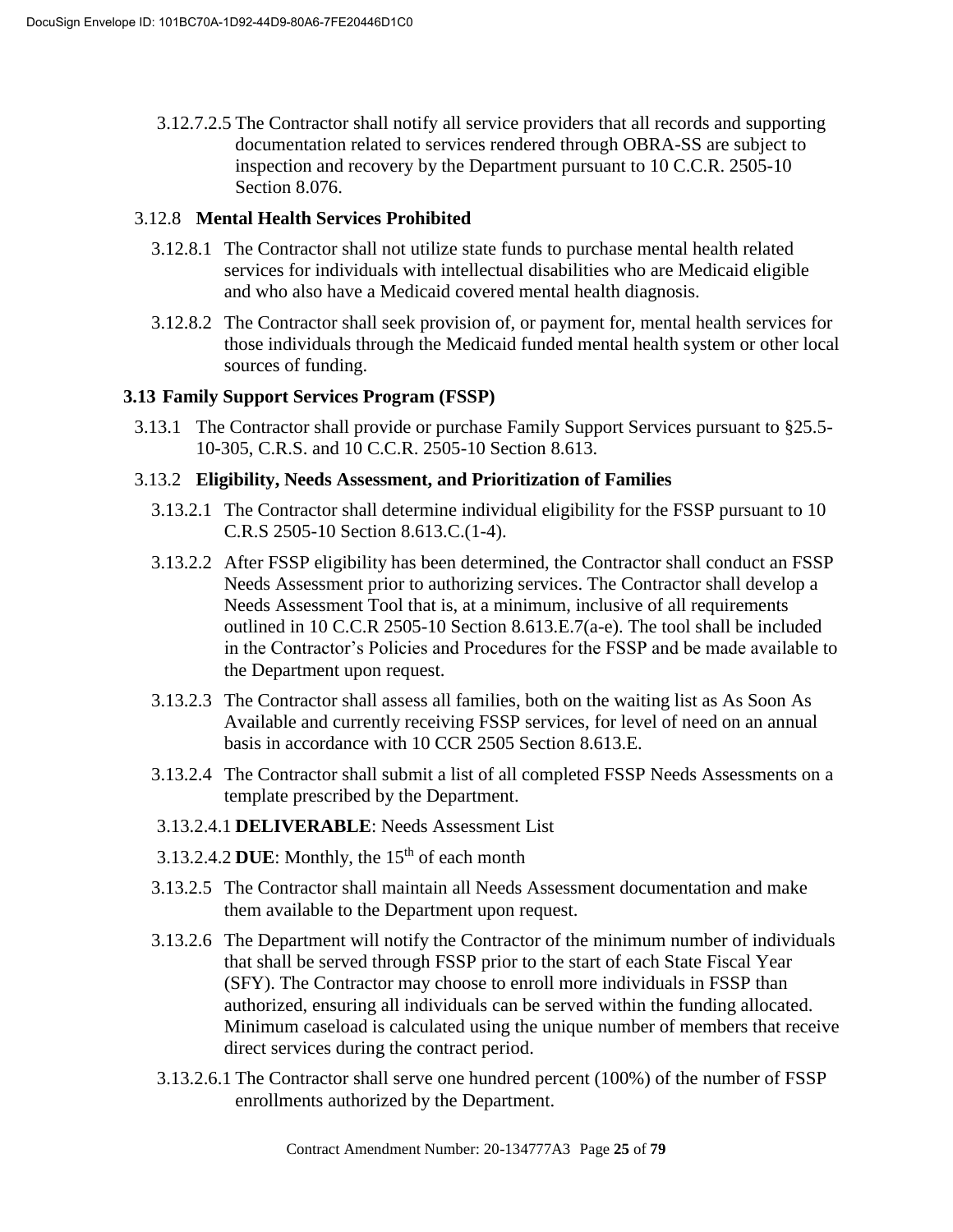3.13.2.6.2 **PERFORMANCE STANDARD:** One hundred percent (100%) of persons specified by the Department.

# 3.13.3 **Family Support Plans (FSP)**

- 3.13.3.1 The Contractor shall ensure that individuals and families enrolled in the FSSP have an individualized Family Support Plan (FSP) which meets the requirements of an Individualized Plan, as defined in Section 25.5-10-202 and 25.5-10-211 C.R.S prior to receiving services.
- 3.13.3.2 The Contractor shall develop the FSP within ten (10) Business Days after an initial Individualized Support Plan (ISP) meeting for those individuals not established with the Contractor and with a Developmental Disability or Delay Determination at the time of referral. The Contractor shall ensure the FSP is signed by all required parties prior to implementation.
- 3.13.3.3 The FSP shall be developed through a meeting that includes, at a minimum, a family representative, and the Contractor.
- 3.13.3.3.1 The Contractor shall ensure that one hundred percent (100%) of the FSPs are developed within ten (10) Business Days of the individual's referral to FSSP or after the initial ISP meeting.
- 3.13.3.3.2 **PERFORMANCE STANDARD**: One hundred percent (100%) of the FSPs are developed within ten (10) Business Days of the individual's referral to FSSP or after the initial ISP meeting.
- 3.13.4 The FSP shall be effective for no more than one year.
- 3.13.5 If the Member seeks additional supports or alleges a change in need, the Contractor shall review and update the FSP prior to changing the authorized services and supports.
- 3.13.6 The Contractor shall maintain all FSPs and supporting documentation and make them available to the Department upon request.

# 3.13.7 **FSSP Ongoing Case Management**

- 3.13.7.1 Pursuant to 10 C.R.S 2505-10 Section 8.613.G the Contractor shall provide case management for the FSSP, to include coordination of services provided for individuals with an IDD or Developmental Delay that consists of facilitating enrollment, assessing needs, locating, coordinating and monitoring needed FSSP funded services, and monitoring the effective and efficient provision of services across multiple funding sources.
- 3.13.7.2 The Contractor shall not charge families to provide direct services and case management for Family Support Services.
- 3.13.7.3 The Contractor shall provide a list of qualified providers for appropriate services to applicants, Member(s) and families, during the individualized planning process, and to other interested parties upon request.
- 3.13.7.4 The Contractor shall utilize appropriated funds to perform case management duties in accordance with 10 CCR 2505 8.613.G to include: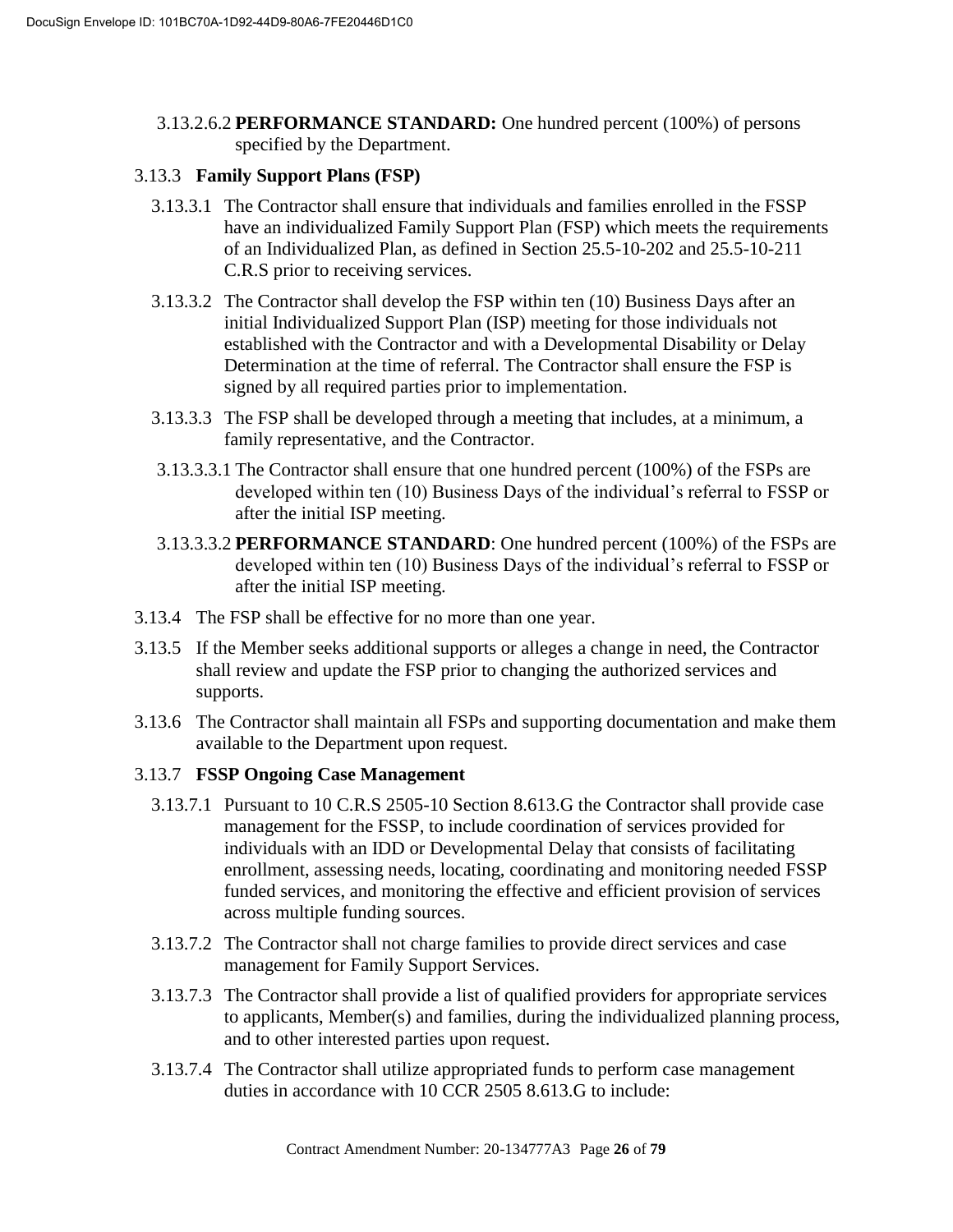- 3.13.7.4.1 Development, application assistance, and annual re-evaluation of the Family Support Plan (FSP) which shall be conducted at least once per year and include making changes to the FSP as indicated.
- 3.13.7.4.2 Providing service authorization and support coordination to include but not limited to assessing the effectiveness of FSSP supports and services
- 3.13.7.4.3 Ensuring all services and supports are delivered in accordance with the FSP
- 3.13.7.4.4 Supporting the individual in assessing eligibility for other community and/or Medicaid resources
- 3.13.7.4.5 Service records maintenance
- 3.13.7.4.6 Case Management, policy and regulation training
- 3.13.7.4.7 Utilization review
- 3.13.7.5 The Contractor shall submit a list of all ongoing case management activities on a template prescribed by the Department.
- 3.13.7.5.1 **DELIVERABLE**: State General Fund Case Management Log
- 3.13.7.5.2 DUE: Monthly, the  $15<sup>th</sup>$  of each month

# 3.13.8 **FSSP Direct Services**

- 3.13.8.1 The Contractor shall utilize appropriated FSSP funds to reimburse or advance funds to families for expenses that are incurred as a result of supporting the family and/or individual with an intellectual or developmental disability or delay living in the family home.
- 3.13.8.2 The Contractor shall only authorize and advance or reimburse services that are needed as a result of the individual's Intellectual and Developmental Disability or Developmental Delay and shall not be approved if the need is a typical agerelated need. Correlation between the need and the disability must be documented in the FSP.
- 3.13.8.3 The Contractor shall ensure that all services are provided in the most costeffective manner, meaning the least expensive manner to meet the need.
- 3.13.8.4 The Contractor shall ensure that all services are authorized pursuant to the FSP.
- 3.13.8.5 The Contractor shall utilize FSSP funds to provide funding to families for expenses referenced in §25.5-10-305(a-j), C.R.S and 10 C.R.S. 2505-10 Section  $8.613(F)(8)(a-h)$ . The Contractor shall not authorize or provide any service that is not outlined in these regulations.
- 3.13.8.6 The Contractor shall ensure the authorized services through FSSP are not duplicative of other resources the family has access to, including HCBS waivers, third party insurance, etc.
- 3.13.8.7 The Contractor shall prioritize funding for the FSSP pursuant to 10 C.R.S 2505- 10 Section 8.613.E(1-2).

# 3.13.9 **Family Support Council**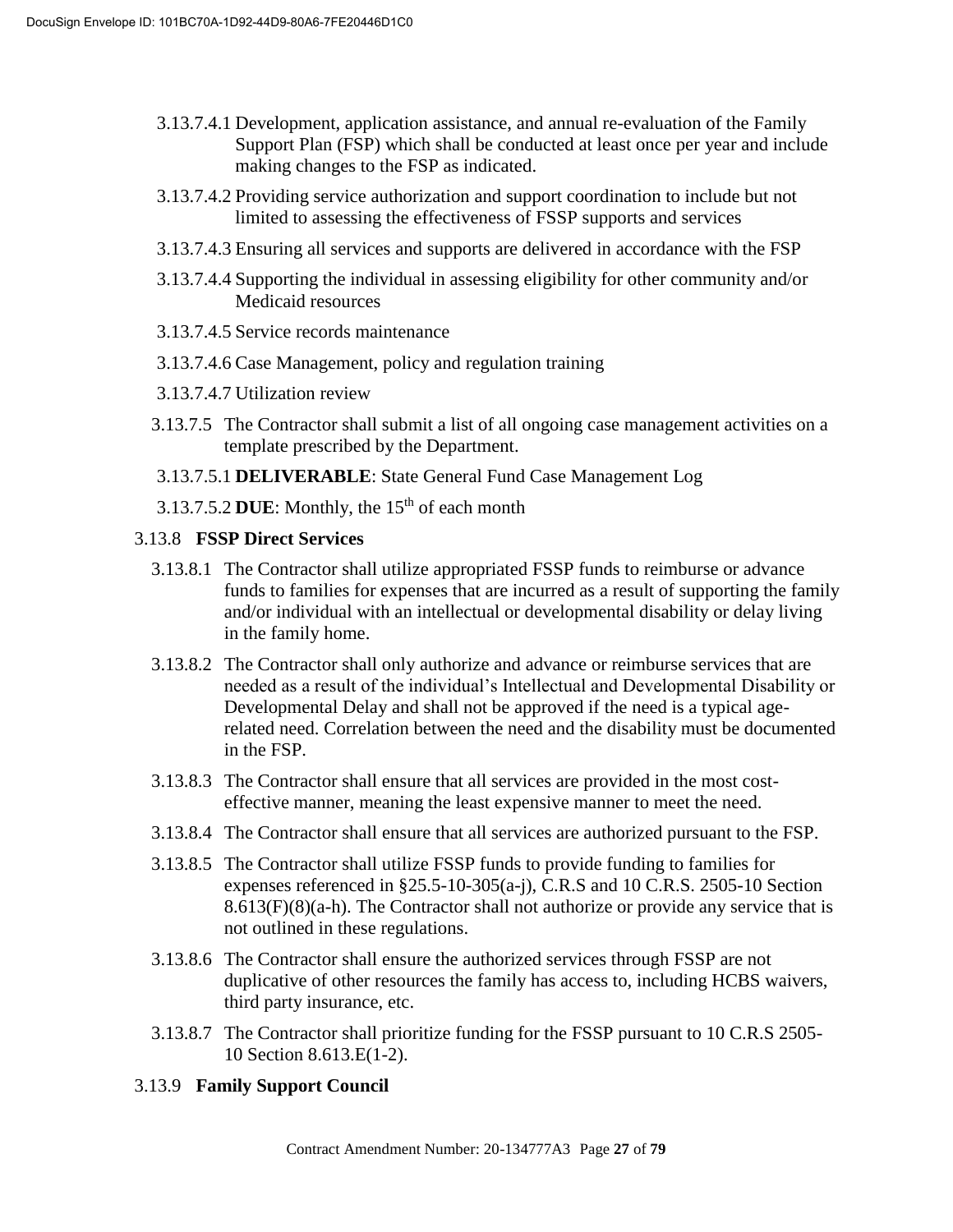- 3.13.9.1 The Contractor shall establish and maintain a Family Support Council (FSC) pursuant to §25.5-10-304, C.R.S. and 10 C.C.R. 2505-10 Section 8.613.B.
- 3.13.9.2 The Contractor shall notify the Department in writing of any changes to the FSC within ten (10) Business Days.
- 3.13.9.3 The Contractor shall provide an orientation and training to all FSC members on the duties and responsibilities of the FSC. The training and orientation shall be documented with a record of the date of the training, who provided the training, training topic, and names of attendees. The Contractor shall make the training and orientation materials available to the Department upon request.
- 3.13.9.4 The Contractor shall ensure the FSC fulfills all duties outlined in 10 C.C.R. 2505- 10 Section 8.613.B. The Contractor shall document meeting minutes and submit them to the Department. The Contractor shall maintain all supporting documentation related to an FSC meeting and make it available to the Department upon request.
- 3.13.9.4.1 **DELIVERABLE**: FSC Meeting Minutes
- 3.13.9.4.2 **DUE**: Monthly, by the  $15<sup>th</sup>$  of each month and by June  $30<sup>th</sup>$  or the Fiscal Year end close date determined by the Department for any meetings held in June.

# 3.13.10 **FSSP Evaluation**

- 3.13.10.1 In coordination with the FSC, the Contractor shall be responsible for evaluating the effectiveness of the FSSP on an annual basis. The Contractor shall ensure the annual program evaluation addresses all areas required in 10 CCR 2505-10 Section 8.613.K.
- 3.13.10.2The Contractor shall provide the Annual Evaluation Report to the Department for review and approval.
- 3.13.10.2.1 **DELIVERABLE**: Annual Evaluation Report
- 3.13.10.2.2 **DUE**: No later than June 30th of each Fiscal Year

# 3.13.11 **FSSP Annual Program Report**

- 3.13.11.1The Contractor shall create and submit an annual FSSP Program Report to the Department. The FSSP Program Report shall contain all requirements outlined in 10 CCR 2505-10 Section 8.613.M.
- 3.13.11.2The Contractor shall provide the FFS Program Report to the Department for review and approval.

# 3.13.11.2.1 **DELIVERABLE**: FSSP Program Report

3.13.11.2.2 **DUE**: Annually, October 1st of each Fiscal Year

# 3.13.12 **FSSP Records Maintenance**

- 3.13.12.1The Contractor shall maintain supporting documentation capable of substantiating all expenditures and reimbursements made to providers, Members and/or families.
- 3.13.12.2When the Contractor purchases services or items directly for Members and/or families, the Contractor shall: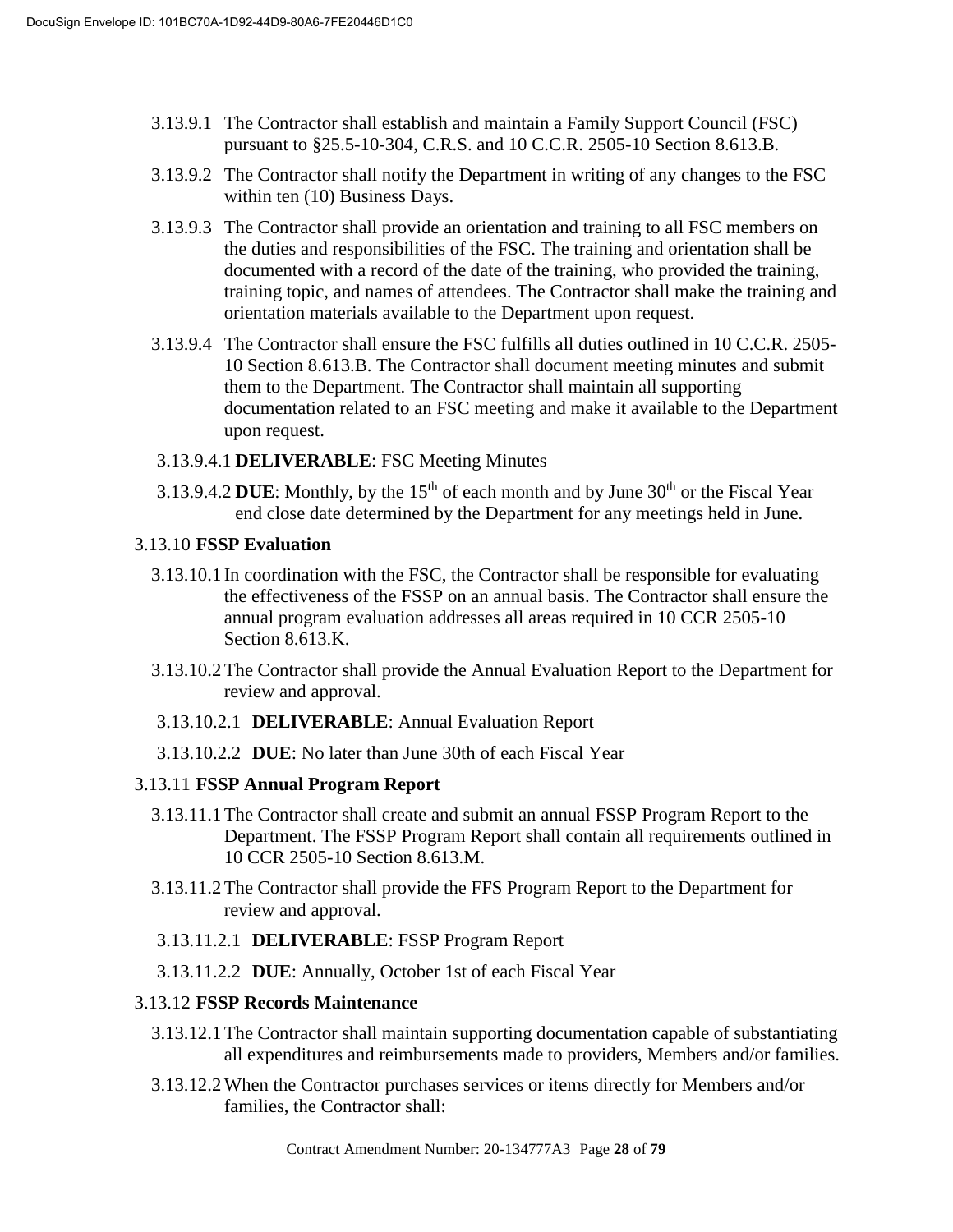- 3.13.12.2.1 Maintain receipts or invoices from the service provider and documentation demonstrating that the provider was paid by the Contractor.
	- 3.13.12.2.1.1 Receipts or invoices must contain, at a minimum: Member and/or family name, provider name, first and/or last date of service, item(s) or service(s) purchased, item(s) or service(s) cost and amount due or paid.
- 3.13.12.3When the Contractor reimburses Members and/or families for services or items, the Contractor shall:
- 3.13.12.3.1 Ensure the Member and/or family provides the Contractor with receipts or invoices prior to reimbursement.
	- 3.13.12.3.1.1 Maintain receipts or invoices from the Member and/or family, and documentation demonstrating that the Client and/or family was reimbursed by the Contractor.
- 3.13.12.3.2 Ensure all receipts or invoices provided by the Members and/or family contain, at a minimum: Member and/or family name, provider name, first and/or last date of service, item(s) or service(s) purchased, items(s) or service(s) cost, and amount paid.
- 3.13.12.4When the Contractor provides funding to Members and/or families for the purchase of services or items in advance, the Contractor shall:
- 3.13.12.4.1 Establish policies and procedures outlining the Contractor's processes for advancing funds, ensuring supporting documentation is received by the Member and/or family, and remedial action steps the Contractor will take if supporting documentation is not received. The policies and procedures shall identify timelines and shall be made available to the Department upon request.
- 3.13.12.4.2 Notify the Member and/or family that they are required to submit invoices or receipts to the Contractor of all purchases made prior to the close of the State Fiscal Year.
- 3.13.12.4.3 Ensure the Member and/or family provides the Contractor with receipts or invoices.
- 3.13.12.4.4 Maintain receipts or invoices from the Members and/or family, and documentation demonstrating that the Members and/or family was provided with advanced funds by the Contractor.
- 3.13.12.4.4.1 Ensure all receipts or invoices provided by the Members and/or family contain, at a minimum: Members and/or family name, provider name, first and/or last date of service, item(s) or service(s) purchased, items(s) or service(s) cost, and amount paid.
- 3.13.12.4.5 The Contractor shall ensure the documentation received by the Member and/or family, indicates that the amount was paid.
- 3.13.12.4.6 If a Member and/or family does not submit invoices or receipts, the Contractor shall document all attempts to obtain receipts or paid invoices and any remedial action taken. The Contractor shall make all supporting documentation available to the Department upon request.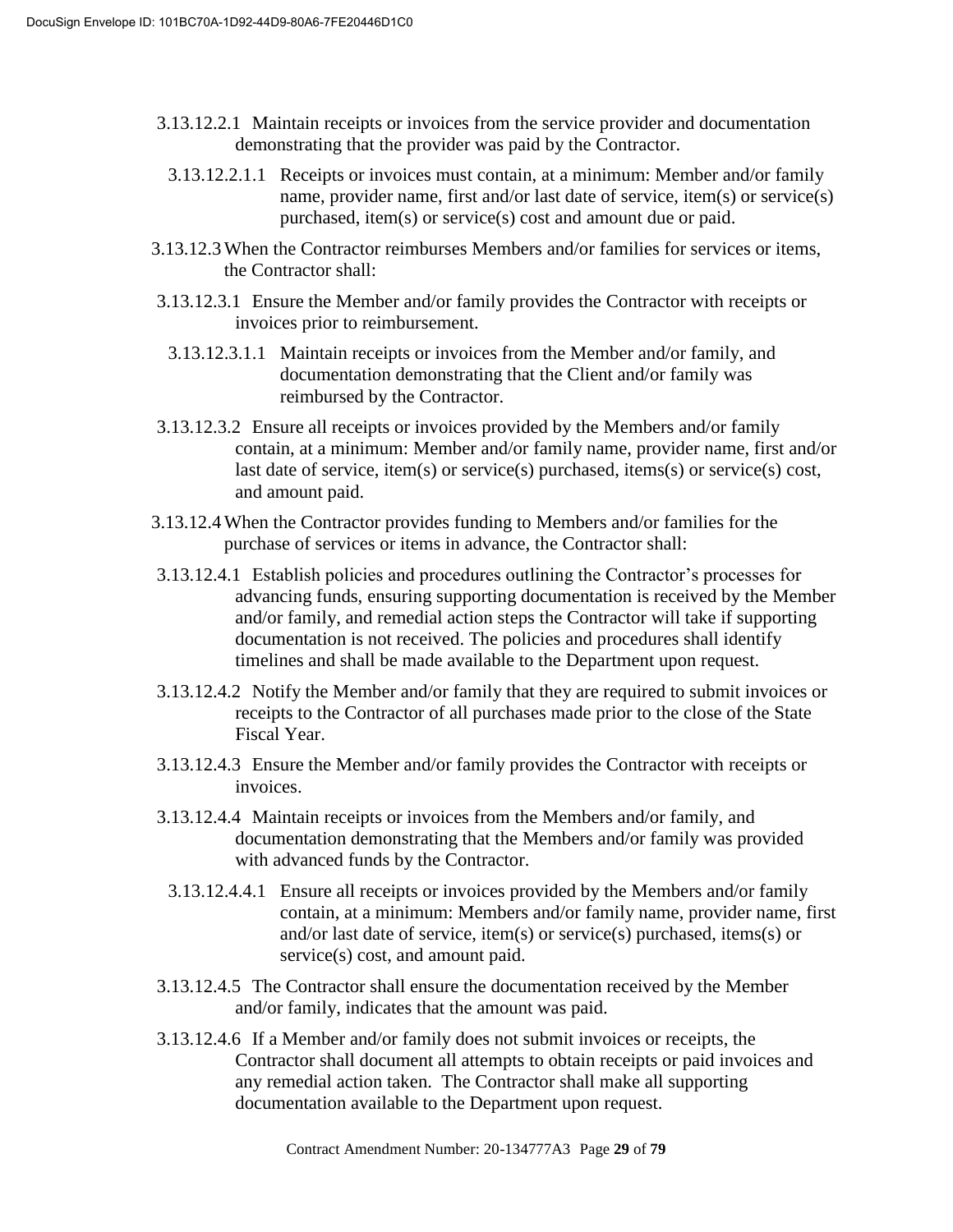3.13.12.4.7 If the Contractor cannot provide supporting documentation as described in this section, the Department may recover any unsubstantiated expenditures from the Contractor.

# **4 MEDICAID PROGRAMS**

## **4.1 Rules, regulations and references:**

- 4.1.1 The Contractor shall abide by and perform its duties and obligations in conformity with relevant federal law, all pertinent federal regulations, state law, and regulations of the Department of Health Care Policy and Financing, Colorado Department of Human Services, and the Colorado Department of Public Health and Environment which include but are not limited to:
	- 4.1.1.1 Colorado Revised Statute, Title 25.5, Article 10.
	- 4.1.1.2 Colorado Department of Health Care Policy and Financing, Office of Community Living written communications.
	- 4.1.1.3 Colorado Department of Public Health and Environment at 6 C.C.R. 1011-1.
	- 4.1.1.4 Colorado Department of Human Services 12 C.C.R. 2509-8 7.700.
	- 4.1.1.5 The Contractor shall comply with all State Medicaid regulations promulgated by the Department. These regulations include, but are not limited to, Department regulations regarding:
	- 4.1.1.5.1 The HCBS-DD waiver, 10 C.C.R. 2505-10 Sections 8.500 to 8.500.80,
	- 4.1.1.5.2 The HCBS-SLS waiver, 10 C.C.R. 2505-10 Sections 8.500.90 to 8.500.102,
	- 4.1.1.5.3 The HCBS-CES waiver, 10 C.C.R. 2505-10 Section 8.503, et seq.,
	- 4.1.1.5.4 The HCBS-CHRP waiver, 10 C.C.R. 2505-10 Section 8.508,
	- 4.1.1.5.5 Long Term Care, 10 C.C.R. 2505-10 Sections 8.400 to 8.401,
	- 4.1.1.5.6 Recipient Appeals, 10 C.C.R. 2505-10 Section 8.507, and
	- 4.1.1.5.7 Services for Individuals with Intellectual and Developmental Disabilities, 10 C.C.R. 2505-10 Sections 8.600, et seq.
- 4.1.2 The Contractor shall perform its obligations in conformity with the provisions of Title XIX of the Social Security Act and other applicable federal and state laws and regulations.
- 4.1.3 The Contractor shall ensure applicant and Client rights are protected in accordance with Title XIX of the Social Security Act, other applicable federal and state laws, and Department regulations.

# **4.2 Training**

4.2.1 The Contractor shall ensure that all Case Management staff receive the trainings listed below within one hundred and twenty (120) calendar days after the staff member's hire date and prior to being assigned independent case management duties. Case Management staff must receive a refresher training as required by the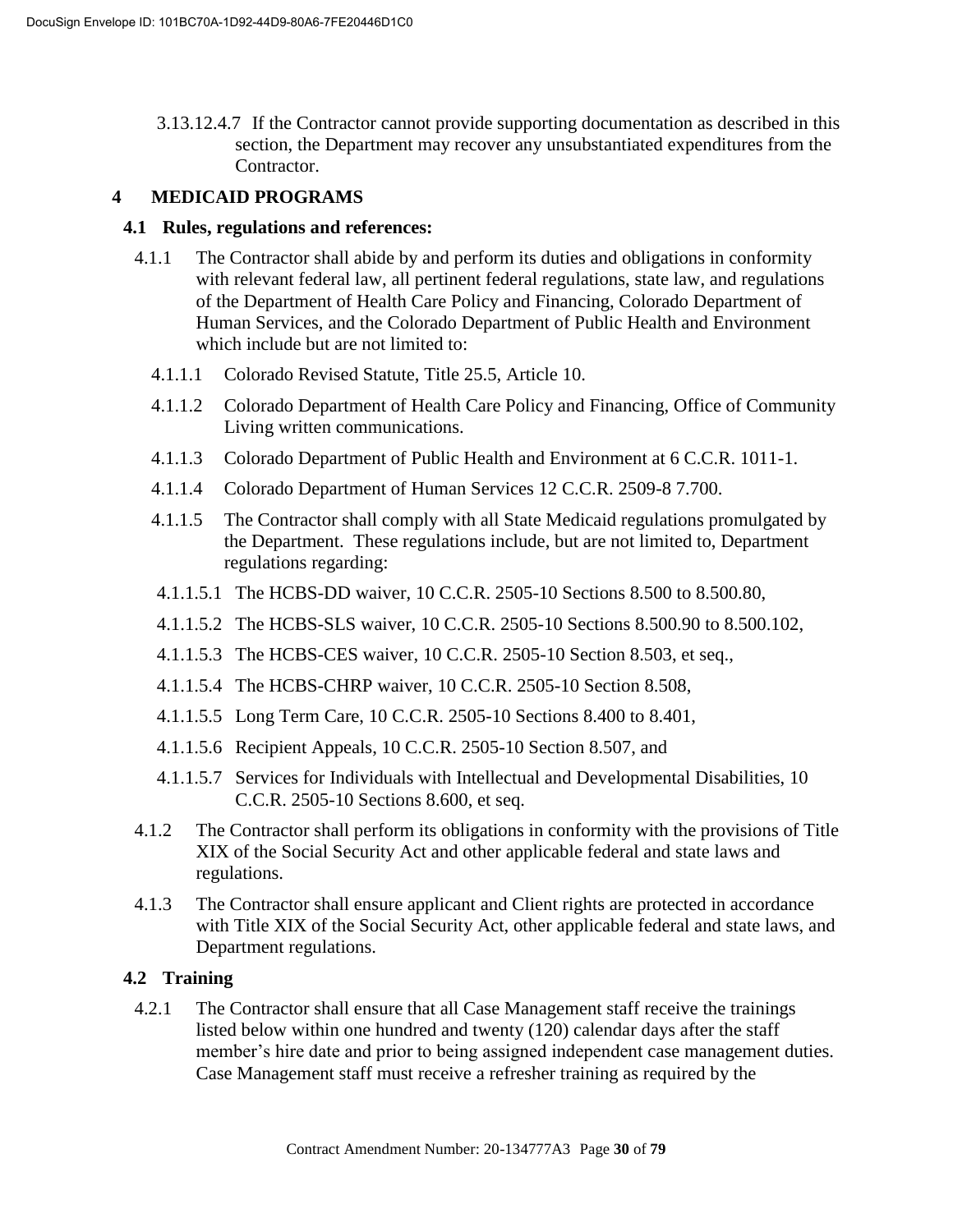Department, the Department approved vendor or the Contractor. Training must include the following areas:

- 4.2.1.1 Long Term Services and Supports Eligibility
- 4.2.1.2 Intake and Referral
- 4.2.1.3 Determination of Developmental Disability or Delay
- 4.2.1.4 Department prescribed Level of Care Screening and Assessment
- 4.2.1.5 Notices and Appeals
- 4.2.1.6 Department Information Management Systems Documentation
- 4.2.1.7 Long Term Home Health (LTHH)
- 4.2.1.8 Applicable Federal and State laws and regulations for LTSS programs
- 4.2.1.9 Critical Incident Reporting
- 4.2.1.10 Waiver requirements and services
- 4.2.1.11 Mandatory Reporting
- 4.2.1.12 Disability and Cultural Competency
- 4.2.1.13 Participant Directed Training
- 4.2.2 There will be no exemptions to the above list of required trainings as all case managers should have a basic knowledge of all case management activities regardless of ongoing duties.
- 4.2.3 The Contractor shall utilize training materials provided by the Department where applicable related to Section 4.2.1 of this Contract.
- 4.2.4 The Contractor shall participate in Department trainings. Participation can be at the time of the presented training or following the training using the materials available on the Department Website.
- 4.2.5 Case Management staff hired by the Contractor with a minimum of one-year immediate prior experience working for a Colorado CCB as a case manager, may perform case management activities prior to completion of the training requirements. All outlined training at Section 7.2.1 must be completed within one-hundred twenty (120) calendar days after the staff member's hire date, unless the Contractor can provide documentation that the required training has occurred.
- 4.2.6 The Contractor may elect to perform additional training not outlined in the Contract, but applicable to the Scope of Work. The Contractor may utilize the Department's Case Management Training Template to identify trainings attended that are not required by the Department.
- 4.2.7 The Contractor shall provide the date all Case Management staff, including new and existing staff, were hired and the dates of received training in the areas identified in Section 4.2 of this Contract, using the reporting template provided by the Department for review, approval and payment.
- 4.2.8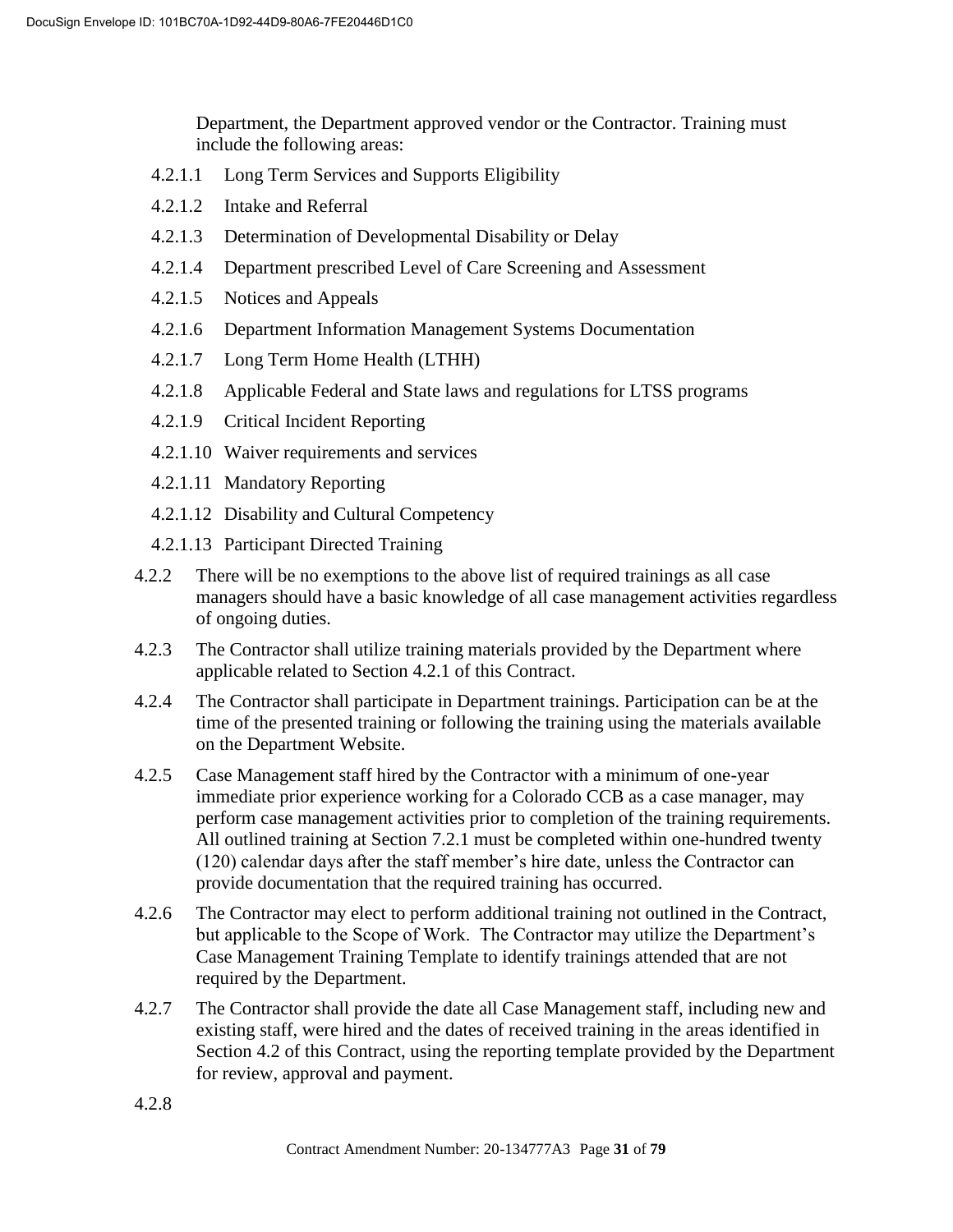- 4.2.9 Within one year of implementation of the Department prescribed Level of Care Assessment:
	- 4.2.9.1 Case Managers are required to receive oversight reviews of their performance including their competency with completing the Level of Care Assessment. Supervisors, lead workers or a case manager with three years of case management experience shall perform shadow assessments with one half of the Contractors case management staff prior to the end of the Contract Fiscal Year to complete the Level of Care Assessment. Documentation on Case Manager performance is to be maintained by the Contractor and provided to the Department upon request.
	- 4.2.9.2 Case Managers are required to meet competency requirements determined by the Department to perform case management tasks including the correct application of the assessment. Case Managers must pass assigned training competency requirements to independently perform Case Management activities.

# 4.2.9.2.1**DELIVERABLE**: Case Management Training

- 4.2.9.2.2**DUE**: Semi-annually, trainings held between July 1 and December 31st are due January 15<sup>th</sup>; and trainings held between January 1<sup>st</sup> through June 29<sup>th</sup> are due June 30<sup>th</sup> or the Fiscal Year end close date set by the Department
- 4.2.10 The Contractor shall maintain supporting documentation demonstrating case managers attended the required trainings and make the information available to the Department upon request. Supporting documentation must include the name and description of the training, date the training was held, case managers in attendance, and trainer sign off showing the case manager completed the training.

# **4.3 Intake, Screening and Referral**

- 4.3.1 The Contractor shall perform all intake, screening and referral functions/activities that shall include, but not limited to, the following:
	- 4.3.1.1 Facilitating the Medicaid application process and responding to all referrals of potentially eligible Clients within two (2) Business Days of receipt of the referral.
	- 4.3.1.2 Processing information regarding Client Medicaid eligibility within two (2) Business Days of receipt from the eligibility site.
	- 4.3.1.3 Ask referring agencies to complete and submit an intake and screening form to initiate the process.
	- 4.3.1.4 Providing information and referral to other agencies as needed.
	- 4.3.1.5 Making initial contact with Clients to include a preliminary screening in the following areas:
	- 4.3.1.5.1A Client's need for LTSS.
	- 4.3.1.5.2A Client's need for referral to other programs or services.
	- 4.3.1.5.3A Client's eligibility for financial and program assistance.
	- 4.3.1.5.4The need for a Level of Care Assessment.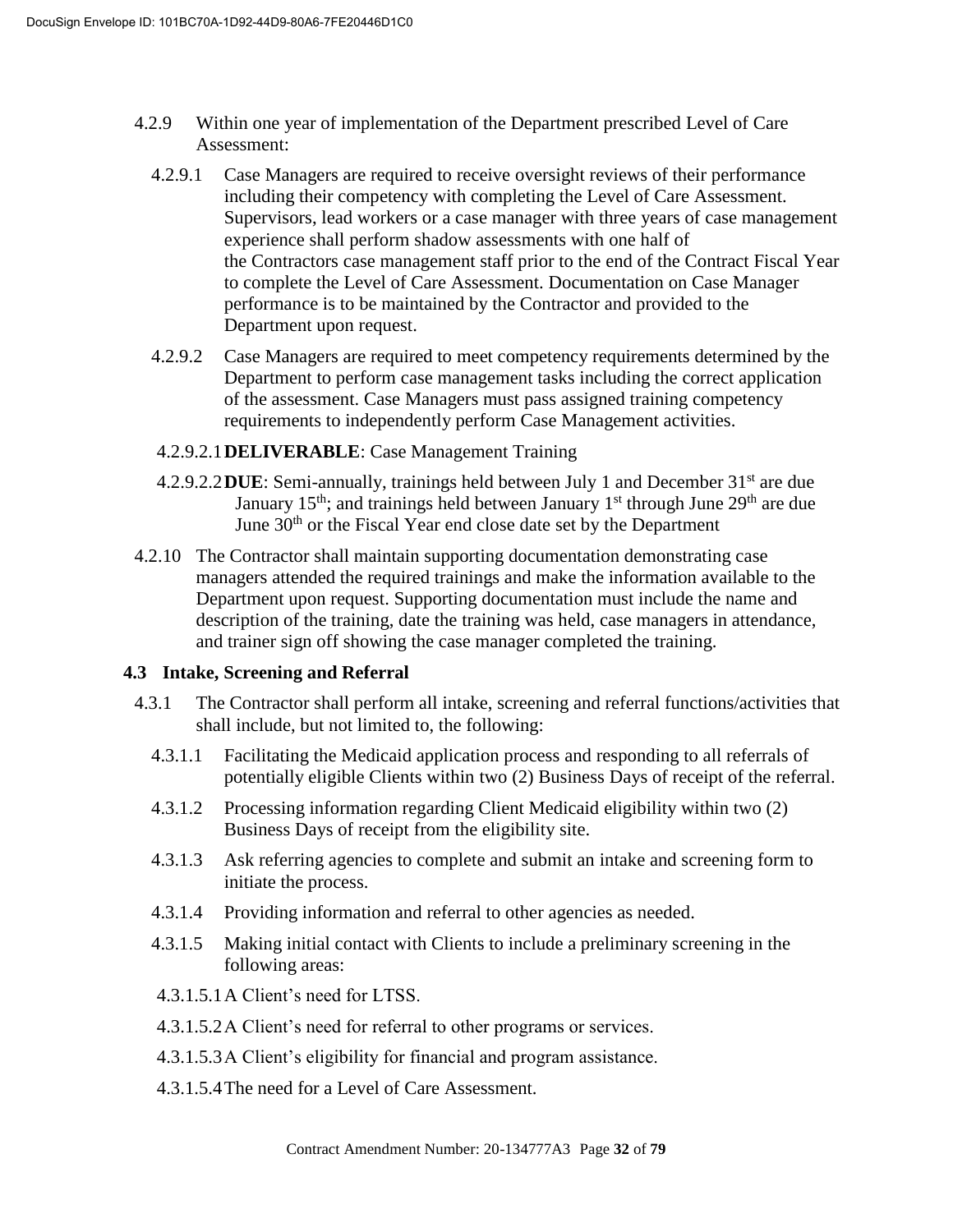- 4.3.1.5.5Maintain Client records including documentation of the referrals and outcome utilizing the Department's prescribed system.
- 4.3.1.5.6The Contractor shall ensure documentation includes the Client's need for LTSS and/or the Client's request for a Level of Care Assessment, even though the screening indicates the Client may not be eligible for LTSS.
- 4.3.1.5.7Clients shall be notified at the time of their application for publicly funded LTSS that they have the right to appeal actions. The notification shall include the right to request a fair hearing before an Administrative Law Judge.
- 4.3.1.5.8**PERFORMANCE STANDARD:** One hundred (100%) percent of Referrals are entered into the Department prescribed system within three (3) Business Days from the date of referral.

# **4.4 Level of Care Assessment**

- 4.4.1 The Contractor shall provide staff that meet the case manager qualifications set forth in state statutes and regulations to perform all Level of Care Assessments.
- 4.4.2 The Contractor shall conduct an Initial Level of Care Assessment for all new applicants to HCBS-DD, HCBS-SLS, HCBS-CES, and HCBS-CHRP waivers, and the Intermediate Care Facilities for Individuals with Intellectual Disabilities (ICF-IID). Initial Level of Care Assessment include the following Assessment Event types: Initial Review, HCBS-DD Waitlist, Deinstitutionalization (DI), and Reverse Deinstitutionalization. Continued Stay Review Level of Care Assessments include the following Assessment Event types: Continued Stay Review and Unscheduled Review.
- 4.4.3 An Unscheduled Review Assessment Event Type shall be utilized when a Level of Care Assessment is completed due to a significant change in the Member functioning and support needs including documented medical conditions, post hospitalization, or significant change in activities of daily living.
- 4.4.4 The Contractor shall conduct an Initial Level of Care Assessment in accordance with the following timelines:
	- 4.4.4.1 Ten (10) Business Days for individuals residing in the community, upon completion of the DD determination, when the individual requests HCBS waiver services, and upon verifying Medicaid eligibility or submission of a Medicaid application.
	- 4.4.4.2 Five (5) Business Days from the date of referral for individuals residing in a nursing facility or ICF-IID.
	- 4.4.4.3 Two (2) Business Days from the date of referral for individuals residing in a hospital.
	- 4.4.4.4 The Contractor shall enter and verify the evaluation into the Benefits Utilization System (BUS) within ten (10) Business Days of completing the evaluation.
	- 4.4.4.4.1 **PERFORMANCE STANDARD:** Initial Level of Care Assessment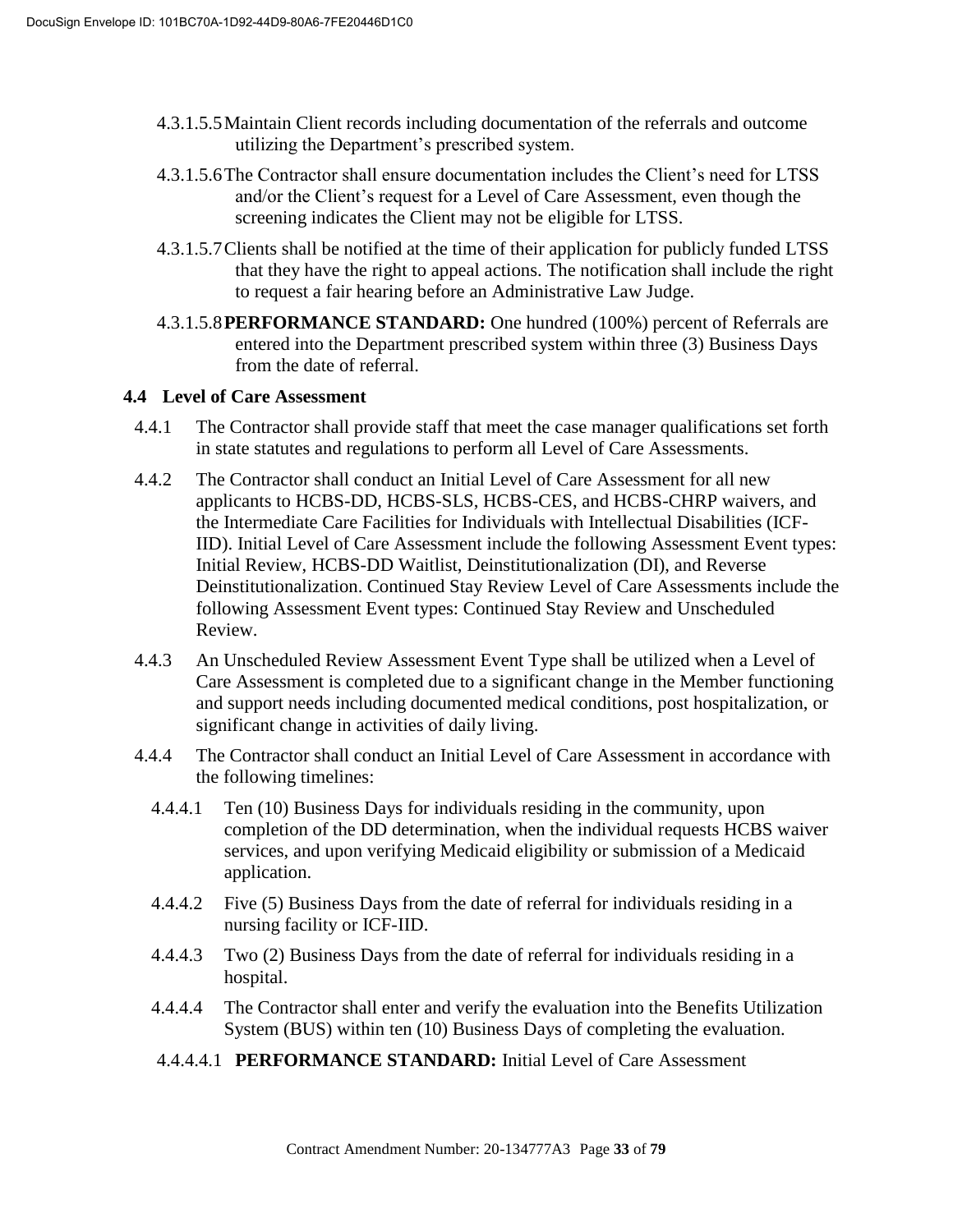- 4.4.4.4.2 **DUE**: Within ten (10) Business Days after completing the evaluation. The Contractor shall verify that an individual needs an institutional level of care by receiving a Professional Medical Information Page (PMIP) signed by a medical professional and dated no earlier than six (6) months from the certification start date and no later than ninety (90) days from the evaluation date of an Initial Level of Care Assessment; and within ninety (90) calendar days of the certification start date and before the certification end date for a Continued Stay Review (CSR) for all applicants and individuals currently receiving services through the Intermediate Care Facilities for Individuals with Intellectual Disabilities (ICF-IID).The Contractor shall conduct all Level of Care Evaluations in accordance with regulations.
- 4.4.5 The Contractor shall conduct a Continued Stay Review every twelve (12) months for Clients who are continually enrolled for the HCBS-DD, HCBS-SLS, HCBS-CES, and HCBS-CHRP waivers. The Contractor shall enter the review into the BUS within ten (10) Business Days of completing the evaluation.
	- 4.4.5.1 **PERFORMANCE STANDARD**: Enter and verify Continued Stay Reviews within ten (10) Business Days after completing the assessment.
	- 4.4.5.2 The Contractor shall enter and verify the Continued Stay Review into the BUS within ten (10) Business Days of completing the assessment. Failure by the Contractor to complete the annual Level of Care Assessment shall cause a break in payment authorization for waiver services for the Client.
	- 4.4.5.3 The Contractor shall ensure that this break in payment authorization shall not affect the continued delivery of waiver services to the Client. Service costs incurred during a break in payment authorization are non-allowable costs.
	- 4.4.5.4 The Contractor shall bear the sole financial responsibility of all costs incurred during this break in payment authorization and shall be responsible for reimbursing providers for any loss in funding as a result of the break in payment authorization.
	- 4.4.5.5 The Contractor shall notify all providers of the discontinuation of services no later than eleven (11) calendar days prior to the certification end date that services shall not be authorized past the certification end date.

# **4.5 Care and Case Management System Soft-Launch Pilot Participation**

- 4.5.1 The Contractor shall participate in a Soft Launch of the Department's new Care and Case Management Information Technology System (CCM) and the new assessment and support plan instruments as requested and determined by the Department.
	- 4.5.1.1 The Contractor shall participate in various phases of the Soft Launch, as determined by the Department.
	- 4.5.1.1.1 Phase I: Initial participation by 10 CMA original pilot participants to complete the process using only the basic assessment option.
	- 4.5.1.1.2 Phase II: Remaining CMAs, in addition to the 10 original, to participate in the process using both the basic and comprehensive assessment options.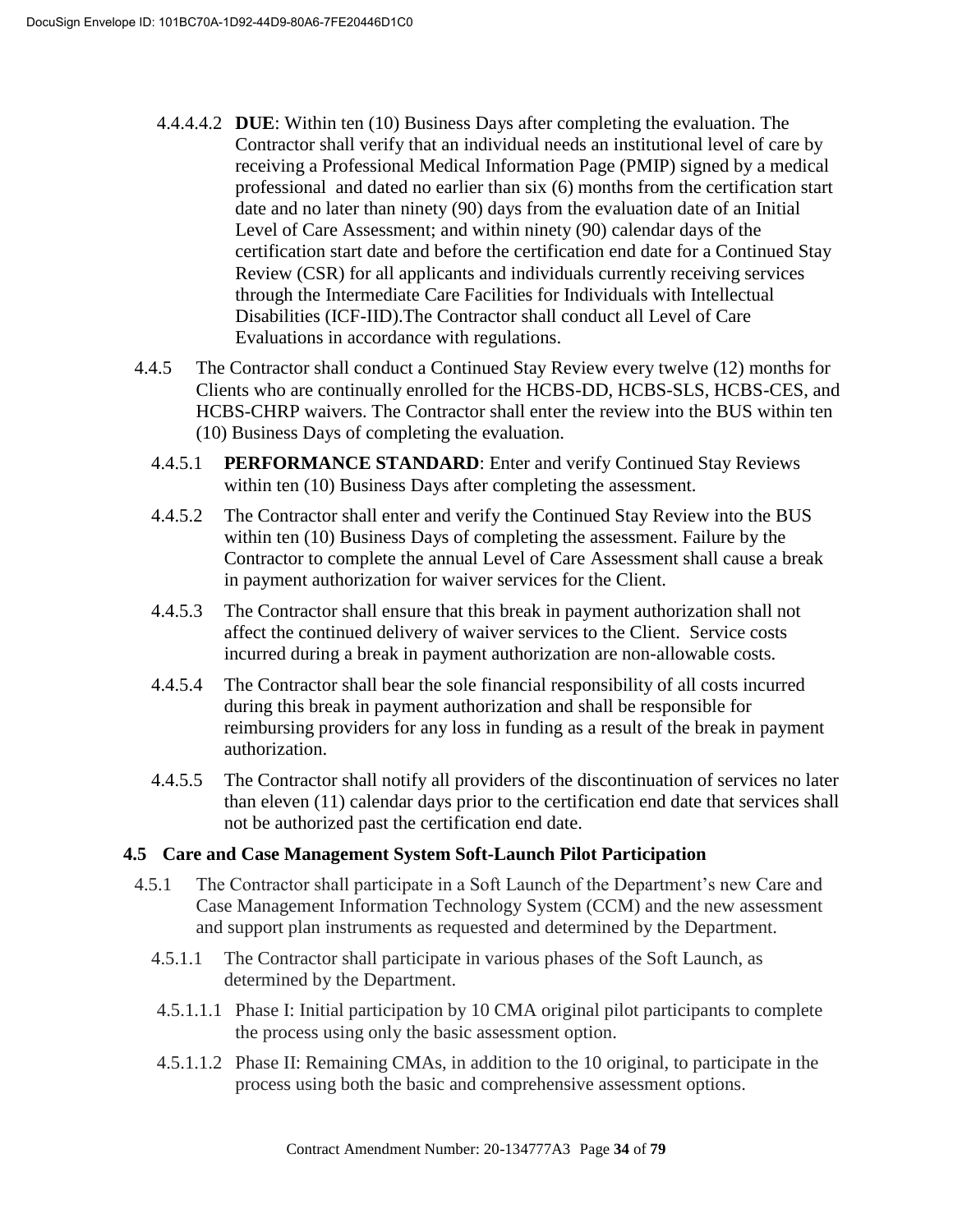- 4.5.1.2 The activities in the Soft Launch will be completed in place of the ULTC 100.2 and Service Plan currently completed in the Benefits Utilization System (BUS).
- 4.5.1.3 The Soft Launch will include administration of the new assessment and support planning instruments, which consist of distinct modules in the CCM. The Contractor will administer the new LOC Screen module; new Needs Assessment, to include either the Basic Assessment module or the Comprehensive Assessment modules, as determined by the department; and the new Person-Centered Support Plan Module for initial and reassessments occurring during the duration of the Soft Launch period. All other case management activities not specified in this section are required to be completed for each individual seeking services or member participating in the Soft launch as otherwise required by the contract or regulations, in the BUS, Bridge, or DDD Web, as applicable.
- 4.5.2 All activities specified in this section shall apply only to case managers identified by the Contractor and approved by the Department to participate in the Soft Launch and the initial or CSR assessments and support plans administered by them.
	- 4.5.2.1 The contractor shall assign staff who meet the case manager qualifications set forth in statutes to, in sufficient numbers to be determined by the Department, to perform all case management activities of the Soft Launch.
	- 4.5.2.2 The identified and approved staff shall participate in training, as required and outlined by the Department, on the CCM system automation; the new assessment and the support plan instruments to include, but not limited to, the LOC Screen, Basic and Comprehensive Needs Assessment modules, and Person-Centered Support Plan module prior to performing a new assessment and support plan process in the CCM system.
- 4.5.3 The contractor shall explain and offer the option to members to voluntarily participate as an early adopter of the new assessment and support plan process on a voluntary basis, at the time of the CSR and at initial enrollment, as directed by the Department.
	- 4.5.3.1 The Contractor shall complete all coordination and scheduling with volunteer early adopters for each of the required steps in the soft launch assessment and support plan process.
- 4.5.4 The Contractor shall complete the intake, screening and referral process in the CCM system for all individuals, as applicable.
	- 4.5.4.1 The Contractor shall conduct an Initial LOC Screen for all new applicants to all waiver programs as indicated during the intake, screening and referral process using the new LOC Screen instrument automated in the CCM system, as directed by the Department.
	- 4.5.4.2 The Contractor shall schedule and conduct new LOC Screen in accordance with the timelines in Section 4.4.4 of this Contract.
	- 4.5.4.3 The Contractor shall conduct a Level of Care Assessment for Continued Stay Reviews for the following Home and Community Based Services (HCBS) Waivers in the CCM system:
	- 4.5.4.3.1 HCBS-CES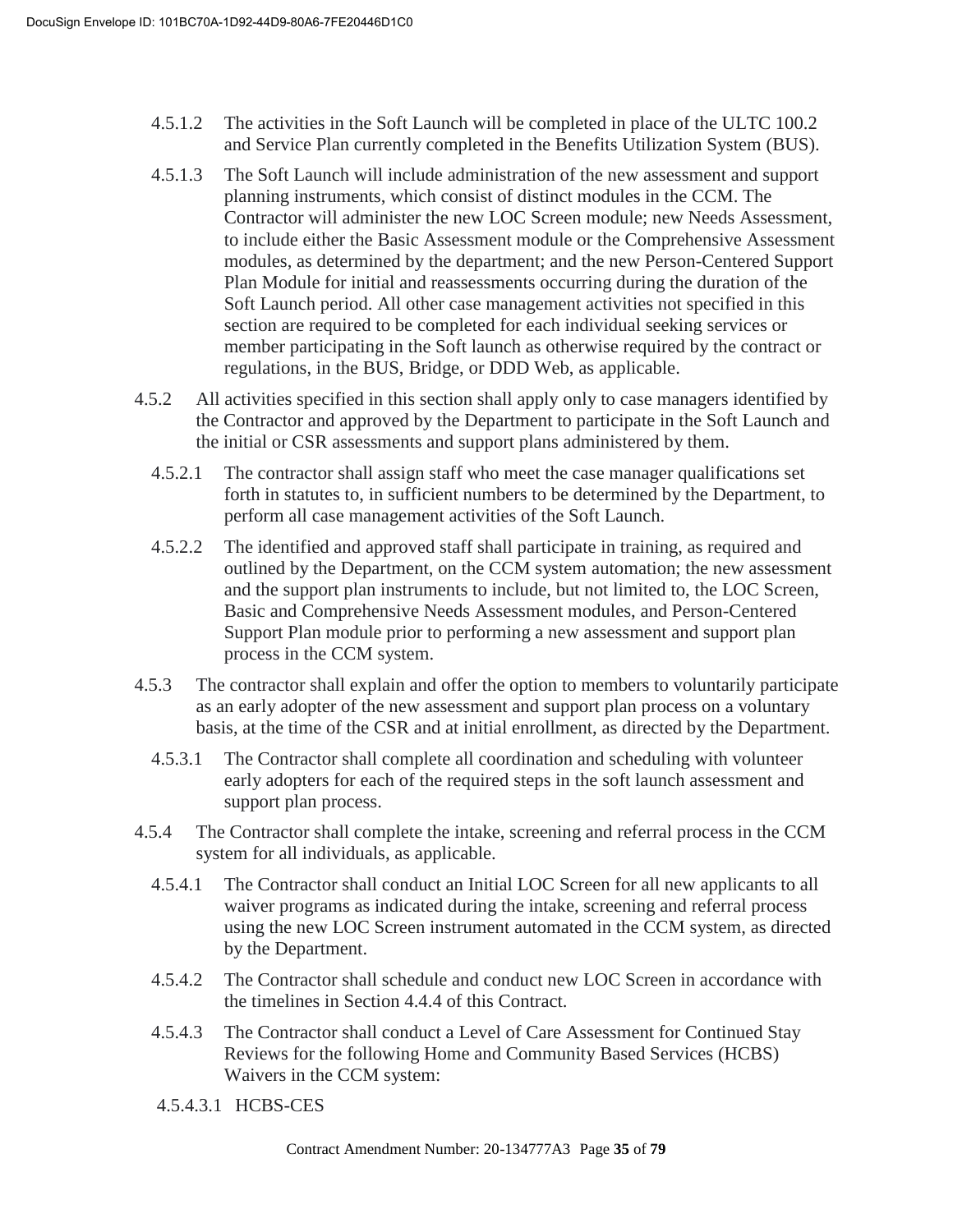- 4.5.4.3.2 HCBS-CHRP
- 4.5.4.3.3 HCBS-DD
- 4.5.4.3.4 HCBS-SLS
- 4.5.4.4 The Contractor shall assess and determine eligibility for HCBS waivers based on each waiver program targeting criteria and assist the client to select the appropriate waiver based on the eligibility determination.
- 4.5.4.5 The Contractor shall manually submit LOC determination, to include the waiver program selection based on the targeting criteria eligibility determination, to the appropriate county, using a process as determined by the Department. For initial enrollments, once confirmation of financial eligibility is determined, if the individual has chosen a waiver program that is not managed by the Contractor, the Contractor shall coordinate a transfer to the appropriate case management agency and assure the transfer is reported to the Department and is completed.
- 4.5.4.6 The Contractor shall complete the Introduction to the Assessment module in the CCM system, offering the option of the Basic Assessment module or Comprehensive Assessment module, as directed by the Department.
- 4.5.4.7 The Contractor shall conduct the appropriate assessment, as directed by the Department, and the Person-Centered Support Plan module in the CCM system.
- 4.5.4.8 The Contractor shall enter PARs and other required information into the Bridge for any of the early adopter members.
- 4.5.5 The Contractor shall provide feedback on system automation, system issues and training materials. The Contractor shall document soft launch related activities and time spent on these activities as directed by the Department or the Department's designee.

# **4.6 Supports Intensity Scale-A Assessment**

- 4.6.1 The Contractor shall conduct a Supports Intensity Scale-A (SIS) assessment for all HCBS-DD and HCBS-SLS enrollments and reassessments when criteria set forth at 10 C.C.R. 2505-10 Section 8.612.1.H are met. The Contractor shall not be reimbursed for a SIS assessment prior to the individual being determined eligible for a waiver through the Level of Care Assessment and confirmation of financial eligibility. The Contractor shall not be reimbursed for SIS reassessments without prior authorization from the Department to conduct the SIS reassessment.
- 4.6.2 The Contractor shall conduct all initial SIS Assessments within forty-five (45) calendar days from the date of the Initial Level of Care Assessment. The Contractor shall conduct all SIS reassessments within forty-five (45) calendar days from the date of approval from the Department.
- 4.6.3 The Contractor shall enter the SIS Assessment into SIS-A Online within thirty (30) calendar days of completing the assessment.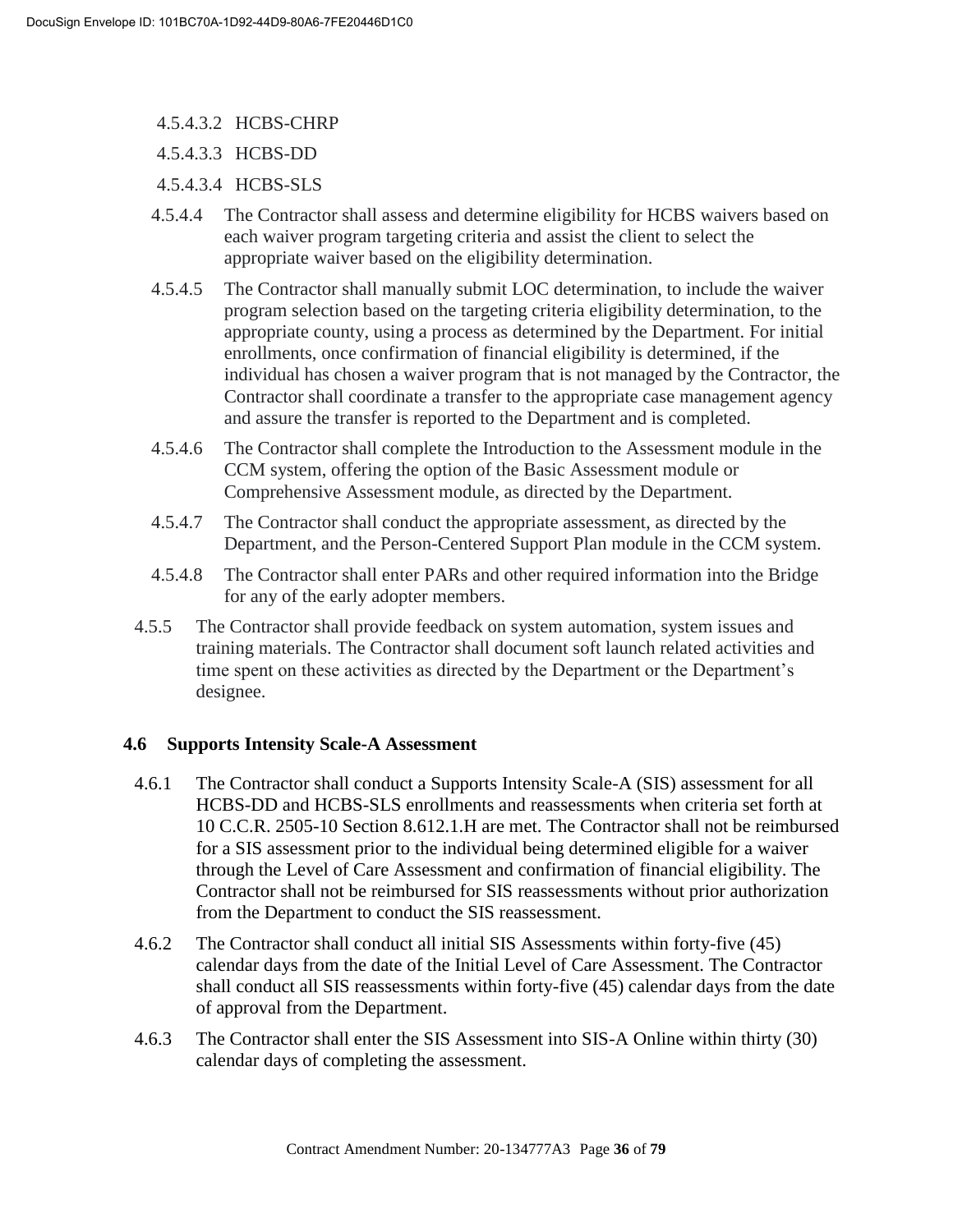4.6.3.1 **PERFORMANCE STANDARD:** SIS-A Assessment within thirty (30) calendar days of completing the assessment

#### **4.7 HCBS-CHRP Support Need Level Assessment**

- 4.7.1 The Contractor shall conduct a Support Need Level Assessment for all HCBS-CHRP enrollments and re-assessments as set forth by the Department's prescribed guidelines.
- 4.7.2 The Contractor shall conduct an initial Support Need Level Assessment within fortyfive (45) calendar days from the date of the Initial Level of Care Assessment. The Contractor shall conduct all reassessments as necessary client's needs change.
	- 4.7.2.1 The Contractor shall submit a list of all completed HCBS-CHRP Support Need Level Assessments on a template prescribed by the Department.
	- 4.7.2.1.1 **DELIVERABLE**: Completed HCBS-CHRP Support Need Level Assessment List
	- 4.7.2.1.2 **DUE**: Monthly, the 15<sup>th</sup> of each month
	- 4.7.2.2 The Contractor shall maintain all Support Need Level Assessments and supporting documentation and make it available to the Department upon request.
	- 4.7.2.3 **PERFORMANCE STANDAND**: Support Need Level Assessment
	- 4.7.2.4 **DUE**: Within ten (10) Business Days of the Department's request

#### **4.8 HCBS-CES Applications**

- 4.8.1 The Contractor shall complete initial and CSR applications for persons applying for the HCBS-CES waiver as set forth by the Department's prescribed guidelines.
- 4.8.2 Initial HCBS-CES applications shall be submitted to the designated entity for review no more than thirty (30) calendar days after the initial LOC is completed or no more than thirty (30) calendar days after the Applicant/family has chosen enrollment onto the HCBS – CES waiver.
- 4.8.3 CSR HCBS-CES applications shall be submitted to the designated entity in accordance with timelines as set forth in 7.6.2., in order to prevent any break in services.
- 4.8.4 The Contractor shall maintain all HCBS-CES applications and supporting documentation and make it available to the Department upon request.

#### **4.9 Appeals**

- 4.9.1 The Contractor shall represent the Department and defend any adverse action in accordance with 10 CCR 2505-10, Sections 8.057 *et. seq.* in all appeals initiated during this Contract. The Contractor shall coordinate with the Department for any adverse actions necessitating Department attendance at a hearing.
- 4.9.2 The Contractor shall represent its actions at Administrative Law hearings when the Client or Member appeals a denial or adverse action affecting Client's or Member's program eligibility or receipt of services.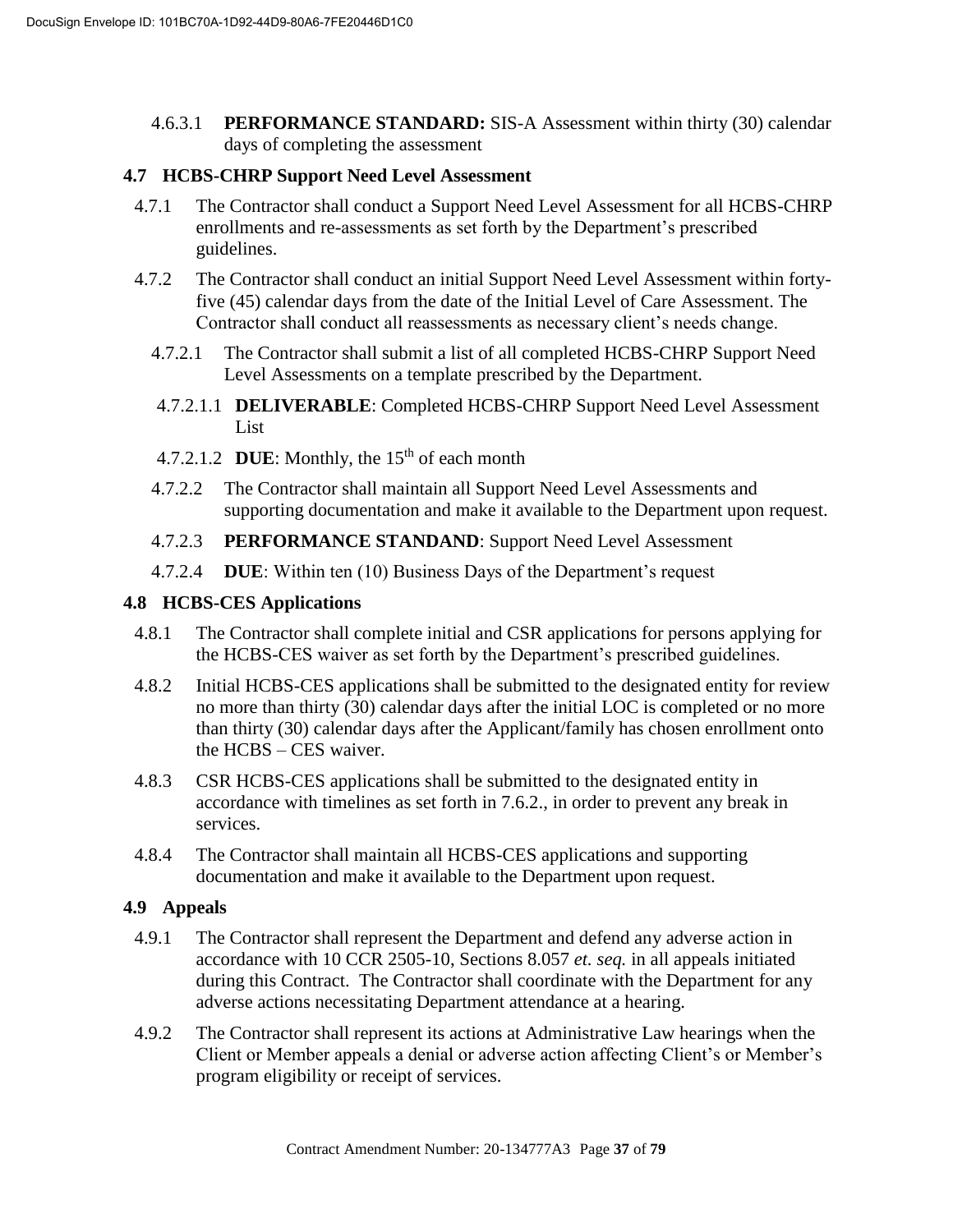- 4.9.3 The Contractor shall process appeals in accordance with schedules published by the State of Colorado Office of Administrative Courts and rules promulgated by the Department.
- 4.9.4 The Contractor shall develop an Appeals Packet which contains all relevant documentation to support the Contractor's denial or adverse action.
- 4.9.5 The Contractor shall develop the Appeals Packet no earlier than twenty (20) Business Days prior to the date of a scheduled hearing.
- 4.9.6 The Contractor shall submit appeal ruling exceptions to the Office of Administrative Courts when applicable and include all relevant information.
- 4.9.7 The Contractor shall cooperate with the Office of the State Attorney General for any case in which it is involved.
- 4.9.8 The Contractor shall document all appeals where the Contractor attends any hearing in an Administrative Law Court.
- 4.9.9 The Contractor shall enter all Appeals and Hearing information, and follow-up, into the Department prescribed system and maintain detailed documentation.
- 4.9.10 The Contractor shall make the Appeals Packets available to the Department upon request by the Department.
- 4.9.11 The Contractor shall document all Appeals Creation of the Packet and Attendance at the Hearing information, no later than the tenth (10th) day of the month following the month when the packet or hearing was completed, and follow-up in the Department prescribed system and maintain detailed documentation.
	- 4.9.11.1 **PERFORMANCE STANDARD**: One hundred percent (100%) of Appeal Packets and Hearings Attended are added to the Department prescribed system monthly by the tenth  $(10<sup>th</sup>)$  day of the month following the month when the packet or hearing was completed.

# **4.10 Management Information Systems and Reporting**

- 4.10.1 The Contractor shall comply with reporting and billing policies and procedures established by the Department, participate in the State's management information systems and adhere to the information system requirements provided by the Department for these systems. These systems include but are not limited to: the DDD Web Application Portal/Community Contract and Management System (CCMS) and the Benefits Utilization System (BUS).
- 4.10.2 The Contractor shall:
	- 4.10.2.1 Utilize the Department prescribed system for the purpose of Client information management.
	- 4.10.2.2 Provide accurate documentation of administrative activities required under this Contract. Timely documentation shall be completed within ten (10) Business Days and entered into the Department prescribed system.

# **5 ACCOUNTING**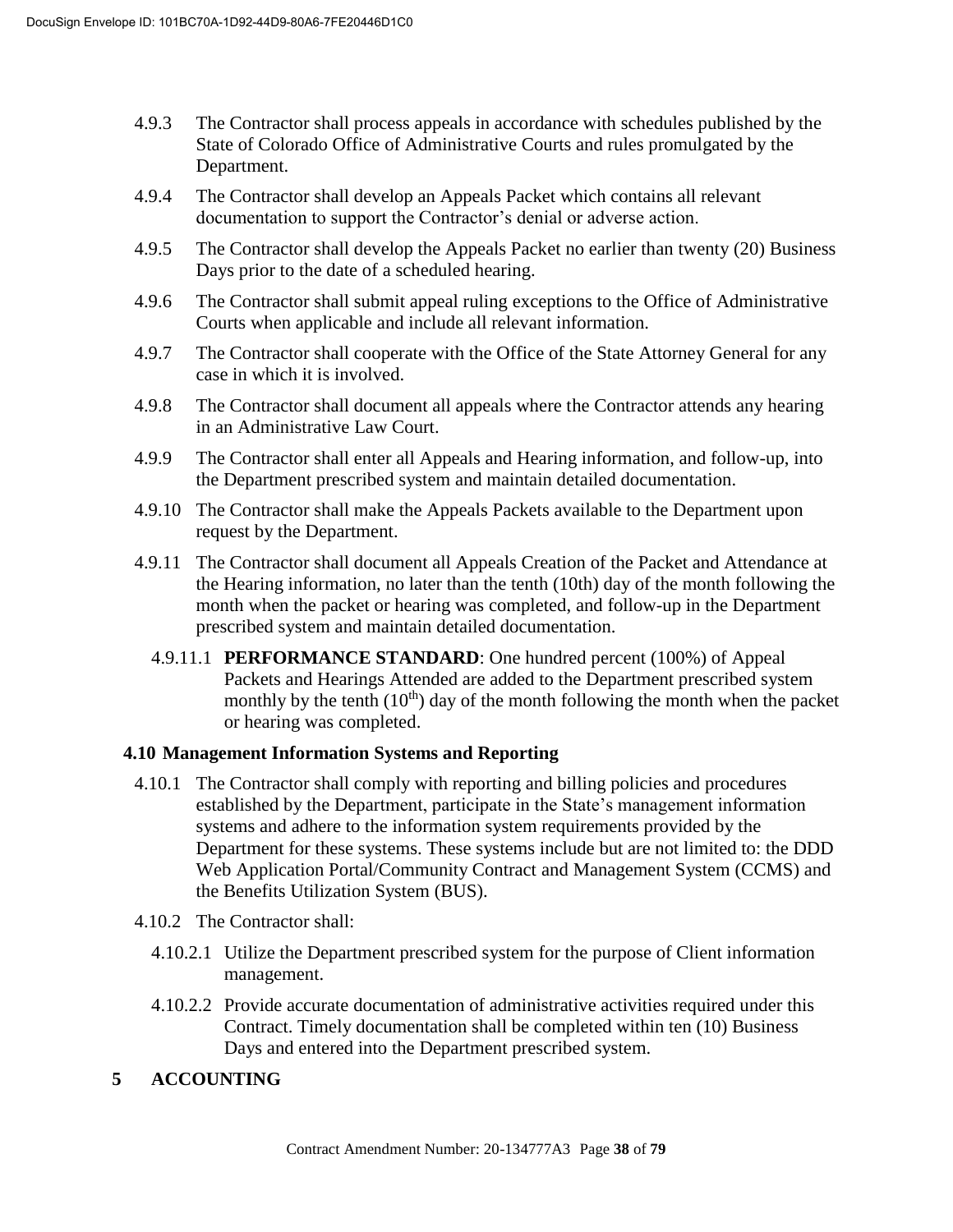- 5.1 The Contractor's accounting methods shall conform to the standards of Generally Accepted Accounting Principles (GAAP), and any updates thereto, throughout the Term of the Contract.
- 5.2 The Contractor shall establish and maintain internal control systems and standards that apply to the operation of the organization.
- 5.3 The Contractor shall establish any necessary cost accounting systems to identify the application of funds and record the amounts spent.
- 5.4 The Contractor shall document all transactions and funding sources and this documentation shall be available for examination by the Department within ten (10) Business Days of the Department's request.
	- 5.4.1 **DELIVERBALE**: Transaction and Funds Documentation
- 5.4.2 **DUE**: Within ten (10) Business Days of the Department's Request

# **6 SUBRECIPIENT STATUS AND REQUIREMENTS**

6.1 The Contractor has been determined to be a Subrecipient under 2 C.F.R. Chapter I, Chapter II, Part 200 et al. Uniform Administrative Requirements, Cost Principles, and Audit Requirements for Federal Awards; Final Rule (the "Final Rule"), released December 26, 2013 and subsequently updated, and thus shall be required to follow all requirements and guidance contained in the Final Rule.

#### 6.1.1 **Single Audits**

- 6.1.1.1 Under the Final Rule, all Non-Federal Entities, as defined in the Final Rule, expending \$750,000.00 or more from all federal sources (direct or from passthrough entities) must have a single or program-specific audit conducted for that year in accordance with Subpart F of the Final Rule.
- 6.1.1.2 The Contractor shall notify the State when expected or actual expenditures of federal assistance from all sources equal or exceed \$750,000.00.
- 6.1.1.3 If the expected or actual expenditures of federal assistance from all sources do not equal or exceed \$750,000.00 the Contractor shall provide an attestation to the State that they do not qualify for a Single Audit.
- 6.1.1.4 Pursuant to the Final Rule  $\S 200.512$  (a)(1) the Single Audit must be completed and submitted to the Department within the earlier of thirty (30) calendar days after receipt of the auditor's report(s), or nine (9) months after the end of the audit period. If the due date falls on a Saturday, Sunday, or federal holiday, the reporting package is due the next Business Day.

#### 6.1.1.4.1**DELIVERABLE**: Single Audit

- 6.1.1.4.2**DUE**: Within the earlier of thirty (30) calendar days after receipt of the auditor's report(s), or nine (9) months after the end of the audit period
- 6.1.1.5 If the Contractor did not receive enough federal funds to require a Single Audit, the Contractor shall submit an attestation form stating a Single Audit was not required utilizing the Department's template.
- 6.1.1.5.1**DELIVERABLE**: Attestation Form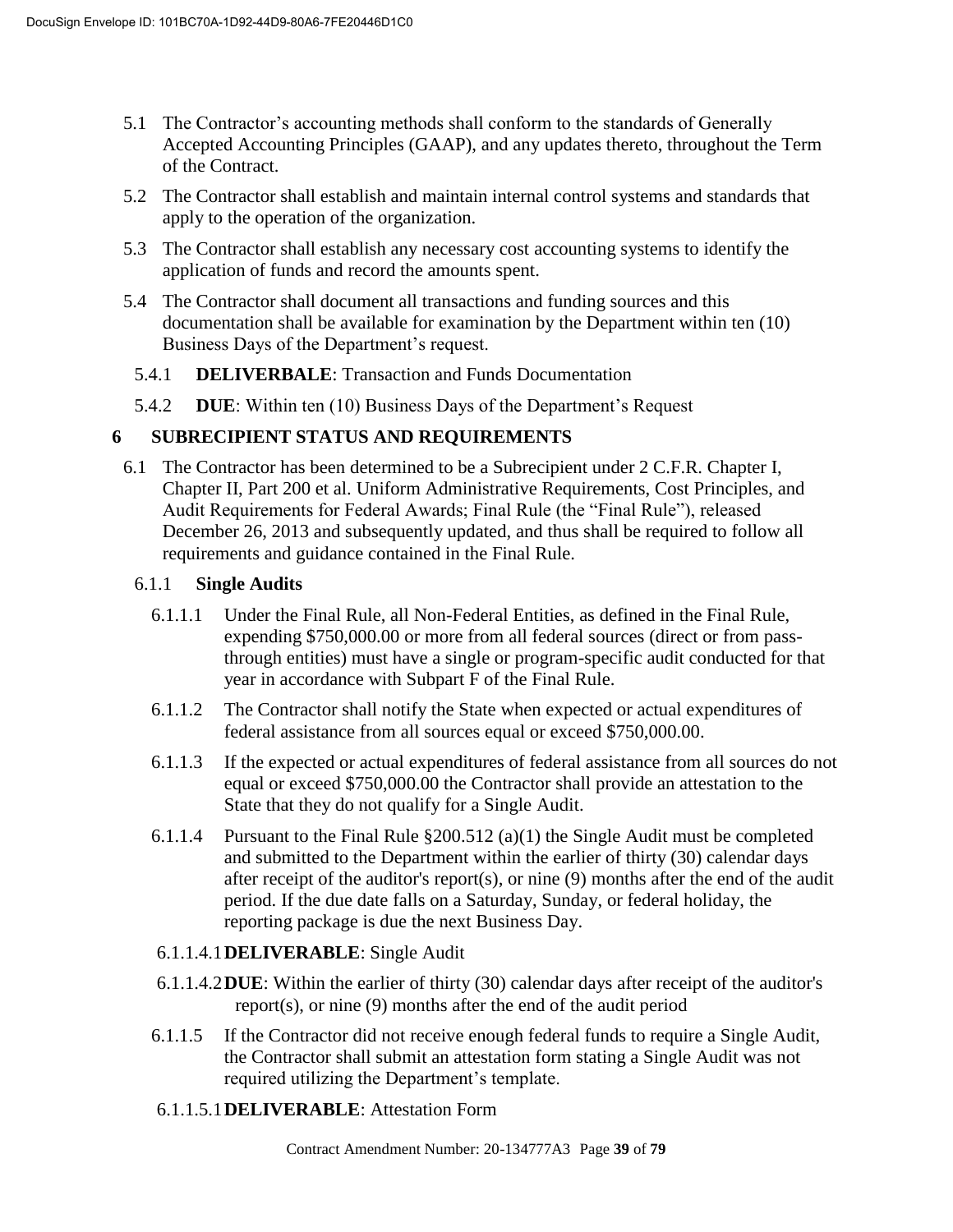- 6.1.1.5.2**DUE**: Within the earlier of thirty (30) calendar days after receipt of the auditor's report(s), or nine (9) months after the end of the audit period
- 6.1.1.6 The audit period shall be the Contractor's Fiscal Year.

# **7 COMPENSATION**

### **7.1 State General Fund Program Allocations**

- 7.1.1 The Department will notify the Contractor in writing of the Contractor's individual allocation for State SLS, OBRA-SS, and FSSP for each State Fiscal Year.
- 7.1.2 Reimbursement for activities and services performed by the Contractor shall not exceed the maximum amount identified in the Contractor's individual allocation. Activities and services must be rendered during the State Fiscal Year.
- 7.1.3 The Department, in its sole discretion, may increase or decrease the Contractor's individual allocations under this Contract by notifying the Contractor's Representative. Increases or decreases in the amount of State funding during the term of this Contract may be made by written notice by the Department to the Contractor or by amendment of the Contract. The circumstances may include but shall not be limited to:
	- 7.1.3.1 If necessary to fully utilize program appropriations.
	- 7.1.3.2 Adjustments to reflect prior year final contract utilization and current year expenditures.
	- 7.1.3.3 Supplemental appropriation changes resulting in an increase or decrease in the amounts originally appropriated and available for the purposes of this program.
	- 7.1.3.4 Closure of programs and/or termination of related contracts.
	- 7.1.3.5 Delay or difficulty in implementing new programs or services.
	- 7.1.3.6 Other special circumstances as deemed necessary by the Department.
	- 7.1.3.7 Changes in Member utilization due to changing needs, new enrollments, terminations, and/or delays in services.
	- 7.1.3.8 Minimum caseloads not being met

# **7.2 State General Fund Program Minimum Caseloads**

- 7.2.1 The Department will notify the Contractor in writing of the minimum number of individuals that shall be served in State SLS and FSSP prior to the start of each State Fiscal Year.
- 7.2.2 The Contractor may choose to enroll more individuals in State SLS and FSSP than authorized, ensuring all individuals can be served within the funding allocated.
- 7.2.3 Minimum caseload is calculated by the Department using the unique number of members that receive direct services during the contract period.
- 7.2.4 The Contractor shall enroll members into OBRA-SS if the need for services is identified through the PASRR Level II and shall notify the Department if sufficient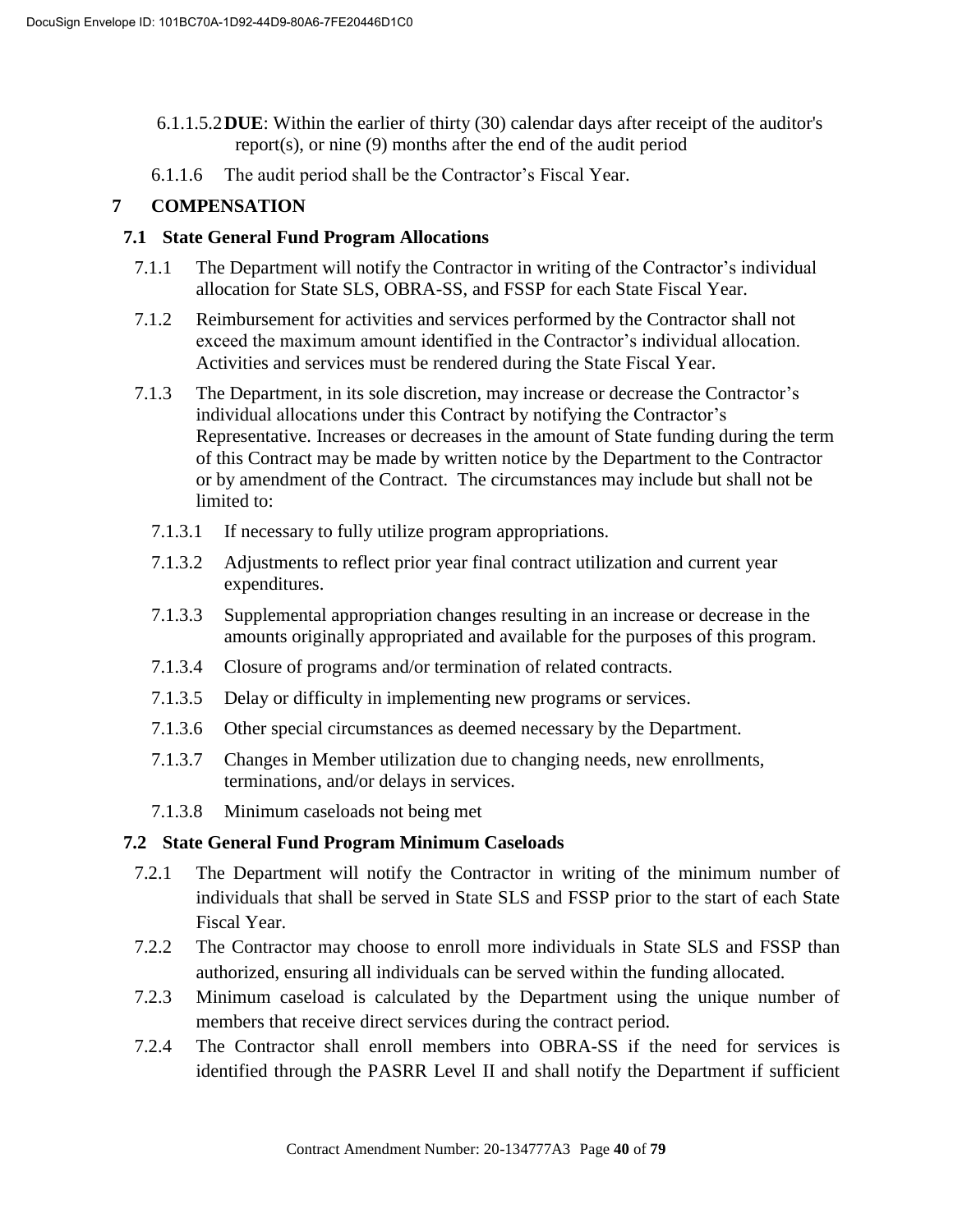funding is not available in the Contractor's individual allocation to support the individual's needs.

- 7.2.5 The Contractor shall redirect unallocated funding from one State Funded Program to another to fully utilize funding allocated and best serve member needs within the CCB service area. The Contractor shall not redirect unallocated funding from one State Funded Program to another unless the minimum caseload requirement is being met or the Contractor has obtained written approval from the Department to do so.
- 7.2.6 The Department may reduce the amount of funding allocated during the State Fiscal Year if the Contractor does not meet minimum caseload requirements for State SLS or FSSP.

### **7.3 State General Fund Program Compensation**

- 7.3.1 The compensation under this Contract shall consist of fee for service reimbursement for all State General Fund activities. The Department shall pay the Contractor for the State SLS and OBRA-SS activities at the rates shown in the table in Section 7.5.2 and direct services for State SLS and OBRA-SS at the rates posted and distributed on the Department's website on the Provider Rates and Fee Schedule. The Department shall pay the Contractor for FSSP activities at the rates shown in the table in Section 7.5.2 and direct services for FSSP at a dollar per unit.
- 7.3.2 The liability of the State, at any time, for such payment shall be limited to the unexpended amount remaining of such funds and available to the Department.
- 7.3.3 Payments shall be made in accordance with rates identified in Section 10.1.10 of this Contract as determined by the Department and may be amended during the term of the contract using an Option Letter. When the Contractor's maximum allocation of State funding has been paid to the Contractor, no additional funds shall be provided under this Contract.
- 7.3.4 Payment pursuant to this Contract is contingent upon the Contractor, or subcontractor(s), securing and properly maintaining all necessary licenses, certifications, approvals, etc., required to properly provide the services or goods covered by the contract.

#### **7.4 Adjustments to Fund Disbursement Amounts**

- 7.4.1 The Department reserves the right to make adjustments during the Contract period and post-period adjustment to disbursements following the end of the Contract period, or an adjustment to the Fiscal Year contract if:
- 7.4.2 The Contractor does not achieve the Performance Standards identified for each program.

# **7.5 State General Fund Program Rates**

- 7.5.1 To administer the tiered rates, the Department has utilized enrollment data to determine the agency size definitions:
	- 7.5.1.1 Agency Size Table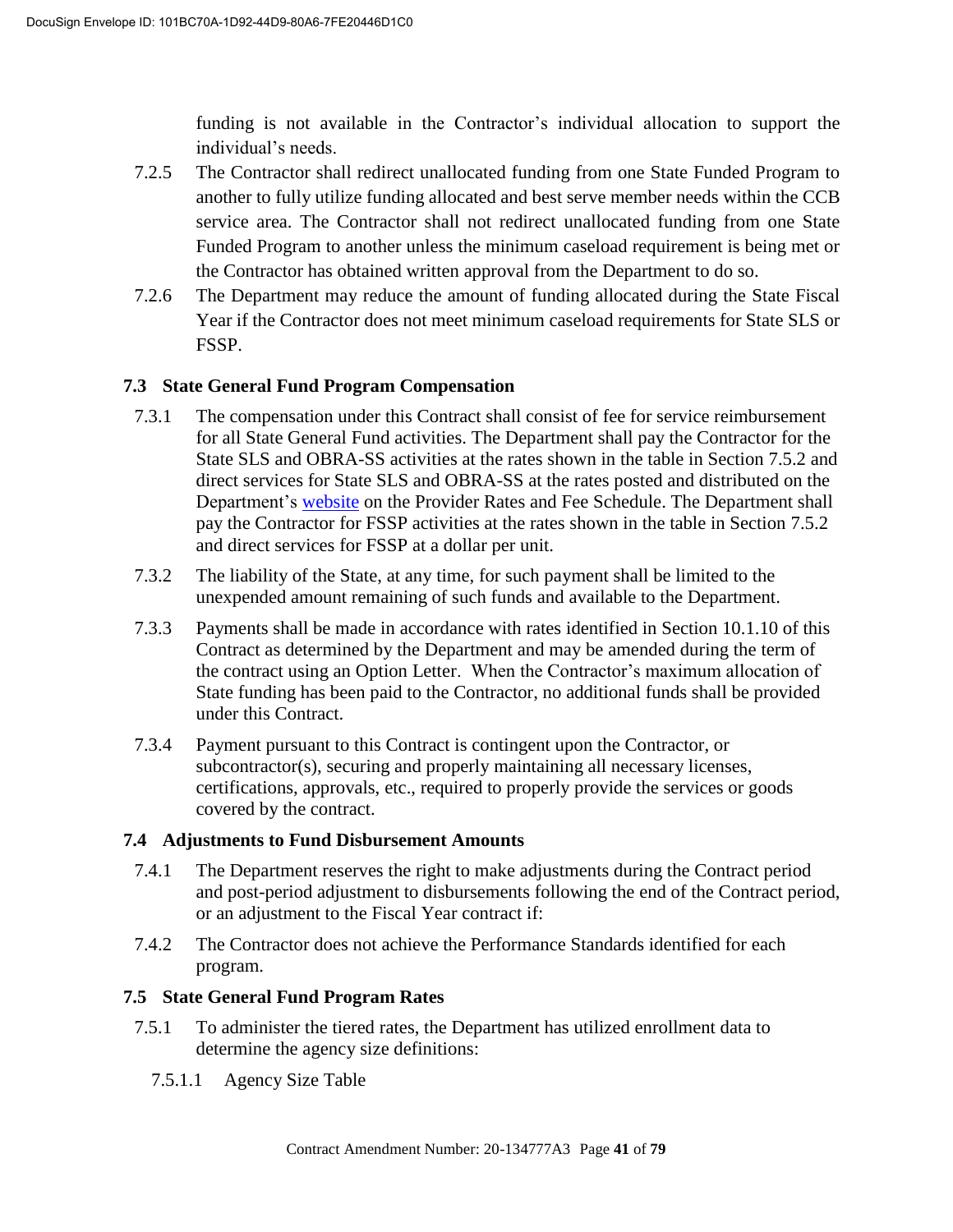| STATE GENERAL FUND PROGRAM AGENCY SIZE TABLE |                  |                 |  |
|----------------------------------------------|------------------|-----------------|--|
| <b>DESCRIPTION</b>                           | <b>State SLS</b> | <b>FSSP</b>     |  |
| <b>SMALL AGENCY</b>                          | 1-20 Members     | 1-100 Members   |  |
| <b>MEDIUM AGENCY</b>                         | 21-60 Members    | 101-300 Members |  |
| <b>LARGE AGENCY</b>                          | $61+$ Members    | $301 +$ Members |  |

- 7.5.1.2 The Contractor shall be assigned as a small, medium, or large agency for State SLS and a small, medium, or large agency for FSSP in writing through each agency's individual allocation using the table in 7.5.1.1.
- 7.5.1.3 The Department has determined the Contractor to be an Urban agency.

# 7.5.2 **State General Fund Program Rate Table**

| STATE GENERAL FUND PROGRAM RATE TABLE    |                         |                  |  |
|------------------------------------------|-------------------------|------------------|--|
| <b>Description</b>                       | Rate                    | <b>Frequency</b> |  |
| State SLS, OBRA-SS, and FSSP             | \$325.84                | Per Incident     |  |
| Critical Incident Reporting &            |                         |                  |  |
| <b>Investigation: MANE</b>               |                         |                  |  |
| State SLS, OBRA-SS, and FSSP             | \$43.59                 | Per Incident     |  |
| Critical Incident Reporting &            |                         |                  |  |
| <b>Investigation: Non-MANE</b>           |                         |                  |  |
| State SLS, OBRA-SS, and FSSP             | \$117.32                | Per Packet       |  |
| Human Rights Committee                   |                         |                  |  |
| <b>State SLS and OBRA-SS Complaints</b>  | Small Agency: \$121.59  | Quarterly        |  |
| <b>Trend Analysis</b>                    | Medium Agency: \$162.78 |                  |  |
|                                          | Large Agency: \$205.94  |                  |  |
| State SLS and OBRA-SS CIRS Trend         | Small Agency: \$199.90  | Quarterly        |  |
| Analysis                                 | Medium Agency: \$322.84 |                  |  |
|                                          | Large Agency: \$467.84  |                  |  |
| <b>State SLS Ongoing Case Management</b> | \$136.06                | Monthly          |  |
| <b>State SLS In Person Monitoring</b>    | \$98.73                 | Per Contact      |  |
| <b>State SLS Expenditure Report</b>      | Small Agency: \$374.59  | Monthly          |  |
|                                          | Medium Agency: \$472.42 |                  |  |
|                                          | Large Agency: \$583.94  |                  |  |
| <b>OBRA-SS Ongoing Case Management</b>   | \$130.45                | Monthly          |  |
| <b>OBRA-SS In Person Monitoring</b>      | \$98.73                 | Per Contact      |  |
| <b>OBRA-SS Expenditure Report</b>        | \$344.86                | Monthly          |  |
| FSSP Ongoing Case Management             | \$77.49                 | Monthly          |  |
| <b>FSSP Needs Assessment</b>             | \$31.03                 | Per Assessment   |  |
| <b>FSSP Expenditure Report</b>           | Small Agency: \$274.94  | Monthly          |  |
|                                          | Medium Agency: \$391.81 |                  |  |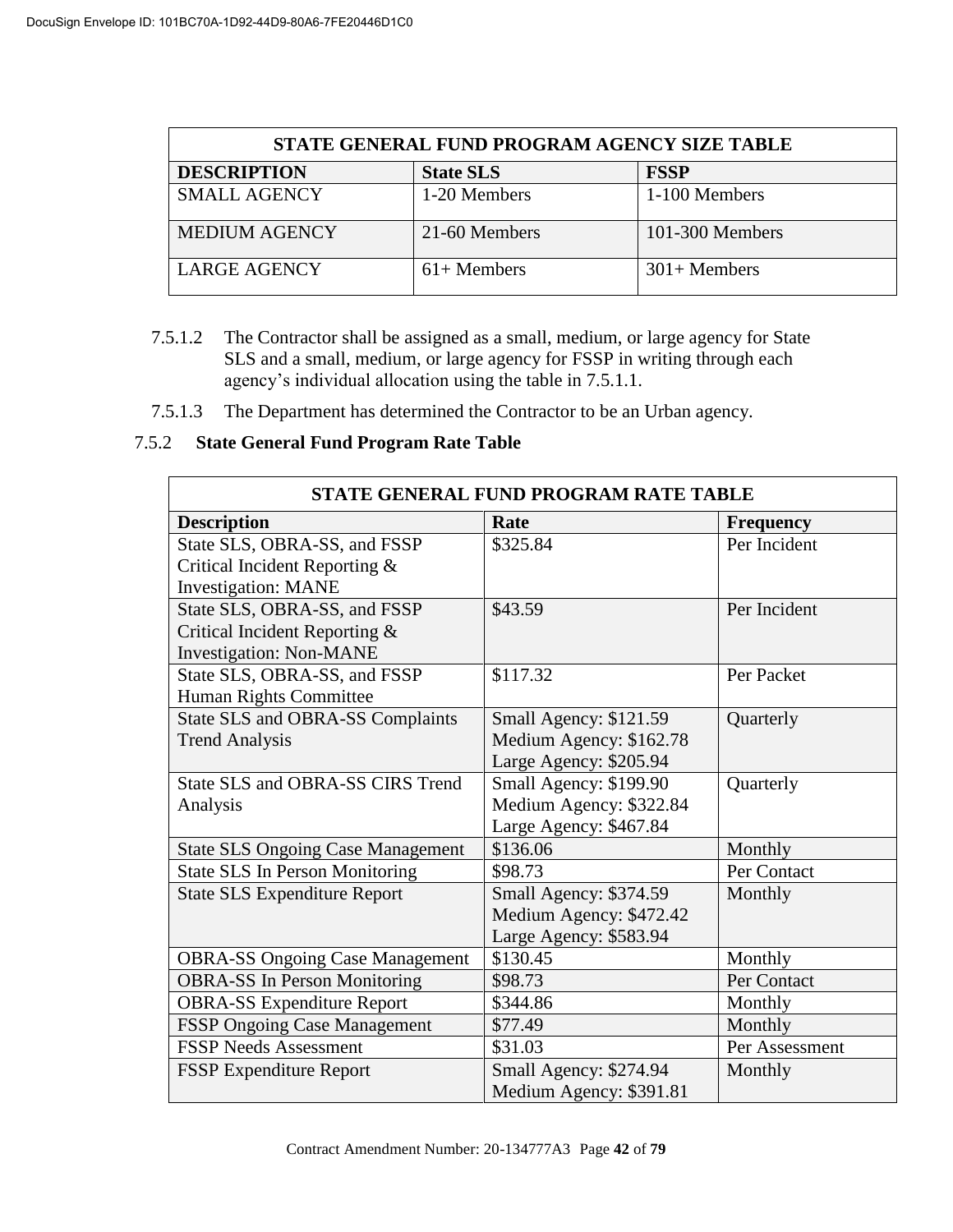|                                        | Large Agency: \$519.38 |                   |
|----------------------------------------|------------------------|-------------------|
| <b>Family Support Council Meetings</b> | \$390.34               | Per Meeting       |
| <b>FSSP</b> Annual Report              | \$580.24               | Annually          |
| <b>FSSP Program Evaluation</b>         | \$493.82               | Annually          |
| State SLS and OBRA-SS Rural Travel     | \$34.96                | Per In Person ISP |
| Add-On (ISP, Monitoring) For Rural     |                        | and Monitoring    |
| Counties                               |                        | Contact           |

- 7.5.2.1 The rates shown above are determined by the approved appropriation from the Colorado General Assembly. The Department, at its discretion, shall have the option to increase or decrease these rates as the Department determines is necessary based on its approved appropriation or to correct an administrative error in rate calculations. To exercise this option, the Department shall provide written notice to Contractor in a form substantially similar to the Sample Option Letter in the original Contract, and any new rates table or exhibit shall be effective as of the effective date of that notice unless the notice provides for a different date. The Department may modify the rates shown in this section based on the Medicaid Provider rate increases authorized by the Colorado legislature or due to an administrative error. In the event that the Department does modify these rates, the Department may modify them through the use of an Option Letter.
- 7.5.2.2 The rates for State SLS and OBRA-SS direct services will be posted on the Department's website on the Provider Rates and Fee Schedule. The Contractor shall bill all FSSP direct services at a dollar per unit.

# **7.6 Administrative Compensation**

- 7.6.1 The compensation under the Contract shall consist of fee for service reimbursement for administrative case management services. The Department shall pay the Contractor at the rates shown in the following table in Section 10.2.3 upon the Department's approval of all deliverables and services.
- 7.6.2 To administer the tiered rates, the Department has utilized enrollment data to determine the following agency size definitions:

| <b>ADMINISTRATIVE FUNCTIONS AGENCY SIZE TABLE</b> |                     |  |
|---------------------------------------------------|---------------------|--|
| <b>Description</b>                                | <b>Member Count</b> |  |
| <b>Small Agency</b>                               | 1-700 Members       |  |
| Medium Agency                                     | 701-1500 Members    |  |
| Large Agency                                      | $1501 +$ Members    |  |

7.6.2.1 Agency Size Table

- 7.6.2.2 Based on the table in 7.6.2.1, the Department has determined the Contractor to be a Large agency.
- 7.6.2.3 The Department has determined the Contractor to be an Urban agency.

#### 7.6.3 **Administrative Rate Table**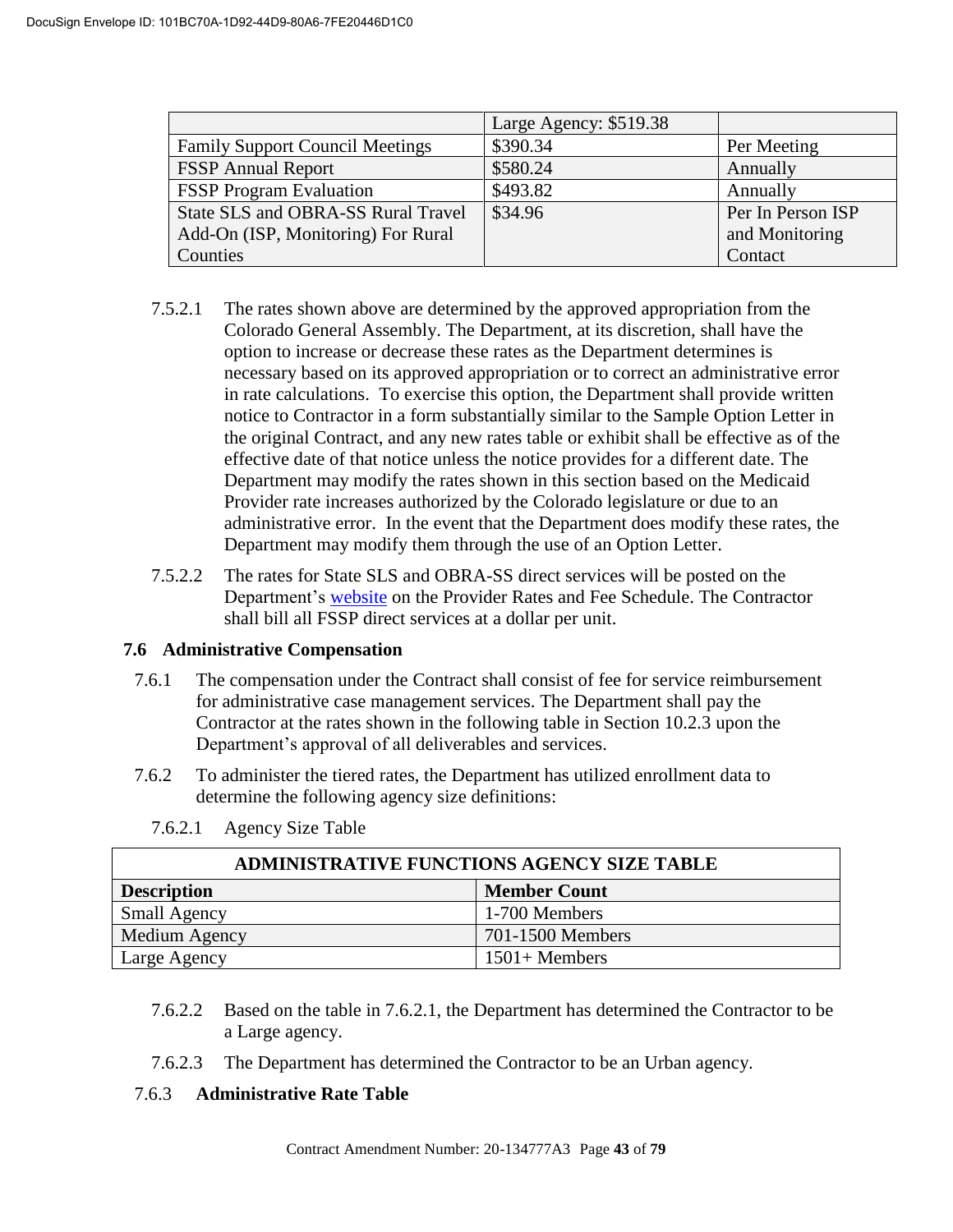| <b>ADMINISTRATIVE RATE TABLE</b>                                                            |                                                                                   |                                                            |  |
|---------------------------------------------------------------------------------------------|-----------------------------------------------------------------------------------|------------------------------------------------------------|--|
| <b>Description</b>                                                                          | Rate                                                                              | <b>Frequency</b>                                           |  |
| <b>Operations Guide</b>                                                                     | \$7,439.13                                                                        | Annually - Year<br>1 of the Contract                       |  |
| <b>Operations Guide Update</b>                                                              | \$1,328.97                                                                        | Annually $-$<br>Years 2, 3, 4,<br>and 5 of the<br>Contract |  |
| <b>Community Outreach Plan</b>                                                              | Small Agency: \$1,243.57<br>Medium Agency: \$2,289.46<br>Large Agency: \$3,335.34 | Annually                                                   |  |
| <b>Complaint Trend Analysis</b>                                                             | Small Agency: \$1,496.58<br>Medium Agency: \$2,016.26<br>Large Agency: \$2,535.03 | Quarterly                                                  |  |
| Critical Incident Reporting and<br>Investigation                                            | \$5.89                                                                            | Monthly, Per<br>Member<br>Enrolled                         |  |
| Critical Incident Follow-Up Completion<br>and Entry Performance Standard                    | \$3,226.04                                                                        | Quarterly                                                  |  |
| <b>Case Management Training</b>                                                             | \$602.79                                                                          | Semi-Annually                                              |  |
| Appeals - Creation of Packet                                                                | \$343.02                                                                          | Per Packet                                                 |  |
| Appeals – Attendance at Hearing                                                             | \$458.16                                                                          | Per Hearing                                                |  |
| Human Rights Committee                                                                      | \$5.55                                                                            | Monthly, Per<br>Member<br>Enrolled                         |  |
| <b>Waiting List Management</b>                                                              | \$90.93                                                                           | Per Contact                                                |  |
| <b>DD</b> Determination                                                                     | \$428.14                                                                          | Per<br>Determination                                       |  |
| <b>Delay Determination</b>                                                                  | \$254.72                                                                          | Per<br>Determination                                       |  |
| <b>Expedited DD Determination Testing for</b><br><b>PASRR Level II Evaluations</b>          | Actual Costs Up to \$448.95                                                       | Per Evaluation                                             |  |
| Initial Level Of Care Assessment                                                            | \$220.71                                                                          | Per Screening<br>and Assessment                            |  |
| Continued Stay Review - Level Of Care<br>Assessment                                         | \$199.73                                                                          | Per Screening<br>and Assessment                            |  |
| Rural Travel Add-On (Initial, CSR, Pilot<br>Screen, Pilot Assessment) for Rural<br>Counties | \$34.96                                                                           | Per Initial or<br><b>CSR</b>                               |  |
| <b>HCBS-CES</b> Applications - Initial                                                      | \$176.57                                                                          | Per Application                                            |  |
| HCBS-CES Applications – CSR                                                                 | \$133.22                                                                          | Per Application                                            |  |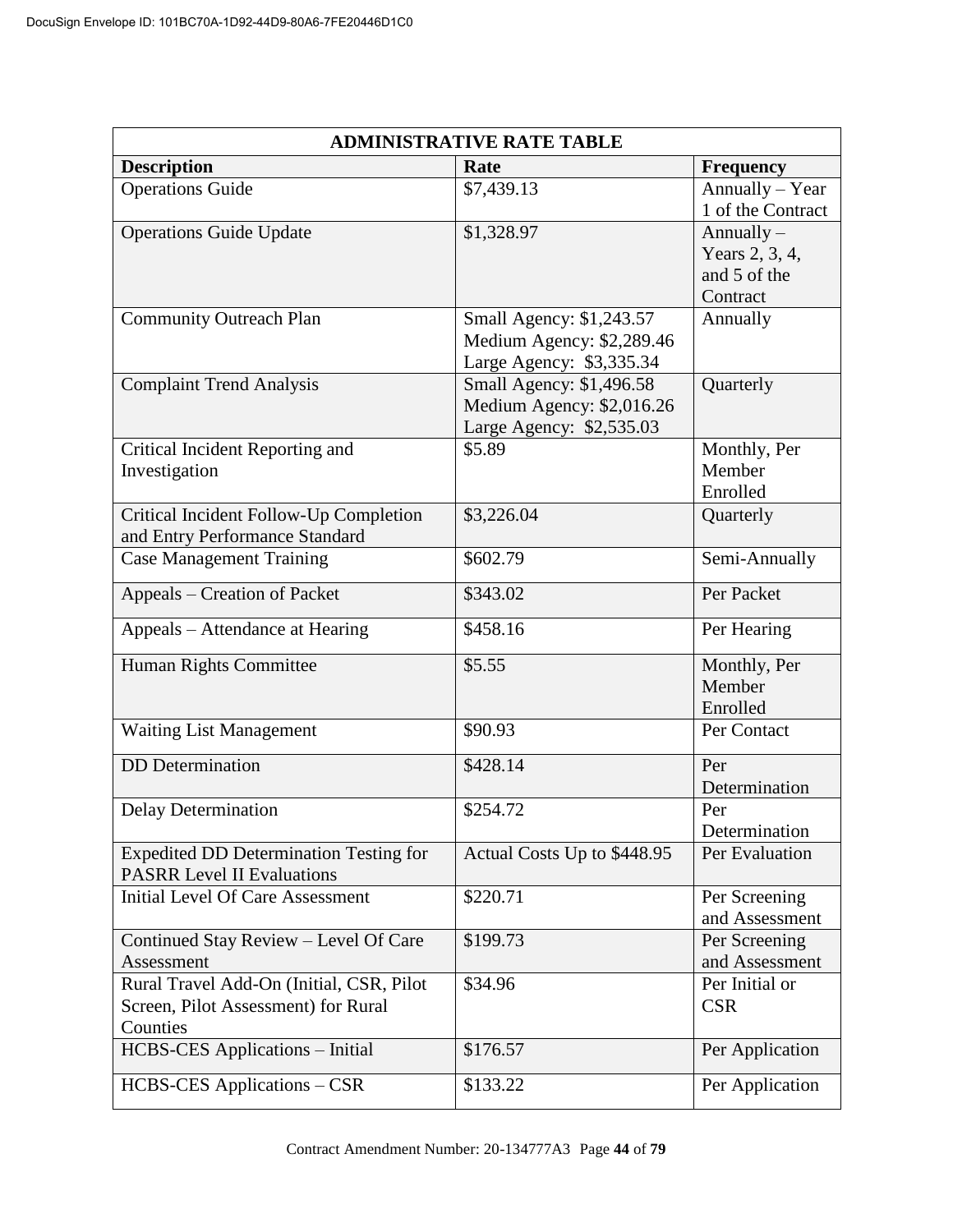| <b>SIS-A Assessments</b>               | \$333.22 | Per Assessment  |
|----------------------------------------|----------|-----------------|
| <b>HCBS-CHRP Support Need Level</b>    | \$154.22 | Per Asssessment |
| Assessment                             |          |                 |
| Pilot - Initial Level of Care Screen   | \$196.22 | Per Screen      |
| Pilot - Continued Stay Review Level of | \$182.55 | Per Screen      |
| Care Screen                            |          |                 |
| Pilot – Initial Basic Needs Assessment | \$247.74 | Per Assessment  |
| Pilot – Continued Stay Review Basic    | \$232.53 | Per Assessment  |
| <b>Needs Assessment</b>                |          |                 |
| Pilot - Initial Comprehensive Needs    | \$309.68 | Per Assessment  |
| Assessment                             |          |                 |
| Pilot – Continued Stay Review          | \$295.95 | Per Assessment  |
| <b>Comprehensive Needs Assessment</b>  |          |                 |

7.6.4 The rates shown above are determined by the approved appropriation from the Colorado General Assembly. The Department, at its discretion, shall have the option to increase or decrease these rates as the Department determines necessary based on its approved appropriation or to correct an administrative error in rate calculations. To exercise this option, the Department shall provide written notice to Contractor in a form substantially similar to the Sample Option Letter in the original Contract, and any new rates table or exhibit shall be effective as of the effective date of that notice unless the notice provides for a different date. The Department may modify the rates shown in this section based on the Medicaid Provider rate increases authorized by the Colorado legislature or due to an administrative error. In the event that the Department does modify these rates, the Department may modify them through the use of an Option Letter.

# **7.7 Billing and Payment Procedures**

- 7.7.1 Unless otherwise provided, and where appropriate, the Department shall establish billing procedures and pay the Contractor for Administrative Functions and State General Fund Programs, at a rate determined by the Department, performed and accepted pursuant to the terms of this Contract.
- 7.7.2 The Contractor shall be reimbursed for Administrative Functions at the frequency and criteria identified in Section 11 of this Contract, Invoicing and Payment Procedures.
- 7.7.3 The Contractor shall be reimbursed for State General Fund Programs at the frequency and criteria identified in Section 11 of this Contract, Invoicing and Payment Procedures up to the total allocation amount established by the Department and defined within Section 10 of this Contract, Compensation.

# **8 INVOICING AND PAYMENT PROCEDURES**

# **8.1 Operations Guide**

8.1.1 The Contractor shall develop an Operations Guide that meets all requirements outlined in this Contract for year one (1). The Contractor shall receive payment for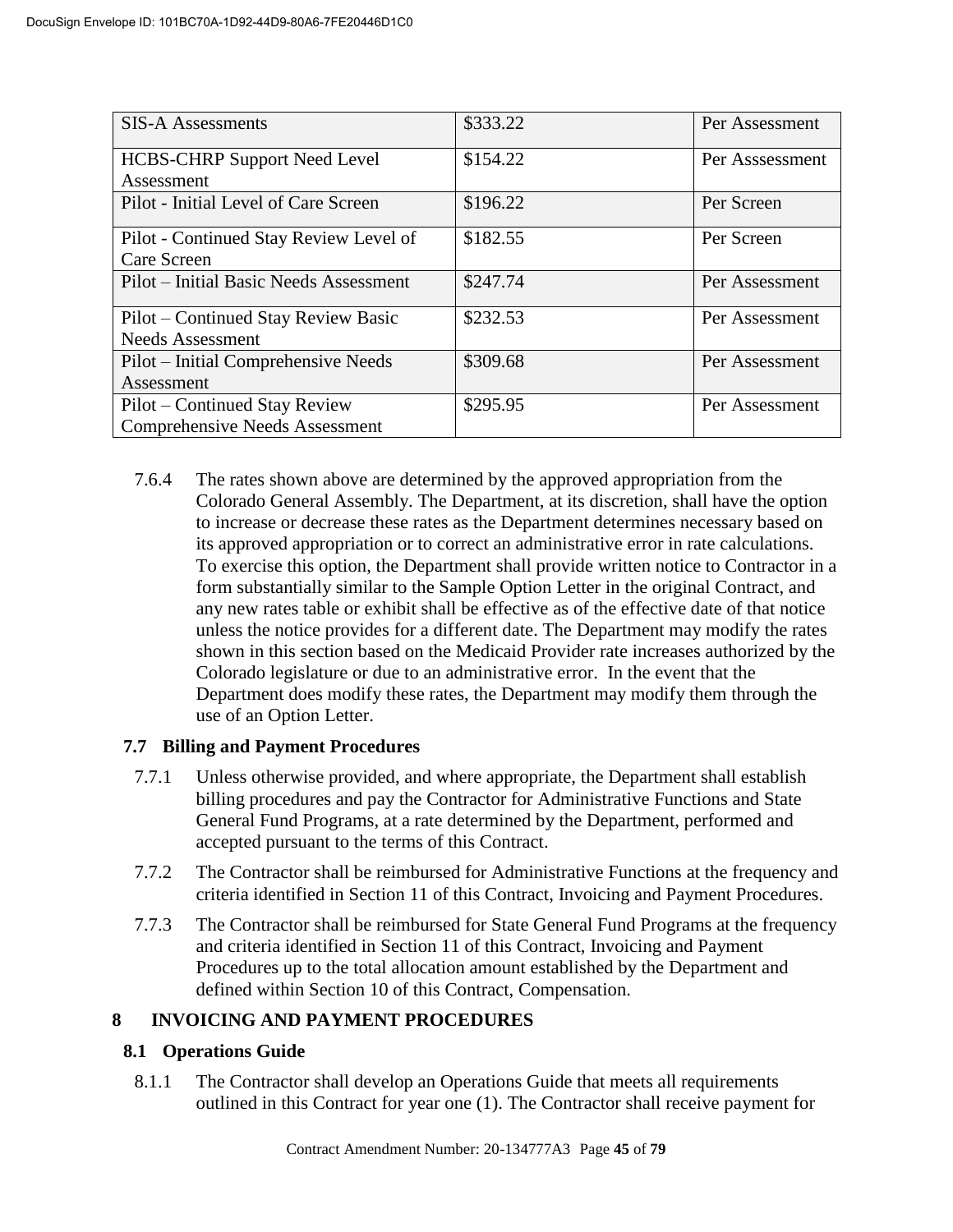the Operations Guide once the deliverable has been reviewed and accepted by the Department.

### **8.2 Operations Guide Updates**

8.2.1 The Contractor shall review the Operations Guide for years two (2), three (3), four (4), and five (5) of this Contract, and determine if any modifications are required. Updates shall include but not be limited to any changes in the Work, in the Department's processes and procedures, or in the Contractor's processes and procedures. The Contractor shall submit the Annual Operations Guide Update as well as a summary of all changes to the Department or an explanation demonstrating that the Operations Guide was reviewed, and the Contractor determined that no edits were necessary. The Department shall review the Operations Guide Update and the summary to determine whether significant modifications were completed. The Contractor shall receive payment for the updated Operations Guide only after the Department has determined that significant changes were made, and the Department has accepted the deliverable. If minor changes or no changes were completed the Contractor shall not receive payment for this deliverable. The Department does not consider changes such as updating dates, contact information or locations to be significant changes.

### **8.3 Community Outreach Plan**

8.3.1 The Contractor shall submit a Community Outreach Plan on an annual basis to the Department. The Contractor shall receive payment for the Community Outreach Plan after it has been reviewed and accepted by the Department.

# **8.4 Developmental Disability and Delay Determinations**

8.4.1 The Contractor shall input all disability determinations into the Department prescribed system within the required timeframes. The Department will pay disability determinations, based on data pulled from the Department prescribed system on the eleventh (11) day of the month for determinations from the previous month.

# 8.5 **Expedited Testing for DD Determinations for PASRR Level II Evaluations**

8.5.1 The Contractor shall invoice the Department monthly for the costs of expediting testing for DD Determinations necessary for the completion of a PASRR II evaluation by the fifteenth  $(15<sup>th</sup>)$  day of the month for the determinations completed in the previous month. The Department will pay for the actual cost for each expedited DD Determination once the invoice has been reviewed and accepted. All invoices shall be submitted on the format prescribed by the Department.

# **8.6 HCBS Critical Incident Reports (CIRs) and Investigations**

8.6.1 The Contractor shall ensure all CIRs have been entered in the Department prescribed system within the required timeframe. The Department will pay per member enrolled each month based on actively enrolled members pulled from the Department prescribed system on the eleventh  $(11<sup>th</sup>)$  day of the month for enrollments from the previous month.

# **8.7 HCBS Critical Incident Quarterly Follow-Up Completion and Entry Performance Standard**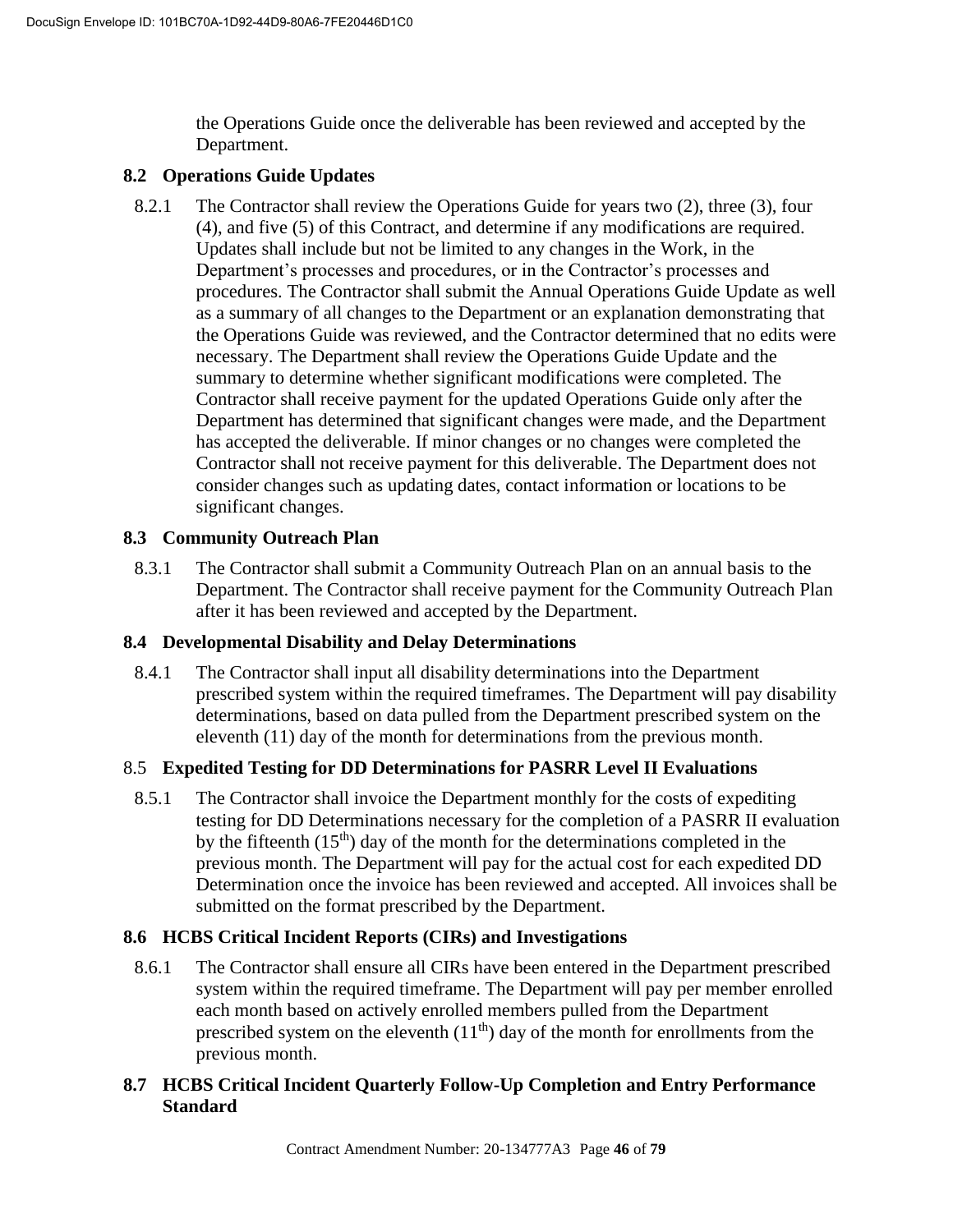8.7.1 The Contractor is eligible to receive a quarterly performance-based payment for timely completion of the requested CIR follow-up action. To receive this quarterly performance-based payment, the Contractor must have ninety percent (90%) of all CIRs assigned follow-up completed and entered into the Department's prescribed system within the timelines assigned by the Department and/or Department Quality Improvement Organization. The Department will calculate the Contractor's performance at the close of each quarter to determine if the Contractor will be awarded the performance-based payment.

#### **8.8 SGF Critical Incident Reporting and Investigation: MANE and Non-MANE**

8.8.1 The Contractor shall ensure all CIRs have been entered in the Department prescribed system within the required timeframe. The Department will pay for all CIRs MANE and CIRs Non-MANE based on data pulled from the Department's prescribed system on the eleventh  $(11<sup>th</sup>)$  day of the month for CIRS from the previous month.

#### **8.9 SGF Critical Incident Trend Analysis**

8.9.1 The Contractor shall receive payment for the quarterly CIRs Trend Analysis deliverable once the Department has reviewed and accepted the Deliverable. If the original submission is rejected by the Department, the Contractor shall not receive payment until a revised deliverable has been received and accepted by the Department. If the Deliverable shows that zero (0) Critical Incidents were received and no trends were identified that quarter, the Contractor shall not receive payment for the deliverable.

#### **8.10 Level of Care Assessment**

8.10.1 The Contractor shall conduct Level of Care Assessments and enter into the Department prescribed system within the required timeframe. The Department will pay for all required Initial Assessments with the following event types: Initial Review, HCBS-DD Waitlist, Deinstitutionalization (DI), and Reverse Deinstitutionalization. The Contractor shall be reimbursed for only one HCBS-DD waiting list Initial Level of Care Assessment per member. The Department will pay for all required Continued Stay Reviews with the following event types: Continued Stay Review and Unscheduled Review. The Contractor shall only be reimbursed for Unscheduled Reviews required by a member's significant change in condition. The Department will pay the Contractor using data pulled from the Department prescribed system on the eleventh  $(11<sup>th</sup>)$  day of the month for assessments from the previous month. The Department shall not pay for Waitlist Reviews completed for those HCBS waivers that do not have a waiting list. If the Contractor has been designated as a rural/frontier CCB by the Department, an additional rural add-on payment will be added to each evaluation.

#### 8.10.2 **Care and Case Management System Soft-Launch Pilot Assessments**

8.10.2.1 The Contractor shall conduct LOC Assessments, Basic Needs Assessments, and Comprehensive Needs Assessments and enter the completed assessments into the CCM System within the required timeframes. The Contractor will only receive payment for assessments that have been authorized and approved by the Department. The Department will pay the Contractor using data pulled from the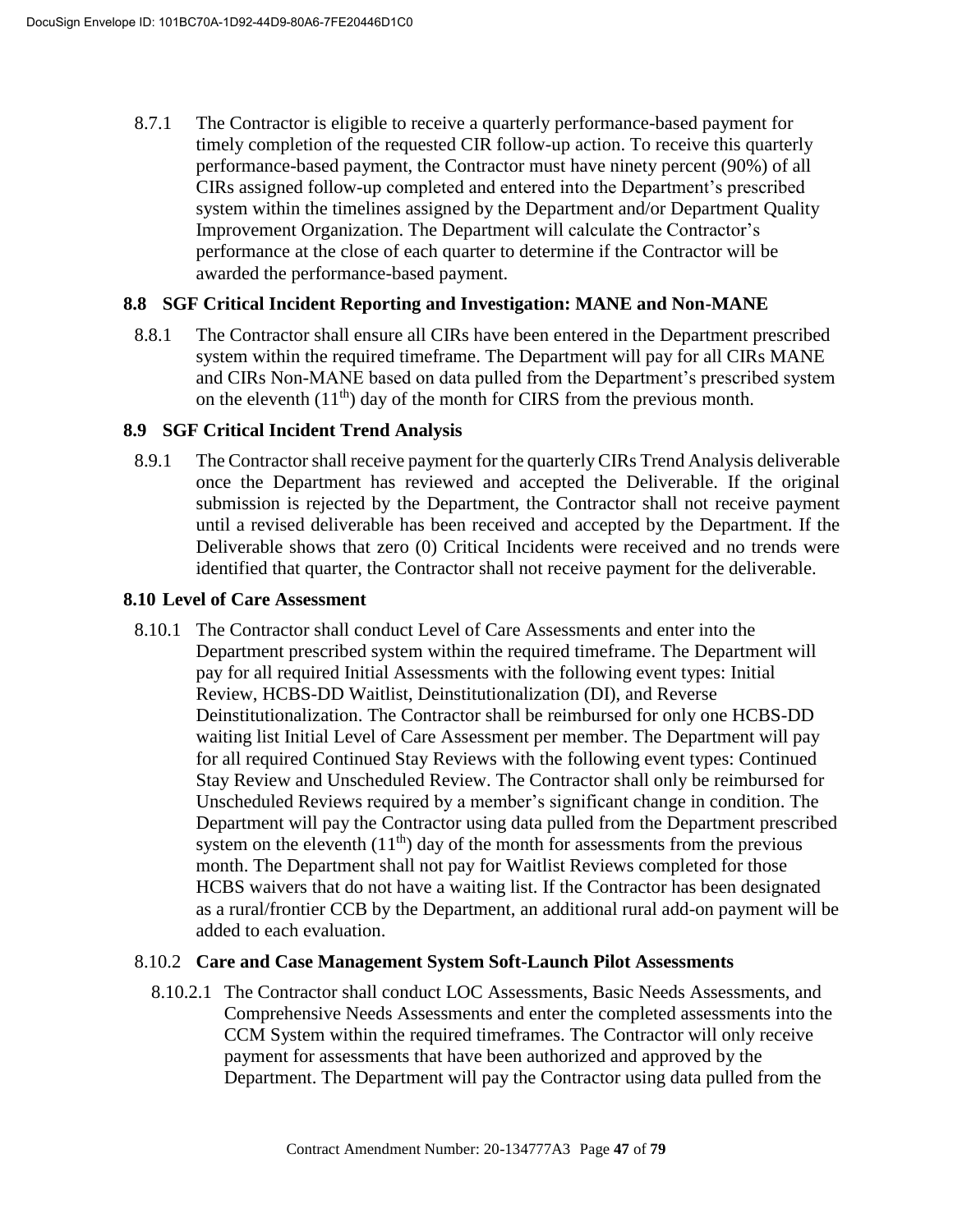CCM System or through an invoicing process and timeline as determined by the Department.

### **8.11 HCBS-CES Applications**

8.11.1 The Contractor shall submit all HCBS-CES applications to the Department's vendor for review and approval. The Department will pay for initial application per person applying for HCBS-CES per year, as well as CSR HCBS-CES application each year thereafter. The Department will not pay for initial or CSR applications that were denied due to being incomplete. Incomplete applications include any application that did not contain: a signature page, a completed Level of Care, DD or Delay Determination date, dates of service, or partial application (missing pages) which are required from the Contractor necessary to process the application. An incomplete application denial is different than a denial for the client not meeting nighttime and/or daytime criteria. The Department will pay for HCBS-CES applications from reports received by the Department's vendor on the eleventh  $(11<sup>th</sup>)$  of the month for assessments from the previous month.

### **8.12 Waiting List Management**

8.12.1 The Contractor shall enter all waiting list management contacts with individuals and families into the Department prescribed system within the required timeframe. The Department will pay for required Waiting List contacts from data pulled from the Department prescribed system on the eleventh  $(11<sup>th</sup>)$  of the month for assessments from the previous month. The Department shall not pay for more than one (1) contact per individual (18 and older) on the HCBS-DD ASAA, See Date and Safety Net waiting list and State SLS or FSSP ASAA waiting list per year.

#### **8.13 Complaint Log and Trend Analysis**

8.13.1 The Contractor shall submit a quarterly Complaint Log and Trend Analysis deliverable. The Contractor will receive payment once the Department has reviewed and accepted the Deliverable. If the original submission is rejected by the Department, the Contractor shall not receive payment until a revised deliverable has been received and accepted by the Department.

#### **8.14 Case Management Training**

8.14.1 The Contractor shall submit the Case Management Training deliverable. The Contractor will receive payment once the Department has reviewed and accepted the Deliverable. If the original submission is rejected by the Department, the Contractor shall not receive payment until a revised deliverable has been received and accepted by the Department. If a case manager did not receive one or more of the required trainings prior to being assigned independent duties, the Contractor shall not receive payment for the Deliverable until all trainings have been provided. The Contractor shall have thirty (30) calendar days to provide any outstanding trainings and resubmit the deliverable.

#### **8.15 Appeal Packets and Hearing Attendance**

8.15.1 The Contractor shall ensure that all Appeal Packets and Hearing Attendance information is entered into the Department prescribed system within the required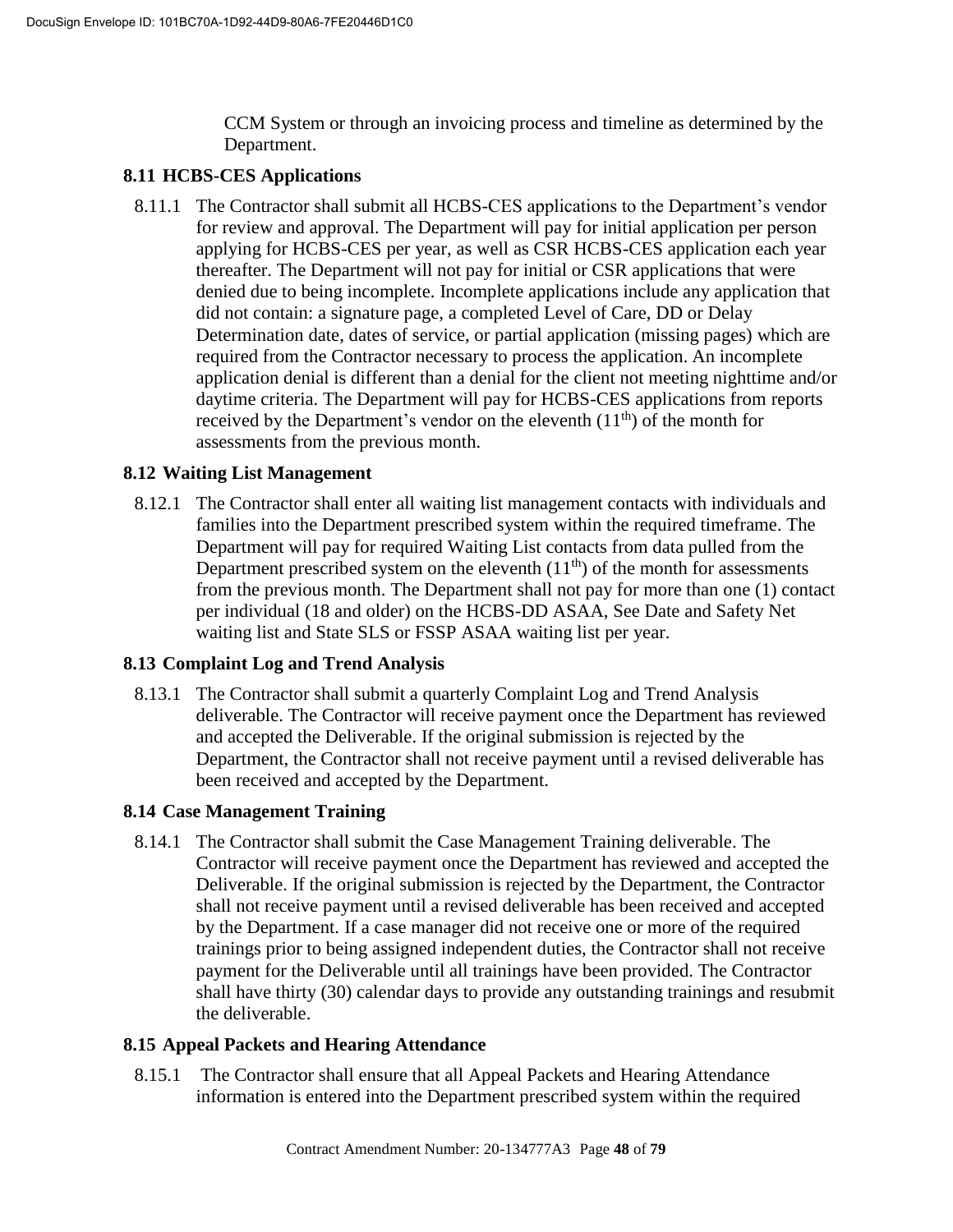timeframe. The Department will pay for all Appeal Packets and Hearing Attendances from data pulled from the Department prescribed system on the eleventh  $(11<sup>th</sup>)$  day of the month for Appeal Packets and Hearing Attendance from the previous month. The Contractor shall maintain all supporting documentation and packets related to all Appeals.

#### **8.16 SIS-A Assessments**

8.16.1 The Contractor shall enter all SIS assessments into SIS Online by the last day of the month. The Department will pay for all SIS-A Assessments from data pulled from the Department prescribed system on the eleventh  $(11<sup>th</sup>)$  day of the month for assessments from the previous month. Re-assessment requests must be reviewed and accepted by the Department prior to completion, entry, and payment.

# **8.17 HCBS-CHRP Support Need Level Assessment**

8.17.1 The Contractor shall maintain all supporting documentation related to the Support Need Level Assessment and make it available to the Department upon request. The Contractor shall invoice the Department for all completed assessments by the fifteenth  $(15<sup>th</sup>)$  day of the month for all assessments completed in the previous month. The Department will pay for assessments once the invoice and supporting documentation is reviewed and accepted.

### **8.18 HCBS Human Rights Committee**

8.18.1 The Contractor shall create all HRC packets in accordance with Department requirements and timeframes. The Contractor shall maintain all supporting documentation related to a Human Rights Committee meeting and make it available to the Department upon request. The Department will pay per member enrolled each month based on actively enrolled members pulled from the Department prescribed system on the eleventh  $(11<sup>th</sup>)$  day of the month for enrollments from the previous month.

#### **8.19 SGF Human Rights Committee Packet Creation**

8.19.1 The Contractor shall invoice the Department for all SGF member packets created during a Human Rights Committee meeting by the fifteenth  $(15<sup>th</sup>)$  day of the month for all meetings held in the previous month. The Department will pay for each packet created once the invoice has been reviewed and accepted. All invoices shall be submitted on the format prescribed by the Department.

#### **8.20 FSSP Needs Assessment**

8.20.1 The Contractor shall receive payment for one (1) Needs Assessment for members enrolled or on the ASAA waiting list per fiscal year. The Contractor shall invoice the Department for all completed assessments by the fifteenth  $(15<sup>th</sup>)$  day of the month for all assessments completed in the previous month. The Department will pay for assessments once the invoice has been reviewed and accepted. The Contractor shall maintain all most in need assessment documents and make them available to the Department upon request.

# **8.21 Family Support Council Meetings**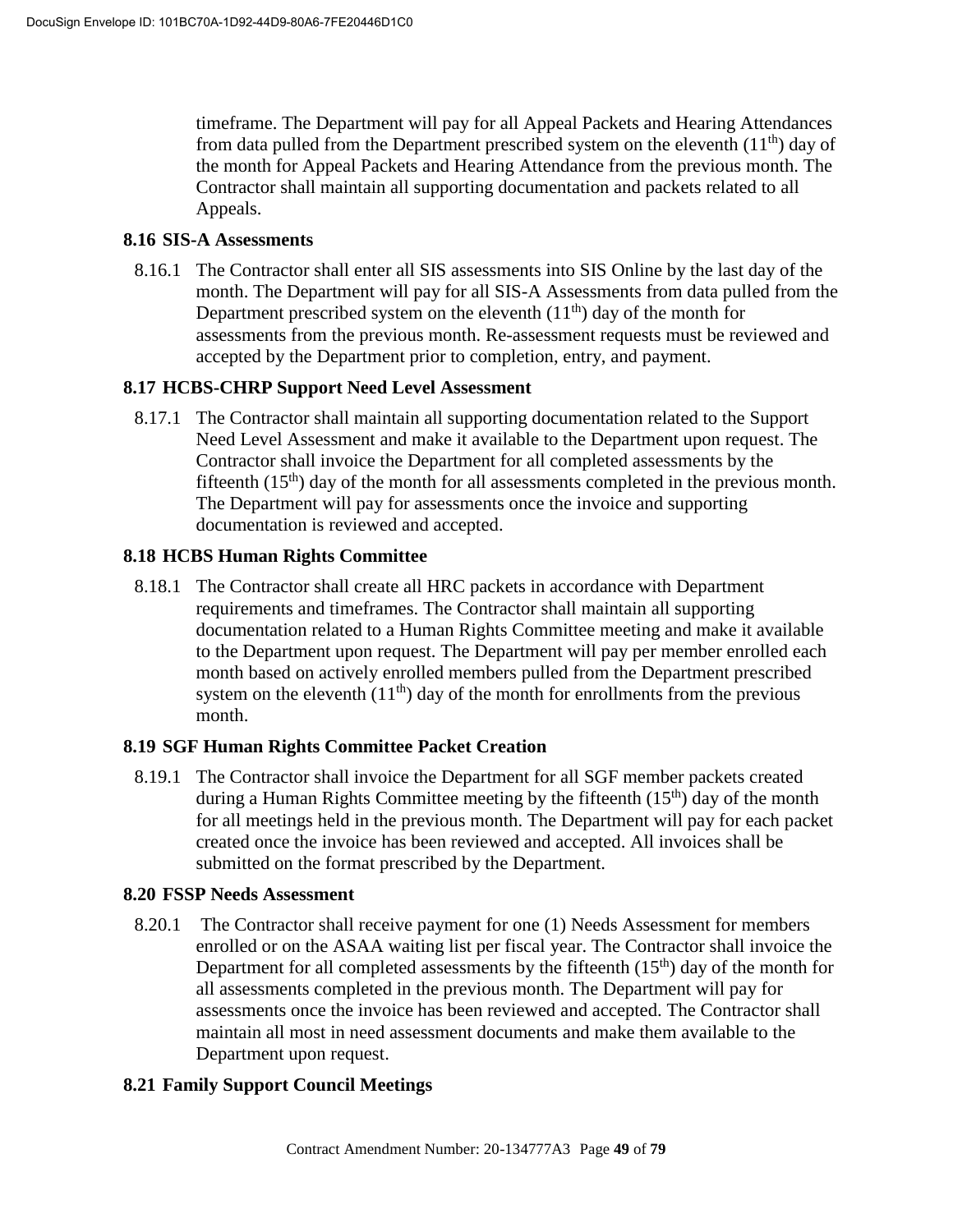8.21.1 The Contractor shall submit meeting minutes to the Department for FSC meetings attended by the fifteenth  $(15<sup>th</sup>)$  day of the month for meetings attended in the previous month, and by June 30<sup>th</sup> or the Fiscal Year end close date determined by the Department for all meetings attended in June. The Department will pay for up to four (4) FSC meetings attended within the Fiscal Year once the invoice and supporting documentation has been reviewed and accepted. The Contractor shall maintain all supporting documentation related to an FSC meeting and make it available to the Department upon request.

### **8.22 State General Fund Ongoing Case Management and In Person Monitoring Contacts**

8.22.1 The Contractor shall invoice the Department for all allowable ongoing case management and In Person Monitoring contacts for State SLS, OBRA-SS, and FSSP members by the fifteenth  $(15<sup>th</sup>)$  day of the month for all activities conducted in the previous month. The Department will pay for up to one (1) In Person Monitoring contact per member per Fiscal Year for State SLS and OBRA-SS. The Contractor shall invoice the ongoing case management PMPM for State SLS as defined in Section 6.11.8, OBRA-SS as defined in Section 6.13.5, and FSSP as defined in Section 6.15.4 for each month the Contractor conducts an allowable case management activity. For Contractors designated as rural or frontier, the Department will pay an additional rural add-on rate for up to one (1) in person individual service plan meeting and one (1) In Person Monitoring visit per member for State SLS and OBRA-SS. All case management and monitoring activities shall be submitted on the format prescribed by the Department. The Contractor shall only invoice for In Person Monitoring and ongoing case management activities if the activity is completed and documented.

#### **8.23 Annual FSSP Report**

8.23.1 The Contractor shall submit an FSSP Report on an annual basis to the Department. The Contractor shall receive payment for the Annual FSSP Report after it has been reviewed and accepted by the Department.

#### **8.24 FSSP Evaluation Report**

- 8.24.1 The Contractor shall submit an FSSP Evaluation Report on an annual basis to the Department. The Contractor shall receive payment for the FSSP Evaluation Report after it has been reviewed and accepted by the Department.
- 8.25 The due dates identified in this section shall be adhered to, and information entered into the Department's prescribed systems and/or submitted to the Department by a date identified in this Contract. For the month of June, the Department will notify the Contractor of the modified due date to account for year-end closing.

#### **8.26 Payment and Billing Errors**

- 8.26.1 The Contractor shall review all payments made by the Department to ensure accuracy within ten (10) Business Days of receiving a payment summary.
- 8.26.2 The Contractor shall notify the Department of any errors in billing or payment within ten (10) Business Days of receiving a payment summary on the Department's prescribed template to ensure over and under payments are adjusted.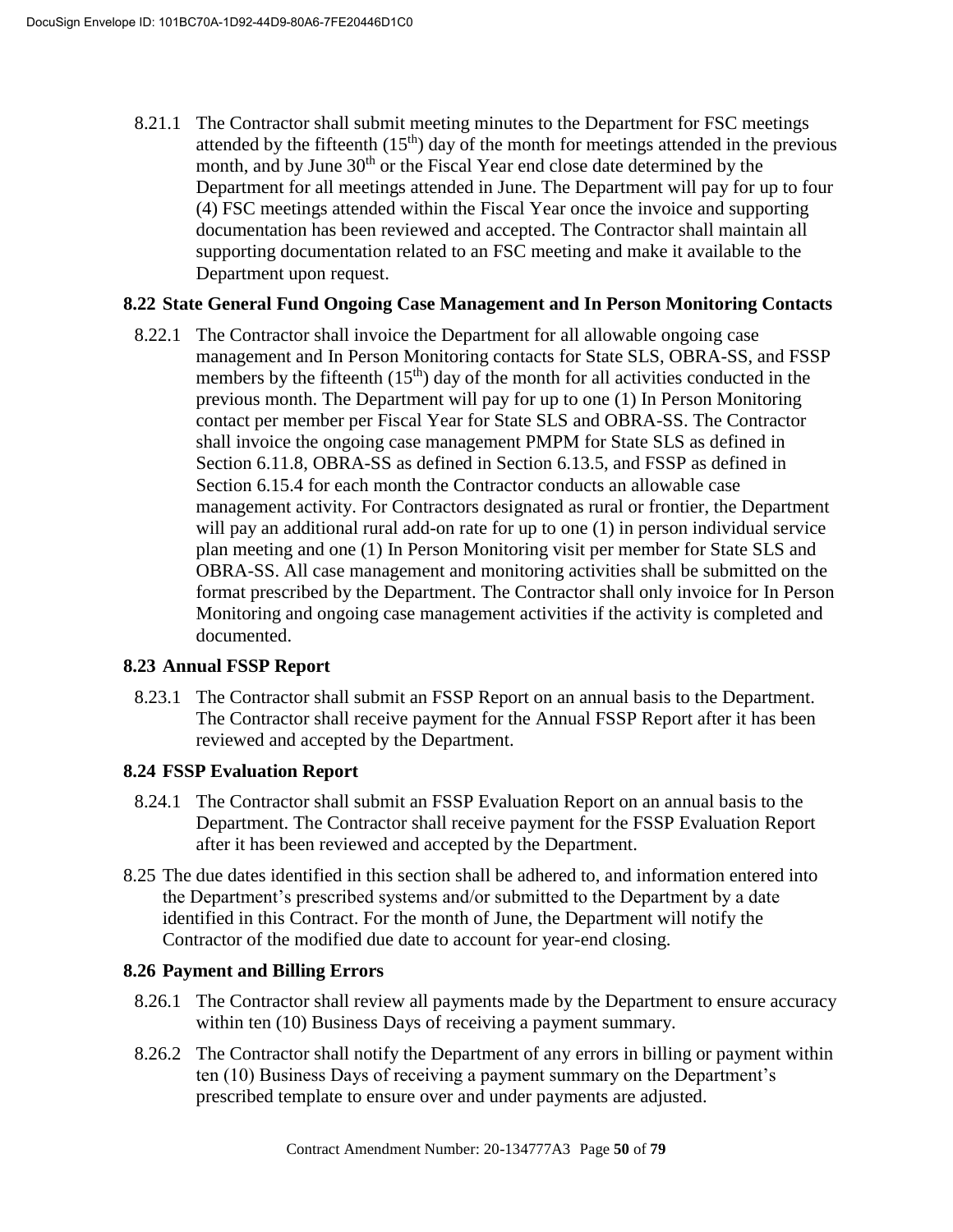- 8.26.2.1 **DELIVERABLE**: Payment Correction Form
- 8.26.2.2 **DUE**: Within ten (10) Business Days of receiving a payment summary from the Department.
- 8.26.3 The Department shall notify the Contractor of any overpayment or underpayment identified through an internal review process.
- 8.26.4 If an overpayment is confirmed by the Department, the overpayment amount will be withheld from the next monthly reimbursement to the Contractor and, if necessary, from each monthly payment thereafter to the Contractor, until all overpayment of funds is recovered.
- 8.26.5 If an underpayment is confirmed, the amount will be included on the next monthly reimbursement to the Contractor.

#### **8.27 Closeout Payments**

8.27.1 Notwithstanding anything to the contrary in this Contract, all payments for the final month of this Contract shall be paid to Contractor no sooner than ten (10) days after the Department has determined that Contractor has completed all of the requirements of the Closeout Period.

# EXHIBIT END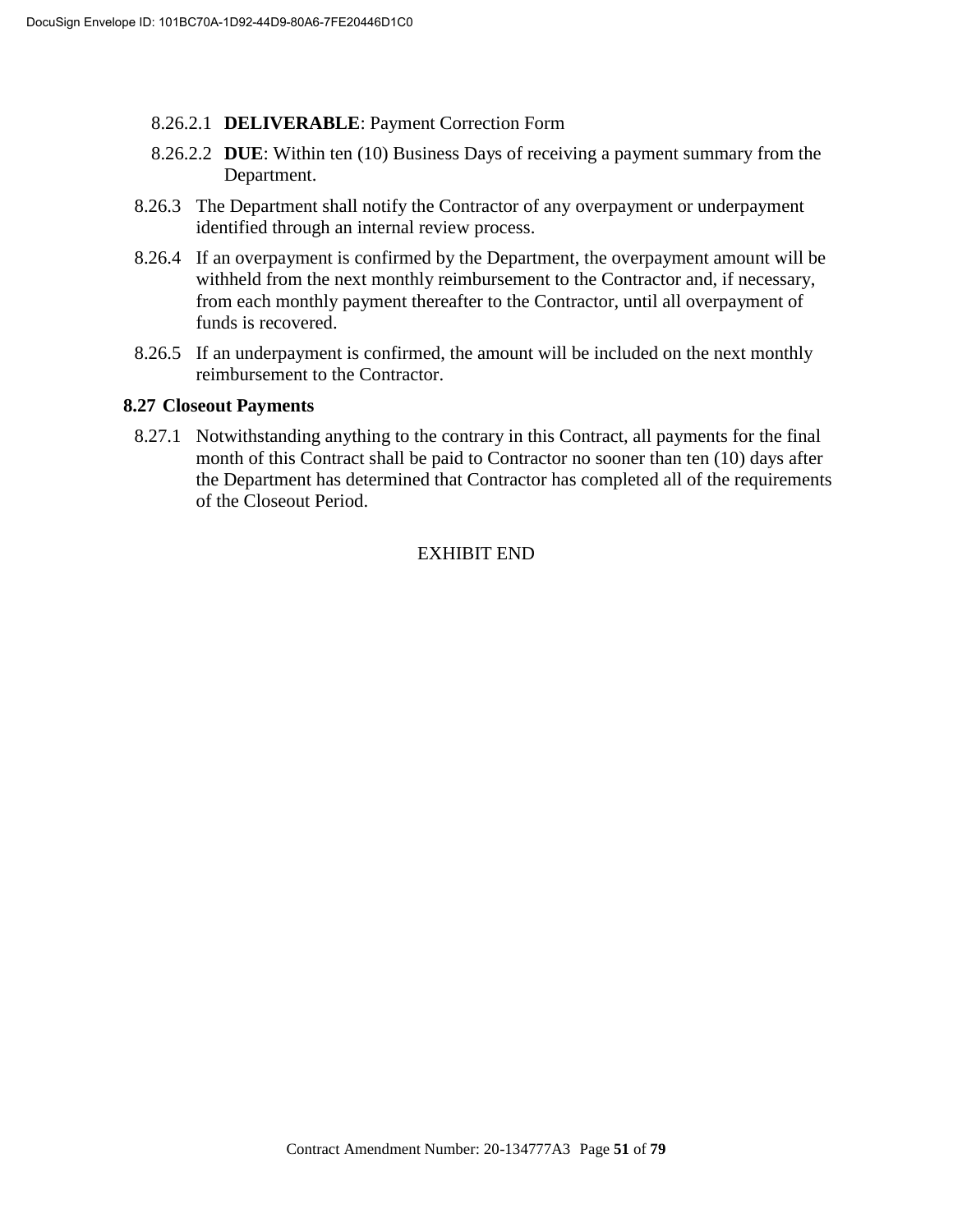# **EXHIBIT B, TERMINOLOGY**

### **1 TERMINOLOGY**

- 1.1 In addition to the terms defined in §3 of the original Contract, acronyms and abbreviations are defined at their first occurrence in this Exhibit A-3, Statement of Work. The following list of terms shall be construed and interpreted as follows:
	- 1.2 Appeal The process a case manager participates in when a Client or Member appeals an adverse action made by the case manager.
	- 1.3 Benefits Utilization System (BUS) the online data system maintained by the Department for recording case management activities associated with Long Term Services and Supports.
	- 1.4 Bridge the online data system maintained by the Department for authorization of member services.
	- 1.5 Business Interruption Any event that disrupts the Contractor's ability to complete the Work for a period of time, and may include, but is not limited to a Disaster, Pandemic, power outage, strike, loss of necessary personnel or computer virus.
	- 1.6 Care and Case Management System (CCM) The Department's future case management Information Technology (IT) platform.
	- 1.7 Case Management The assessment of an individual receiving long-term services and supports' needs, the development and implementation of a support plan for such individual, referral and related activities, the coordination and monitoring of long-term service delivery, the evaluation of service effectiveness, and the periodic reassessment of such individual's needs. Case Management under this Contract is for the State General Funded programs only and is funded with State General Funds.
	- 1.8 Case Management Agency (CMA) A public or private not-for-profit or for-profit agency that meets all applicable state and federal requirements and is certified by the Department to provide Case Management services for specific Home and Community Based Services waivers pursuant to section 25.5-10-209.5, C.R.S. and pursuant to a provider participation agreement with the state department.
	- 1.9 Case Management Redesign the evaluation and redesign of the entry point and case management structure for LTSS in Colorado.
	- 1.10 Case Manager A person who provides case management services and meets all regulatory requirements for case manager.
	- 1.11 Children's Extensive Support Waiver (HCBS-CES) The Home and Community-Based Services Children's Extensive Support waiver supports children with an intellectual and developmental disability or developmental delay and their families by providing services and supports that will help children remain in their community and avoid institutional placement.
	- 1.12 Children's Habilitation Residential Program Waiver (HCBS-CHRP) The Home and Community Based Services Children's Habilitation Residential Program Waiver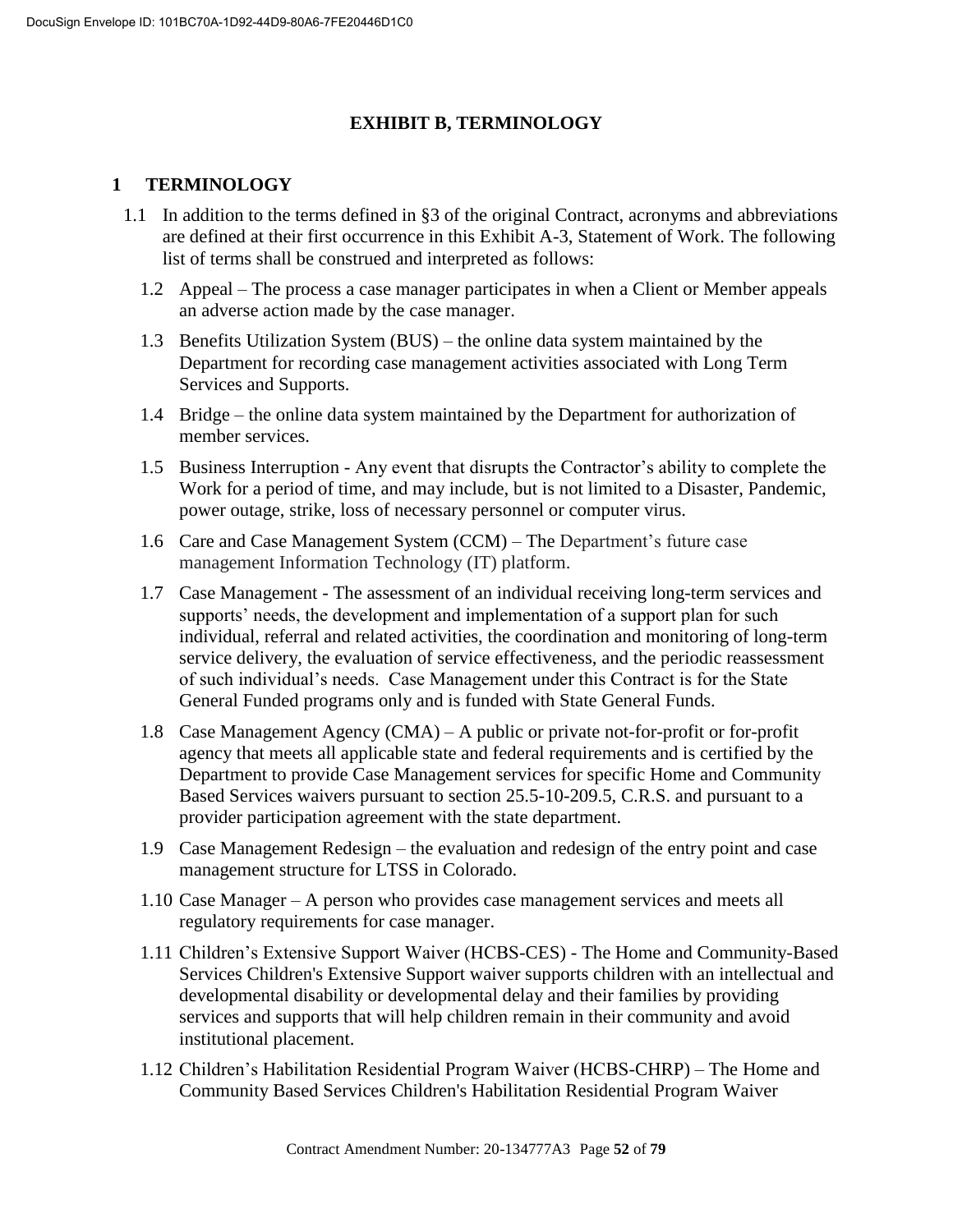provides residential services and supports for children and youth, age birth through 20 years, with an intellectual and developmental disability or developmental delay and very high needs. Their needs for support put them at risk for institutional care. Waiver services help children and youth learn and maintain skills needed to live in their communities.

- 1.13 Client any individual applying for or seeking information for LTSS.
- 1.14 Closeout Period The period beginning on the earlier of 90 days prior to the end of the last Extension Term or notice by the Department of its decision to not exercise its option for an Extension Term, and ending on the day that the Department has accepted the final deliverable for the Closeout Period, as determined in the Department-approved and updated Closeout Plan, and has determined that the closeout is complete.
- 1.15 Colorado Revised Statutes (C.R.S.) The legal code of Colorado; the legal codified general and permanent statutes of the Colorado General Assembly.
- 1.16 Community Centered Board (CCB) A private corporation, for-profit or not-for profit, that is designated pursuant to section 25.5-10-209.
- 1.17 Complaints and Grievances Any complaint received by the Contractor as it relates to the services provided through this Contract to include, but not limited to, general business functions, administration, transparency, State SLS and OBRA-SS program requirements, State SLS and OBRA-SS program subcontractors, administrative case management functions. Complaints received outside of the scope of this Contract shall not be included.
- 1.18 Contractor The individual, entity or subrecipient selected to complete the Work contained in the Contract. Contractor and subrecipient will be used interchangeably throughout this contract
- 1.19 Corrective Action Plan A written plan, which includes the specific actions the agency shall take to correct non-compliance with regulations and contractual obligations, which stipulates the date by which each action shall be completed.
- 1.20 Critical Incident Report (CIR) Mistreatment, Abuse, Neglect or Exploitation (MANE) A Critical Incident Report entered into the Department prescribed system with a category of Mistreatment, Abuse, Neglect, or Exploitation.
- 1.21 Critical Incident Report (CIR) Non-MANE A Critical Incident Report entered into the Department prescribed system with a category of criminal activity, damage to consumer's property/theft, death, injury/illness, medication management issues, missing persons, other high-risk issues, and unsafe housing/displacement
- 1.22 Data State Confidential Information and other State information resources transferred to the Contractor for the purpose of completing a task or project assigned in the Statement of Work.
- 1.23 Deliverable Any tangible or intangible object produced by Contractor as a result of the work that is intended to be delivered to the Department, regardless of whether the object is specifically described or called out as a "Deliverable" or not.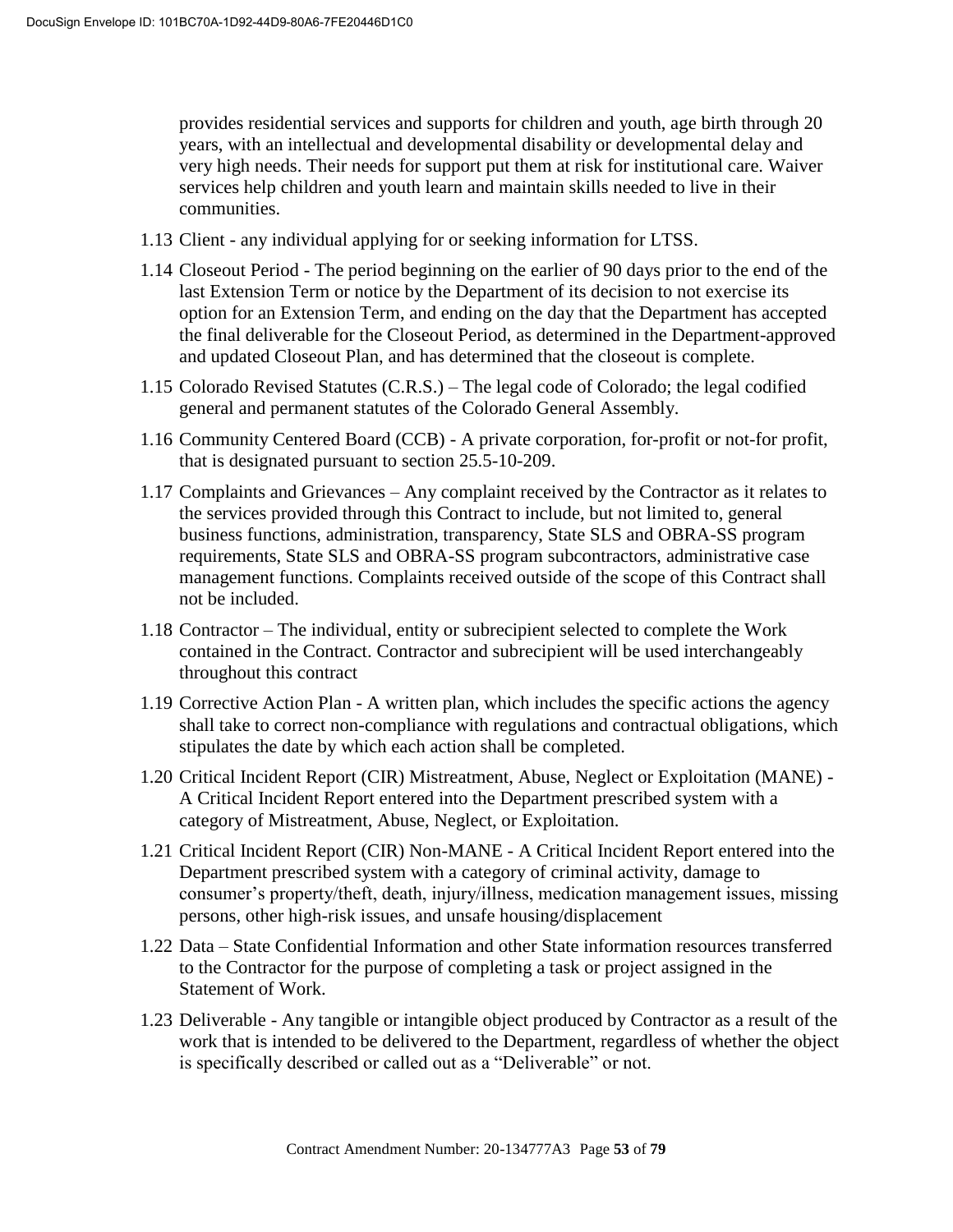- 1.24 Department The Colorado Department of Health Care Policy and Financing, a Department of the government of the State of Colorado.
- 1.25 Developmental Delay Determination A child meets one or more of the following: A child who is less than five (5) years of age at risk of having a developmental disability because of the presence of one or more conditions identified in 10 C.C.R 2505-10 Section 8.600.4.
- 1.26 Developmental Disability Determination (DD Determination) A disability that: A. Is manifested before the person reaches twenty-two (22) years of age; B. Constitutes a substantial disability to the affected individual, as demonstrated by the criteria identified in 10 C.C.R 2505-10 Section 8.600.4.
- 1.27 Developmental Disabilities Waiver (HCBS-DD) The Home and Community-Based Services Waiver for Persons with Developmental Disabilities (DD) provides access to 24-hour, seven days a week supervision through Residential Habilitation and Day Habilitation Services and Supports.
- 1.28 Disaster An event that makes it impossible for the Contractor to perform the Work out of its regular facility, and may include, but is not limited to, natural disasters, fire, Pandemic, or terrorist attacks.
- 1.29 Family Support Services Program (FSSP) The Family Support Services Program (FSSP) provides support for families who have individuals with developmental disabilities or delays with costs that are beyond those normally experienced by other families.
- 1.30 Financial Eligibility The eligibility criteria for a publicly funded program, based on the individual's financial circumstances, including income and resources, if applicable.
- 1.31 Fraud An intentional deception or misrepresentation made by a person with the knowledge that the deception could result in some unauthorized benefit to that person or some other person and includes any act that constitutes fraud under any federal or state law.
- 1.32 Health First Colorado Colorado's Medicaid Program.
- 1.33 HIPAA The Health Insurance Portability and Accountability Act of 1996, as amended.
- 1.34 Home and Community Based Services (HCBS) waivers Services and supports authorized through a 1915(c) waiver of the Social Security Act and provided in community settings to a client who requires an institutional level of care that would otherwise be provided in a Hospital, Nursing Facility, or Intermediate Care Facility for Individuals with Intellectual Disabilities (ICF-IID).
- 1.35 Human Rights Committee A third party mechanism to adequately safeguard the legal rights of persons receiving services by participating in the granting of informed consent, monitoring the suspensions of rights, monitoring behavioral developmental programs, monitoring of psychotropic medications, and reviewing investigations of allegations of mistreatment of persons with intellectual and developmental disabilities.
- 1.36 Intake and Referral The initial contact with individuals and shall include, but not limited to, a preliminary screening in the following areas: an individual's need for long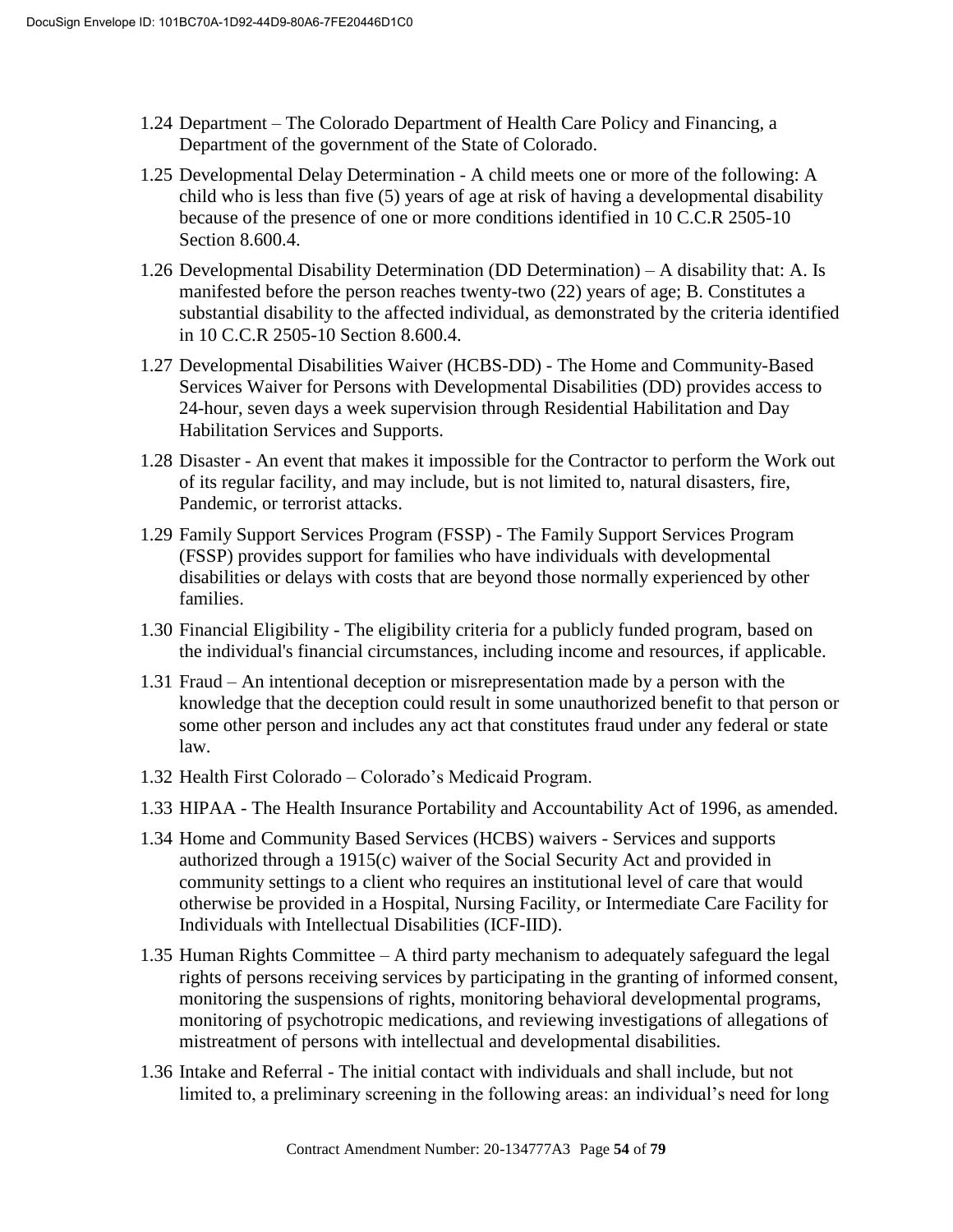term services and supports; an individual's need for referral to other programs or services; an individual's eligibility for financial and program assistance; and the need for a Level of Care Evaluation of the individual seeking services.

- 1.37 Investigation A procedure completed after an allegation of abuse, neglect and/or exploitation, is defined as a formal administrative review and systemic assessment of the agency's policies and practices and the waiver participant's services and supports to ensure immediate and on-going health and welfare. All investigations are completed using the specified investigation procedures required by this Contract. However, such procedures must not be used in lieu of investigations required by law or which may result from action initiated pursuant to section 19-10-103, C.R.S., (Colorado Children's Code), Section 18-8-115, C.R.S., (Colorado Criminal Code - Duty to Report a Crime), and Section 26-3.1-102, C.R.S., (Social Services Code - Protective Services).
- 1.38 Key Personnel The position or positions that are specifically designated as such in this Contract.
- 1.39 Level of Care The level of assistance needed by an individual seeking services or a member to perform activities of daily living, to include mobility; bathing; dressing; eating; toileting; transferring; and need for supervision as determined by the LOC Screen.
- 1.40 Level of Care Assessment Determining eligibility of an individual for a Long-Term Services and Supports (LTSS) program and determined by a Community Centered Board. A comprehensive evaluation with the individual seeking services and others chosen by the individual to participate and an evaluation by the case manager utilizing the Department prescribed tool, with supporting diagnostic information from the individual's medical provider, and to determine the individual's level of functioning for admission or continued stay in certain Long-Term Services and Supports (LTSS) programs.
- 1.41 Level of Care Determination The eligibility determination of an individual for a Long-Term Services and Supports (LTSS) program by a Community Centered Board or Single Entry Point Agency as determined by the requirements of the program, using the Department prescribed instrument.
- 1.42 Long-Term Services and Supports (LTSS) the services and supports used by individuals of all ages with functional limitations and chronic illnesses who need assistance to perform routine daily activities such as bathing, dressing, preparing meals, and administering medications.
- 1.43 Long-Term Services and Supports Level of Care Eligibility Determination Screen (LOC Screen) - A comprehensive evaluation conducted by the case manager with the individual seeking services and others chosen by the Individual to participate (such as family members, friends, and/ or caregivers), to determine an applicant or member's eligibility for long-term services and supports based on their need for institutional level of care as determined by utilizing the Department's prescribed instrument, with supporting diagnostic information from the Individual's medical providers, for the purpose of determining the Individual's level of functioning for admission or continued stay in Long-Term Services and Supports (LTSS) programs.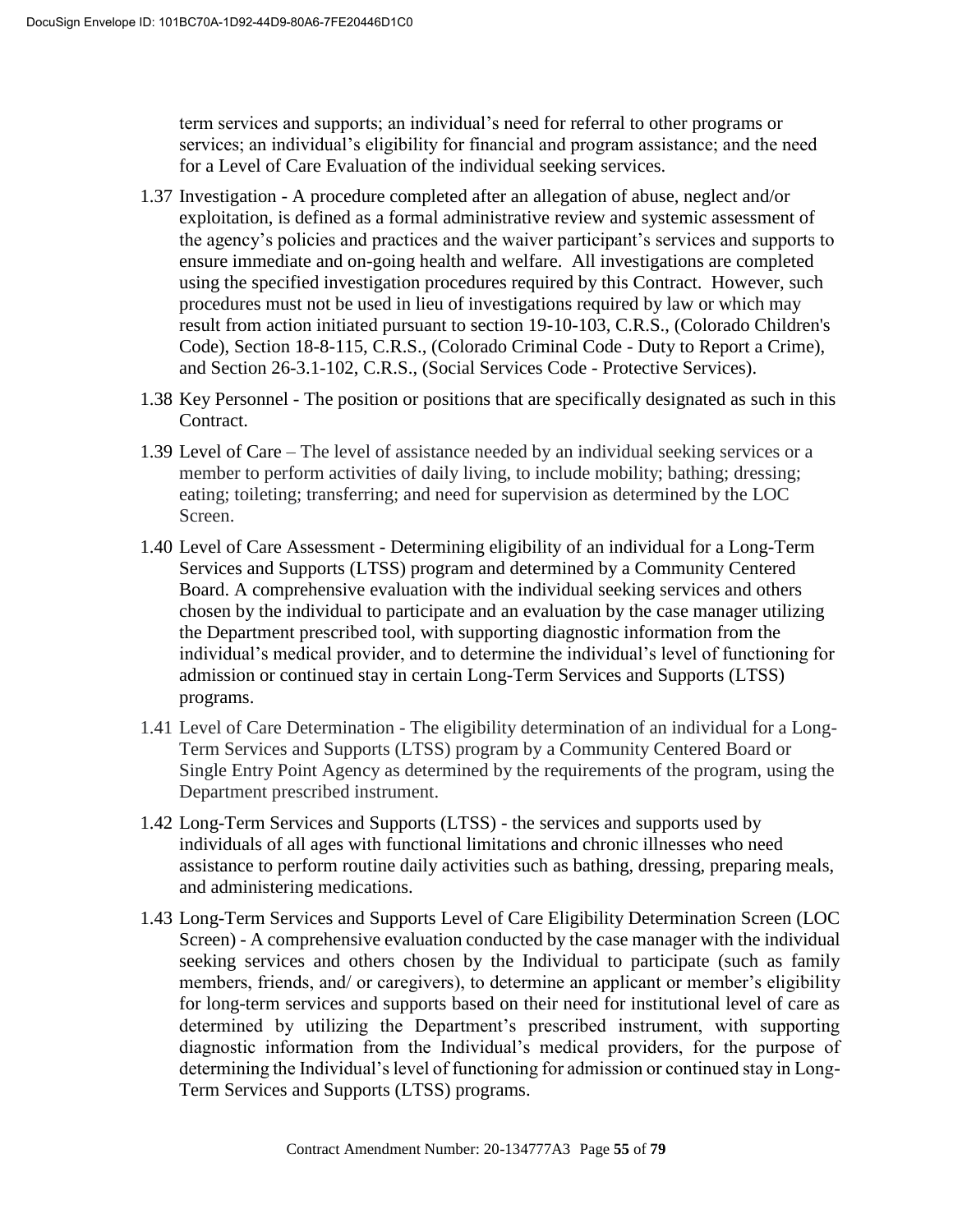- 1.44 Member Any individual enrolled in the Colorado Medicaid program, State General Fund programs, Colorado's CHP+ program or the Colorado Indigent Care Program, as determined by the Department.
- 1.45 Monitoring A role of Case Managers to ensure that members get the authorized services in accordance with their support plan, to include, but not limited to monitoring quality of services and supports provided to Members enrolled in a State General Funded program.
- 1.46 Needs Assessment A comprehensive evaluation conducted by the case manager, using the Department prescribed instrument, with the individual seeking services or member and appropriate collaterals (such as family members, advocates, friends and/or caregivers), and including supporting information from the individual's providers to determine the individual's service needs, goals, available resources, and potential funding resources.
- 1.47 Omnibus Reconciliation Act of 1987 Specialized Services Program (OBRA-SS) Any service or support recommended by an individualized Level II determination that a particular nursing facility resident requires due to mental illness, intellectual disability or related condition, that supplements the scope of services that the facility must provide under reimbursement as nursing facility services.
- 1.48 Operational Start Date When the Department authorizes Contractor to begin fulfilling its obligations under the Contract.
- 1.49 Other Personnel Individuals and Subcontractors, in addition to Key Personnel, assigned to positions to complete tasks associated with the Work.
- 1.50 Pandemic Refers to an epidemic that has spread over several countries or continents, usually affecting a large number of people.
- 1.51 Person-Centered Support Plan A document, using the Department -prescribed instrument, that identifies approved services, regardless of funding source, necessary to assist a member to remain safely in the community and developed in accordance with the Department rules. The plan includes the funding source, frequency, amount and provider of each service and is developed with the member and people chosen by the member to identify goals, needed services, individual choices and preferences, and appropriate service providers based on the member's Assessment and knowledge of the individual and community resources and informs the member of their rights and responsibilities.
- 1.52 Pre-Admission Screening and Resident Review (PASRR) The review that occurs for all client's seeking admission to a Medicaid nursing facility to screen the client for evidence of serious mental illness and/or intellectual and developmental disabilities or related conditions. The review determines whether the client needs the level of services that a nursing facility provides and whether clients who need nursing facility services also need specialized services.
- 1.53 Professional Medical Information Page (PMIP) The medical information document signed by a licensed medical professional used as a component of the Level of Care assessment to determine the client's need for LTSS program.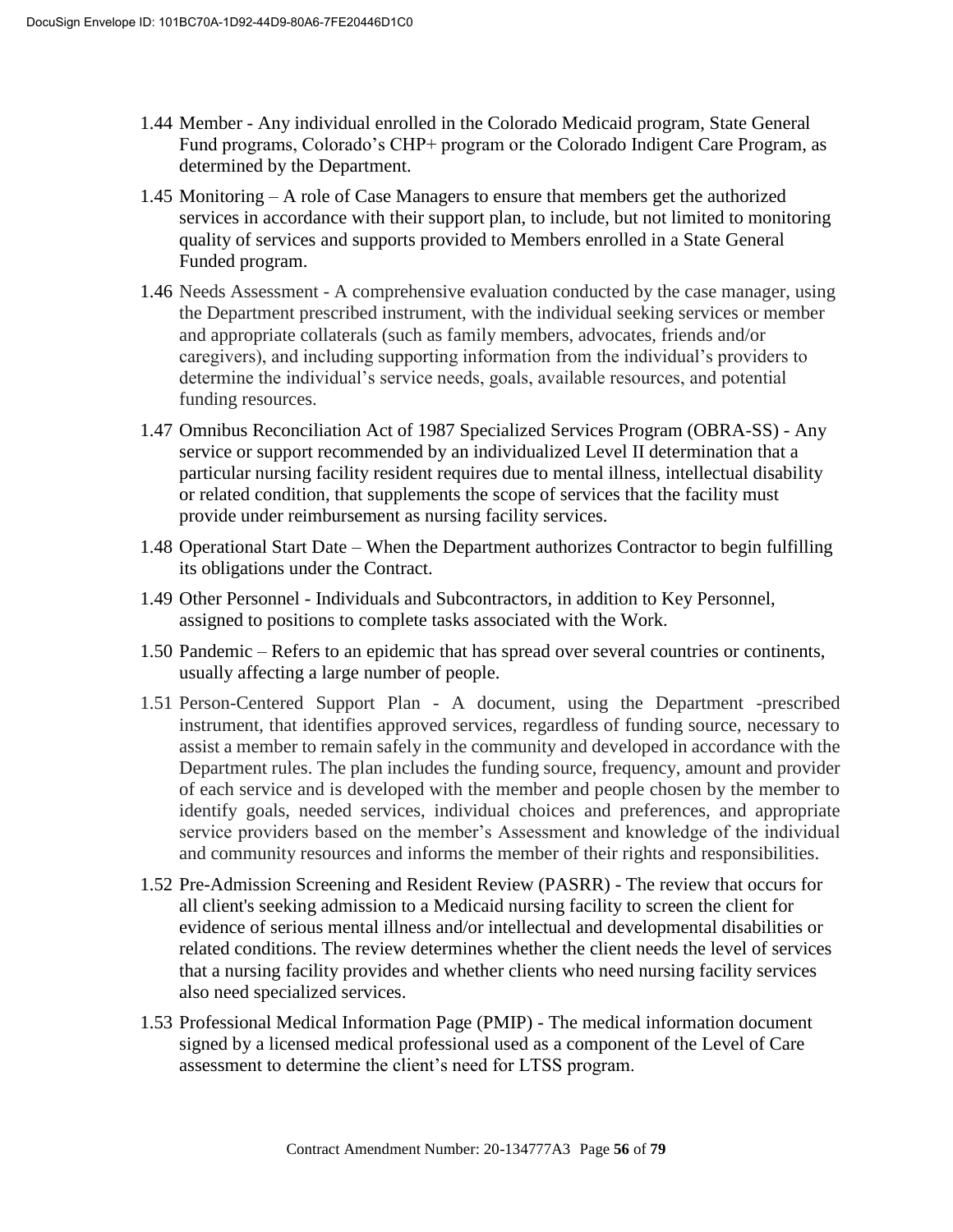- 1.54 Provider Any health care professional or entity that has been accepted as a provider in the Colorado Medicaid program, Colorado's CHP+ program or the Colorado Indigent Care Program, as determined by the Department.
- 1.55 Quality Improvement Strategy (QIS) The Department's process to measure and improve its performance in meeting the HCBS waiver assurances annually as set forth in 42 C.F.R. Sections 441.301 and 441.302.
- 1.56 Quarter Four (4) distinct time periods during the State Fiscal Year. Quarter one (1) begins on July 1 and ends September 30. Quarter two (2) begins on October 1 and ends December 31. Quarter three (3) begins on January 1 and ends March 31. Quarter four (4) begins on April 1 and ends on June 30.
- 1.57 Regional Accountable Entity (RAE) A single regional entity responsible for duties previously performed by Regional Care Collaborate Organizations and Behavioral Health Organizations (BHO).
- 1.58 Service Area Designated distinct geographical area determined by the Department where the Community Centered Board is authorized to provide administrative activities and State General Fund programs.
- 1.59 Soft Launch Implementation of a phased roll-out of the Care and Case Management Information Technology System (CCM) and the new Assessment and Support Plan instruments with limited functionality, on a small scale.
- 1.60 State Intellectual Disability Authority (SIDA) The person authorized by the Department to review PASRR Level II Evaluations and approve or deny a nursing facility admission for individuals with intellectual and developmental disabilities. SIDA issues the Letter of Determination to the nursing facility.
- 1.61 Support Need Level Assessment The standardized assessment tool to identify and measure the practical support requirements for HCBS-CHRP waiver participants.
- 1.62 Supported Living Services Waiver (HBCS-SLS) The Home and Community-Based Supported Living Services waiver provides necessary services and supports for adult individuals with intellectual or developmental disabilities, so they can remain in their homes and communities with minimal impact to individuals' community and social supports.
- 1.63 State Supported Living Services (State-SLS) The State Funded Supported Living Services (State-SLS) program is funded through an allocation from the Colorado General Assembly. The State SLS program is designed to provide supports to individuals with demonstrated needs in order to remain in their community. The State SLS program shall not duplicate Home and Community Based services for those who are currently eligible.
- 1.64 Surcharge Any additional amount added by the Contractor, over and above the rate charged by the subcontractor to the Contractor, which would be shown on an individual's service plan or on encounter data service rates submitted to the Department.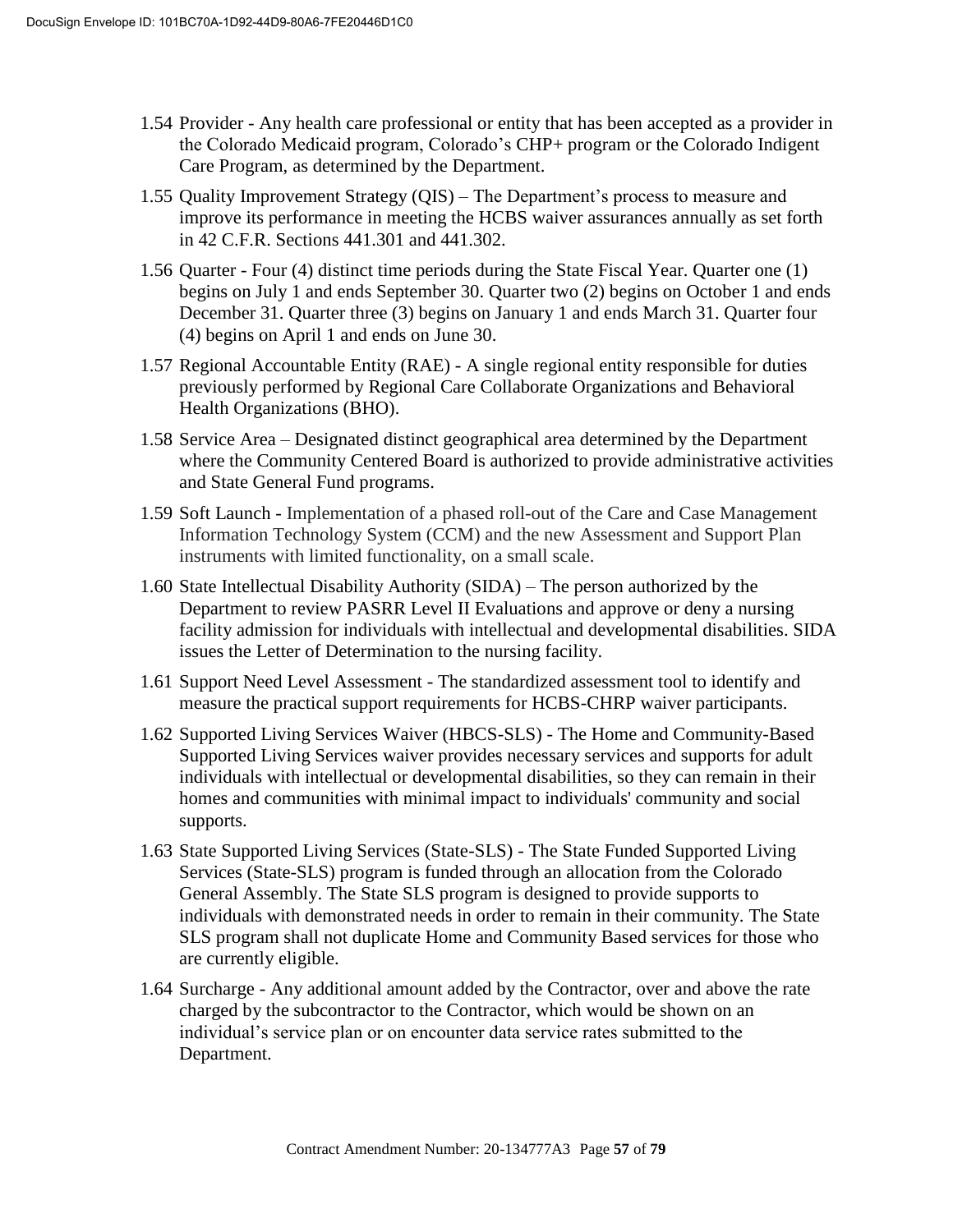1.65 Waiting List - A list of otherwise eligible individuals established to manage selection of individuals' entrance into the waiver or State General Fund programs until approved capacity and funding become available.

### **2 ACRONYMS AND ABBREVIATIONS**

- 2.1 The following list is provided to assist the reader in understanding certain acronyms and abbreviations used in this Contract:
	- 2.1.1 CFR Code of Federal Regulations
	- 2.1.2 CHP+ –Child Health Plan Plus
	- 2.1.3 CMS the Federal Centers for Medicare and Medicaid Services
	- 2.1.4 CORA –Colorado Open Records Act, C.R.S. §24–72–200.1, et. seq.
	- 2.1.5 C.R.S. Colorado Revised Statutes
	- 2.1.6 HIPAA Health Insurance Portability and Accountability Act of 1996, as amended.
	- 2.1.7 MFCU the Colorado Medicaid Fraud Control Unit in the Colorado Department of Law
	- 2.1.8 PHI Protected Health Information
	- 2.1.9 PII Personally Identifiable Information
	- 2.1.10 SFY State Fiscal Year
	- 2.1.11 U.S.C. United States Code
	- 2.1.12 VARA Visual Rights Act of 1990

# EXHIBIT END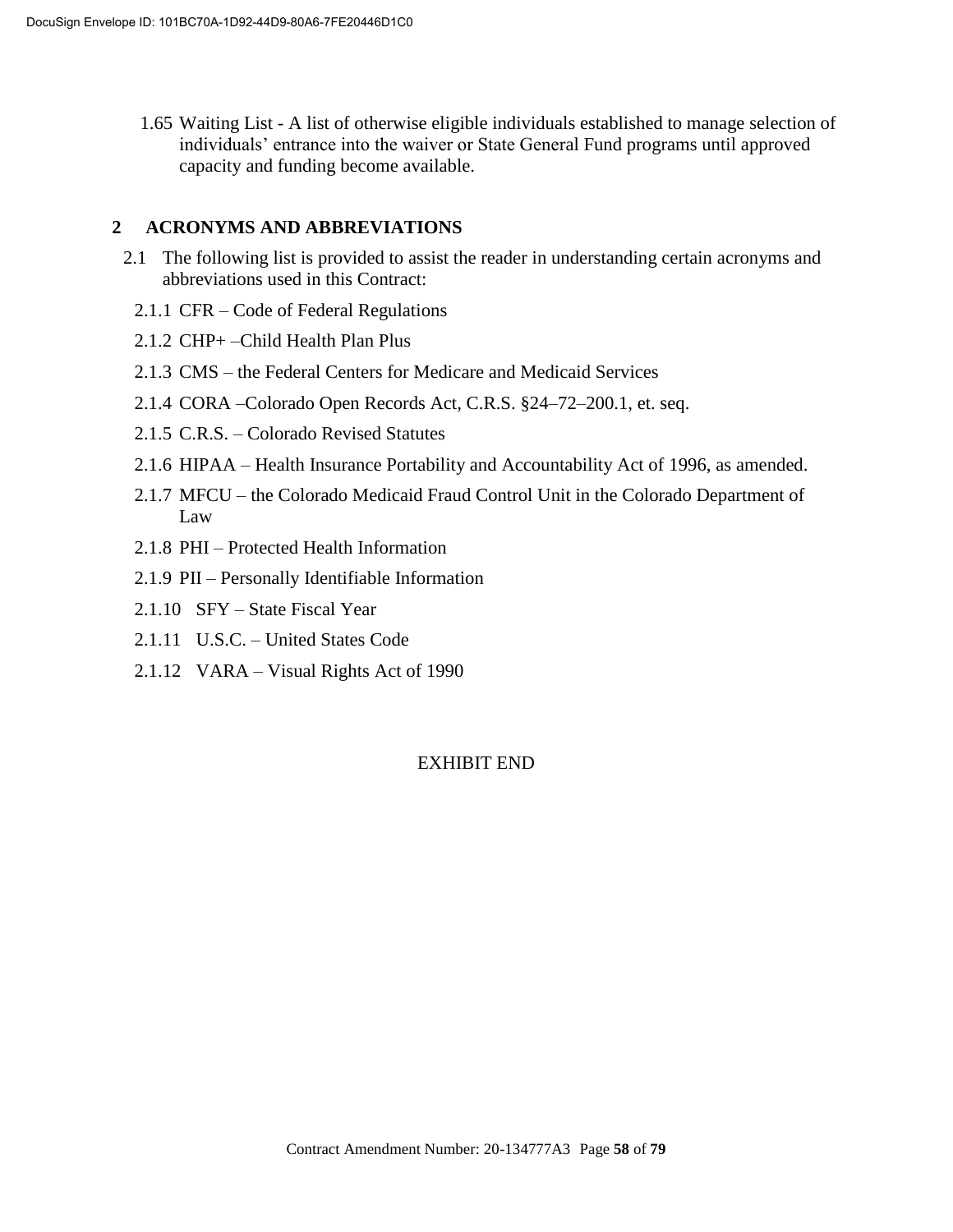# **EXHIBIT C, CONTRACTOR'S GENERAL REQUIREMENTS**

### **1 CONTRACTOR'S GENERAL REQUIREMENTS**

1.1 The Department will contract with only one (1) organization for the Service Area designated in Section 1.2, the Contractor, and will work solely with that organization with respect to all tasks and deliverables to be completed, services to be rendered and performance standards to be met under this Contract.

#### **1.2 Community Centered Board Designation**

- 1.2.1 Subject to available appropriations, the Department shall provide or purchase authorized services and supports for individuals with intellectual and developmental disabilities pursuant to §25.5-10-206, C.R.S. by contracting with the Contractor as the Community Centered Board (CCB) under §25.5-10-209, C.R.S. and have the Contractor purchase or provide services for eligible persons under the provisions of §25.5-10-211et seq., C.R.S. In accordance with applicable statutes and rules, the Contractor, has been designated as the Community Centered Board serving:
	- 1.2.1.1 Arapahoe County,
	- 1.2.1.2 Douglas County,
	- 1.2.1.3 City of Aurora.
- 1.2.2 Contractor may be privy to internal policy discussions, contractual issues, price negotiations, confidential medical information, Department financial information, advance knowledge of legislation and other Confidential Information. In addition to all other confidentiality requirements of the Contract, the Contractor shall also consider and treat any such information as Confidential Information and shall only disclose it in accordance with the terms of the Contract.
- 1.2.3 The Contractor shall work cooperatively with Department staff and, if applicable, the staff of other State contractors to ensure the completion of the Work. The Department may, in its sole discretion, use other contractors to perform activities related to the Work that are not contained in the Contract or to perform any of the Department's responsibilities. In the event of a conflict between Contractor and any other State contractor, the State will resolve the conflict and Contractor shall abide by the resolution provided by the State.
- 1.2.4 The Contractor shall inform the Department on current trends and issues in the healthcare marketplace and provide information on new technologies in use that may impact the Contractor's responsibilities under this Contract.
- 1.2.5 The Contractor shall maintain complete and detailed records of all meetings, system development life cycle documents, presentations, project artifacts, and any other interactions or Deliverables related to the Work described in the Contract. The Contractor shall make such records available to the Department upon request throughout the term of the Contract.

#### **1.3 Deliverables**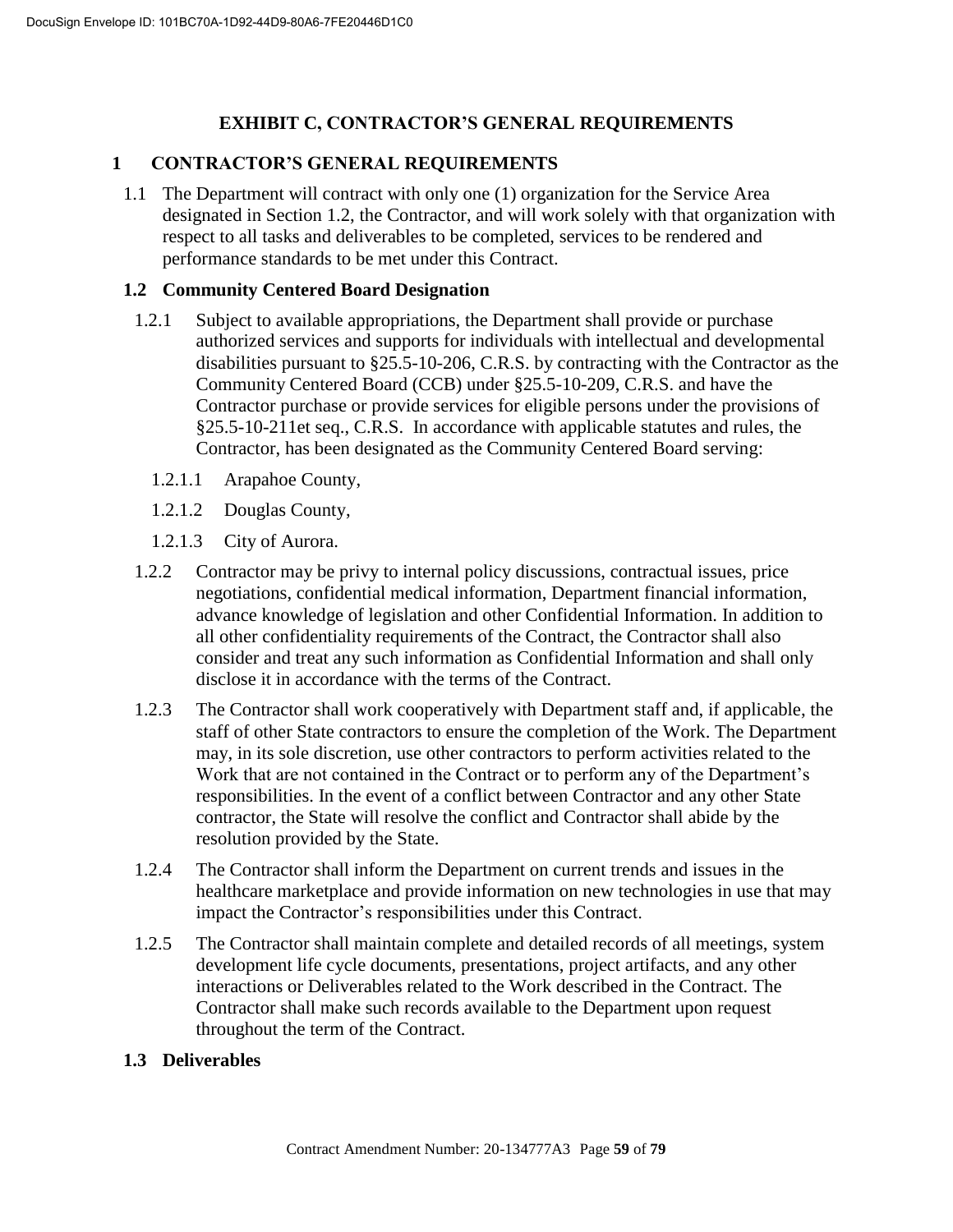- 1.3.1 All Deliverables shall meet Department-approved format and content requirements. The Department will specify the number of copies and media for each Deliverable.
- 1.3.2 All Deliverables shall be submitted to the Department by close of business on the due date determined by the Department.
	- 1.3.2.1 Contractor shall submit each Deliverable to the Department for review and approval and shall adhere to the following Deliverable process such for any documentation creation, review, and acceptable cycle, the Contractor shall:
	- 1.3.2.1.1Gather and document requirements for the Deliverable.
	- 1.3.2.1.2Create a draft in the Department-approved format for the individual Deliverable.
	- 1.3.2.1.3Perform internal quality control review(s) of the Deliverable, including, but not limited to:
		- 1.3.2.1.3.1 Readability.
		- 1.3.2.1.3.2 Spelling.
		- 1.3.2.1.3.3 Grammar.
		- 1.3.2.1.3.4 Completion.
	- 1.3.2.1.4 Adhere to all required templates or development of templates.
	- 1.3.2.2 The Department will review the Deliverable and may direct Contractor to make changes to the Deliverable. Contractor shall make all changes and resubmit the Deliverable within the timeframe determined by the Department.
	- 1.3.2.2.1 Changes the Department direct include, but are not limited to, modifying portions of the Deliverable, requiring new pages or portions of the Deliverable, requiring resubmission of the Deliverable or requiring inclusion of information or components that were left out of the Deliverable.
	- 1.3.2.2.2 The Department may also direct Contractor to provide clarification or provide a walkthrough of any Deliverable to assist the Department in its review. Contractor shall provide the clarification or walkthrough as directed by the Department.
	- 1.3.2.3 Once the Department has received an acceptable version of the Deliverable, including all changes directed by the Department, the Department will notify Contractor of its acceptance of the Deliverable in writing. A Deliverable shall not be deemed accepted prior to the Department's notice to Contractor of its acceptance of that Deliverable. The Contractor shall not receive payment for a Deliverable until it has been received and accepted by the Department. Deliverables requiring correction shall not be paid until receipt of a revised and accepted Deliverable.
- 1.3.3 In the event any due date for a Deliverable falls on a day that is not a Business Day, the due date shall be automatically extended to the next Business Day, unless otherwise directed by the Department.
- 1.3.4 All due dates or timelines that reference a period of days, months or quarters shall be measured in calendar days, months and quarters unless specifically stated as being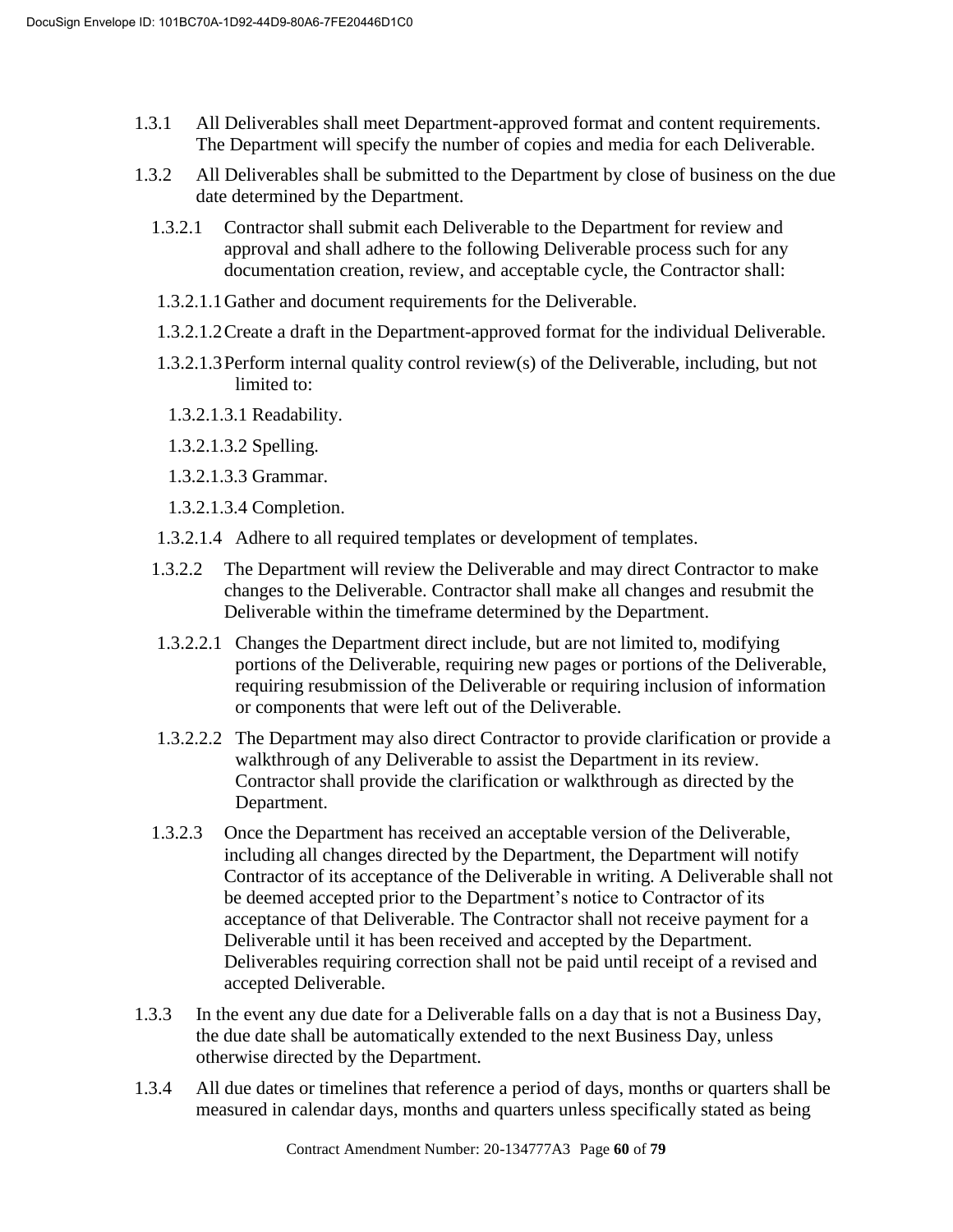measured in Business Days or otherwise. All times stated in the Contract shall be considered to be in Mountain Time, adjusted for Daylight Saving Time as appropriate, unless specifically stated otherwise.

- 1.3.5 No Deliverable, report, data, procedure or system created by Contractor for the Department that is necessary to fulfilling Contractor's responsibilities under the Contract, as determined by the Department, shall be considered proprietary.
- 1.3.6 If any Deliverable contains ongoing responsibilities or requirements for the Contractor, such as Deliverables that are plans, policies or procedures, then Contractor shall comply with all requirements of the most recently approved version of that Deliverable. Contractor shall not implement any version of any such Deliverable prior to receipt of the Department's written approval of that version of that Deliverable. Once a version of any Deliverable described in this subsection is approved by the Department, all requirements, milestones and other Deliverables contained within that Deliverable shall be considered to be requirements, milestones and Deliverables of this Contract.
	- 1.3.6.1 Any Deliverable described as an update of another Deliverable shall be considered a version of the original Deliverable for the purposes of this subsection.

### **1.4 Stated Deliverables and Performance Standards**

1.4.1 Any section within this Statement of Work headed with or including the term "DELIVERABLE" or "PERFORMANCE STANDARD" is intended to highlight a Deliverable or performance standard contained in this Statement of Work and provide a clear due date for the Deliverables. The sections with these headings are for ease of reference not intended to expand or limit the requirements or responsibilities related to any Deliverable or performance standard, except to provide the due date for the Deliverables.

# **1.5 Communication with the Department**

- 1.5.1 The Contractor shall enable all Contractor staff to exchange documents and electronic files with the Department staff in formats compatible with the Department's systems. The Department currently uses Microsoft Office 2016 and/or Microsoft Office 365 for PC. If the Contractor uses a compatible program, then the Contractor shall ensure that all documents or files delivered to the Department are completely transferrable and reviewable, without error, on the Department's systems.
- 1.5.2 The Department will use a transmittal process to provide the Contractor with official direction within the scope of the Contract. The Contractor shall comply with all direction contained within a completed transmittal. For a transmittal to be considered complete, it must include, at a minimum, all of the following:
	- 1.5.2.1 The date the transmittal will be effective.
	- 1.5.2.2 Direction to the Contractor regarding performance under the Contract.
	- 1.5.2.3 A due date or timeline by which the Contractor shall comply with the direction contained in the transmittal.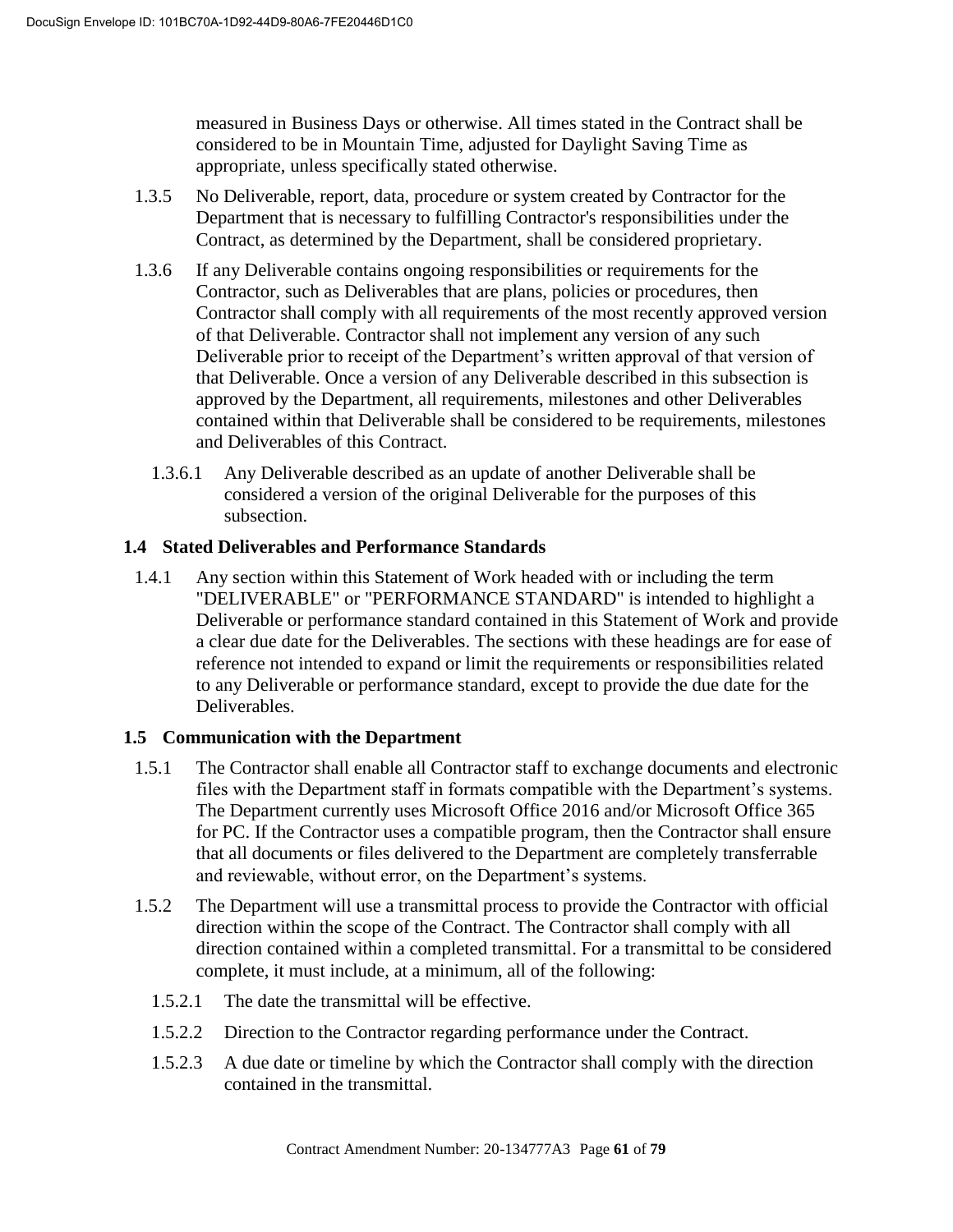- 1.5.2.4 The name of the Department employee who has been designated to sign transmittals.
- 1.5.2.4.1 The Department will provide the Contractor with the name of the person it has designated to sign transmittals on behalf of the Department, who will be the Department's primary designee. The Department will also provide the Contractor with a list of backups who may sign a transmittal on behalf of the Department if the primary designee is unavailable. The Department may change any of its designees from time to time by providing notice to the Contractor through a transmittal.
- 1.5.3 The Department may deliver a completed transmittal to the Contractor in hard copy, as a scanned attachment to an email or through a dedicated communication system, if such a system is available.
	- 1.5.3.1 If a transmittal is delivered through a dedicated communication system or other electronic system, then the Department may use an electronic signature to sign that transmittal.
- 1.5.4 If the Contractor receives conflicting transmittals, the Contractor shall contact the Department's primary designee, or backup designees if the primary designee is unavailable, to obtain direction. If the Department does not provide direction otherwise, then the transmittal with the latest effective date shall control.
- 1.5.5 In the event that the Contractor receives direction from the Department outside of the transmittal process, it shall contact the Department's primary designee, or backup designees if the primary designee is unavailable, and have the Department confirm that direction through a transmittal prior to complying with that direction.
- 1.5.6 Transmittals may not be used in place of an amendment, and may not, under any circumstances be used to modify the term of the Contract or any compensation under the Contract. Transmittals are not intended to be the sole means of communication between the Department and the Contractor, and the Department may provide day-today communication to the Contractor without using a transmittal.
- 1.5.7 The Contractor shall retain all transmittals for reference and shall provide copies of any received transmittals upon request by the Department.

# **1.6 Client and Member Engagement**

#### 1.6.1 **Person and Family Centered Approach**

- 1.6.1.1 The Contractor shall actively engage Members in their health and well-being by demonstrating the following:
- 1.6.1.1.1 Responsiveness to Member and family/caregiver needs by incorporating best practices in communication and cultural responsiveness in service delivery.
- 1.6.1.1.2 Utilization of various tools to communicate clearly and concisely.
- 1.6.1.1.3 The Contractor shall align Member engagement activities with the Department's person- and family-centered approach that respects and values individual preferences, strengths, and contributions.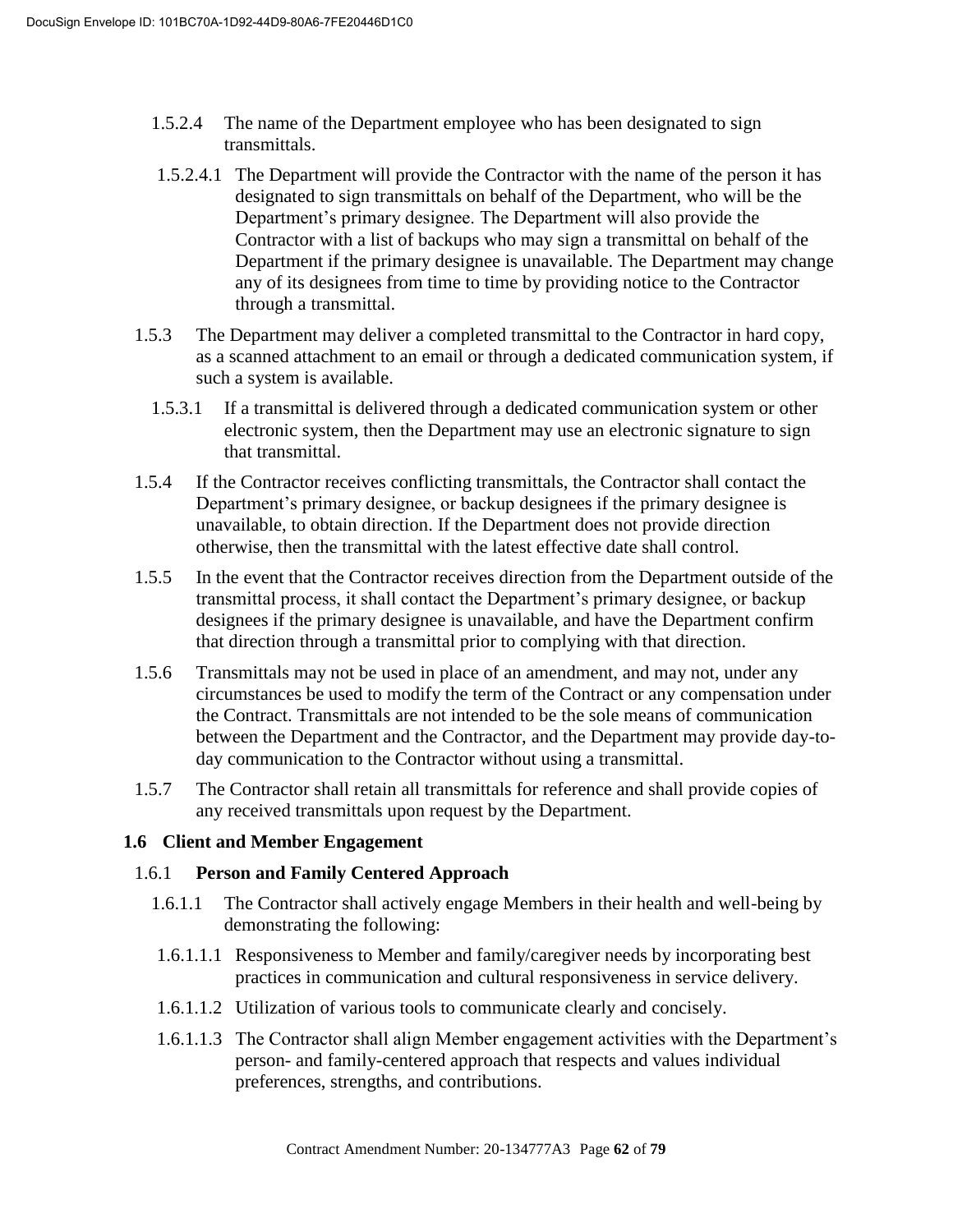#### 1.6.2 **Cultural Responsiveness**

- 1.6.2.1 The Contractor shall provide and facilitate the delivery of services in a culturally competent manner to all Clients and Members, including those with limited English proficiency and diverse cultural and ethnic backgrounds, disabilities, and regardless of gender, sexual orientation or gender identity.
- 1.6.2.2 The Contractor shall provide all information for Clients and Members in a manner and format that may be easily understood and is readily accessible by Clients and Members.
- 1.6.2.2.1 Readily accessible is defined as electronic information and services that comply with modern accessibility standards, such as Section 508 of the Americans with Disabilities Act, Section 504 of the Rehabilitation Act.

#### 1.6.3 **Language Assistance Services**

- 1.6.3.1 The Contractor shall provide language assistance services including bilingual staff and/or interpreter services, at no cost to the Client or Member. Language assistance shall be provided at all points of contact, in a timely manner and during all hours of operation.
- 1.6.3.2 The Contractor shall make oral interpretation available in all languages.
- 1.6.3.3 The Contractor shall assure the competence of language assistance provided by interpreters and bilingual staff.
- 1.6.3.4 The Contractor shall not use family and friends to provide interpretation services except by the request of the Client or Member.
- 1.6.3.5 The Contractor shall provide interpreter services for all interactions with Clients and Members when there is no Contractor staff person available who speaks a language understood by a Client or Member.
- 1.6.3.6 The Contractor shall notify Clients and Members verbally regarding the Client's or Member's right to receive the following language assistance services, as well as how to access the following language assistance services:
- 1.6.3.6.1 Oral interpretation for any language. Oral interpretation requirements apply to all non-English languages, not just those that the state identifies as prevalent.
- 1.6.3.6.2 The Contractor shall ensure that language assistance services shall include, but are not limited to, the use of auxiliary aids such as TTY/TDY and American Sign Language.
- 1.6.3.6.3 The Contractor shall ensure that customer service telephone functions easily access interpreter or bilingual services.

### 1.6.4 **Written Materials for Clients and Members**

- 1.6.4.1 The Contractor shall ensure that all written materials created for distribution to Clients and Members meet all noticing requirements of 45 C.F.R. Part 92.
- 1.6.4.2 The Contractor shall ensure that all written materials created for distribution to Clients and Members are culturally and linguistically appropriate to the recipient.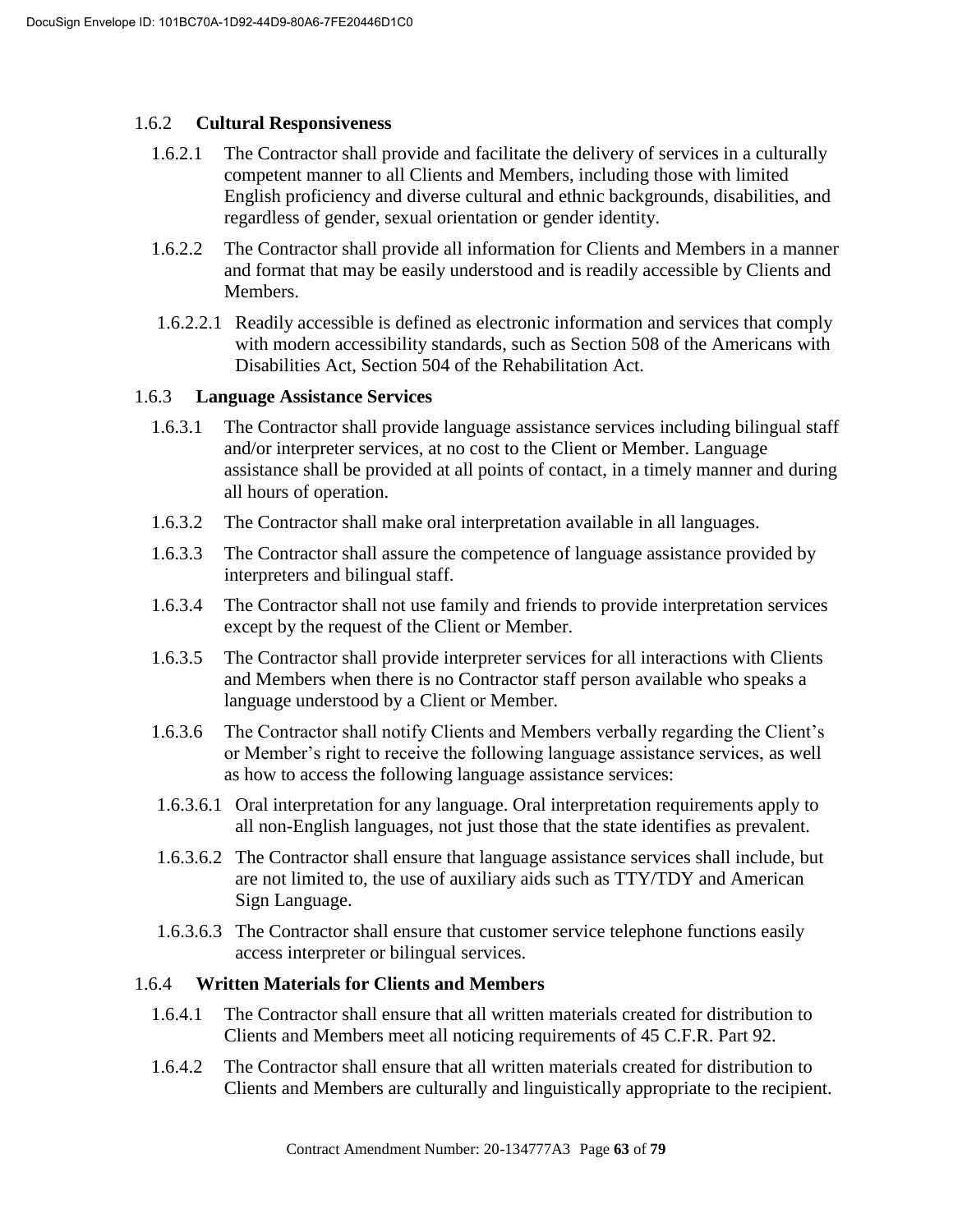1.6.4.3 The Contractor shall write all materials in easy to understand language.

#### 1.6.5 **Client and Member Communications**

- 1.6.5.1 The Contractor shall maintain consistent communication, both proactive and responsive, with all Clients and Members.
- 1.6.5.2 The Contractor shall assist any Client or Member who contacts the Contractor, including Clients and Members not in the Contractor's Region/District/Service Area, who need assistance contacting his/her CCB, SEP, CMA, RAE, or other agencies.

#### 1.6.6 **Client and Member Rights**

- 1.6.6.1 The Contractor shall have written policies guaranteeing each Client's and Member's right to be treated with respect and due consideration for his or her dignity and privacy.
- 1.6.6.2 The Contractor shall provide information to Clients and Members regarding their rights that include, but are not limited to:
- 1.6.6.2.1 The right to be treated with respect and due consideration for their dignity and privacy.
- 1.6.6.2.2 The right to participate in decisions regarding their services.
- 1.6.6.2.3 The right to be free from any form of restraint or seclusion used as a means of coercion, discipline, convenience or retaliation.
- 1.6.6.2.4 The right to request and receive a copy of their records.
- 1.6.6.2.5 The right to obtain available and accessible services under the Contract.
- 1.6.6.3 The Contractor shall post and distribute rights to individuals, including but not limited to:
- 1.6.6.3.1 Clients/Members.
- 1.6.6.3.2 Client's/Member's families.
- 1.6.6.3.3 Providers.
- 1.6.6.3.4 Case workers.
- 1.6.6.3.5 Stakeholders.

#### **1.7 Community Outreach**

- 1.7.1 The Contractor shall create and implement a Community Outreach Plan for the contract period. The Community Outreach Plan shall include, but not be limited to a description of the following:
	- 1.7.1.1 How the Contractor plans to utilize existing social networks and natural sources of support in their designated service area;
	- 1.7.1.2 How the Contractor plans to utilize state-funded services and supports administered at the local level;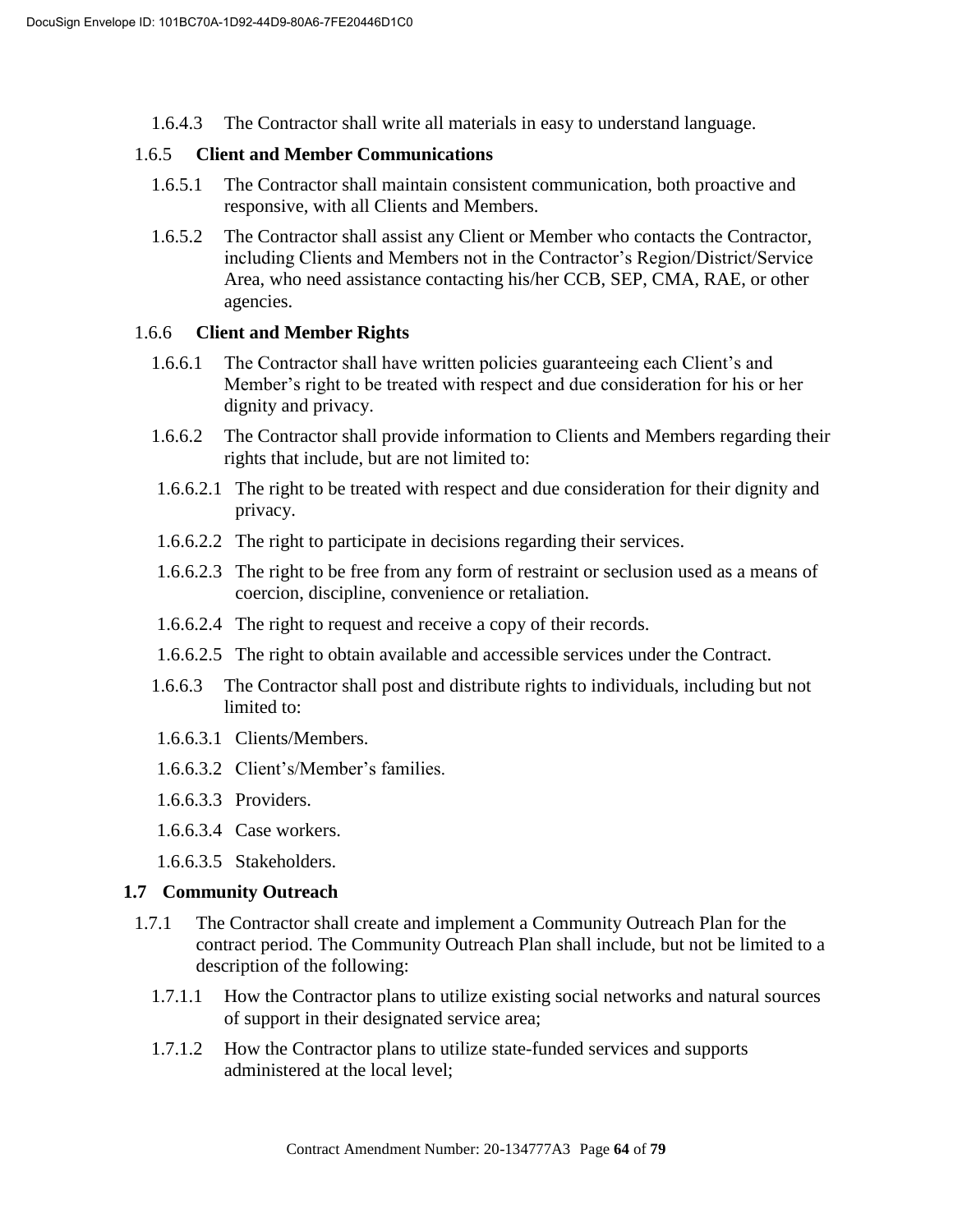- 1.7.1.3 How the Contractor plans to collaborate with and seek input from the community, members receiving or waiting to receive services, and service agencies under contract with the Contractor.
- 1.7.2 The Contractor shall submit the Community Outreach Plan to the Department for review, approval, and payment.
	- 1.7.2.1 **DELIVERABLE**: Community Outreach Plan
	- 1.7.2.2 **DUE**: Annually, by August 15th

#### **1.8 Operations Guide**

- 1.8.1 Contractor shall not engage in any Work under the Contract, other than the Work described in this Section 1.12 and 1.13, prior to the Operational Start Date. The Department shall not be liable to the Contractor for, and Contractor shall not receive, any payment for any period prior to the Operational Start Date under this Contract.
- 1.8.2 The Contractor shall create and implement an Operations Guide. The Operations Guide shall include the creation and management of the following:
	- 1.8.2.1 Communication Plan.
	- 1.8.2.2 Business Continuity Plan.
	- 1.8.2.3 Long-Range Plan.
	- 1.8.2.4 Closeout Plan.
- 1.8.3 The Contractor shall submit the Operations Guide to the Department for review, approval, and payment.
	- 1.8.3.1 **DELIVERABLE**: Operations Guide
	- 1.8.3.2 **DUE**: Within forty-five (45) Business Days after the Effective Date
- 1.8.4 The Contractor shall review its Operations Guide on an annual basis and determine if any modifications are required to account for any changes in the Work, in the Department's processes and procedures or in the Contractor's processes and procedures and update the Guide as appropriate to account for any changes. The Contractor shall submit an Annual Operations Guide Update that contains all changes from the most recently approved prior Operations Guide or Annual Operations Guide Update or shall note that there were no changes. If changes were made to the Operations Guide, the Contractor shall also compile and submit a summary of all changes to the Department.
	- 1.8.4.1 **DELIVERABLE**: Annual Operations Guide Update and Summary
	- 1.8.4.2 **DUE**: Annually, by August 15th of each year
- 1.8.5 The Operational Start Date shall not occur until Contractor has completed all requirements of the Operations Guide, unless the Department provides written approval otherwise.

#### **1.9 Communication Plan with Members, Providers, and Other Entities**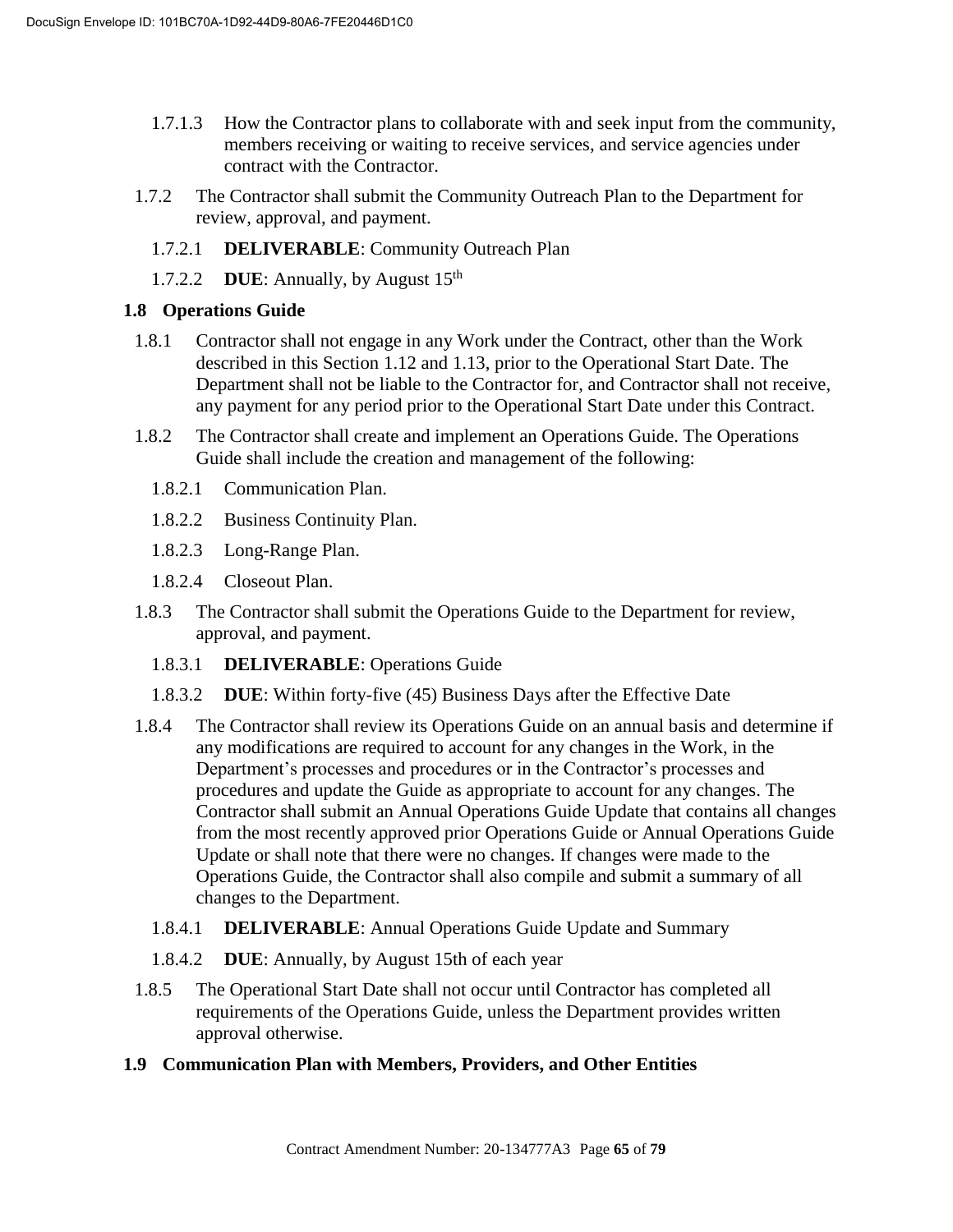- 1.9.1 The Contractor shall create a Communication Plan that includes, but is not limited to, all of the following:
	- 1.9.1.1 A description of how the Contractor will communicate to Members any changes to the services those Members will receive or how those Members will receive the services.
	- 1.9.1.2 A description of the communication methods, including things such as email lists, newsletters and other methods, that the Contractor will use to communicate with Providers and Subcontractors.
	- 1.9.1.3 The specific means of immediate communication with Members and a method for accelerating the internal approval and communication process to address urgent communications or crisis situations.
	- 1.9.1.4 A general plan for how the Contractor will address communication deficiencies or crisis situations, including how the Contractor will increase staff, contact hours or other steps the Contractor will take if existing communication methods for Members or Providers are insufficient.
	- 1.9.1.5 A listing of the following individuals within the Contractor's organization, including cell phone numbers and email addresses:
	- 1.9.1.5.1 An individual who is authorized to speak on the record regarding the Work, the Contract or any issues that arise that are related to the Work.
	- 1.9.1.5.2 An individual who is responsible for any website or marketing related to the Work.
	- 1.9.1.5.3 Back-up communication staff that can respond in the event that the other individuals listed are unavailable.
	- 1.9.1.5.3.1 An outline of the process for the Contractor's communication, timely responses, and emergency protocols in the event there is a natural disaster or Pandemic.
		- 1.9.1.5.3.1.1 Communication plan to encompass responding to the Department, provider agencies, members and community organizations.

# **1.10 Business Continuity Plan**

- 1.10.1 The Contractor shall create a Business Continuity Plan that the Contractor will follow in order to continue operations during and after a Business Interruption to include but not limited to a Disaster, Pandemic, power outage, strike, loss of necessary personnel, or computer virus. The Business Continuity Plan shall include, but is not limited to, all of the following:
	- 1.10.1.1 The essential services and functions provided by the Contractor.
	- 1.10.1.2 The lead person and response team responsible for implementing the business continuity plan, individual/team roles, and contact information.
	- 1.10.1.3 How emergency responses procedures will be implemented and who will activate the business continuity plan.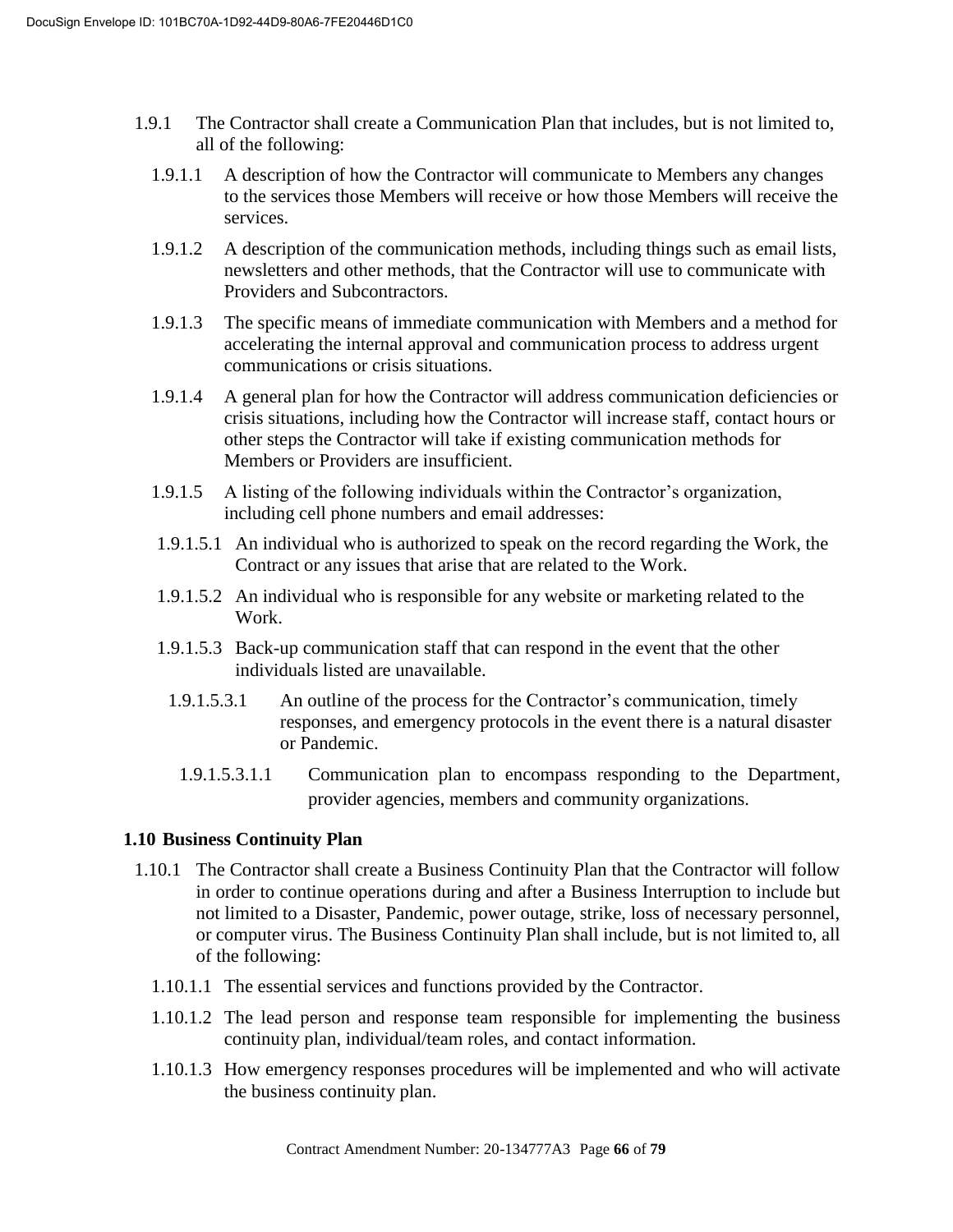- 1.10.1.4 How the Contractor will implement a flexible work plan that includes social distancing, hygiene etiquette, cancellation of non-essential activities and services, closure of buildings, and/or relocation to alternative facilities.
- 1.10.1.5 How the Contractor will address training personnel, preparing equipment, and backup systems.
- 1.10.1.6 How the Contractor will address budget and finance mechanisms to ensure financing of essential services.
- 1.10.1.7 How the Contractor will ensure necessary supplies and equipment are available to maintain essential services.
- 1.10.1.8 How the Contractor will replace staff that are lost or unavailable during or after a Business Interruption so that the Work is performed in accordance with the Contract.
- 1.10.1.9 How the Contractor will manage employees who are exposed to a Pandemic related illness, suspected to be ill, become ill at a worksite, and implement s infection control response and immediate mandatory sick leave.
- 1.10.1.10 How the Contractor will ensure or enhance communication and information technology infrastructure to support tele-commuting.
- 1.10.1.11 How the Contractor will back-up all information necessary to continue performing the Work remotely, so that no information is lost because of a Business Interruption.
- 1.10.1.11.1 In the event of a Disaster, the plan shall also include how the Contractor will make all information available at its back-up facilities.
- 1.10.1.12 How the Contractor will maintain complete back-up copies of all data, databases, operating programs, files, systems, and software pertaining to enrollment information at a Department-approved, off-site location.
- 1.10.1.13 How the Contractor will minimize the effects on Members of any Business Interruption to include how the Contractor will notify members of closures and cancellations.
- 1.10.1.14 How the Contractor will communicate with the Department during the Business Interruption and points of contact within the Contractor's organization the Department can contact in the event of a Business Interruption.
- 1.10.1.15 How the Contractor will transition from in person meetings to conference calls or other virtual platforms or cancel or delay meetings as necessary.
- 1.10.1.16 Planned long-term back-up facilities out of which the Contractor can continue operations after a Disaster.
- 1.10.1.17The time period it will take to transition all activities from the Contractor's regular facilities to the back-up facilities after a Disaster.
- 1.10.1.18 How the Contractor will prepare necessary internal staff for implementing the business continuity plan, which may include tests, drills, or training annually and revising the plan based on lessons learned.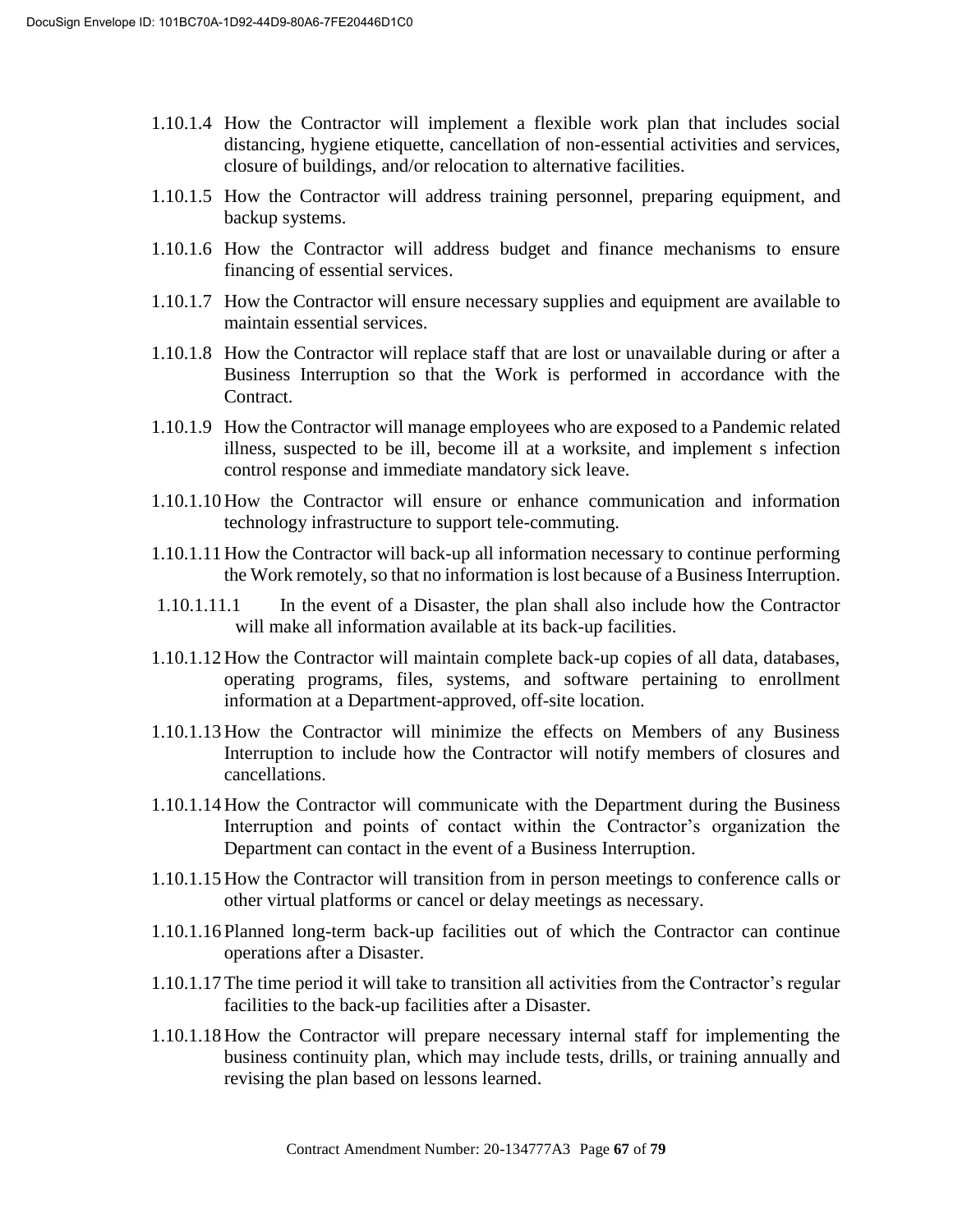- 1.10.1.19 How the Contractor will identify and engage with external organizations to help the community, such as sharing best practices and sharing timely and accurate information about a Business Interruption.
- 1.10.1.20 How the Contractor will implement steps to return to normal after a Business Interruption.

#### **1.11 Long-Range Plan**

- 1.11.1 The Contractor shall create a long-range plan, or strategic plan, for its designated service area pursuant to 10 C.C.R. 2505-10, Section 8.601.1 (c). The long-range plan shall include, but not be limited to:
	- 1.11.1.1 A summary of the agency's administrative or case management accomplishments.
	- 1.11.1.2 A summary of the needs determination to include identified needs of eligible persons in the designated service area and a plan to address those needs.
	- 1.11.1.3 A summary of the local area issues impacting or expected to impact the designated service area and a plan to address those issues.
	- 1.11.1.4 A summary of how public input was obtained/sought for the development of the long-range plan or annual update.
	- 1.11.1.5 A summary of solutions and specific policies that are a barrier to ensuring a comprehensive service delivery system.
	- 1.11.1.6 The Long-Range Plan must include updates from the previous year's plan.

#### **1.12 Closeout Plan**

- 1.12.1 The Contractor shall create a Closeout Plan that describes all requirements, steps, timelines, milestones, and Deliverables necessary to fully transition the services described in the Contract from the Contractor to the Department or to another contractor selected by the Department to be the contractor after the termination of the Contract.
	- 1.12.1.1 The Closeout Plan shall include, but is not limited to:
	- 1.12.1.1.1 Transfer of Clients and Members
		- 1.12.1.1.1.1 Transfer of documentation to include all electronic and physical documentation.
		- 1.12.1.1.1.2 Transfer of all Client and Member records through the Department Case Management Systems.
	- 1.12.1.1.2 Transfer of services
	- 1.12.1.1.3 Transfer of Case Management Services
	- 1.12.1.2 The Closeout Plan shall also designate an individual to act as a closeout coordinator who will ensure that all requirements, steps, timelines, milestones, and deliverables contained in the Closeout Plan are completed and work with the Department and any other contractor to minimize the impact of the transition on Clients and Members and the Department.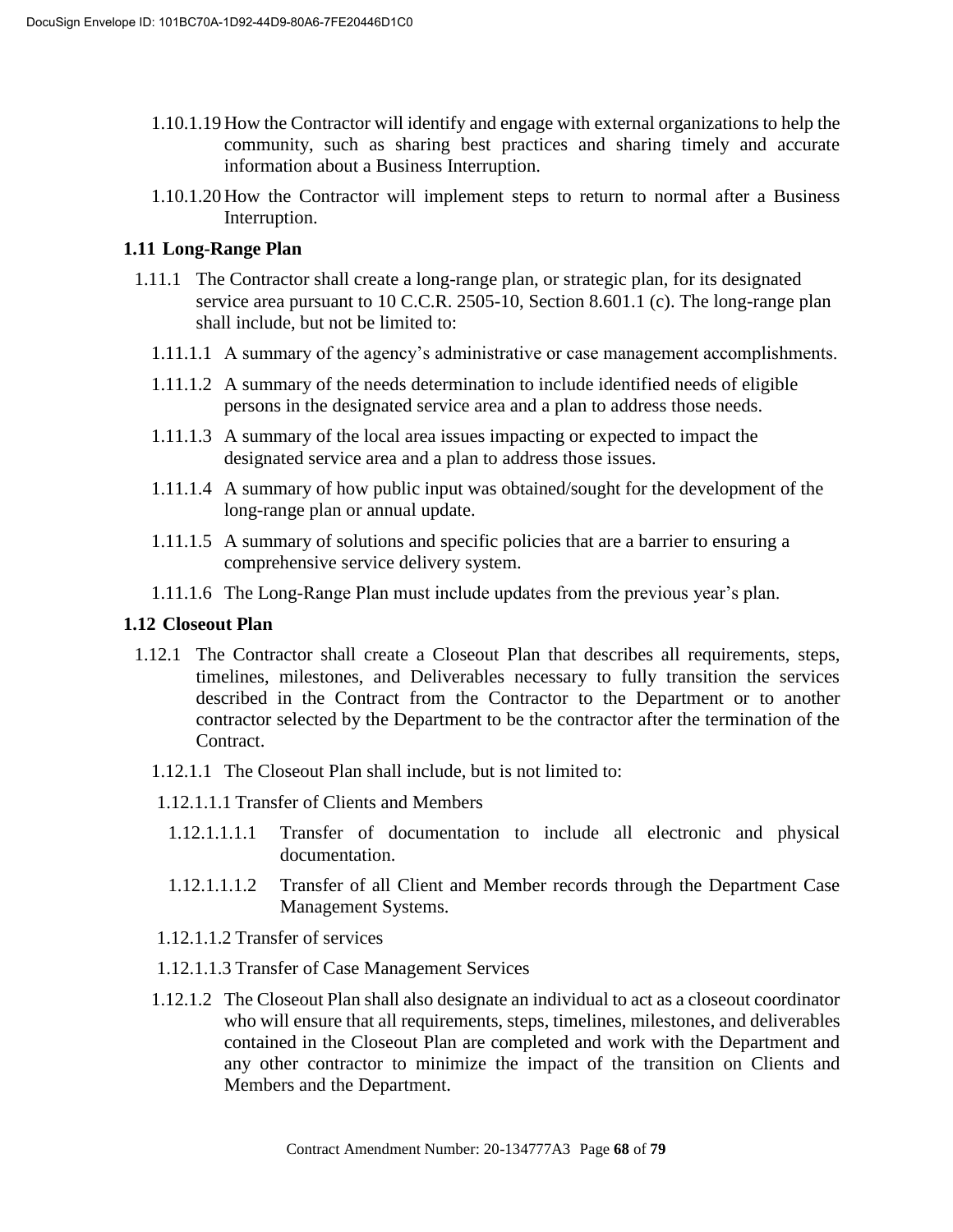- 1.12.1.2.1 The Contractor shall ensure all policy, procedures, training, and appeals information are transferred to the Department.
- 1.12.1.3 The Contractor shall deliver the Closeout Plan to the Department for review and approval.
- 1.12.2 The Contractor shall be ready to perform all Work by the Operational Start Date.
- 1.12.3 In the event the Contractor is required to implement their Closeout Plan, the Contractor shall provide weekly updates to the Department demonstrating compliance and progression to toward meeting the milestones described herein and in the approved Closeout Plan.

#### **1.13 Closeout Period**

- 1.13.1 During the Closeout Period, the Contractor shall complete all of the following:
	- 1.13.1.1 Implement the most recent Closeout Plan or Closeout Plan Update as approved by the Department in the Operations Guide, as described herein and complete all steps, Deliverables and milestones contained in the most recent Closeout Plan or Closeout Plan Update that has been approved by the Department.
	- 1.13.1.2 Provide to the Department, or any other contractor at the Department's direction, all reports, data, systems, Deliverables and other information reasonably necessary for a transition as determined by the Department or included in the most recent Closeout Plan or Closeout Plan Update that has been approved by the Department.
	- 1.13.1.3 Ensure that all responsibilities under the Contract have been transferred to the Department, or to another contractor at the Department's direction, without significant interruption.
	- 1.13.1.4 Notify any Subcontractors of the termination of the Contract, as directed by the Department.
	- 1.13.1.5 Notify all Members that the Contractor will no longer be the SEP as directed by the Department. Contractor shall create these notifications and deliver them to the Department for approval. Once the Department has approved the notifications, Contractor shall deliver these notifications to all Members, but in no event shall Contractor deliver any such notification prior to approval of that notification by the Department.
	- 1.13.1.5.1 **DELIVERABLE:** Member Notifications
	- 1.13.1.5.2 **DUE:** Ninety (90) days prior to termination of the Contract
	- 1.13.1.6 Continue meeting each requirement of the Contract as described in the Departmentapproved and updated Closeout Plan, or until the Department determines that specific requirement is being performed by the Department or another contractor, whichever is sooner. The Department will determine when any specific requirement is being performed by the Department or another contractor, and will notify the Contractor of this determination for that requirement.
	- 1.13.1.7 The Closeout Period may extend past the termination of the Contract. The Department will perform a closeout review to ensure that Contractor has completed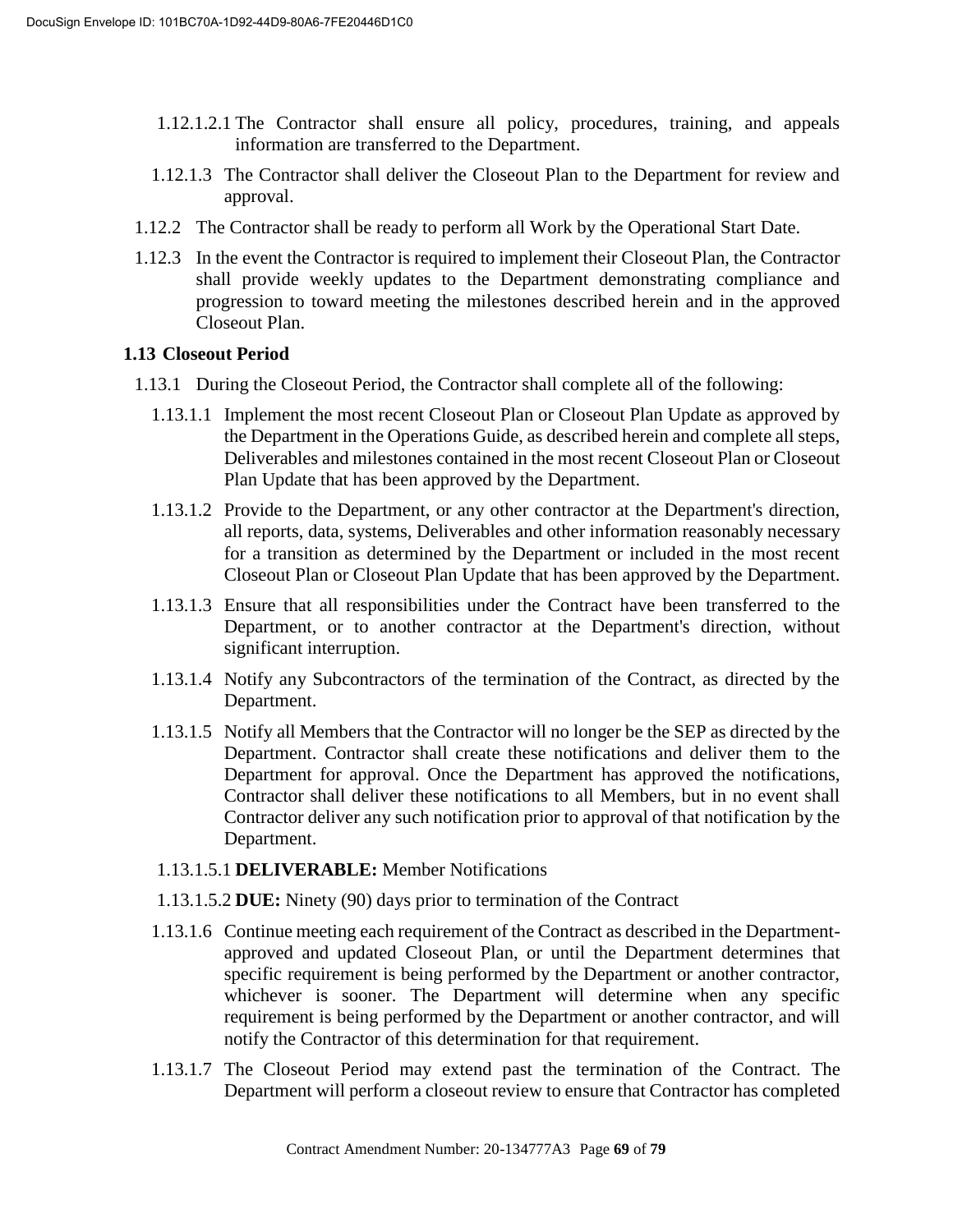all requirements of the Closeout Period. If Contractor has not completed all of the requirements of the Closeout Period by the date of the termination of the Contract, then any incomplete requirements shall survive termination of the Contract.

### **1.14 Performance Reviews**

- 1.14.1 The Department may conduct desk reviews and/or on-site performance reviews or evaluations of the Contractor in relation to the Work performed under the Contract.
- 1.14.2 The Department may work with the Contractor in the completion of any performance reviews or evaluations or the Department may complete any or all performance reviews or evaluations independently, at the Department's sole discretion.
- 1.14.3 The Contractor shall provide all information necessary for the Department to complete all performance reviews or evaluations, as determined by the Department, upon the Department's request. The Contractor shall provide this information regardless of whether the Department decides to work with the Contractor on any aspect of the performance review or evaluation.
- 1.14.4 The Contractor shall provide all documentation requested by the Department to complete the performance review using the Departments identified process within ten (10) Business Days of the Department request. All documentation must be complied in the Departments prescribed manner to ensure a time efficient review.
- 1.14.5 The Department may conduct these performance reviews or evaluations at any point during the term of the Contract, or after termination of the Contract for any reason.
- 1.14.6 The Department may make the results of any performance reviews or evaluations available to the public or may publicly post the results of any performance reviews or evaluations.
- 1.14.7 The Department may recoup funding as a result of any performance review or evaluation where payment was rendered for services not complete or not in alignment with federal and/or state regulations or this Contract.

#### **1.15 Renewal Options and Extensions**

- 1.15.1 The Department may, within its sole discretion, choose to not exercise any renewal option in the Contract for any reason. If the Department chooses to not exercise an option, it may reprocure the performance of the Work in its sole discretion.
- 1.15.2 The Parties may amend the Contract to extend beyond five years, in accordance with the Colorado Procurement Code and its implementing rules, in the event that the Department determines the extension is necessary to align the Contract with other Department contracts, to address state or federal programmatic or policy changes related to the Contract, or to provide sufficient time to transition the Work.

#### **1.16 Department System Access**

1.16.1 In the event that the Contractor requires access to any Department computer system to complete the Work, the Contractor shall have and maintain all hardware, software, and interfaces necessary to access the system without requiring any modification to the Department's system. The Contractor shall follow all Department policies, processes, and procedures necessary to gain access to the Department's systems.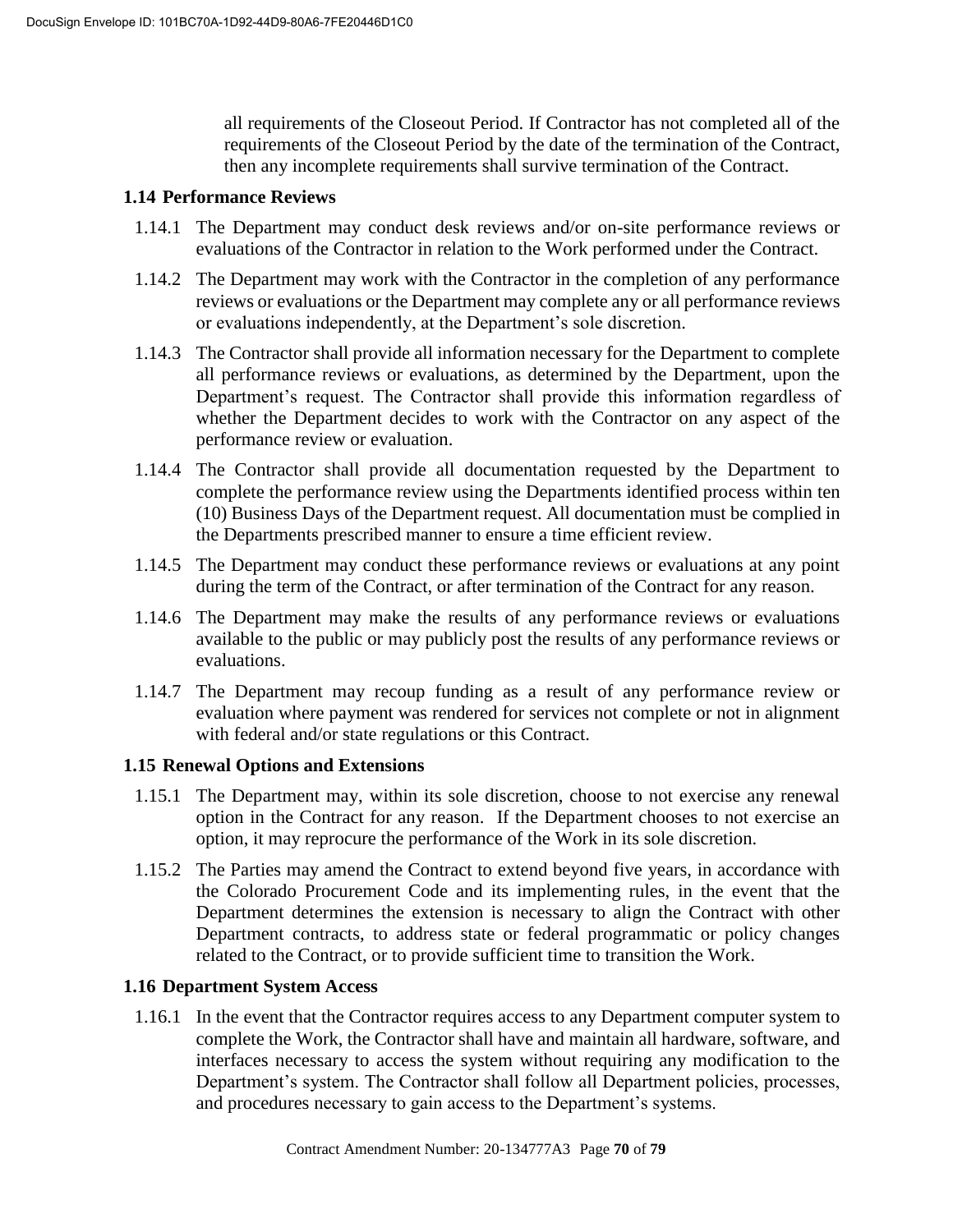1.16.2 The Contractor shall be responsible for any costs associated with obtaining and maintaining access to systems needed to perform the Work under this solicitation, as determined by the Department. The Department will not reimburse the Contractor for any costs associated with obtaining and maintaining access to Department systems.

#### **1.17 Provider Fraud**

- 1.17.1 Contractor shall notify the Department and the Colorado Medicaid Fraud Control Unit of the Colorado Department of Law (MFCU) if it identifies or suspects possible Provider Fraud as a result of any activities in its performance of this Contract.
- 1.17.2 Upon identification or suspicion of possible Provider Fraud, the Contractor shall complete the Contractor Suspected Fraud Written Notice Form provided by the Department.
- 1.17.3 For each incident of identified or suspected Provider Fraud, Contractor shall provide all of the following, at a minimum:
	- 1.17.3.1 Written documentation of the findings.
	- 1.17.3.2 Information on any verbal or written reports.
	- 1.17.3.3 All details of the findings and concerns, including a chronology of Contractor actions which resulted in the reports, in a format agreed to by the Department.
	- 1.17.3.4 Information on the identification of any affected claims that have been discovered.
	- 1.17.3.5 Any claims data associated with its report (in a mutually agreed upon format, if possible).
	- 1.17.3.6 Any additional information as required by the Department.
- 1.17.4 For each incident of identified or suspected Provider Fraud, Contractor shall deliver the completed Contractor Suspected Fraud Written Notice Form to the Department and the MFCU.
	- 1.17.4.1 **DELIVERABLE**: Completed Contractor Suspected Fraud Written Notice Form
	- 1.17.4.2 **DUE**: Within three (3) Business Days following the initial discovery of the Fraud or suspected Fraud
- 1.17.5 Contractor shall revise or provide additional information related to the Contractor Suspected Fraud Written Notice Form as requested by the Department or the MFCU.
	- 1.17.5.1 **DELIVERABLE**: Contractor Suspected Fraud Written Notice Revisions and Additional Information
	- 1.17.5.2 **DUE**: Within three (3) Business Days following the Department's or the MFCU's request, unless the Department or MFCU provides for a different period in its request.

#### **1.18 Member Fraud**

1.18.1 Contractor shall notify the Department if it identifies or suspects possible Member Fraud as a result of any activities in its performance of this Contract.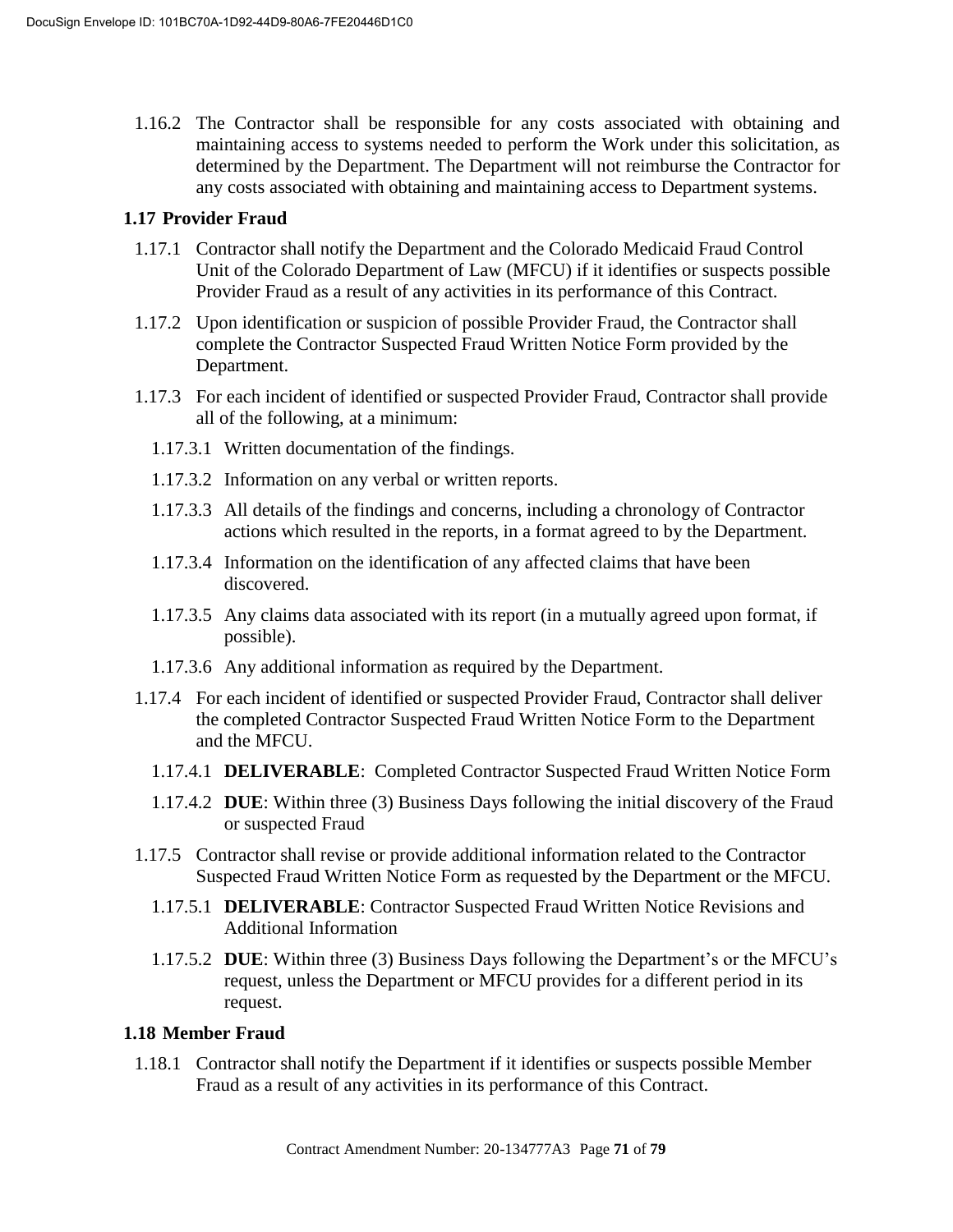- 1.18.2 Upon identification or suspicion of possible Member Fraud, the Contractor shall complete the Contractor Suspected Fraud Written Notice Form provided by the Department.
- 1.18.3 For each incident of identified or suspected Member Fraud, Contractor shall provide all of the following, at a minimum:
	- 1.18.3.1 All verbal and written reports related to the suspected fraud.
	- 1.18.3.2 All details of the findings and concerns, including a chronology of Contractor actions which resulted in the reports, and the Member's State ID number, and Member's date of birth if applicable.
	- 1.18.3.3 Information on the identification of any affected claims that have been discovered.
	- 1.18.3.4 Any claims data associated with its report in a format agreed to by the Department.
	- 1.18.3.5 Any additional information as required by the Department.
- 1.18.4 For each incident of identified or suspected Member Fraud, Contractor shall deliver the completed Contractor Suspected Fraud Written Notice Form to the Department at report.clientfraud@state.co.us, or at such other email address as provided by the Department from time to time.
	- 1.18.4.1 **DELIVERABLE**: Completed Contractor Suspected Fraud Written Notice Form
	- 1.18.4.2 **DUE**: Within three (3) Business Days following the initial discovery of the Fraud or suspected Fraud
- 1.18.5 Contractor shall revise or provide additional information related to the Contractor Suspected Fraud Written Notice Form as requested by the Department.
	- 1.18.5.1 **DELIVERABLE**: Contractor Suspected Fraud Written Notice Revisions and Additional Information
	- 1.18.5.2 **DUE**: Within three (3) Business Days following the Department's request, unless the Department provides for a different period in its request

# **2 NON-SOLICITATION OF DEPARTMENT EMPLOYEES**

- 2.1 Contractor shall not recruit any employee of the Department for employment with Contractor during the term of this contract, except that Contractor may accept applications from Department employees that are submitted independently by the employee.
- 2.2 Contractor shall notify the Department if it hires any former employee of the State of Colorado to perform any work under this Contract. Contractor shall not permit former state of Colorado employees to perform the same work under the contract that they performed for the State of Colorado, regardless of length of time former employee has been separated from the State of Colorado.
- 2.3 Contractor shall not hire any of the Department's Senior Executive Team, Office Directors, Division Directors, or Section Managers for a period of six months following that individual's termination of employment from the Department without the express, written consent of the Department's Executive Director. In accordance with §24-18-201,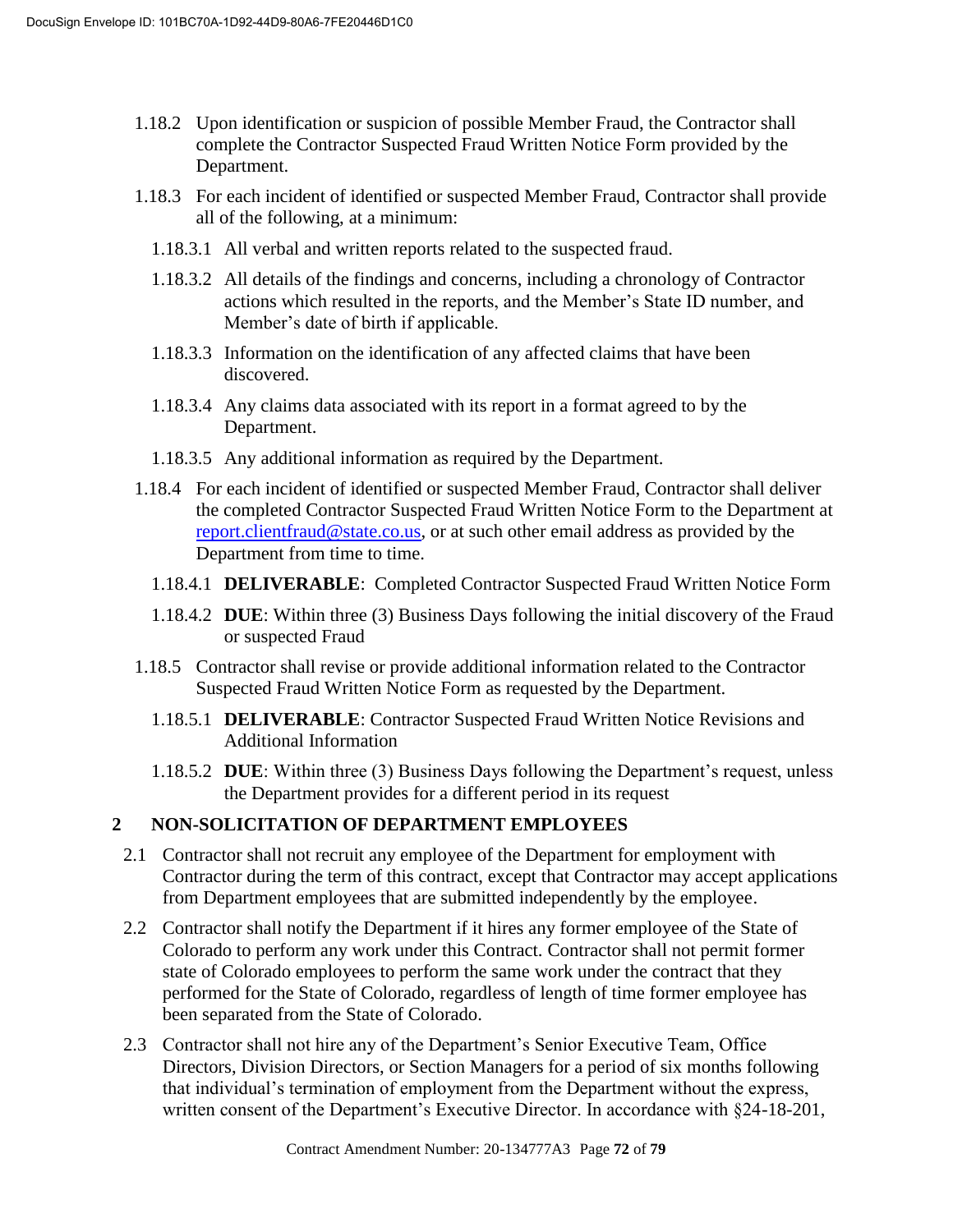C.R.S., Contractor shall also not hire any employee of the Department, regardless of position, who was directly involved with this Contract or the work for a period of six months following that individual's termination of employment from the Department.

2.4 If Contractor hires an employee or former employee of the Department in violation of this section, Contractor shall pay the Department an amount equal to 12 times the employee's monthly salary at the time of termination of their employment with the Department as liquidated damages. The parties agree that quantifying losses arising from Contractor's breach of this section is inherently difficult because they represent the direct and indirect costs of recruitment, training, and lost productivity related to replacing personnel, and further stipulate that the agreed upon sum is not a penalty, but rather a reasonable measure of damages, given the nature of the losses that may result from employee replacement.

## **3 CONTRACTOR PERSONNEL**

## **3.1 Key Personnel**

- 3.1.1 The Contractor shall provide qualified Key Personnel and other personnel as necessary to perform the Work throughout the term of the Contract.
- 3.1.2 The Contractor shall designate people to hold the following Key Personnel positions:
	- 3.1.2.1 Executive Director
	- 3.1.2.2 Licensed Medical Professional
	- 3.1.2.3 Chief Financial Officer
	- 3.1.2.4 Case Management Director
	- 3.1.2.5 Contract Lead
- 3.1.3 The Contract Lead shall be responsible for all of the following:
	- 3.1.3.1 Serving as Contractor's primary point of contact for contract deliverables and other contract related questions or issues for the Department.
	- 3.1.3.2 Ensuring the completion of all Work in accordance with the Contract's requirements. This includes, but is not limited to, ensuring the accuracy, timeliness and completeness of all work.
	- 3.1.3.3 Ensuring the timely submission and accuracy of all Deliverables submitted to the Department.
- 3.1.4 Contractor shall provide the Department with a final list of individuals assigned to the Contract and appropriate contact information for those individuals.
	- 3.1.4.1 **DELIVERABLE**: Final list of Key Personnel
	- 3.1.4.2 **DUE**: Annually, by July 15th
- 3.1.5 Contractor shall update this list to account for changes in the Key Personnel.
	- 3.1.5.1 **DELIVERABLE**: Updated list of Key Personnel
	- 3.1.5.2 **DUE**: Within ten (10) Business Days of the any change to Key Personnel
- **3.2 Background Checks**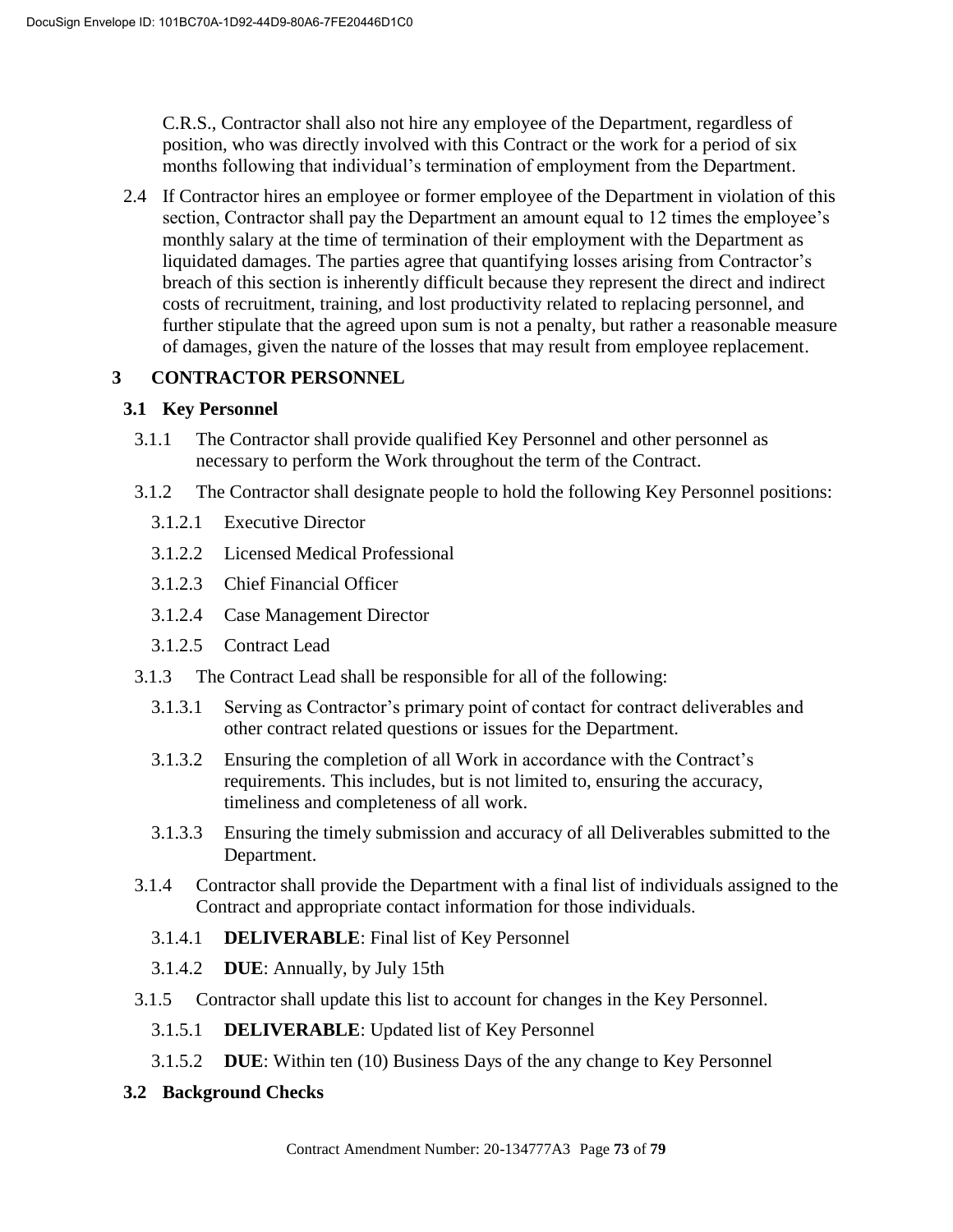- 3.2.1 The Contractor shall conduct background checks on all new applicants for positions in which direct care, as defined in section §26.3.1.101(3.5), C.R.S. will be provided to an at-risk adult, as defined in section §26-3.1-101 (1.5), C.R.S to include at a minimum a Colorado Bureau of Investigation check. On and after January 1, 2019, prior to employment, a Community Centered Board shall submit the name of a person who will be providing direct care, to an at-risk adult, as well as any other required identifying information, to the Colorado Department of Human Services for a check of the Colorado Adult Protective Services data system pursuant to section §26-3.1- 111, C.R.S. to determine if the person is substantiated in a case of mistreatment of an at-risk adult.
- 3.2.2 If any of the Contractor's Key Personnel, or Other Personnel, are required to have and maintain any professional licensure or certification issued by any federal, state or local government agency, then the Contractor shall maintain copies of such current licenses and certifications and provide them to the Department upon request.

#### **3.3 Personnel Availability**

- 3.3.1 Contractor shall ensure Key Personnel and Other Personnel assigned to the Contract are available for meetings with the Department during the Department's normal business hours, as determined by the Department. Contractor shall also make these personnel available outside of the Department's normal business hours and on weekends with prior notice from the Department.
- 3.3.2 Contractor's Key Personnel and Other Personnel shall be available for all regularly scheduled meetings between Contractor and the Department, unless the Department has granted prior written approval otherwise.
- 3.3.3 Contractor shall ensure that the Key Personnel and Other Personnel attending all meetings between the Department and Contractor have the authority to represent and commit Contractor regarding work planning, problem resolution and program development.
- 3.3.4 At the Department's direction, the Contractor shall make its Key Personnel and Other Personnel available to attend meetings as subject matter experts with stakeholders both within the State government and external private stakeholders.
- 3.3.5 All of Contractor's Key Personnel and Other Personnel that attend any meeting with the Department or other Department stakeholders shall be present at the meeting or attend by telephone or video conference, unless the Department gives prior, written permission. If Contractor has any personnel attend by telephone or video conference, Contractor shall provide all additional equipment necessary for attendance, including any virtual meeting space or telephone conference lines.
- 3.3.6 The Contractor shall respond to all telephone calls, voicemails, and emails from the Department within two (2) Business Days of receipt by the Contractor, unless the situation is identified as urgent by the Department. For situations identified as urgent by the Department, the Contractor must respond to the Department the same business day but no later than twenty-four (24) hours following the request.

## **3.4 Other Personnel Responsibilities**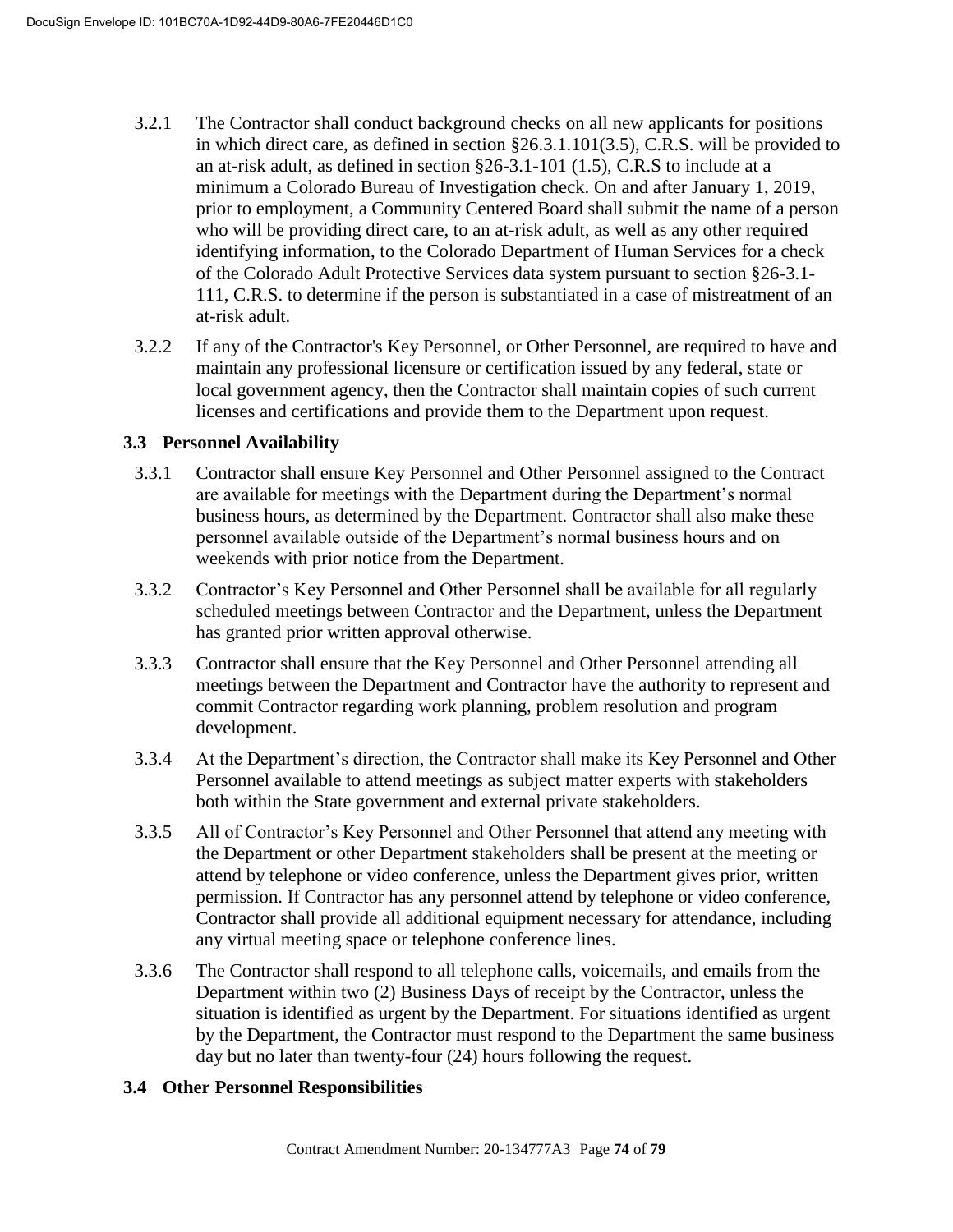- 3.4.1 Contractor shall use its discretion to determine the number of Other Personnel necessary to perform the Work in accordance with the requirements of this Contract. If the Department determines that Contractor has not provided sufficient Other Personnel to perform the Work in accordance with the requirements of this Contract, Contractor shall provide all additional Other Personnel necessary to perform the Work in accordance with the requirements of this Contract at no additional cost to the Department.
- 3.4.2 Contractor shall ensure that all Other Personnel have sufficient training and experience to complete all portions of the Work assigned to them. Contractor shall provide all necessary training to its Other Personnel, except for State-provided training specifically described in this Contract.
- 3.4.3 The Contractor shall employ or contract with a licensed medical professional who will be available for consultation regarding Long Term Home Health (LTHH) PARs for Clients.
- 3.4.4 Contractor may subcontract to complete a portion of the Work required by the Contract. The conditions for using a Subcontractor or Subcontractors are as follows:
	- 3.4.4.1 Contractor shall not subcontract more than forty percent (40%) of the Work.
	- 3.4.4.2 Contractor shall provide the organizational name of each Subcontractor and all items to be worked on by each Subcontractor to the Department.
	- 3.4.4.2.1 **DELIVERABLE**: Name of each Subcontractor and items on which each Subcontractor will work.
	- 3.4.4.2.2 **DUE**: Annually, by July 15th
- 3.4.5 Contractor shall notify the Department of any changes to Subcontractors within ten (10) business days of the change.
- 3.4.6 The Contractor shall obtain prior consent and written approval for any use of Subcontractor(s).

#### **4 INFORMATION TECHNOLOGY REQUIREMENTS**

#### **4.1 Protection of System Data**

- 4.1.1 In addition to the requirements of the main body of this Contract, if Contractor or any Subcontractor is given access to State Records by the State or its agents in connection with Contractor's performance under the Contract, Contractor shall protect all State Records in accordance with this Exhibit. All provisions of this Exhibit that refer to Contractor shall apply equally to any Subcontractor performing work in connection with the Contract.
- 4.1.2 For the avoidance of doubt, the terms of this Exhibit shall apply to the extent that any of the following statements is true in regard to Contractor access, use, or disclosure of State Records:
	- 4.1.2.1 Contractor provides physical or logical storage of State Records;
	- 4.1.2.2 Contractor creates, uses, processes, discloses, transmits, or disposes of State Records;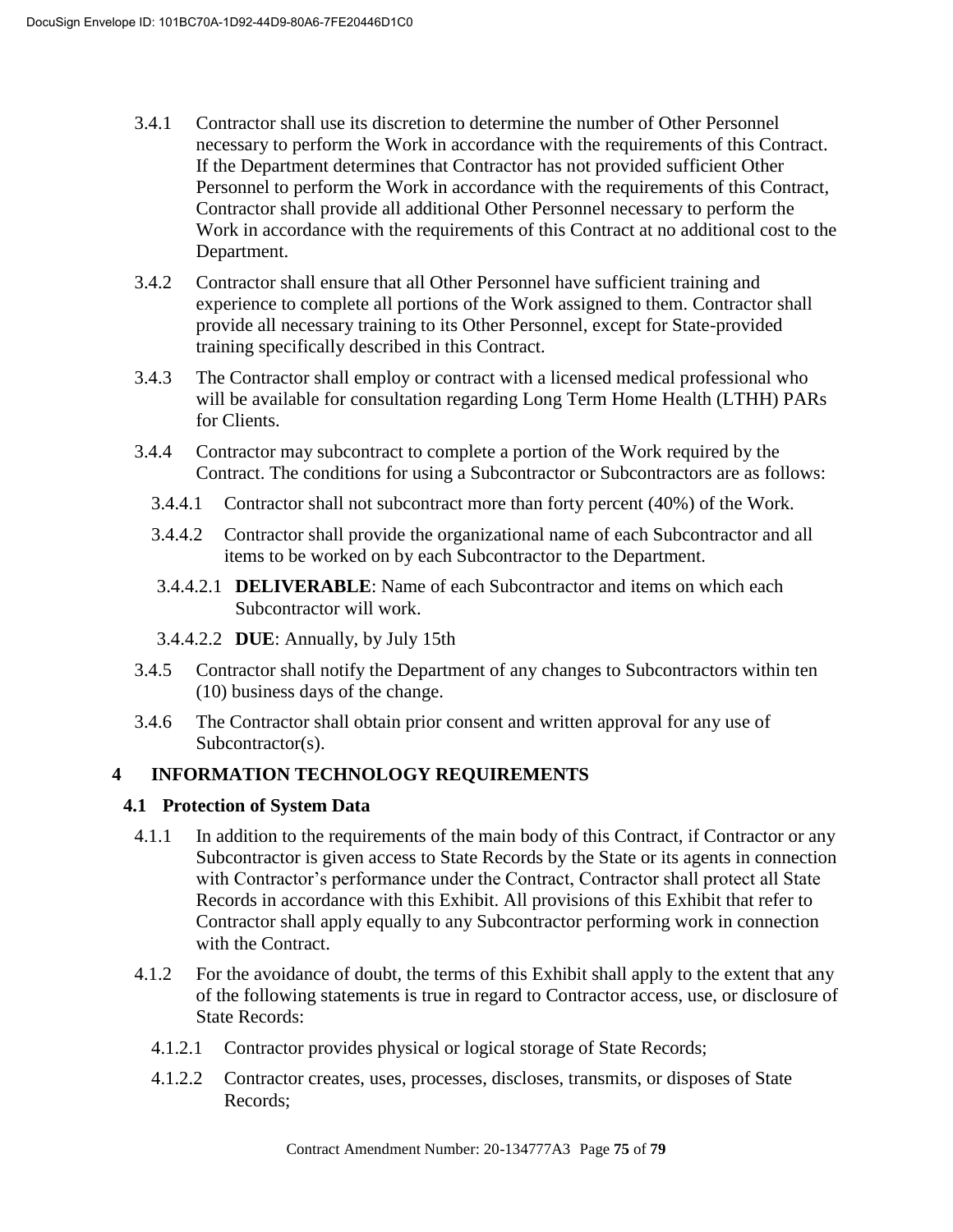- 4.1.2.3 Contractor is otherwise given physical or logical access to State Records in order to perform Contractor's obligations under this Contract.
- 4.1.2.4 Contractor shall, and shall cause its Subcontractors, to do all of the following:
- 4.1.2.5 Provide physical and logical protection for all hardware, software, applications, and data that meets or exceeds industry standards and the requirements of this Contract.
- 4.1.2.6 Maintain network, system, and application security, which includes, but is not limited to, network firewalls, intrusion detection (host and network), annual security testing, and improvements or enhancements consistent with evolving industry standards.
- 4.1.2.7 Comply with State and federal rules and regulations related to overall security, privacy, confidentiality, integrity, availability, and auditing.
- 4.1.2.8 Provide reasonable policies, procedures and training intended to prevent unauthorized access to workspaces, computers, networks, software, databases, or other physical or electronic environments.
- 4.1.2.9 Promptly report all Incidents, including Incidents that do not result in unauthorized disclosure or loss of data integrity, to a designated representative of the State's Office of Information Security ("OIS").
- 4.1.2.10 Comply with rules, policies, procedures, and standards issued by the Governor's Office of Information Technology ("OIT") pursuant to §24-37.5-401 through 406, C.R.S and 8 C.C.R §1501-5 as posted at www.oit.state.co.us/about/policies.
- 4.1.3 Subject to Contractor's reasonable access security requirements and upon reasonable prior notice, Contractor shall provide the State with scheduled access for the purpose of inspecting and monitoring access and use of State Records, maintaining State systems, and evaluating physical and logical security control effectiveness.
- 4.1.4 Contractor shall perform current background checks in a form reasonably acceptable to the State on all of its respective employees and agents performing services or having access to State Records provided under this Contract, including any Subcontractors or the employees of Subcontractors. A background check performed within 30 days prior to the date such employee or agent begins performance or obtains access to State Records shall be deemed to be current.
- 4.1.5 Contractor will provide notice to the Security and Compliance Representative for the State indicating that background checks have been performed. Such notice will inform the State of any action taken in response to such background checks, including any decisions not to take action in response to negative information revealed by a background check.
- 4.1.6 If Contractor will have access to Federal Tax Information under the Contract, Contractor shall agree to the State's requirements regarding Safeguarding Requirements for Federal Tax Information and shall comply with the background check requirements defined in IRS Publication 1075 and §24-50-1002, C.R.S.

## **4.2 Data Handling**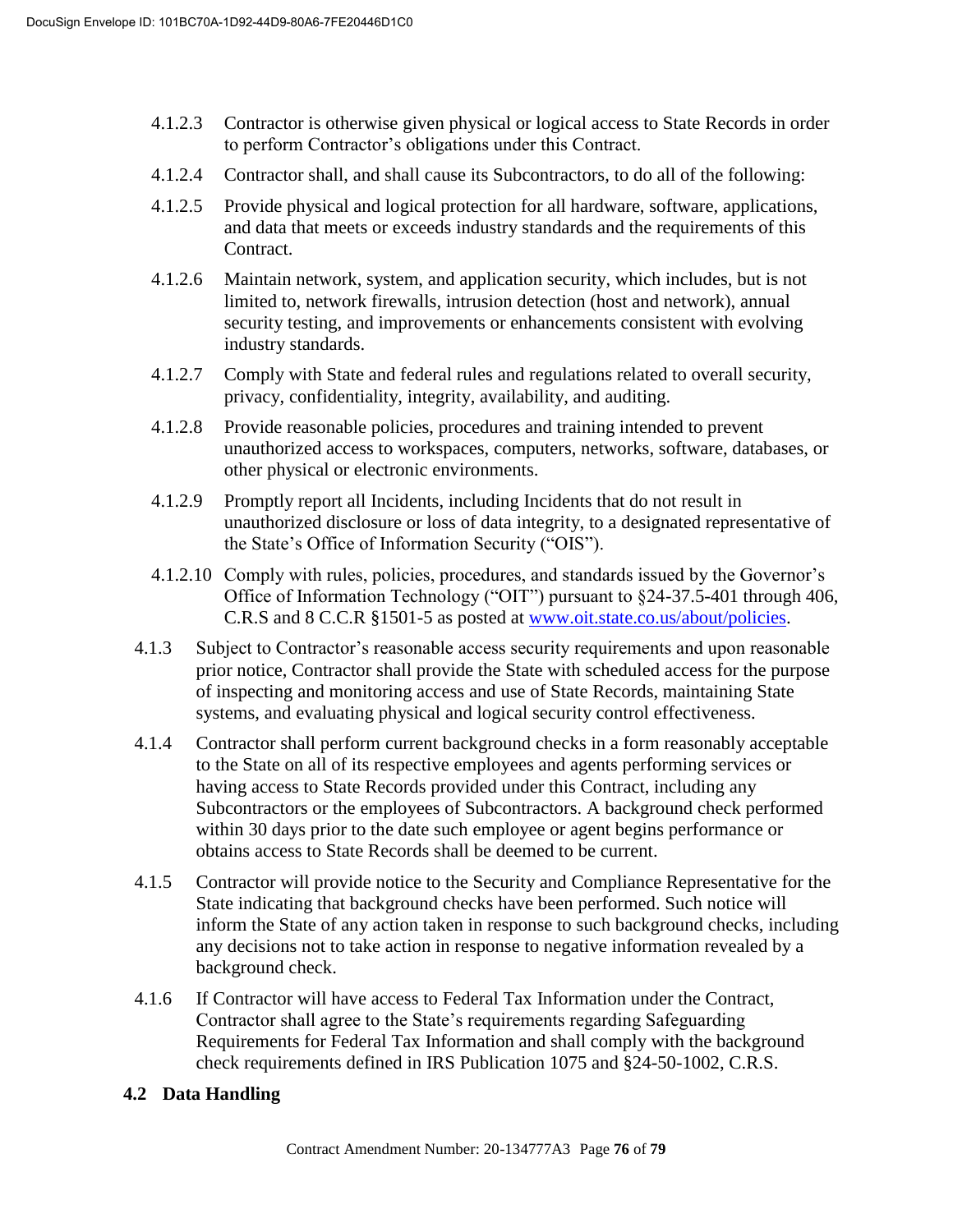- 4.2.1 The State, in its sole discretion, may securely deliver State Records directly to the facility where such data is used to perform the Work. Contractor may not maintain or forward these State Records to or from any other facility or location, except for the authorized and approved purposes of backup and disaster recovery purposes, without the prior written consent of the State. Contractor may not maintain State Records in any data center or other storage location outside the United States for any purpose without the prior express written consent of OIS.
- 4.2.2 Contractor shall not allow remote access to State Records from outside the United States, including access by Contractor's employees or agents, without the prior express written consent of OIS. Contractor shall communicate any request regarding non-U.S. access to State Records to the Security and Compliance Representative for the State. The State shall have sole discretion to grant or deny any such request.
- 4.2.3 Upon request by the State made any time prior to 60 days following the termination of this Contract for any reason, whether or not the Contract is expiring or terminating, Contractor shall make available to the State a complete and secure download file of all data that is encrypted and appropriately authenticated. This download file shall be made available to the State within 10 Business Days of the State's request, and shall contain, without limitation, all State Records, Work Product, and system schema and transformation definitions, or delimited text files with documents, detailed schema definitions along with attachments in its native format. Upon the termination of Contractor's provision of data processing services, Contractor shall, as directed by the State, return all State Records provided by the State to Contractor, and the copies thereof, to the State or destroy all such State Records and certify to the State that it has done so. If legislation imposed upon Contractor prevents it from returning or destroying all or part of the State Records provided by the State to Contractor, Contractor shall guarantee the confidentiality of all State Records provided by the State to Contractor and will not actively process such data anymore.
- 4.2.4 The State retains the right to use the established operational services to access and retrieve State Records stored on Contractor's infrastructure at its sole discretion and at any time. Upon request of the State or of the supervisory authority, Contractor shall submit its data processing facilities for an audit of the measures referred to in this Exhibit in accordance with the terms of this Contract.

# EXHIBIT END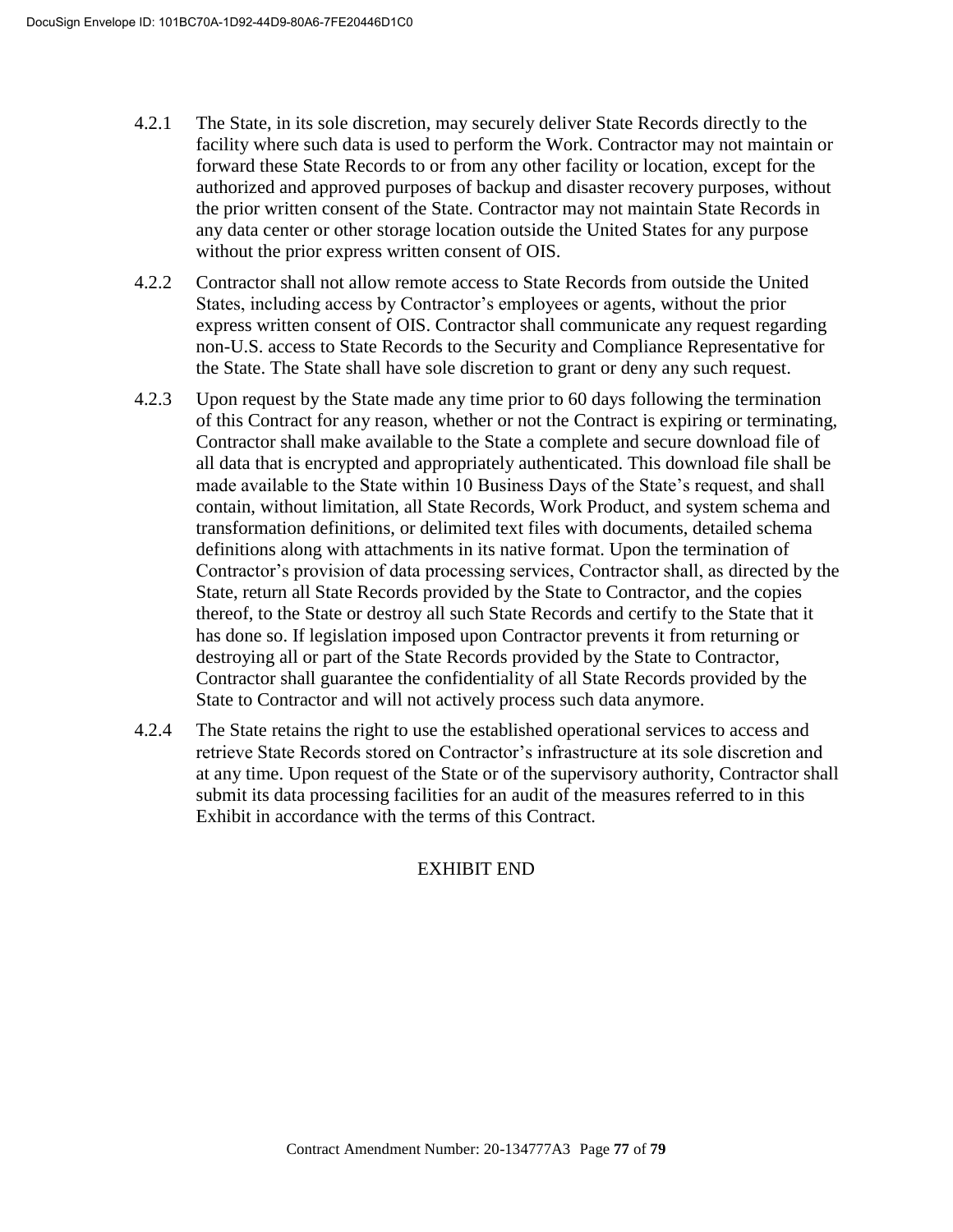### **EXHIBIT D, SUPPLEMENTAL PROVISIONS FOR FEDERAL AWARDS**

For the purposes of this Exhibit only, Contractor is also identified as "Subrecipient." This Contract has been funded, in whole or part, with an award of Federal Funds. In the event of a conflict between the provisions of these Supplemental Provisions for Federal Awards, the Special Provisions, the Contract or any attachments or exhibits incorporated into and made a part of the Contract, the Supplemental Provisions for Federal Awards shall control. In the event of a conflict between the Supplemental Provisions for Federal Award and the FFATA Supplemental Provisions (if any), the FFATA Supplemental Provisions shall control.

- 1 Federal Award Identification
- A. Subrecipient: Developmental Pathways, Inc;
- B. Subrecipient Data Universal Numbering System (DUNS) Number: 69716934;
- C. The Federal Award Identification Number (FAIN): 1805CO5ADM;
- D. The Federal Award date is: July 1, 2021;

E.The subaward period of performance start date is July 1, 2021 and the end date is June 30, 2022;

F.Federal Funds:

| Contract or<br><b>Fiscal Year</b> | <b>Amount of Federal Funds</b><br>obligated by this Contract | Total amount of Federal<br>Funds obligated to the<br>Subrecipient | Total amount of the<br>Federal Award          |
|-----------------------------------|--------------------------------------------------------------|-------------------------------------------------------------------|-----------------------------------------------|
| FY2021-22                         | To Be Determined,<br>Dependent on Caseload                   | To Be Determined,<br>Dependent on Caseload                        | To Be Determined,<br>Dependent on<br>Caseload |

G. Federal Award project description: To secure case management, associated utilization review services, and other administrative activities for applicants and individuals of the Home and Community Based Services Developmental Disabilities (HCBS-DD), Home and Community Based Services Developmentally Disabled Supported Living Services (HCBS-SLS), Home and Community Based Children's Habilitation Residential Program (HCBS-CHRP), and Home and Community Based Services Children's Extensive Support (HCBS-CES) Medicaid Waivers. The Contractor was selected by the State in accordance with Colorado Revised Statute (C.R.S.) Title 25.5, Article 10.

H. The name of the Federal awarding agency is the United States Centers for Medicare  $\&$ Medicaid Services (CMS); the name of the pass-through entity is the Colorado Department of Health Care Policy & Financing (HCPF); and the contact information for the awarding official is Amanda Allen, Financial Compliance Unit Supervisor, Office of Community Living, 1570 Grant Street, Denver, CO 80203, Amanda.Allen@state.co.us, 303-866-5668.

I. The Catalog of Federal Domestic Assistance (CFDA) number is 93.778, the name is Medical Assistance Program, and the dollar amount is To Be Determined, Dependent on Caseload. J. This award is not for research & development.

K. The indirect cost rate for the Federal Award (including if the de minimis rate is charged per 2 CFR 200.414 Indirect (F&A) costs) is pre-determined based upon the State of Colorado and HCPF cost allocation plan.